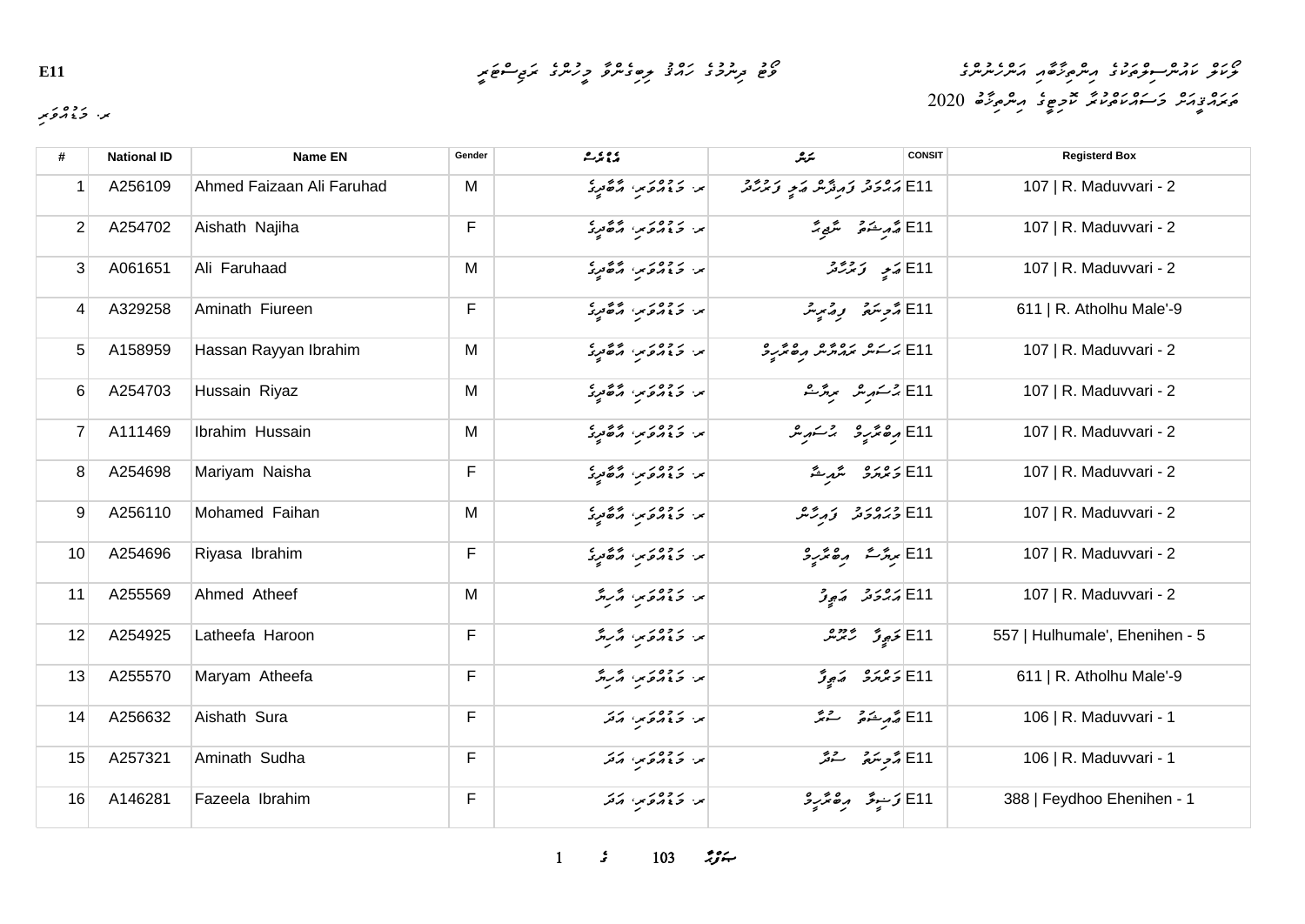*sCw7q7s5w7m< o<n9nOoAw7o< sCq;mAwBoEw7q<m; wBm;vB* م من المسجد المسجد المسجد المسجد المسجد العام 2020<br>مجم*د المسجد المسجد المستجد المسجد المسجد المسجد المسجد المسجد المسجد المسجد المسجد المسجد المسجد المسجد المسجد* 

| 17 | A159677 | Fazla Ibrahim        | $\mathsf F$ | برا وده و د کار                          | E11 كۆشىمى بەھەتگەر <i>3</i>                                                         | 106   R. Maduvvari - 1   |
|----|---------|----------------------|-------------|------------------------------------------|--------------------------------------------------------------------------------------|--------------------------|
| 18 | A257322 | Mohamed Izzadheen    | M           | برا المرده و المحمد المركز               | E11 <i>وُبَهُ وَفَرَّ مِهُمَّ وُبِهِ مَ</i>                                          | 106   R. Maduvvari - 1   |
| 19 | A257320 | Sharafudheen Ibrahim | M           | بن تروه دين اړتن                         | E11 ڪمرو مريش م <i>ڻ مڙي</i> رو                                                      | 106   R. Maduvvari - 1   |
| 20 | A257319 | Siyama Mohamed Fulhu | $\mathsf F$ | بن تروه دين اړتو                         | E11 سەرىج دىرەردىرىر                                                                 | 106   R. Maduvvari - 1   |
| 21 | A078404 | Mohamed Moosa Manik  | M           | بر دوه در کرده                           | E11 در در در در در در                                                                | 611   R. Atholhu Male'-9 |
| 22 | A009693 | Ahmed Mohamed Fulhu  | M           | برا وودي أروءه                           | E11 كەبۇب كەن ئەرەپ ئورى                                                             | 107   R. Maduvvari - 2   |
| 23 | A256566 | Ibrahim Jazlan Ahmed | M           | بر ده در بره ده و د<br>  بر از در در برد | E11 مەھەر بەلىم ئەھەر كەبىرە ئەر                                                     | 107   R. Maduvvari - 2   |
| 24 | A162905 | Abdulla Moosa        | M           | أبرا والملاحي أركاش والمحاسبة            | E11 رَحْمَةُ اللّهِ مَعْ شَ                                                          | 107   R. Maduvvari - 2   |
| 25 | A011209 | Ahmed Aslam          | M           | أمرا كالمكافر مركا المكافر المحاشر       | E11 كەبرى كەرەكتىنى كەنتىرى ئىستەر ئالىيەت بىر ئالىيەت بىر ئالىيەت كەنتەر ئىستىر كىل | 107   R. Maduvvari - 2   |
| 26 | A161090 | Easa Faheem          | M           | ىن ئەدەمى، ئەئەشرىنى                     | E11 مړين ترکي <sup>5</sup>                                                           | 107   R. Maduvvari - 2   |
| 27 | A256116 | Hussen Fayaaz        | M           | أأترا والملاحق المالوسوسي                | E11 برسكىرىش ئەتەشە                                                                  | 107   R. Maduvvari - 2   |
| 28 | A161091 | Ibrahim Sabeeh       | M           | أمرا وكالمروس المائوس وكالمراء           | E11 رەئزېر <sup>و</sup> جۇم                                                          | 107   R. Maduvvari - 2   |
| 29 | A084620 | Mohamed Niyaz        | M           | ىن ئەجەم ئەر ئەكەنگەسى                   | E11 دېرورو سرگړي                                                                     | 107   R. Maduvvari - 2   |
| 30 | A126072 | Moosa Faheem         | M           | أمرا وكالمروس المائوس وكالمراء           | E11 فخرج قريرة                                                                       | 107   R. Maduvvari - 2   |
| 31 | A254718 | Sobira Mohamed       | $\mathsf F$ | أمرا وكالمروس المائوس وكالمراء           | E11 بەھ بىر دىمەدىر                                                                  | 107   R. Maduvvari - 2   |
| 32 | A009520 | Ahmed Naseem         | M           | برا وَءَمُوَسٍ مَرْوِوِوَّى              | E11 كەبرى بىر سىرسونى                                                                | 107   R. Maduvvari - 2   |
| 33 | A253875 | Saadha Ilyas         | F           | برا كالمقوس كمولوكى                      | E11 سَرَرْتَرَ بِرَعْرَتْ ِ                                                          | 107   R. Maduvvari - 2   |

 $2$  *s*  $103$  *z***<sub>f</sub>** $\div$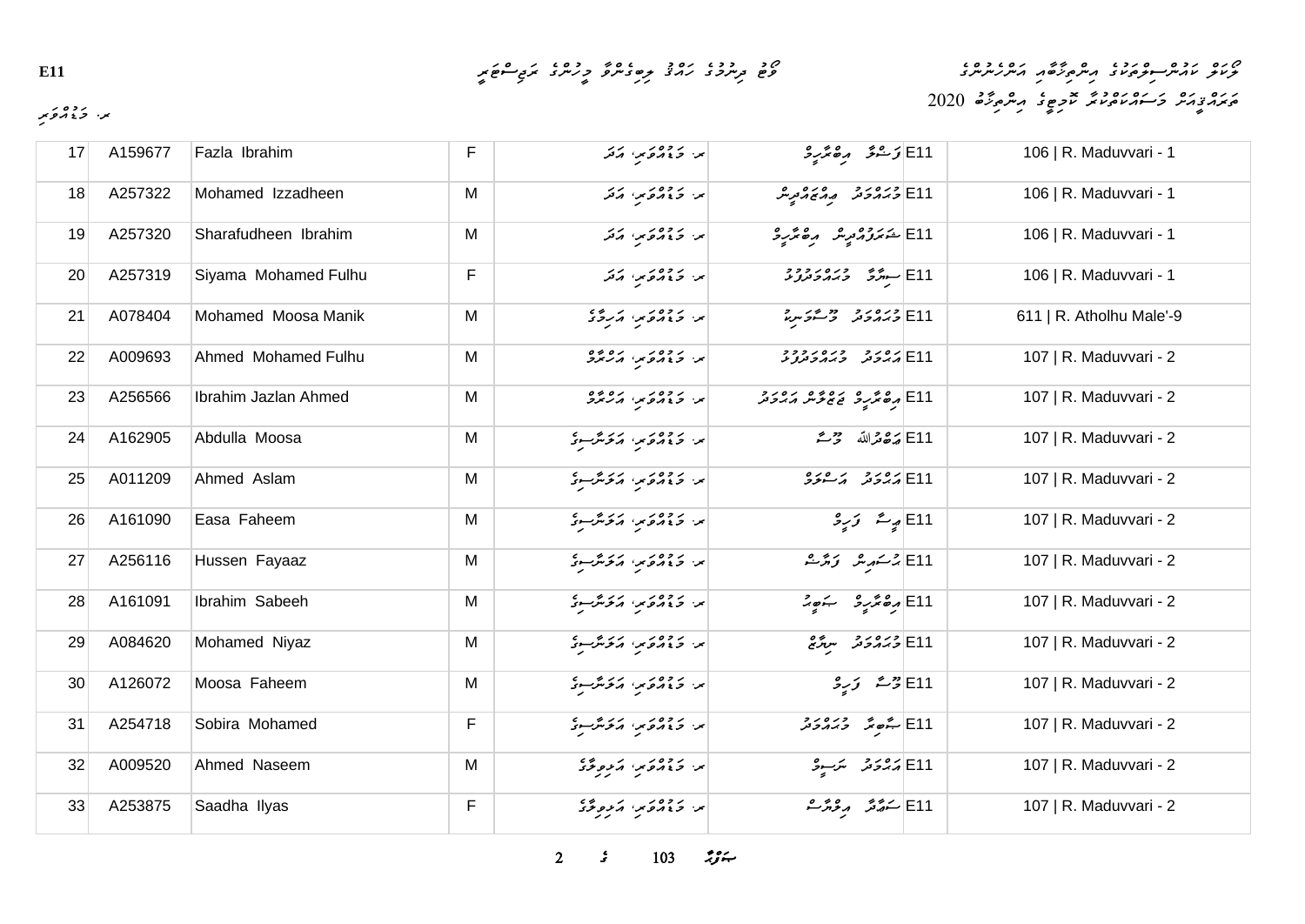*sCw7q7s5w7m< o<n9nOoAw7o< sCq;mAwBoEw7q<m; wBm;vB* م من المسجد المسجد المسجد المسجد المسجد العام 2020<br>مجم*د المسجد المسجد المستجد المسجد المسجد المسجد المسجد المسجد المسجد المسجد المسجد المسجد المسجد المسجد المسجد* 

| 34 | A253876 | Shifa Ilyas          | F | ىن ئۇقمۇمىز، مەرەپچە       | E11  شوتر    روٹر شہ                  | 107   R. Maduvvari - 2   |
|----|---------|----------------------|---|----------------------------|---------------------------------------|--------------------------|
| 35 | A155986 | Fathuhulla Abbas     | M | برا وده در در ده           | E11 كَرْمْ بْرَاللّه      مَدْرَهْ بْ | 611   R. Atholhu Male'-9 |
| 36 | A150000 | Shamsunnisa Umar     | F | برا وده و ده در ده و       | E11 شۇر مەھرىرىشە بەر بر              | 121   B. Eydhafushi - 1  |
| 37 | A254586 | Ahmed Husham         | M | أين وعلاه كالمعرض المرتجات | E11 كەبۇر كىرى ئىستەن                 | 106   R. Maduvvari - 1   |
| 38 | A064828 | Ali Mohamed Fulhu    | M | أين الحادوس الكريمات       | E11 كەي بەر دەرىجە دەرىجە ئەرەر ئىس   | 611   R. Atholhu Male'-9 |
| 39 | A256300 | Hawwa Nisma          | F | أين الحادوس الكريمات       | E11 كَرْدُوَّ سِرْسْرَةً              | 611   R. Atholhu Male'-9 |
| 40 | A256301 | Ibrahim Shayam       | M | أين والمعقومين أرولات      | E11 رەئزىرى شە <i>ئ</i> رى            | 611   R. Atholhu Male'-9 |
| 41 | A254578 | Mohamed Nisham       | M | أين الحادوس الكريميث       | E11 <i>وَبَرْدُوَ</i> تْرَ سِرْشُوْرَ | 106   R. Maduvvari - 1   |
| 42 | A255201 | Naseema Adam         | F | أأرا والملحص المولات       | E11 سَرَسِرةً مُحَمَّدةً              | 106   R. Maduvvari - 1   |
| 43 | A257356 | Adam Moosa           | M | برا كالمكاتب الموكوب       | $23$ $32$ $5$ $511$                   | 106   R. Maduvvari - 1   |
| 44 | A257365 | Aishath Nadiya       | F | برا كالمقرب المركوب        | E11 مَدْمِ شَمَعٌ مَدَّمِيرَةً ـ      | 106   R. Maduvvari - 1   |
| 45 | A256646 | Aminath Noora        | F | برا كالمقرار المركوب       | E11 أُمُّ مِ مَعْهُمْ مَسْتَمَّدَّ    | 106   R. Maduvvari - 1   |
| 46 | A257366 | Fathimath Nahidha    | F | برا ودور الموادير          | E11 وَّجِرَة حَمَّ سَرْبِرَّدَ        | 106   R. Maduvvari - 1   |
| 47 | A256648 | Hawwa Eanaas         | F | بر دوه در موځیر            | E11 كەمگە ھەمگەشە                     | 106   R. Maduvvari - 1   |
| 48 | A257358 | Mariyam Abdul Raheem | F | برا ودووس مزدوس            | E11 كرىرى ھەممە كرىم                  | 106   R. Maduvvari - 1   |
| 49 | A257361 | Mohamed Fazeel       | M | بر دوه در مرده بر          | E11 <i>\$ پر\$ى تى ق نىدى</i>         | 106   R. Maduvvari - 1   |
| 50 | A257362 | Thalhath Ahmed       | M | برا ودوري مروءير           | E11 يومرد بره دين                     | 77   N. Maafaru - 1      |

**3** *3* **103** *<i>f f*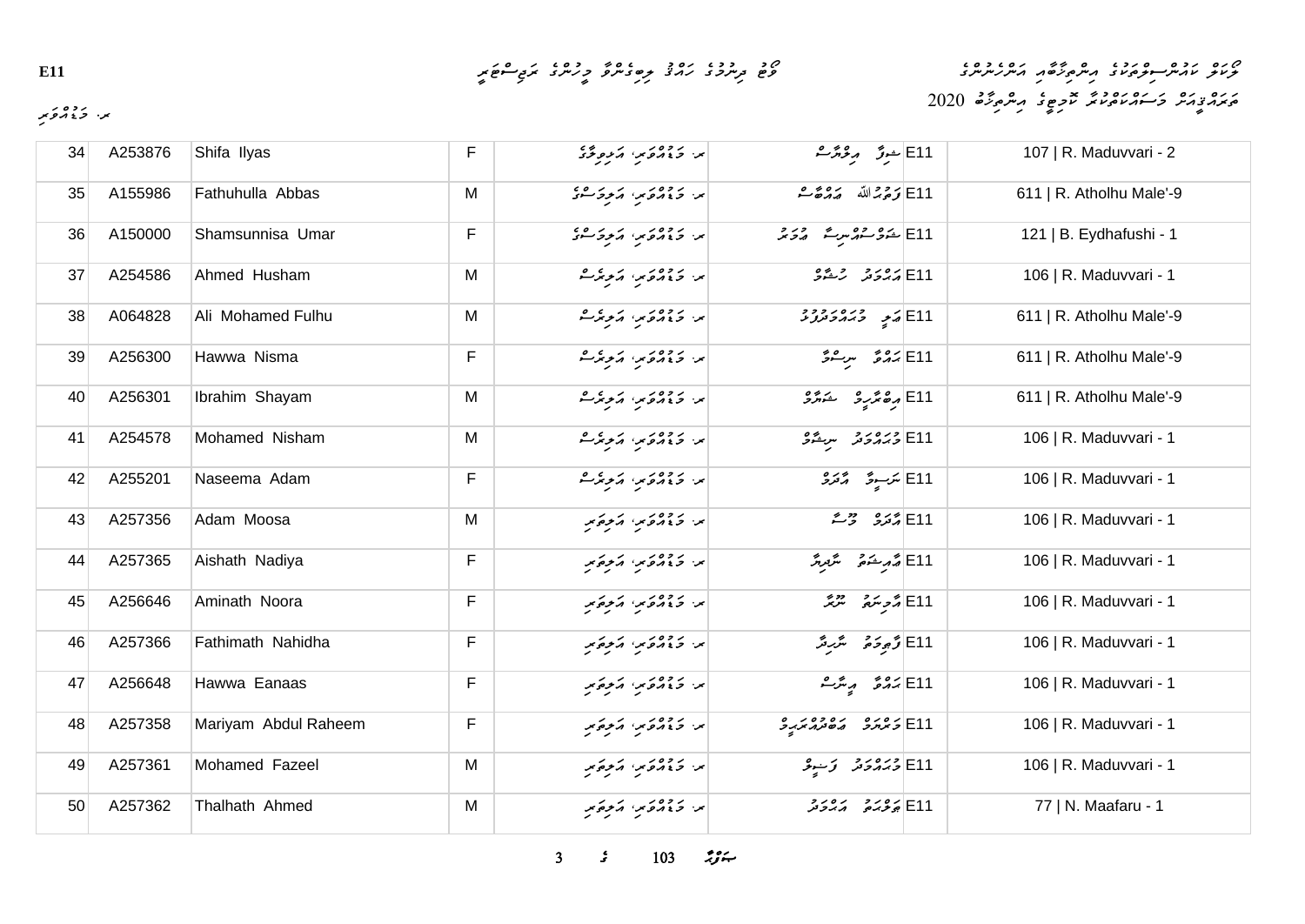*sCw7q7s5w7m< o<n9nOoAw7o< sCq;mAwBoEw7q<m; wBm;vB* م من المرة المرة المرة المرجع المرجع في المركبة 2020<br>مجم*د المريض المربوط المربع المرجع في المراجع المركبة* 

| 51 | A093415 | Abdulla Fareed               | M            | برا ويوه د بروژه           | E11 كەھەراللە   ترىمىقر                                                                              | 107   R. Maduvvari - 2         |
|----|---------|------------------------------|--------------|----------------------------|------------------------------------------------------------------------------------------------------|--------------------------------|
| 52 | A025461 | <b>Ahmed Mohamed Hussain</b> | M            | برا وده دوم المتوفر        | E11 كەبروگە مەكەر ئەرگەر ئىسكەر بىر                                                                  | 107   R. Maduvvari - 2         |
| 53 | A256071 | Hussain Hauzan Ahmed         | M            | ر دوه در کرده              | E11 ير سَمبر بل رَ تَرَبِّع مل مَرْرُومْر                                                            | 107   R. Maduvvari - 2         |
| 54 | A254472 | Mohamed Ahzam Ahmed          | M            | ر دوه در کرده              | E11 درور و دوره دورد                                                                                 | 107   R. Maduvvari - 2         |
| 55 | A254468 | Moosa Jameel                 | M            | برا ودور المولاد           | E11 جي ڇ <i>چ</i> و                                                                                  | 107   R. Maduvvari - 2         |
| 56 | A254469 | Safoora Mohamed              | $\mathsf{F}$ | بر ووه در کرده             | E11 يەدەبە جەم دەر                                                                                   | 107   R. Maduvvari - 2         |
| 57 | A254470 | Shakeela Mohamed             | F            | بر ووه در مورد             | E11 ڪري تي <i>1955</i>                                                                               | 107   R. Maduvvari - 2         |
| 58 | A255895 | Ahmed Asif                   | M            | بر دوه در ده ده ده کند کار | E11 كەندى تەرىپى تەرەپىيە ئە                                                                         | 4   HA. Hoarafushi - 1         |
| 59 | A256220 | Aishath Shaaliya             | F            | $x^2 - 2x + 3x + 5 = 0$    | E11 مَدْرِسْنَعْرِ مُسْتَوِيْرَ                                                                      | 611   R. Atholhu Male'-9       |
| 60 | A161098 | Asifa Hussain                | $\mathsf{F}$ | بر دوه در ده ده ده کند کار | E11 ۾ سبورج پر جيڪو پير                                                                              | 106   R. Maduvvari - 1         |
| 61 | A255891 | Hussain Moosa                | M            | بر وه در در ۵۵۵ شکل        | E11 پر شهر شده می شد.<br>سیاسته میرسد                                                                | 106   R. Maduvvari - 1         |
| 62 | A255898 | Ibrahim Zihnee               | M            | بر دوه در ۵۵۵۰۰۰۰۰۰        | E11 م <i>وڭ مگرى</i> ئو <i>ر</i> گىير                                                                | 106   R. Maduvvari - 1         |
| 63 | A255896 | Maryam Aliya                 | F            | بر وور وه ده ده ورا        | E11 كابر برو محمد محمد المحدد محمد السيار السيار السيار السيار السيار السيار السيار السيار السيار ال | 106   R. Maduvvari - 1         |
| 64 | A156459 | Mohamed Saamiu               | M            |                            | E11 وَبَرْدُونَرْ سُنَّجْرَ                                                                          | 106   R. Maduvvari - 1         |
| 65 | A255893 | Zulfa Ibrahim                | $\mathsf F$  | بر وور وه ده ده کم         | E11 ىج بحرثو مەھەر بى                                                                                | 106   R. Maduvvari - 1         |
| 66 | A256097 | Aishath Malaha               | F            | אי בזתפאי האיישית          | E11 مَگْرِسْتَمْ وَقَرْبَرُ                                                                          | 557   Hulhumale', Ehenihen - 5 |
| 67 | A254558 | Ismail Malax                 | M            | بر ووه د مستقل             | E11 <sub>م</sub> رشۇ <sub>م</sub> و كۇنر                                                             | 107   R. Maduvvari - 2         |

*4 s* 103 *i*<sub>s</sub> $\rightarrow$ </sub>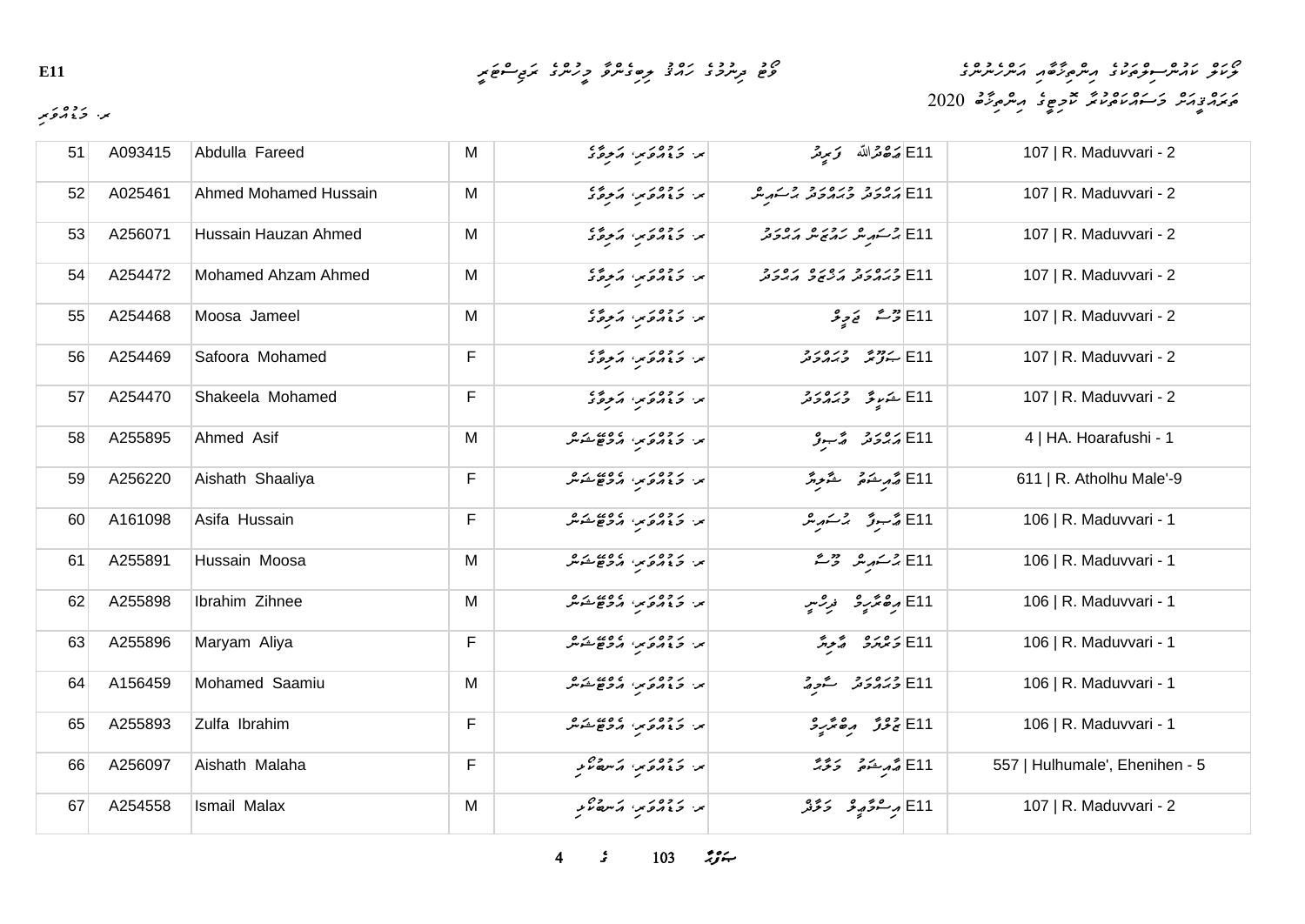*sCw7q7s5w7m< o<n9nOoAw7o< sCq;mAwBoEw7q<m; wBm;vB* م من المرة المرة المرة المرجع المرجع في المركبة 2020<br>مجم*د المريض المربوط المربع المرجع في المراجع المركبة* 

| ر د ه ر    |  |
|------------|--|
| ىر. جەمۇبر |  |
| ╭          |  |

| 68 | A254531 | Mohamed Haleem     | M           | من كوم وكار من المستقام المر | E11 <i>وَبَرْدُوَنَرْ بَرْدِ</i> وْ         | 107   R. Maduvvari - 2   |
|----|---------|--------------------|-------------|------------------------------|---------------------------------------------|--------------------------|
| 69 | A160341 | Adila Amir         | F           | بر کرده در در دره د          | E11 مَّ مِرَّدَ مَّ مِرْ                    | 107   R. Maduvvari - 2   |
| 70 | A257143 | Ahmed Aslam        | M           | אי כזהפאי היישכל             | E11 كەبروتر كەسىۋى                          | 107   R. Maduvvari - 2   |
| 71 | A257144 | Aishath Nazima     | F           | אי כזופאי ג'יינסכל           | E11 مَەمەشىق مىڭجۇ                          | 107   R. Maduvvari - 2   |
| 72 | A256591 | Aminath Shaheeda   | F           | من كروه ر مرد دوره           | E11 مُرْحِ سَمَعَ حَسَبِ مَّدْ              | 107   R. Maduvvari - 2   |
| 73 | A163148 | Amir Ismail        | M           | بمز كالمركب المستصرى         | E11 مۇمەر بەر مۇم <sub>ۇ</sub> بۇ           | 107   R. Maduvvari - 2   |
| 74 | A257140 | Amira Amir         | F           | תי בזתפתי ה' יישבב           | E11 مَّ مِتَر مَّ مِرْ                      | 107   R. Maduvvari - 2   |
| 75 | A257141 | Asima Amir         | $\mathsf F$ | תי בזתפתי ה' יישבב           | E11 مُحبور مُحور                            | 107   R. Maduvvari - 2   |
| 76 | A257146 | Mariyam Nashidha   | F           | אי כזופאי ג'יינסכל           | E11 كەبىر كەرگە ئىگە ئىشرىتىگە              | 107   R. Maduvvari - 2   |
| 77 | A257139 | Shamsunnisa Dawood | F           | תי בזתפתי ה' יישבב           | E11 خۇرخەم سەھىر ئىردىر                     | 107   R. Maduvvari - 2   |
| 78 | A050792 | Ibrahim Moosa      | M           | س كەمەم» كەشھەر              | E11 <sub>م</sub> ەنگرىز ئ <sup>ېمىن</sup> د | 611   R. Atholhu Male'-9 |
| 79 | A253867 | Ahmed Inan         | M           | س كەمەم» <i>مەمە</i> م       | E11 <i>ړېری ته په پن</i> ګر                 | 611   R. Atholhu Male'-9 |
| 80 | A398506 | Hassan Juman       | M           | برا وه ده در از برگار بر     | E11   پرسترس ق <sub>ە</sub> ۋىتر            | 107   R. Maduvvari - 2   |
| 81 | A253871 | Hussain Siman      | M           | برا ووه دي المتهايم          | E11  پرستمبر شہر سوٹ میں<br>سر              | 107   R. Maduvvari - 2   |
| 82 | A253866 | Mohamed Ishan      | M           | س كەمەم» <i>مەمە</i> م       | E11 <i>وُبَرُووبُو بِ</i> مِشْر             | 107   R. Maduvvari - 2   |
| 83 | A061622 | Moosa Hussain      | M           | برا ووه دي المتهايم          | E11 تۇشقە ب <sub>ە</sub> شىر بىر            | 107   R. Maduvvari - 2   |
| 84 | A254781 | Aishath Naifa      | F           | برا ودور الملحوظ             | E11 مَگْرِسْتَمْ مِنْ مُرْرَدٌ              | 107   R. Maduvvari - 2   |

 $5$   $5$   $103$   $25$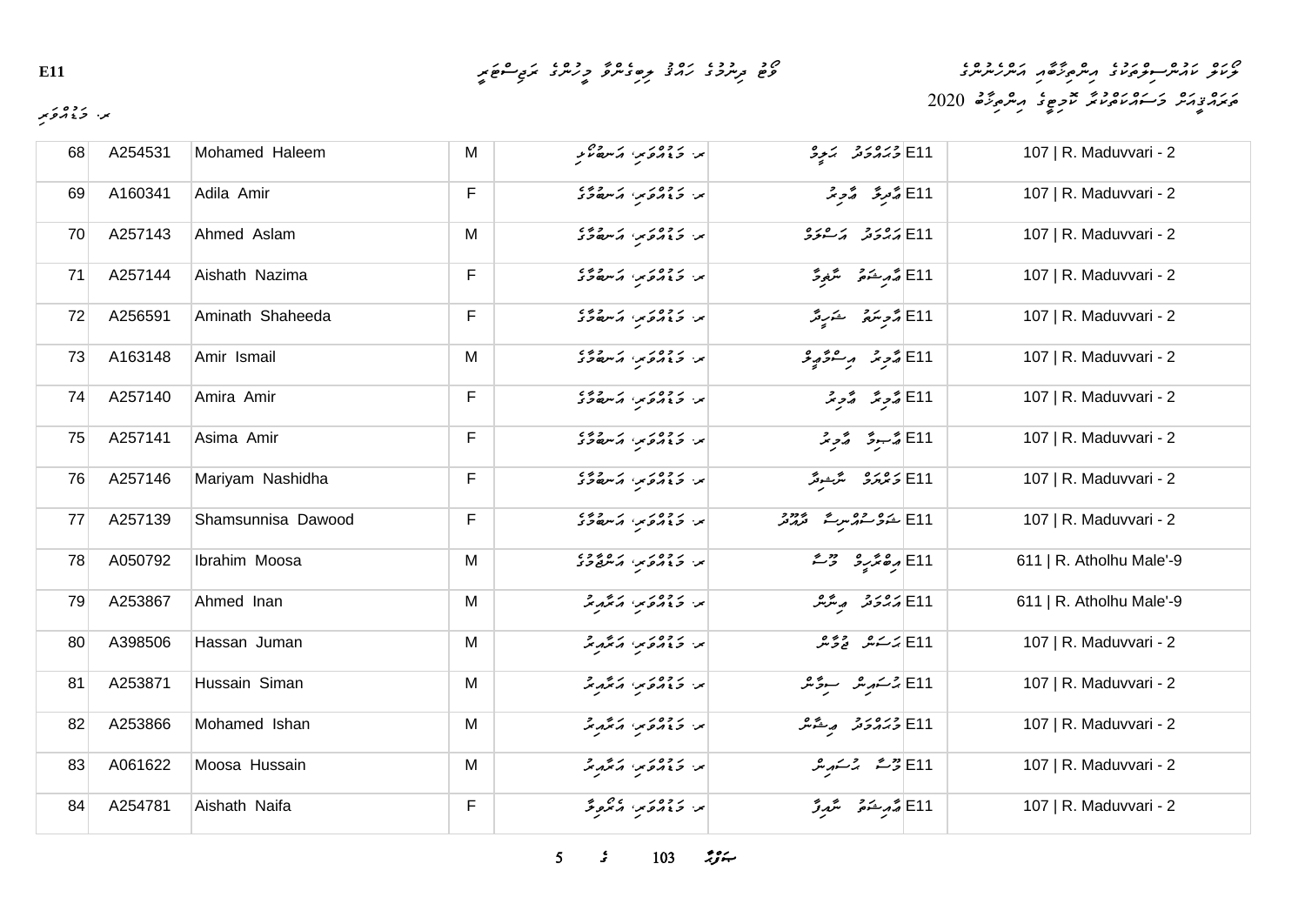*sCw7q7s5w7m< o<n9nOoAw7o< sCq;mAwBoEw7q<m; wBm;vB* م من المرة المرة المرة المرجع المرجع في المركبة 2020<br>مجم*د المريض المربوط المربع المرجع في المراجع المركبة* 

| 85  | A151869 | Aminath Jenifa           | F           | أبرا كالمركوب المركوكر                                     | E11 أُمُّ حِسَمَةٌ فَي سِمَّدٌ                | 107   R. Maduvvari - 2       |
|-----|---------|--------------------------|-------------|------------------------------------------------------------|-----------------------------------------------|------------------------------|
| 86  | A253854 | Fathmath Ismail Fulhu    | F           | أين الحادثون المكروف                                       | E11 زُب <i>ودَهْ بِ سُنْ دُبِي وَ</i> رْزَ    | 107   R. Maduvvari - 2       |
| 87  | A253869 | Hawwa Sundhus            | F           | بر دوه در ده و و و ځ                                       | E11 بَرْدُوَّ سُنْتَرْمَرْسُ                  | 107   R. Maduvvari - 2       |
| 88  | A256123 | Hussain Aiham            | M           | ر 33 مۇم كەنگەنگە                                          | E11 يُرْسَمَ مِيْتَ مَجْمَدِرَةِ ۖ            | 158   K. Maafushi - 2        |
| 89  | A256125 | <b>Ismail Firaas</b>     | M           | أين الحادوي المكروف                                        | E11 مرڪوگيري ويڙڪ                             | 107   R. Maduvvari - 2       |
| 90  | A254782 | Mariyam Nuzuha           | F           | أين الحادوي المكروف                                        | E11 كەبەر بورى بورى                           | 107   R. Maduvvari - 2       |
| 91  | A132782 | Mohamed Rasheed          | M           | برا ووه در پاه ده برونځ                                    | E11 <i>وُبَرُوْدُو تَرَ</i> حُومُرُ مِنْ مَ   | 107   R. Maduvvari - 2       |
| 92  | A002440 | Ali Yoosuf               | M           | بر ووه د د در                                              | E11 <sub>ه</sub> رم پر مي                     | 106   R. Maduvvari - 1       |
| 93  | A256551 | Fathimath Zumaama        | F           | بن كروه ديد كربرد.                                         | E11 <i>وُّجِ وَحَمَّ</i> بِحَرَّدً            | 106   R. Maduvvari - 1       |
| 94  | A256452 | Seeza Hussain            | F           | $\frac{1}{2}$                                              | E11 سوپچ پر شمېر شر                           | 106   R. Maduvvari - 1       |
| 95  | A256548 | Yoosuf Zimaam            | M           | بر د ده د بر د در<br>بر کالم و کالم کالم کالم کالم کرد کرد | E11 پر متعبر ہے تھ                            | 106   R. Maduvvari - 1       |
| 96  | A085235 | Ahmed Fazaal             | M           | برا وده دي الماسكيرى                                       | E11 كەبرى تەرىپى توغ ئى                       | 107   R. Maduvvari - 2       |
| 97  | A073461 | Ahmed Fayaz Mohamed      | M           | برا وده دي الماسكيرى                                       | E11 رور و ترگر و درور د                       | 611   R. Atholhu Male'-9     |
| 98  | A253856 | Ameena Abdul Rahman      | F           | بن كالمروه من المركب                                       | E11 גَوِسٌ په دوروپه د                        | 611   R. Atholhu Male'-9     |
| 99  | A253846 | Fathmath Ahmed Fulhu     | $\mathsf F$ | برا وده دي الماسكيرى                                       | E11 ژ <sub>ېم</sub> ون <sub>و م</sub> رود روم | 107   R. Maduvvari - 2       |
| 100 | A253858 | Fathuhiyya Ibrahim Fulhu | F           | برا وده در المرکز                                          | E11 زەبەر مەھەردىن                            | 107   R. Maduvvari - 2       |
| 101 | A253844 | Ismail Fulhu             | M           | من كالمروه من كالمستميرى                                   | E11  برىشۇر <i>پەۋۇ</i> تۇ                    | 462   Srilanka / Colombo - 3 |

 $6$  *s*  $103$  *z***<sub>f</sub>** $\div$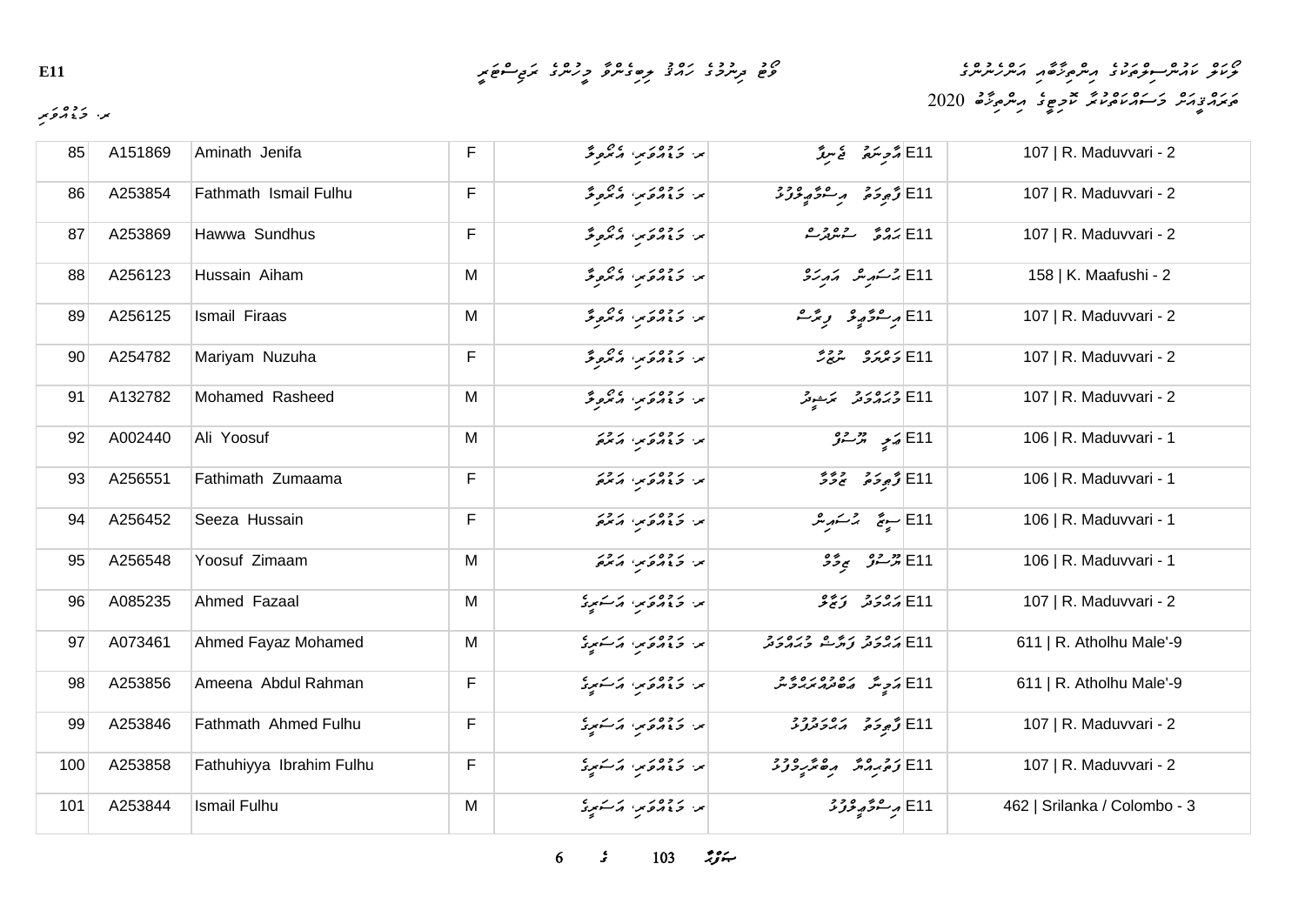*sCw7q7s5w7m< o<n9nOoAw7o< sCq;mAwBoEw7q<m; wBm;vB* م من المرة المرة المرة المرجع المرجع في المركبة 2020<br>مجم*د المريض المربوط المربع المرجع في المراجع المركبة* 

| ر د ه ر     |  |
|-------------|--|
| بر. כے موبر |  |
| ◢           |  |

| 102 | A253859 | Mohamed Fazeel       | M            | بن كالمروه من المركب                   | E11] <i>5،25 ق ق ن</i> يون                                                                                                                                           | 107   R. Maduvvari - 2   |
|-----|---------|----------------------|--------------|----------------------------------------|----------------------------------------------------------------------------------------------------------------------------------------------------------------------|--------------------------|
| 103 | A161079 | Ahmed Malik          | M            | ر كالمؤتمر كالمستعرفي                  | E11 كەندى تۇم ئە                                                                                                                                                     | 106   R. Maduvvari - 1   |
| 104 | A257566 | Aishath Raniya       | $\mathsf F$  | س كالموه من المراكب المحمد المراكب الم | E11 مَدْمِ هُنَّة مِّ سَمَّسِمَّ                                                                                                                                     | 106   R. Maduvvari - 1   |
| 105 | A161151 | Aminath Mauroofa     | F            | س كالمؤكد من ما مستعرفه لا             | E11 أَرَّح سَمَعَ بِهِ وَرَسُورٌ                                                                                                                                     | 611   R. Atholhu Male'-9 |
| 106 | A257562 | Fareega Ahmed        | F            | س كالمؤكد من ما مستعرفه لا             | E11 كۆم <sub>ىر</sub> دىگە كەرگەنگە                                                                                                                                  | 106   R. Maduvvari - 1   |
| 107 | A161150 | Fathimath Sharafiyya | $\mathsf F$  | بن كالمروم بمستعرفه                    | E11 تۇ <sub>جو</sub> خۇ شىمىز بەرگە                                                                                                                                  | 106   R. Maduvvari - 1   |
| 108 | A256679 | Hawwa Nafiza         | F            | ىن ئەقەھىپ كەشلىرى                     | E11] بَرُدُمَّ - سَّمَدِنَّرَ                                                                                                                                        | 106   R. Maduvvari - 1   |
| 109 | A256678 | Khadheeja Samaahath  | F            | برا كالمؤكد كالمستروي                  | E11 زَمِرِجٌ سَتَرَكْرَةً ۖ                                                                                                                                          | 106   R. Maduvvari - 1   |
| 110 | A257567 | Mariyam Shamila      | F            | ىن ئەمەھىر كەشكەر ئ                    | E11 كەبىر بىر ئىگە بەر ئىگە بەر ئىگە بەر ئىگە بەر ئىگە بەر ئىگە<br>مەمەلىي بىر ئىگە بەر ئىگە بور ئىگە بور ئىگە بور ئىگە بور ئىگە بور ئىگە بور ئىگە بول كەنتى بول كىل | 106   R. Maduvvari - 1   |
| 111 | A257559 | Mohamed Abdul Raheem | M            | ىن ئەقەھ بىرە ئەسىمى بىرى              | E11 دره ده ده ده در و                                                                                                                                                | 106   R. Maduvvari - 1   |
| 112 | A052156 | Ahmed Shafeeq        | M            | برا وده در ارد علم بر                  | E11   كەش <sup>ى</sup> رى ھەر ئى                                                                                                                                     | 107   R. Maduvvari - 2   |
| 113 | A113259 | Aishath Hafiyya      | F            | برا كالمروم المكافير                   | E11 <sub>م</sub> َّتَّمَر مُشَرَّةً كَرَوْ مَ <sup>هُ</sup> دًّ                                                                                                      | 335   GDh. Thinadhoo - 1 |
| 114 | A256651 | Aminath Habiyya      | F            | برا وده در ارد علم بر                  | E11 مَّ حِسَمَ مَصِ <i>مَ</i> هُ مَّ                                                                                                                                 | 611   R. Atholhu Male'-9 |
| 115 | A256652 | Fathimath Abiyya     | $\mathsf{F}$ | برا وده در ارد علم بر                  | E11 زُّجِرْدَ مَصِ <i>مَ</i> ّةً.                                                                                                                                    | 107   R. Maduvvari - 2   |
| 116 | A256527 | Ismail Mahsheed      | M            | برا ودور الملاحقين                     | E11 م سگوگھر تو تر محر شیر تر                                                                                                                                        | 107   R. Maduvvari - 2   |
| 117 | A256649 | Mahfooz Shafeeq      | M            | برا وودي أروعي                         | E11 <i>525 هو يې په</i>                                                                                                                                              | 107   R. Maduvvari - 2   |
| 118 | A161115 | Mahmoon Shafeeq      | M            | برا كالمؤترا كالمشعر                   | E11 كار مى مىتوپى ئىچە بىر ئىستان ئىچە ئالىرا ئىستان ئىستان ئىستان ئىستان ئىستان ئىستان ئىستان ئىستان ئىستان ئ<br>مەنبە                                              | 611   R. Atholhu Male'-9 |

*7 sC 103 nNw?mS*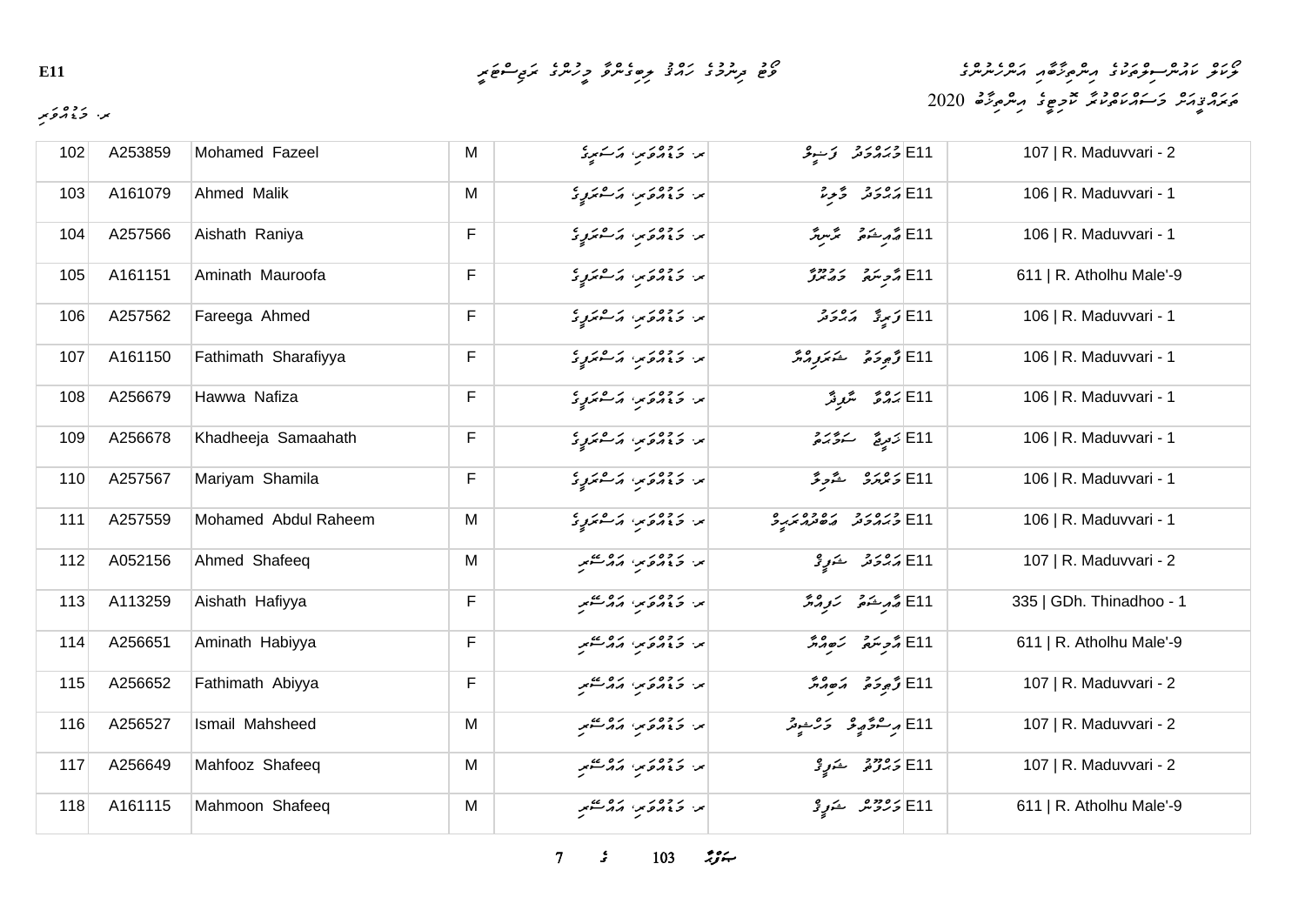*sCw7q7s5w7m< o<n9nOoAw7o< sCq;mAwBoEw7q<m; wBm;vB* م من المرة المرة المرة المرجع المرجع في المركبة 2020<br>مجم*د المريض المربوط المربع المرجع في المراجع المركبة* 

| ر د ه ر     |  |
|-------------|--|
| بر. כے موتر |  |
| ◢           |  |

| 119 | A256647 | Mariyam Ibrahim             | $\mathsf{F}$ | برا ووه دار ده علم ب              | E11  <i>وتمہری م</i> ھٹر <i>پ</i> و     | 107   R. Maduvvari - 2   |
|-----|---------|-----------------------------|--------------|-----------------------------------|-----------------------------------------|--------------------------|
| 120 | A161114 | Mohamed Masood              | M            | برا ودور الملاحقين                | E11 ويرورو كەسەد                        | 611   R. Atholhu Male'-9 |
| 121 | A158625 | Salwa Shafeeq               | $\mathsf F$  | برا ودور الملاحقين                | E11 كەنز <i>ۇ</i> ش <i>ەر بى</i>        | 107   R. Maduvvari - 2   |
| 122 | A036650 | Easa Ibrahim                | M            | بن كالمرومين مكرمي                | E11 مەتتىر بەھ ئ <i>ۆر</i> ئ            | 149   K. Dhiffushi - 2   |
| 123 | A161082 | Abbas Abdulla               | M            | بر كودوم كوكود                    | E11 مَ <i>زْدْهُ بِ</i> مَدَّهْرَاللَّه | 107   R. Maduvvari - 2   |
| 124 | A253747 | Adam Naseer                 | M            | بر وه دره کرده                    | E11 يُرْتَزِرُ = سَرَسِيشَ              | 107   R. Maduvvari - 2   |
| 125 | A253743 | Hawwa Adam                  | $\mathsf{F}$ | بر كودوم كوكود                    | E11 يَرْدُوَّ مُحَمَّرَ                 | 107   R. Maduvvari - 2   |
| 126 | A132470 | Hussain Mahir               | M            | بر دوه در ځونو                    | E11 بڑے پر بڑ تحریز                     | 107   R. Maduvvari - 2   |
| 127 | A253745 | Jameela Haroon              | $\mathsf F$  | بر دوه در کوده                    | E11 کے ب <sub>ح</sub> وثر گرمیں ک       | 107   R. Maduvvari - 2   |
| 128 | A256012 | Mariyam Arufath Adam Haleem | $\mathsf{F}$ | $5550$ $2022$                     | E11 رەرە بەدىرە بەرە بەرە               | 107   R. Maduvvari - 2   |
| 129 | A075605 | Zulaikha Haroon             | $\mathsf F$  | بر كودوم كوكود                    | E11 تج تح <i>مي<sup>5</sup> گيمپ</i> ش  | 611   R. Atholhu Male'-9 |
| 130 | A077884 | Ali Muhaazam                | M            | $\frac{1}{2}$                     | E11 <i>حَرِّج</i> وَرَّيحَ              | 611   R. Atholhu Male'-9 |
| 131 | A256101 | Aminath Ali Fulhu           | F            | بر دوه ر دود.<br>بر و داروس ځرمرد | E11 مَّ حِسَمَ مَعَ وَرَبَّ             | 611   R. Atholhu Male'-9 |
| 132 | A256124 | Aminath Faraha              | $\mathsf F$  |                                   | E11 مُجِسَعِ وَتَمَدَّ                  | 611   R. Atholhu Male'-9 |
| 133 | A256126 | Aminath Miyasha Mahir       | $\mathsf{F}$ |                                   | E11 مُرْمِسَمْ وِبُرْحَہٗ وُرِيْر       | 611   R. Atholhu Male'-9 |
| 134 | A090972 | Aroosha Mahir               | $\mathsf F$  | بر ده در ده د                     | E11 <sub>م</sub> َتَرْجَدُ وَرِيْرَ     | 611   R. Atholhu Male'-9 |
| 135 | A256122 | Fathimath Muasa             | F            | بمزا كرووم. كالربود               | E11 رَّجِوحَمَّ حَمَدَ مَشَ             | 611   R. Atholhu Male'-9 |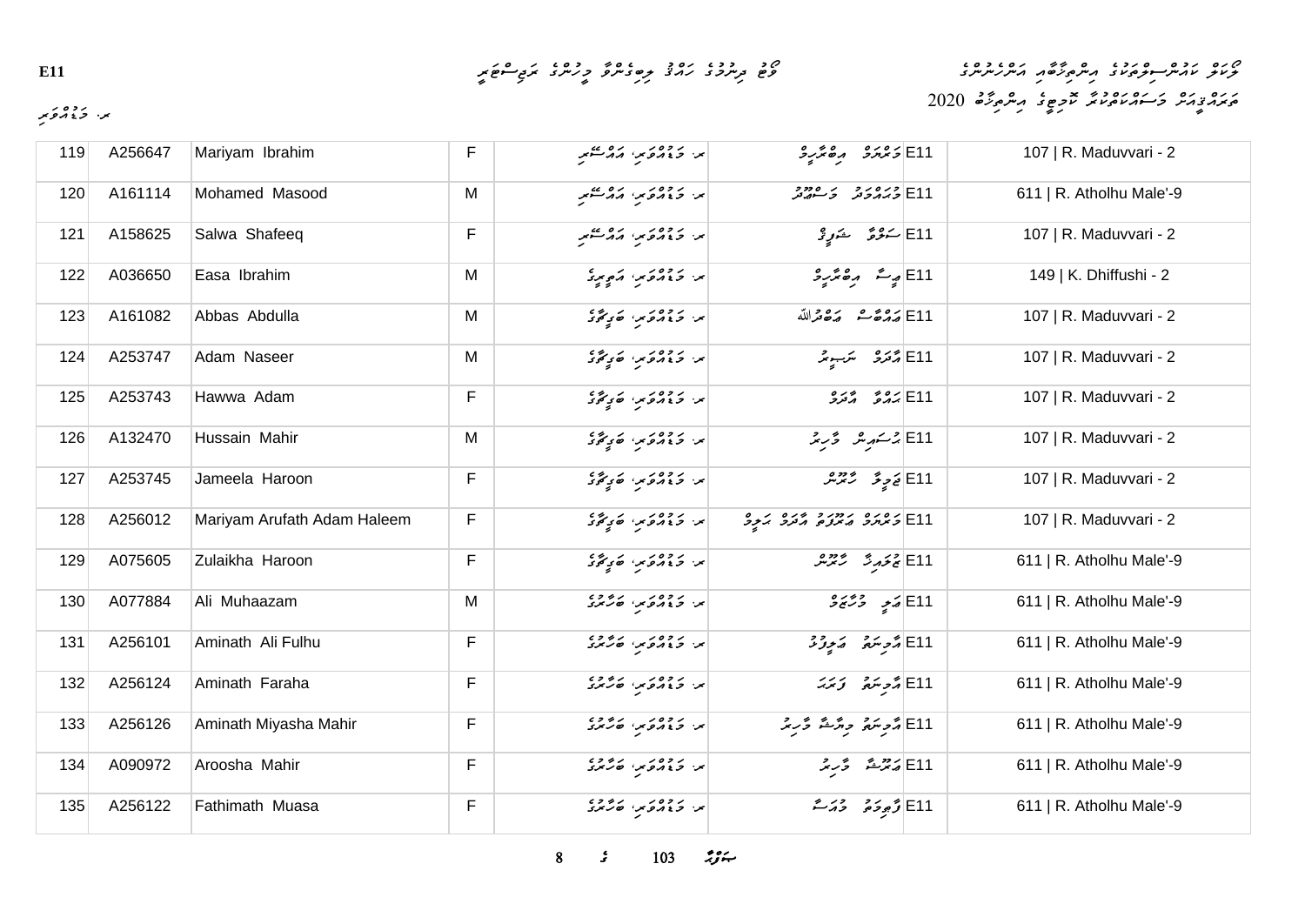*sCw7q7s5w7m< o<n9nOoAw7o< sCq;mAwBoEw7q<m; wBm;vB* م من المرة المرة المرة المرجع المرجع في المركبة 2020<br>مجم*د المريض المربوط المربع المرجع في المراجع المركبة* 

| 136 | A256117 | Ibrahim Haisam          | M           | بر كەدەبر، ھەمدى                                                                                                                                                                                                                                                                                                     | E11  مِنْ جُمْرِيْرْ    سَمْرِ جُمْرَ                                                                             | 611   R. Atholhu Male'-9      |
|-----|---------|-------------------------|-------------|----------------------------------------------------------------------------------------------------------------------------------------------------------------------------------------------------------------------------------------------------------------------------------------------------------------------|-------------------------------------------------------------------------------------------------------------------|-------------------------------|
| 137 | A125465 | Maeesha Mahir           | F           |                                                                                                                                                                                                                                                                                                                      | E11 كەرىش گەرىمە                                                                                                  | 611   R. Atholhu Male'-9      |
| 138 | A147551 | Mariyam Nathasha        | F           | ر وہ در<br>بر کے حرکت صریحی                                                                                                                                                                                                                                                                                          | E11 كَرْجْرْدْ مَرَكَّرْ شَ                                                                                       | 106   R. Maduvvari - 1        |
| 139 | A036458 | Aminath Ahmed Fulhu     | $\mathsf F$ | بر دوه ر دوروو شهر                                                                                                                                                                                                                                                                                                   | E11 <sub>م</sub> ُّرِسَمُ مَ <sup>رُ</sup> دَتَرَتَرَتَرَ                                                         | 107   R. Maduvvari - 2        |
| 140 | A001079 | Hawwa Abdul Razzaq      | F           | بر دوه ر دوروو شهر                                                                                                                                                                                                                                                                                                   |                                                                                                                   | 107   R. Maduvvari - 2        |
| 141 | A255889 | Moosa Mohamed Manik     | M           | بر دوه ر دوروو شهر                                                                                                                                                                                                                                                                                                   |                                                                                                                   | 107   R. Maduvvari - 2        |
| 142 | A256212 | Aishath Yafia           | F           | برا ووه دي که کارو ده                                                                                                                                                                                                                                                                                                | E11 مَدْمِ شَمَعْ مَرْوِمَّة                                                                                      | 107   R. Maduvvari - 2        |
| 143 | A255770 | Aminath Yania           | F           | بر دوه در کارو ده                                                                                                                                                                                                                                                                                                    | E11 أُمُّ حِسَمٌ مُسْرِمٌ                                                                                         | 611   R. Atholhu Male'-9      |
| 144 | A256195 | Fathimath Rafia         | $\mathsf F$ | برا ووه دارد و داد                                                                                                                                                                                                                                                                                                   | E11 وَّجِوَدَةٌ مُحَمَّدٍةٌ                                                                                       | 611   R. Atholhu Male'-9      |
| 145 | A372249 | Hawwa Raniya            | F           | برا وده در کار در داده                                                                                                                                                                                                                                                                                               | E11 يَرْدُوَّ بَدَّسْرَّ                                                                                          | 107   R. Maduvvari - 2        |
| 146 | A255767 | Mariyam Azlifa          | F           | بر وه د ورو په                                                                                                                                                                                                                                                                                                       | E11 كى يىرتى ھىم يىتى بىرتى<br>سىنا ئىلىنى ئىس قىلىنى ئىس بىرتى ئىس بىرتى ئىس بىرتى ئىس بىرتى ئىس بىرتى ئىس بىرتى | 567   Villimale' Ehenihen - 2 |
| 147 | A158809 | Mohamed Azleef          | M           | برا وده ده برد و دا                                                                                                                                                                                                                                                                                                  | E11 دُبَر دَبِر دَبِحَ مِنْ                                                                                       | 107   R. Maduvvari - 2        |
| 148 | A255762 | Moosa Fulhu             | M           | بر ووه د کارو ده                                                                                                                                                                                                                                                                                                     | E11 تۈرىمىتى قىلىپىتىش بىر                                                                                        | 107   R. Maduvvari - 2        |
| 149 | A075787 | Abdul Azeez Ahmed Fulhu | M           | $\begin{array}{ccc} \text{C.} & \text{C.} & \text{C.} & \text{C.} & \text{C.} & \text{C.} & \text{C.} \\ \text{C.} & \text{C.} & \text{C.} & \text{C.} & \text{C.} & \text{C.} & \text{C.} & \text{C.} \\ \text{C.} & \text{C.} & \text{C.} & \text{C.} & \text{C.} & \text{C.} & \text{C.} & \text{C.} \end{array}$ | E11 בפניברי <sub>ש</sub> ל הכנגג                                                                                  | 107   R. Maduvvari - 2        |
| 150 | A254848 | Ahmed Mohamed Fulhu     | M           |                                                                                                                                                                                                                                                                                                                      | E11 كەبەر ئەرەر ئەرەپدىن                                                                                          | 107   R. Maduvvari - 2        |
| 151 | A093596 | Ali Hameed              | M           | د وه د روه د کارود و د د د د                                                                                                                                                                                                                                                                                         | E11  کی پر کی تیار تھی۔<br>  E11                                                                                  | 107   R. Maduvvari - 2        |
| 152 | A026986 | Hawwa Ahmed Fulu        | $\mathsf F$ | נכני המות המות ביני המות ביני המות                                                                                                                                                                                                                                                                                   | E11 يَرْدُمُّ - پروتونونو                                                                                         | 107   R. Maduvvari - 2        |

*o8m=w<qFm> .8*

*9 s* 103 *fg*  $\rightarrow$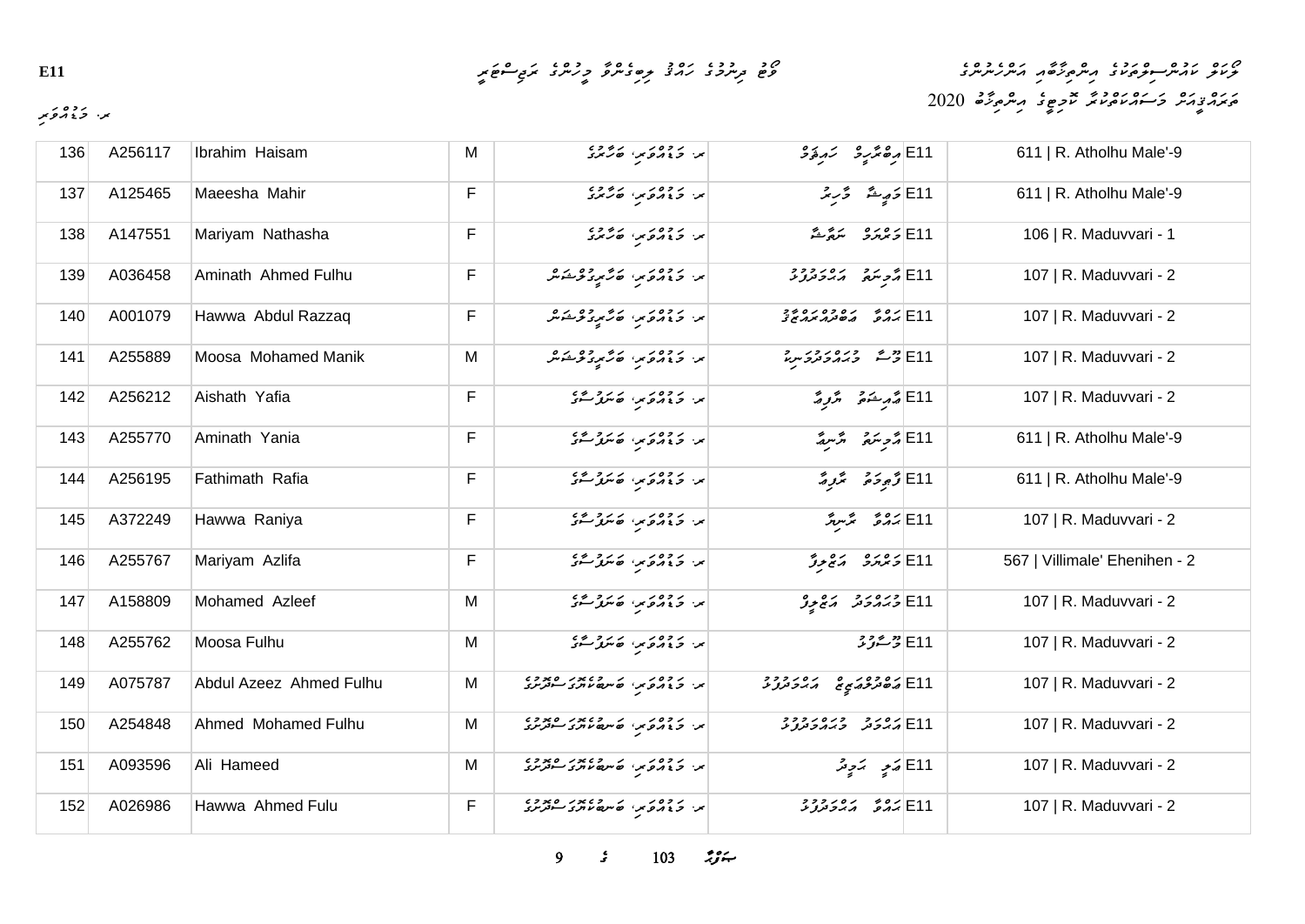*sCw7q7s5w7m< o<n9nOoAw7o< sCq;mAwBoEw7q<m; wBm;vB* م من المرة المرة المرة المرجع المرجع في المركبة 2020<br>مجم*د المريض المربوط المربع المرجع في المراجع المركبة* 

| 153 | A043293 | <b>Umar Ahmed Fulhu</b>   | M | بر و و د ر<br>بر و ډهروبر ، ځمین مربر د سوتر دی | E11 ړی په پروتونونو                             | 611   R. Atholhu Male'-9 |
|-----|---------|---------------------------|---|-------------------------------------------------|-------------------------------------------------|--------------------------|
| 154 | A163176 | Abdul Sattar Mohamed      | M | $500 - 200$                                     | E11 كەھەرمەم 2005 دەرە                          | 106   R. Maduvvari - 1   |
| 155 | A256416 | Ahmed Shakyb              | M | x = 23 h 2 x 2 0 2 x                            | E11 كەبرى قىر ئىكەن ئى                          | 106   R. Maduvvari - 1   |
| 156 | A257274 | Mariyam Haulath           | F | بر كالمؤمر كالمركوس                             | E11 كەبىر بەر بەر بەر بەر بەر بەر بەر ب         | 611   R. Atholhu Male'-9 |
| 157 | A256441 | Mohamed Samau             | M | x = 23 p. 25 p. 25 p. 20                        | $222$ $222$ $21$                                | 106   R. Maduvvari - 1   |
| 158 | A256429 | Abdul Naseer Ibrahim      | M | $\sim 226$ $\frac{1}{2}$                        | E11 مەھەرمىسبەتمە مەھەمگەر 2                    | 106   R. Maduvvari - 1   |
| 159 | A256440 | Abdulla Imad              | M | من كوده دوم به دوم در در د                      | E11 رَصْحَرْاللّه مِرْحَمْد                     | 106   R. Maduvvari - 1   |
| 160 | A060251 | Ahmed Rameez              | M | من و وه د ده په کار د ه                         | E11 كەندى كەرىج                                 | 106   R. Maduvvari - 1   |
| 161 | A256442 | Aishath Humaidha          | F | بر ووه دي ھ مار ده                              | E11 مَدْمِ حَوَمَ مَدَى مِدَّرَ مَدَّ           | 106   R. Maduvvari - 1   |
| 162 | A256437 | Ali Rabeeu                | M | بر ووه دي ھ مار ده                              | E11 کړې تر <i>و</i> گ                           | 106   R. Maduvvari - 1   |
| 163 | A100676 | Ibrahim Shaheel           | M | بر وومور ھوروم                                  | E11 مِر <i>ە مُدَّرٍوْ</i> شَرِيْتْ             | 106   R. Maduvvari - 1   |
| 164 | A256439 | Ismail Asif               | M | من كودوم به محدد مثل                            | E11 پرىشت <sub>ۇ پو</sub> تۇ ھەسبۇ              | 106   R. Maduvvari - 1   |
| 165 | A256476 | Mariyam Hamdha            | F | بر وومور ھوروم                                  | E11 <sub>خ</sub> يرېږ <i>و پ</i> ه ده.          | 106   R. Maduvvari - 1   |
| 166 | A256436 | Mohamed Mueen             | M | بر و دوربر، ھگردو ھ                             | E11 <i>\$222 \$ي. \$</i>                        | 106   R. Maduvvari - 1   |
| 167 | A154227 | Ibrahim Hussain           | M | $\sim$ 23 $\sim$ 27 $\sim$ 27 $\sim$ 29         | E11 مەھەرىپ ئەسكەبەر                            | 106   R. Maduvvari - 1   |
| 168 | A255435 | Abdul Majeed Abdul Raheem | M | بر زوه در ځوروگر                                | E11 גە دەر چە ئەرەبەر ئەرىر ئىلىدىن ئىلىدىن ئىل | 106   R. Maduvvari - 1   |
| 169 | A256487 | Aishath Jauzaa            | F | x; c 200 x 500 x 000 x                          | E11 مُدمِشو مَدمَّ                              | 99   R. Dhuvaafaru - 1   |

*o8m=w<qFm> .8*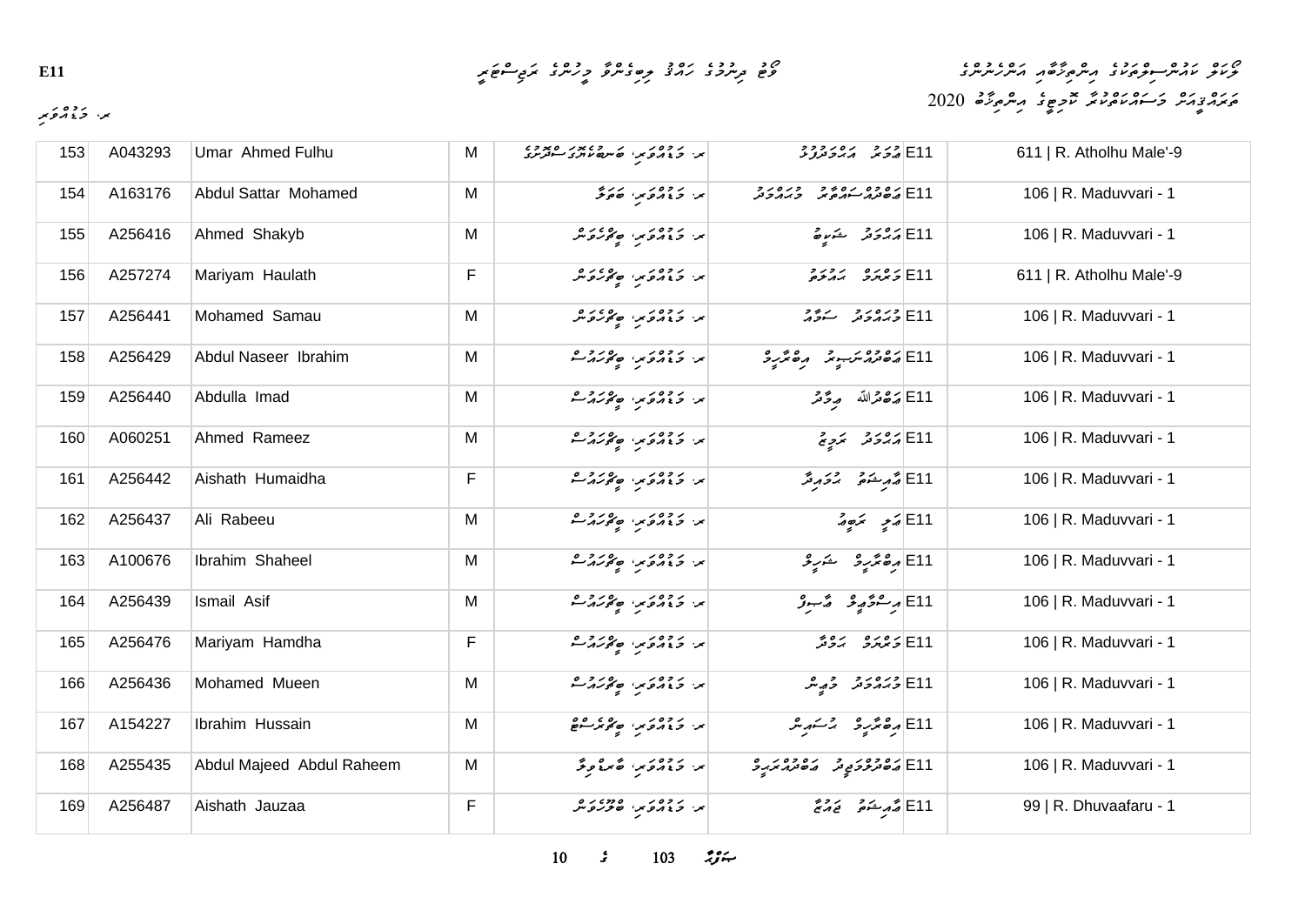*sCw7q7s5w7m< o<n9nOoAw7o< sCq;mAwBoEw7q<m; wBm;vB* م من المرة المرة المرة المرجع المرجع في المركبة 2020<br>مجم*د المريض المربوط المربع المرجع في المراجع المركبة* 

| ر د ه ر            |  |
|--------------------|--|
| ىر. جەم <i>جىر</i> |  |
| ◢                  |  |

| 170 | A256467 | Fathimath Seema  | F           | بر کے دور میں صورت ک                               | E11 رُ <sub>ّج</sub> ودَة سودً         | 107   R. Maduvvari - 2   |
|-----|---------|------------------|-------------|----------------------------------------------------|----------------------------------------|--------------------------|
| 171 | A256469 | Ibrahim Hamdhoon | M           | بر کروه در ۲۵۶۵ و.<br>بر کروه کالوروس              | E11 مەھەر بەر بەردەر ي                 | 611   R. Atholhu Male'-9 |
| 172 | A256489 | Numan Basheer    | M           |                                                    | E11 سم پیمر محمد کا تعلیم ک            | 107   R. Maduvvari - 2   |
| 173 | A257299 | Aishath Rizuma   | F           | بر 23 مرد 2010 وجود 20 مر<br>بر 13 مرکب مورد 20 مر | E11 مۇم شەھ بىرىنى ئى                  | 611   R. Atholhu Male'-9 |
| 174 | A257304 | Aminath Riyaaza  | F           | بر ده در دود ۵ په                                  | E11 مَّ مِتَرَمَّدَ مِتَرَسَّدَ        | 106   R. Maduvvari - 1   |
| 175 | A257302 | Fathmath Nusra   | $\mathsf F$ | بر دور دوره و                                      | E11 رَّجِ دَحْرَ مَسْ سَنْ مَدَّ       | 611   R. Atholhu Male'-9 |
| 176 | A257296 | Hussain Shareef  | M           | بر دوه روده وه                                     | E11 پرستمبر شریق مش <i>هرو</i>         | 106   R. Maduvvari - 1   |
| 177 | A256619 | Ibrahim Sakhau   | M           | بر 23 مرد 2010 وجود 20 مر<br>بر 13 مرکب مورد 20 مر | E11 مەھەرىپە سىنى <i>م</i>             | 106   R. Maduvvari - 1   |
| 178 | A140816 | Khadeeja Abdulla | F           | بر 23 مرد 2010 وجود 20 مر<br>بر 13 مرکب مورد 20 مر | E11 كَرْمَرِيحٌ     كَدْهُ مِّدْاللَّه | 106   R. Maduvvari - 1   |
| 179 | A257288 | Mamla Ibrahim    | F           | بر ده در دود ۵ په                                  | E11 رَدَّةَ مِسْتَمِرِدْ               | 106   R. Maduvvari - 1   |
| 180 | A257305 | Mohamed Salim    | M           | بر 23 مرد 2010 وجود 20 مر<br>بر 13 مرکب مورد 20 مر | E11 <i>32828</i> سگو <i>ر</i>          | 106   R. Maduvvari - 1   |
| 181 | A256621 | Mohamed Samooh   | M           | بر 23 مرد 2010 وجود 20 مر<br>بر 13 مرکب مورد 20 مر | E11 3323 سن                            | 106   R. Maduvvari - 1   |
| 182 | A257292 | Shimla Ibrahim   | F           | بر و وه در وو ه و بر                               | E11 حو <i>دى مەمگرى</i><br>E11         | 611   R. Atholhu Male'-9 |
| 183 | A255011 | Hassan Abdulla   | M           | بر کے دور دورہ<br>بر کے دونر صوبری                 | E11 كەسكەنلەر كەنھەتراللە              | 106   R. Maduvvari - 1   |
| 184 | A255010 | Siththi          | F           | بر د وه د ده د د<br>بر او د و مرس هومړی            | E11 سرچمو                              | 106   R. Maduvvari - 1   |
| 185 | A001934 | Ahmed Shareef    | M           | برا ودورا مى شهر                                   | E11 كەردى ئىم ئىقدىن ئى                | 611   R. Atholhu Male'-9 |
| 186 | A256292 | Aishath Sara     | F           | بر دور مره علم                                     | E11 مۇم ئىقمۇ سىنىڭە                   | 611   R. Atholhu Male'-9 |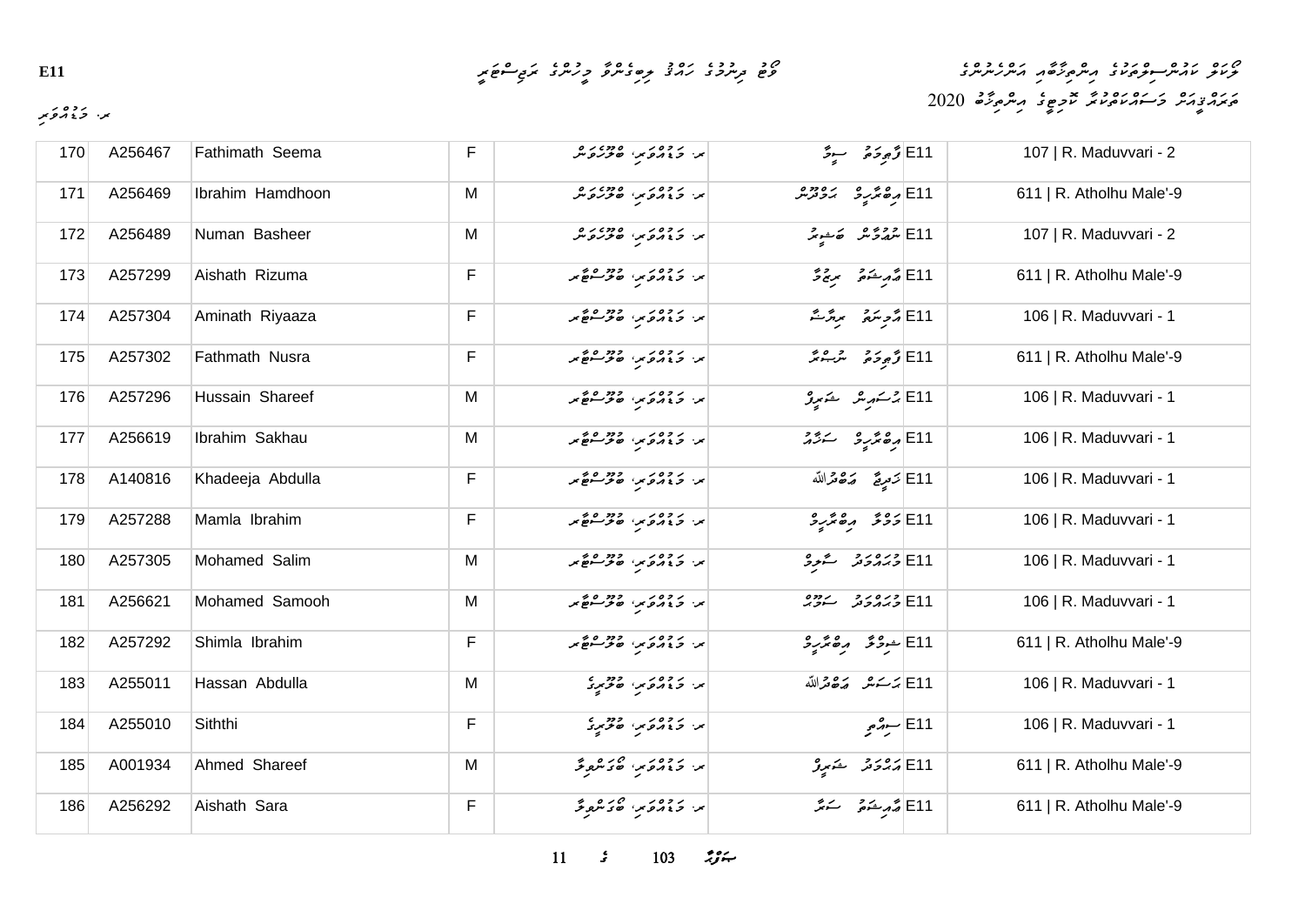*sCw7q7s5w7m< o<n9nOoAw7o< sCq;mAwBoEw7q<m; wBm;vB* م من المرة المرة المرة المرجع المرجع في المركبة 2020<br>مجم*د المريض المربوط المربع المرجع في المراجع المركبة* 

|             | ر د ه ر |  |
|-------------|---------|--|
| بر. כے موتر |         |  |
| ╭           |         |  |

| 187 | A255146 | Aminath Shaalee Shareef | F           | بن وَءُمُوَسٍ صَيْرَ مُعْرِفٌ                                                                         | E11 مٌوِسَمَةٍ حَدَّمٍ حَسَرِرٌ              | 611   R. Atholhu Male'-9       |
|-----|---------|-------------------------|-------------|-------------------------------------------------------------------------------------------------------|----------------------------------------------|--------------------------------|
| 188 | A255144 | Fathimath Sana          | $\mathsf F$ | برا ووه دارد من محمد الله و محمد الله و محمد الله و محمد الله و محمد الله و محمد الله و محمد الله و ا | E11 ژ <sub>ېپوځ</sub> ي سنگر                 | 611   R. Atholhu Male'-9       |
| 189 | A256710 | Hawwa Shaiga            | F           | ىن ئەدەرىن ھىمىرىمى ئى                                                                                | E11 كَرْدْهُ شَّمْ قَ                        | 611   R. Atholhu Male'-9       |
| 190 | A256293 | Ismail Shaig            | M           | بر دوه ره ده و شهر ش                                                                                  | E11 مرڪو <i>گو پو</i> گھولا                  | 106   R. Maduvvari - 1         |
| 191 | A064773 | Mariyam Moosa           | F           | س كەمكە ئەرەپ ئەر                                                                                     | E11 كەبەر بۇرىم                              | 611   R. Atholhu Male'-9       |
| 192 | A255148 | Mohamed Sharif          | M           | ىن ئەدەرىن ھىمىرىمى ئى                                                                                | E11 <i>وُبَرُودُو حُمَّ</i> مِرُ             | 611   R. Atholhu Male'-9       |
| 193 | A103741 | Aminath Nasreena        | $\mathsf F$ | بر وودير بوه                                                                                          | E11 مَّ جِسَمَة مَسَرَ مَسِرْتَهُ            | 557   Hulhumale', Ehenihen - 5 |
| 194 | A254530 | Fathimath Ismail        | F           | بر وودير بوه                                                                                          | E11 ۇ <sub>ج</sub> ورۇ مېشۇم <sub>ۇ</sub> تى | 557   Hulhumale', Ehenihen - 5 |
| 195 | A400494 | Mohamed Muizzu          | M           | بر دور بره                                                                                            | $500222$ $50022$ $E11$                       | 107   R. Maduvvari - 2         |
| 196 | A026711 | Abdulla Kamal           | M           | بر کے دوبر، عم                                                                                        | E11 مَەڤراللە ئەۋقر                          | 106   R. Maduvvari - 1         |
| 197 | A161109 | Ahmed Nishan            | M           | بر کے دوبر، عمی                                                                                       | E11 كەبرى كى سرىشىش                          | 97   R. Un'goofaaru - 1        |
| 198 | A256497 | Aishath Hooda           | $\mathsf F$ | بر: 33 م 5 م 7 م 7 م 7                                                                                | E11 مَگْرِسْتَوْمُ گُرْمَّرُ                 | 106   R. Maduvvari - 1         |
| 199 | A256511 | Aminath Kamaal          | F           | بر کے دوبرا کے                                                                                        | E11 مَّ مِسَمَّى مَدَّكَّرُ                  | 106   R. Maduvvari - 1         |
| 200 | A256516 | Fathimath Hunaadha      | $\mathsf F$ | بر روه در ع                                                                                           | E11 تَ <i>مِيوَة بِ</i> رُسَّن <i>ة</i> ً    | 106   R. Maduvvari - 1         |
| 201 | A256496 | Hussain Suhaadh         | M           | بر کے دوبر، عمی                                                                                       | E11 پڑے پہلا سے محت                          | 611   R. Atholhu Male'-9       |
| 202 | A256512 | Mariyam Nazmeena        | $\mathsf F$ | بر کے دوبرا کے                                                                                        | E11 <i>5 بروبر 5 سرچ ج</i> گر                | 611   R. Atholhu Male'-9       |
| 203 | A256514 | Mohamed Thasneem        | M           | برا كروه كار كامي                                                                                     | E11 <i>ڈیزوونز پر</i> ے ہور                  | 149   K. Dhiffushi - 2         |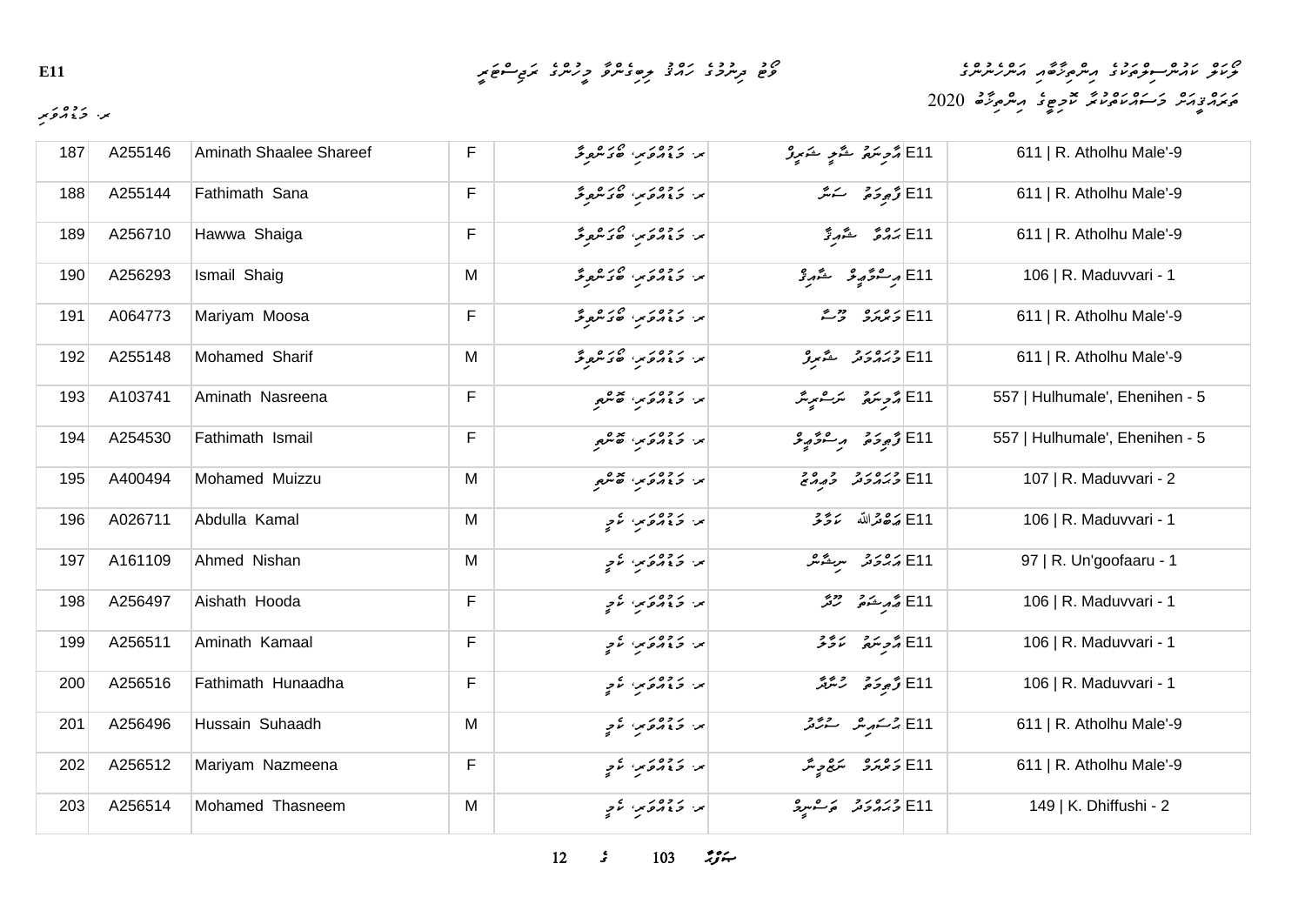*sCw7q7s5w7m< o<n9nOoAw7o< sCq;mAwBoEw7q<m; wBm;vB* م من المرة المرة المرة المرجع المرجع في المركبة 2020<br>مجم*د المريض المربوط المربع المرجع في المراجع المركبة* 

| 204 | A256510 | Nazrana Kamal         | $\mathsf F$ | بر: 33 م 5 م 7 م 7 م 7          | E11 ىن ئەنگە ئىس ئەرىجى ئىس                       | 611   R. Atholhu Male'-9 |
|-----|---------|-----------------------|-------------|---------------------------------|---------------------------------------------------|--------------------------|
| 205 | A256508 | Raziyya Easa          | F           | بر کے محکم کا کام               | E11 بَرَن <i>ْ-و</i> ِرْتَر <sub>فِر</sub> ِتَّ   | 106   R. Maduvvari - 1   |
| 206 | A254496 | Ahmed Abdul Gadhiru   | M           | برا ودويرا كالملائين            | E11 كەركەم ھەھىرى تەرىخ                           | 107   R. Maduvvari - 2   |
| 207 | A254503 | Aminath Safeena       | F           | بن كالمحوص كالمستكر المعد       | E11 مَرْحِ سَعَدٍ سَورٍ سَرَ                      | 107   R. Maduvvari - 2   |
| 208 | A254498 | Fathimath Abdul Gadir | F           | من كالمروم المحموم المرس        | E11 ز <sub>ۇج</sub> رە مەھەردۇبور                 | 107   R. Maduvvari - 2   |
| 209 | A254499 | Ibrahim Zakheer       | M           | من كالمروم المحمولين            | E11 م <i>وڭ پگۈچى</i> ئوبتر                       | 107   R. Maduvvari - 2   |
| 210 | A254497 | Ismail Abdhul Qadhir  | M           | المنا المحكم وكالمحارج المعادية | E11 م شۇم بۇ مەھەر ئۇتىرىمە                       | 107   R. Maduvvari - 2   |
| 211 | A254501 | Mariyam Shaheema      | F           | برا ودويرا كالملائين            | E11 كەبىر بىر ئىكە يەنىچ                          | 107   R. Maduvvari - 2   |
| 212 | A254495 | Nasira Abdul Gadir    | F           | من كوده وكار المحموم المرس      | E11 مُرْسِع مُهُمْ دِمِعْ دِمِرْ دِمِرْ           | 107   R. Maduvvari - 2   |
| 213 | A080545 | Shareefa Mohamed      | F           | بر ووه در کاره                  | E11 خەمرى ئەرەكەتە                                | 107   R. Maduvvari - 2   |
| 214 | A254488 | Aishath Adhila        | F           | بر کے دور م                     | E11 مَدْمِ شَمَعْ مَدَّمْرِ مَحْ                  | 611   R. Atholhu Male'-9 |
| 215 | A254489 | Fathimath Sodhiqa     | F           | بر کے دوبر، عمی                 | E11 <i>وُّجِ وَحَمْ</i> سُمَّ <sup>م</sup> ِرُدًّ | 611   R. Atholhu Male'-9 |
| 216 | A083110 | Hassan Ismail         | M           | بر کے دوبر، عمی                 | E11   يَرْسَىشْ بِرِسْتَوَّبِيْتْرَ               | 107   R. Maduvvari - 2   |
| 217 | A149357 | Ismail Azhar          | M           | بر کے دوبر، حی                  | E11 مەشۇم بۇ سەرىمە                               | 107   R. Maduvvari - 2   |
| 218 | A161087 | Mohamed Sodhiq        | M           | بر کے دوبر، حمی                 | E11 <i>وبرو دو ب</i> گور <i>ة</i>                 | 107   R. Maduvvari - 2   |
| 219 | A164038 | Moomina Ahmed         | F           | بر کے دوبر، حی                  | E11 دَيْرَ مِيرَ سَرَ بِرَوْ مَدْ                 | 107   R. Maduvvari - 2   |
| 220 | A101979 | Aminath Ahmed Manik   | F           | بر دوه در په وی                 | E11 مُرمِسَمُ مَدَومَرْدَ مِرْءُ                  | 106   R. Maduvvari - 1   |

 $13$  *s*  $\cancel{003}$  *n***<sub>y</sub>**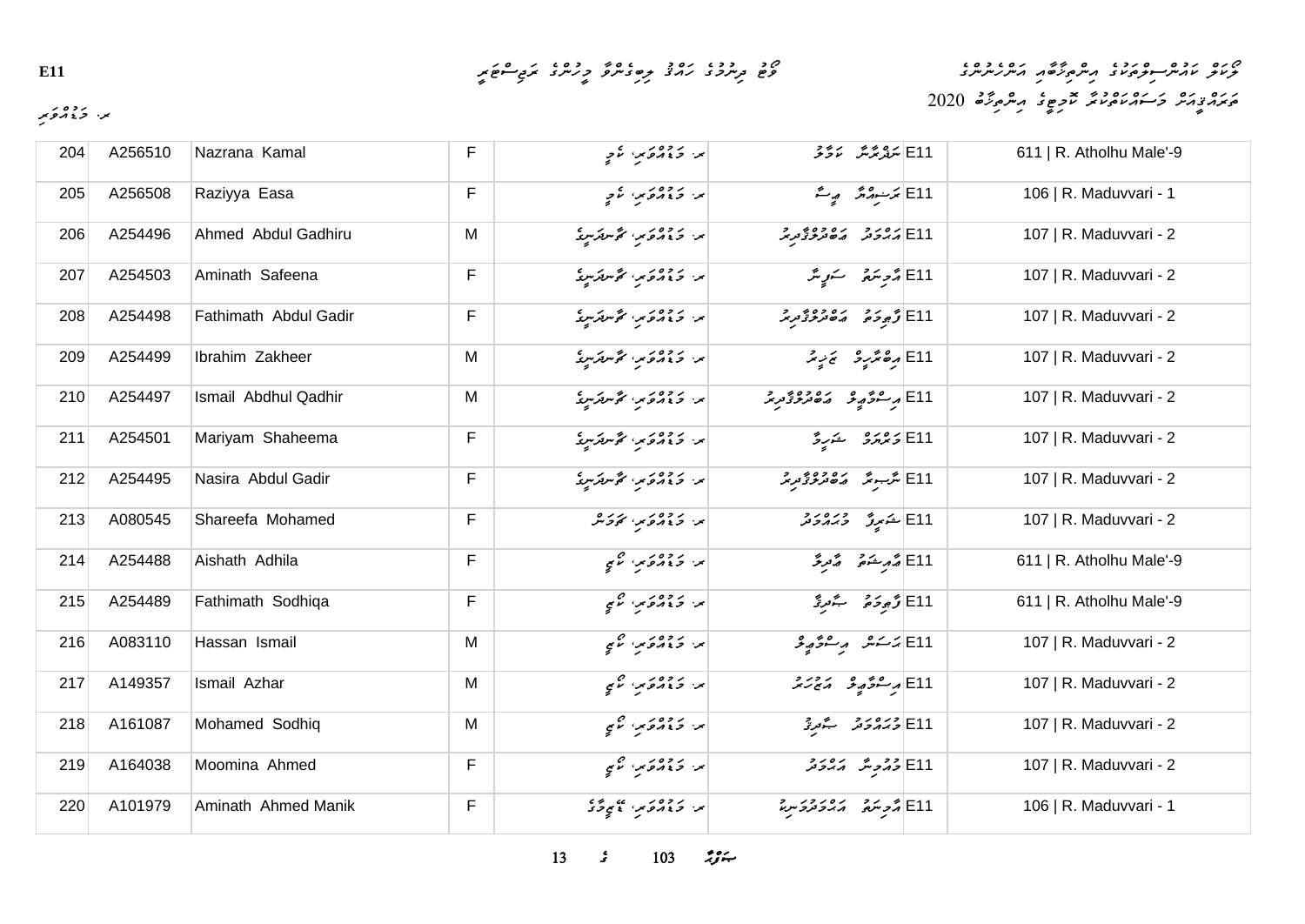*sCw7q7s5w7m< o<n9nOoAw7o< sCq;mAwBoEw7q<m; wBm;vB* م من المرة المرة المرة المرجع المرجع في المركبة 2020<br>مجم*د المريض المربوط المربع المرجع في المراجع المركبة* 

| 221 | A256438 | Ahmed Nabeel          | M | بر كەدەب كەدە                       | E11 كەندى قىر ئىكدىن ئىككە ئىككە ئىككە ئىككە ئىككە ئىككە ئىككە ئا | 106   R. Maduvvari - 1   |
|-----|---------|-----------------------|---|-------------------------------------|-------------------------------------------------------------------|--------------------------|
| 222 | A161106 | Aishath Nabeela       | F | بر دوه ر دود.<br>بر و د دوس تر د سر | E11 مَگْرِسْتَمْ مَهُ مَرْجَمٌ                                    | 106   R. Maduvvari - 1   |
| 223 | A256376 | Fathimath Nibaal      | F | بر دوه ر دود.<br>بر و د دوس تر د سر | E11 زَّەپرىق س <sub>ى</sub> قەتتى                                 | 106   R. Maduvvari - 1   |
| 224 | A077306 | Hussain Ahmed Maniku  | M | بر کے دور کے دور                    | E11 يُرْسَمَ مِهْ مَدْ مِرْدَوْ مَرْ مِرْمَ                       | 106   R. Maduvvari - 1   |
| 225 | A048533 | Mohamed Rishwan       | M | بر کے حرکت مورد میں                 | E11 دبره دور برشو <i>و</i> ش                                      | 106   R. Maduvvari - 1   |
| 226 | A257419 | Abdulla Saruhan       | M | برا كالمحوص المتحرمة للمحالي        | E11 مَەمْمَراللە س <i>ەمەمەت</i> ر                                | 611   R. Atholhu Male'-9 |
| 227 | A257417 | Ahmed Sunoon          | M | برا كالمحوص المتحرمة للمحالي        | E11 كەبروتر سەيىرىتر                                              | 106   R. Maduvvari - 1   |
| 228 | A151479 | Aminath Saeeda        | F | بر كالمؤمر كالمسافرة                | E11 مَّ حِسَمَۃُ مَسَرِمَّہُ                                      | 106   R. Maduvvari - 1   |
| 229 | A151480 | Ibrahim Sameen        | M | ر كالمؤتمر المحدودي                 | E11 مەھەر بەھ سەرپىر                                              | 106   R. Maduvvari - 1   |
| 230 | A256667 | Mariyam Saroona       | F | برا ودوري المركز والمحافي           | E11 <sub>خ</sub> یرمرد سے پیشر                                    | 106   R. Maduvvari - 1   |
| 231 | A048299 | Adam Ahmed Fulhu      | M | بر· 63 مرحمر· مرمر 25 د             | E11 پژنره بره د دود                                               | 611   R. Atholhu Male'-9 |
| 232 | A161148 | Aishath Ahmed Fulhu   | F | بر ووه د مدده                       | E11 مەم خىم ئەم ئەرەپىرىمى ئىس                                    | 107   R. Maduvvari - 2   |
| 233 | A256065 | Aishath Ibana         | F | بر ووه د مرد ده.                    | E11 مەم ئىقىمە مەھمىگە                                            | 107   R. Maduvvari - 2   |
| 234 | A254452 | Aminath Ahmed Fulhu   | F | بر· 53 مۇمر، مەم 25                 | E11 <sub>م</sub> ُوسِّعة م <sup>م</sup> دون وو                    | 107   R. Maduvvari - 2   |
| 235 | A254389 | Azumee Bin Ahmed      | M | بر· 63 مرحمر· مرمر 25 د             | E11 גזק קייל גזכת                                                 | 241   AA. Feridhoo - 1   |
| 236 | A254449 | Khadheeja Ahmed Fulhu | F | بر ووه د مدده                       | E11] زَمِرِيَّ - پَرُرُوَمَرُوْمُ                                 | 611   R. Atholhu Male'-9 |
| 237 | A102008 | Mariyam Ahmed Fulhu   | F | بر ووه د مرد ده.                    | E11 كەيمەرە بەر دورى                                              | 611   R. Atholhu Male'-9 |

 $14$  *s*  $103$  *i*<sub>s</sub>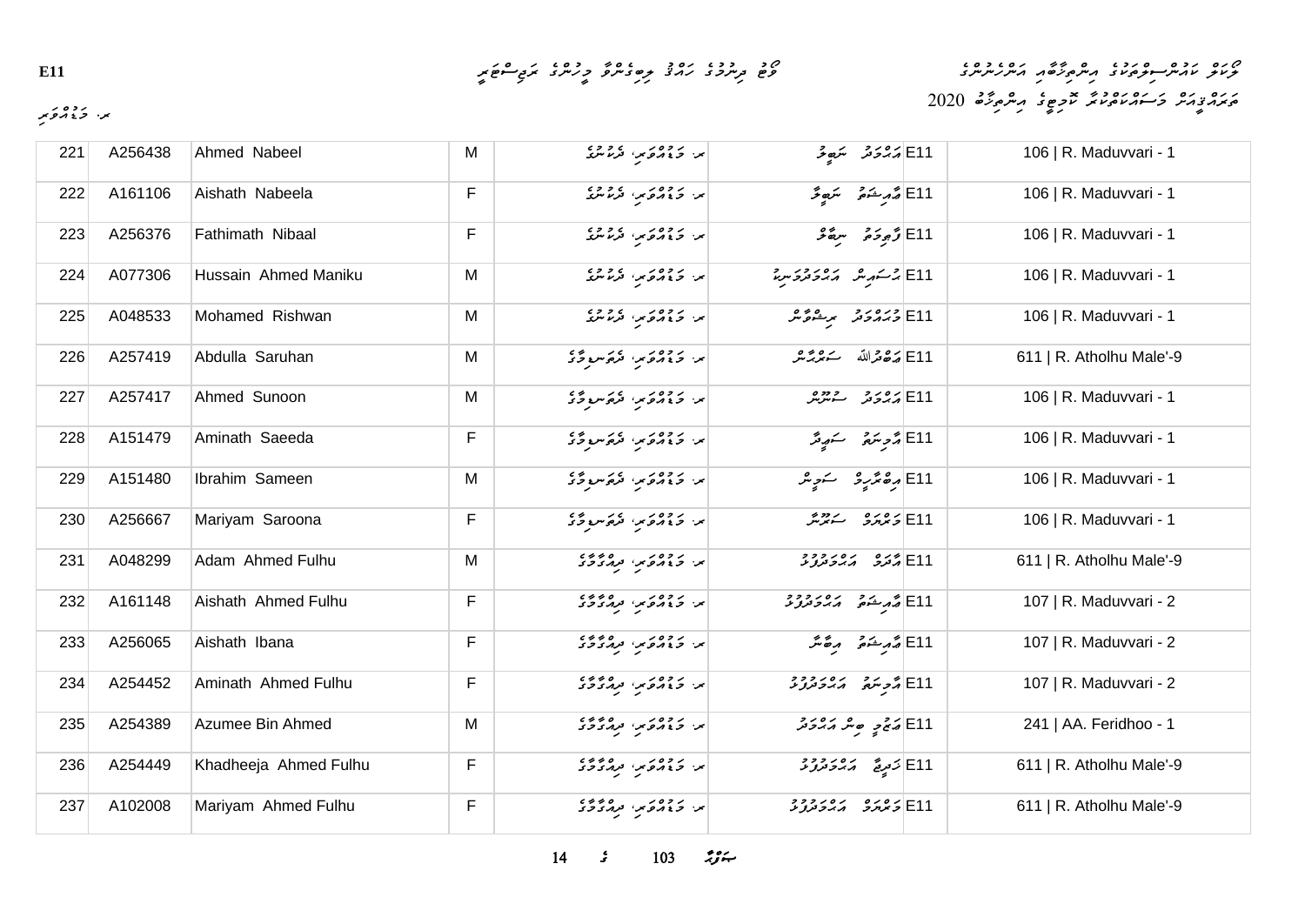*sCw7q7s5w7m< o<n9nOoAw7o< sCq;mAwBoEw7q<m; wBm;vB 2020<sup>, م</sup>وجدة المصرورة المجموعة المستورجة والم*جموعة والمجموعة والمجموعة والمجموعة والمجموعة والمجموعة والمجموعة

**TI** 

| ر د ه ر<br>بر. כے موبر<br>╭ |  |  |
|-----------------------------|--|--|
|                             |  |  |

| 238 | A111677 | Sobira Ibrahim       | F           | بر کے موکوب مرمون دی                | E11 ينوپر مۇ <i>يم</i> رىۋ                     | 107   R. Maduvvari - 2         |
|-----|---------|----------------------|-------------|-------------------------------------|------------------------------------------------|--------------------------------|
| 239 | A255413 | Ahmed Adheeb         | M           | بر كەن ھەر بوگە ئە                  | E11 كەبۇرى كەب <i>رە</i>                       | 106   R. Maduvvari - 1         |
| 240 | A255414 | Ali Nazmee           | M           | بر کاروه در بروگر                   | E11 <i>ھَ جِ</i> سَمُوْحِ                      | 611   R. Atholhu Male'-9       |
| 241 | A256345 | Hassan Izhadh        | M           | ىن ئەدەم بە بوگەمى                  | E11 بزشکر مگرمگر                               | 271   M. Maduvvari - 1         |
| 242 | A138454 | Mahudiyya Mohamed    | $\mathsf F$ | بر کاروه در بروگرده                 | E11 كرورونگر كرورونر                           | 611   R. Atholhu Male'-9       |
| 243 | A255410 | Nazeeha Abdul Raheem | F           | بر کی دہ در مرگز گے گا              | E11 سَيِّ مَصْ <i>مَدَّة مَدَّمَدِ</i> وَ      | 106   R. Maduvvari - 1         |
| 244 | A256636 | Aishath Suma         | $\mathsf F$ | بن كالمرومة برمامي                  | E11 مەم ئىسىم ئىسىمى                           | 611   R. Atholhu Male'-9       |
| 245 | A257334 | Aminath Sany         | F           | بر كالمرومة برمامي                  | E11 أَمُّ <i>جِسَعْهُ</i> فَ <sub>َح</sub> ْسٍ | 106   R. Maduvvari - 1         |
| 246 | A257336 | Ibrahim Shamil       | M           | ر 33 مۇم، مەمۇسى                    | E11 <sub>مر</sub> ھ م <i>گرد</i> و گھوتو       | 106   R. Maduvvari - 1         |
| 247 | A147726 | Mohamed Samin        | M           | ر دوه در مرده سو                    | E11 دېرورو شوپر                                | 106   R. Maduvvari - 1         |
| 248 | A255040 | Thahmeena Aboobakuru | $\mathsf F$ | بر كالمؤتمر مراكبه                  | E11 <sub>ح</sub> ور په ده ده ورو               | 611   R. Atholhu Male'-9       |
| 249 | A147725 | Yoosuf Salah         | M           | بن و ووربر، مرد وسع                 | E11 پر کشور کے تحدید میں ت                     | 106   R. Maduvvari - 1         |
| 250 | A253744 | Abdulla Kamal        | M           | بر: تَ دُمُ يَ تَحْرُمُ الْمَرْمَرِ | E11 مَرْهُ مَرَاللّه يَدَوُّمْرَ               | 106   R. Maduvvari - 1         |
| 251 | A256757 | Ahmed Giyas          | M           | بر: تروه ترس حموم المرحمة           | E11 كەندى قىر مەرگە                            | 106   R. Maduvvari - 1         |
| 252 | A256735 | Aishath Ahmed        | F           | بر به وه در هم در ان                | E11 مُذہب مَشرِّد مُدارِ م                     | 106   R. Maduvvari - 1         |
| 253 | A256540 | Aminath Wadheefa     | $\mathsf F$ | بر کے دوبر، فرمز                    | E11 مُرْحِسَمُ وَمَرِيَّ                       | 611   R. Atholhu Male'-9       |
| 254 | A256544 | Fathimath Asra       | F           | بر: تروه ترین افزایل                | E11 وَجِعَة مَ سَنَتْرَ                        | 557   Hulhumale', Ehenihen - 5 |

 $15$  *s*  $103$  *if*<sub>i</sub>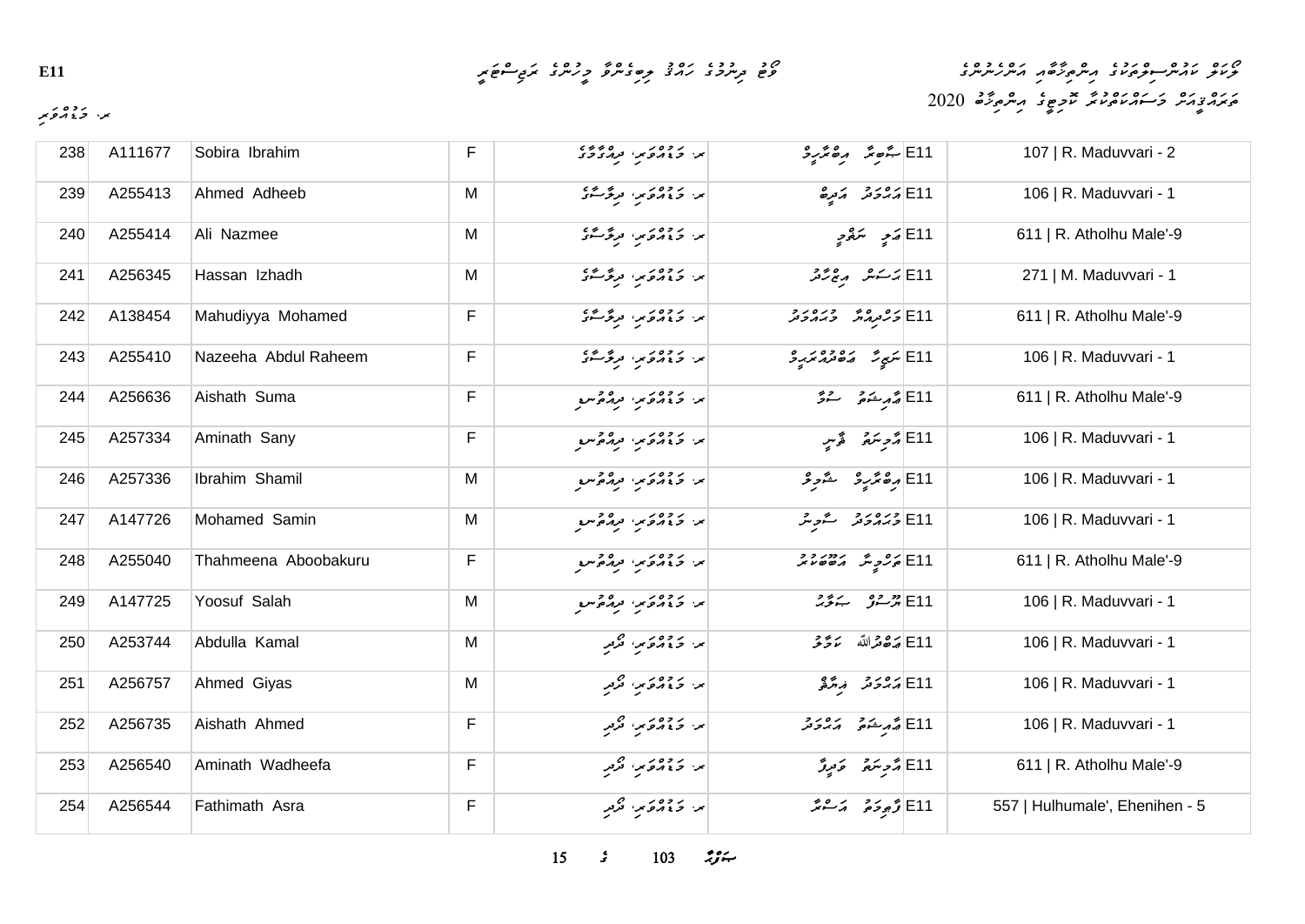*sCw7q7s5w7m< o<n9nOoAw7o< sCq;mAwBoEw7q<m; wBm;vB* م من المرة المرة المرة المرجع المرجع في المركبة 2020<br>مجم*د المريض المربوط المربع المرجع في المراجع المركبة* 

| ر د ه ر<br>بر. و د موبر |  |
|-------------------------|--|
|-------------------------|--|

| 255 | A256723 | Hoodh Abdulla      | M            | بر: تَوَدُّدُوَسٍ؛ فَرُمْرِ        | E11 تُرْتَّرُ كَدَّةَ مِّدَاللَّهُ             | 106   R. Maduvvari - 1   |
|-----|---------|--------------------|--------------|------------------------------------|------------------------------------------------|--------------------------|
| 256 | A256749 | Maryam Nasha       | $\mathsf{F}$ | بر: تَ پُرُجُوَ بِرِ، الْمُرْمِرِ. | E11 كَرْبَرْدْ    مَرْجَّ                      | 106   R. Maduvvari - 1   |
| 257 | A256748 | Mohamed Giyas      | M            | برا المروه و مربع المربع المربع    | E11 دېرونر په پر                               | 255   ADh. Maamigili - 1 |
| 258 | A255065 | Azmath Hassan      | M            | در وور ده در در در در د            | E11 ەغرىز ئەسەمىر                              | 106   R. Maduvvari - 1   |
| 259 | A256282 | Farhath Hassan     | M            | ر دوه ده وده وده                   | E11 ۇندىگە ئەسەھ                               | 156   K. Gulhi - 1       |
| 260 | A082353 | Hassan Ismail      | M            | بر کروه در ۲۵۶۶ ورو و              | E11   يَرْسَسْ بِ بِرْجُورِ ثَرَّ مِنْ 15      | 106   R. Maduvvari - 1   |
| 261 | A138338 | Fathimath Sulaiman | $\mathsf{F}$ | برا كالمؤتمرا المرسمون             | E11 <i>ۋ<sub>ەب</sub>وخۇ شۇم</i> و <i>ڭى</i> ر | 107   R. Maduvvari - 2   |
| 262 | A041637 | Adam Naseer Ahmed  | M            | بر وہ دور دورہ                     | E11 أَرْتَرَدُّ سَرَسِيمَ أَرَبَّرْ قَرْ       | 107   R. Maduvvari - 2   |
| 263 | A254734 | Ahmed Zahir        | M            | بر دوه در دوه و                    | E11 كەبرى قىلى ئىچ بىرىتىكى ئىس                | 121   B. Eydhafushi - 1  |
| 264 | A254741 | Ali Raihan         | M            | بر دوه در دوه م                    | E11 <i>ھَ۔ جَمدِ شَر</i>                       | 107   R. Maduvvari - 2   |
| 265 | A254743 | Fathimath Saaila   | $\mathsf{F}$ | بر دوه ر دوه و                     | E11 ۇ <sub>ج</sub> ورۇ شەرىخە                  | 107   R. Maduvvari - 2   |
| 266 | A254727 | Laila Umar         | $\mathsf{F}$ | بر دوه ر دوه و                     | E11 كَرْمِرْدَ - مْرْكَ <sup>مْ</sup> دْ       | 107   R. Maduvvari - 2   |
| 267 | A254735 | Mariyam Shafeega   | F            | بر دەرىر، دەر                      | E11 5 يوپژي شوپژ                               | 107   R. Maduvvari - 2   |
| 268 | A156266 | Ahmed Ismail       | M            | بر وه در دو ده                     | E11 رەپرى مەشۇرىي ئى                           | 107   R. Maduvvari - 2   |
| 269 | A064283 | Samiya Ahmed       | $\mathsf{F}$ | بر وه در دو ده                     | E11 سُمْعِ مَدْ دَمَدْ دَمَدَ                  | 611   R. Atholhu Male'-9 |
| 270 | A256298 | Aishath Muneeza    | $\mathsf{F}$ | برا ودوىرا المرومي                 | E11 مَدْمِ شَمَعْ - حَسِيَّةَ -                | 611   R. Atholhu Male'-9 |
| 271 | A255174 | Aminath Hunaidha   | F            | برا ودوىرا المرومي                 | E11 أَمَّ صِنَعْهُ مَسْتَمَدِيَّتُ             | 611   R. Atholhu Male'-9 |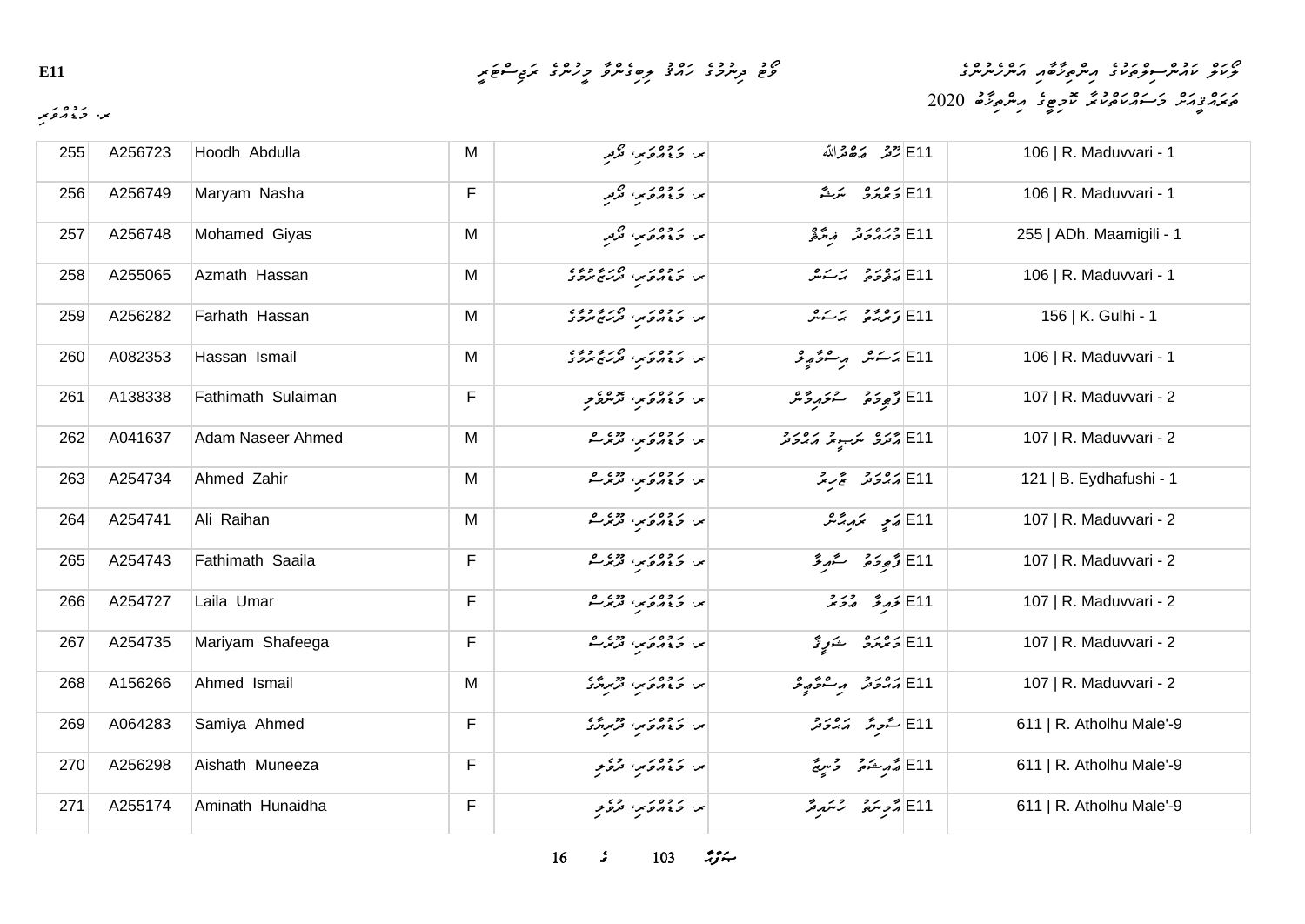*sCw7q7s5w7m< o<n9nOoAw7o< sCq;mAwBoEw7q<m; wBm;vB* م من المرة المرة المرة المرجع المرجع في المركبة 2020<br>مجم*د المريض المربوط المربع المرجع في المراجع المركبة* 

| ر د ه ر      |  |
|--------------|--|
| بر. و د موبر |  |
|              |  |

| 272 | A256297 | Ibrahim Muneez        | M           | برا ودومرا المروم                    | E11 <sub>م</sub> ەنگەر ئى ئەمەم                | 106   R. Maduvvari - 1    |
|-----|---------|-----------------------|-------------|--------------------------------------|------------------------------------------------|---------------------------|
| 273 | A375381 | Mariyam Waheedha      | F           | برا ووه در وه و                      | E11 كەبىر <i>بىر كەب</i> ىر                    | 611   R. Atholhu Male'-9  |
| 274 | A254936 | Ahmed Rasheed         | M           | أمن كالمروم المحافظ المراجع          | E11 كەرگە كىم بىر ئىرىدىش                      | 107   R. Maduvvari - 2    |
| 275 | A254939 | Aishath Thihama       | $\mathsf F$ | برا وَءُمُوَسِ کَا مِرْسُرِ بِهِ     | E11 مەم شىمى موڭۇ                              | 107   R. Maduvvari - 2    |
| 276 | A254944 | Aminath Zaahira       | F           | برا وَءُمُوَسِ عَمْرَ الْمُرْسِرِ    | E11 گەجەنىد <i>ە</i> تج <sup>ىرىد</sup>        | 107   R. Maduvvari - 2    |
| 277 | A254930 | Arifa Haroon          | $\mathsf F$ | برا و دور دارد کا بر مرکز ب          | E11 مَحْبِرَةً مُحَمَّدَةً                     | 121   B. Eydhafushi - 1   |
| 278 | A254940 | Hawwa Rasheedha       | $\mathsf F$ | برا كالمؤترا المحافظية               | E11 كەمگە كەن بىر ئەيدىگە                      | 611   R. Atholhu Male'-9  |
| 279 | A154633 | Hawwa Zahira          | F           | برا و ده در است می مرکز کرد.         | E11 كەبۇرى ئى <i>جارىتى</i>                    | 107   R. Maduvvari - 2    |
| 280 | A254927 | Khadeeja Abdul Raheem | $\mathsf F$ | برا وده در من من المريد              | E11 زَمَرِيَّ   رَهُ مَرْدَ بَرَرِ وَ          | 107   R. Maduvvari - 2    |
| 281 | A254935 | Maryam Athifa         | F           | برا كالمقابل المحمد المستحمد المستور | E11 كەندىر ئەمۇر                               | 611   R. Atholhu Male'-9  |
| 282 | A047899 | Mohamed Rasheed       | M           | برا و دور دارد کا بر مرکز ب          | E11 <i>وُبَرُوْدَة مَرْ</i> حِي <sup>ق</sup> ر | 107   R. Maduvvari - 2    |
| 283 | A256937 | Ahmed Ihusan          | M           | بر وووري وبرو                        | E11 كەبرىق مەرشىشىر                            | 17   HA. Filladhoo - 1    |
| 284 | A256577 | Aishath Almaa         | $\mathsf F$ | بر ووور ، وبرو                       | E11 مَجْمِيشَمْ مَكْرَةً                       | 107   R. Maduvvari - 2    |
| 285 | A113191 | Ali Nash-hath         | M           | بر دوه در کابرو                      | E11 كەبىر سەھە <i>ت ئى</i>                     | 107   R. Maduvvari - 2    |
| 286 | A256575 | Hussain Iyaadh        | M           | بر ووور ، وبرو                       | E11 پرڪوپٽر پروگر                              | 107   R. Maduvvari - 2    |
| 287 | A256939 | Ibrahim Iyas          | M           | بر ووه دي ويو                        | E11 رەئزىر ئەرگە                               | 107   R. Maduvvari - 2    |
| 288 | A256934 | Mohamed Eaman         | M           | برا ودوري المجرو                     | E11 <i>دېزونز پو</i> گنز                       | 108   R. In'guraidhoo - 1 |

 $17$  *s*  $103$  *if*<sub>s</sub>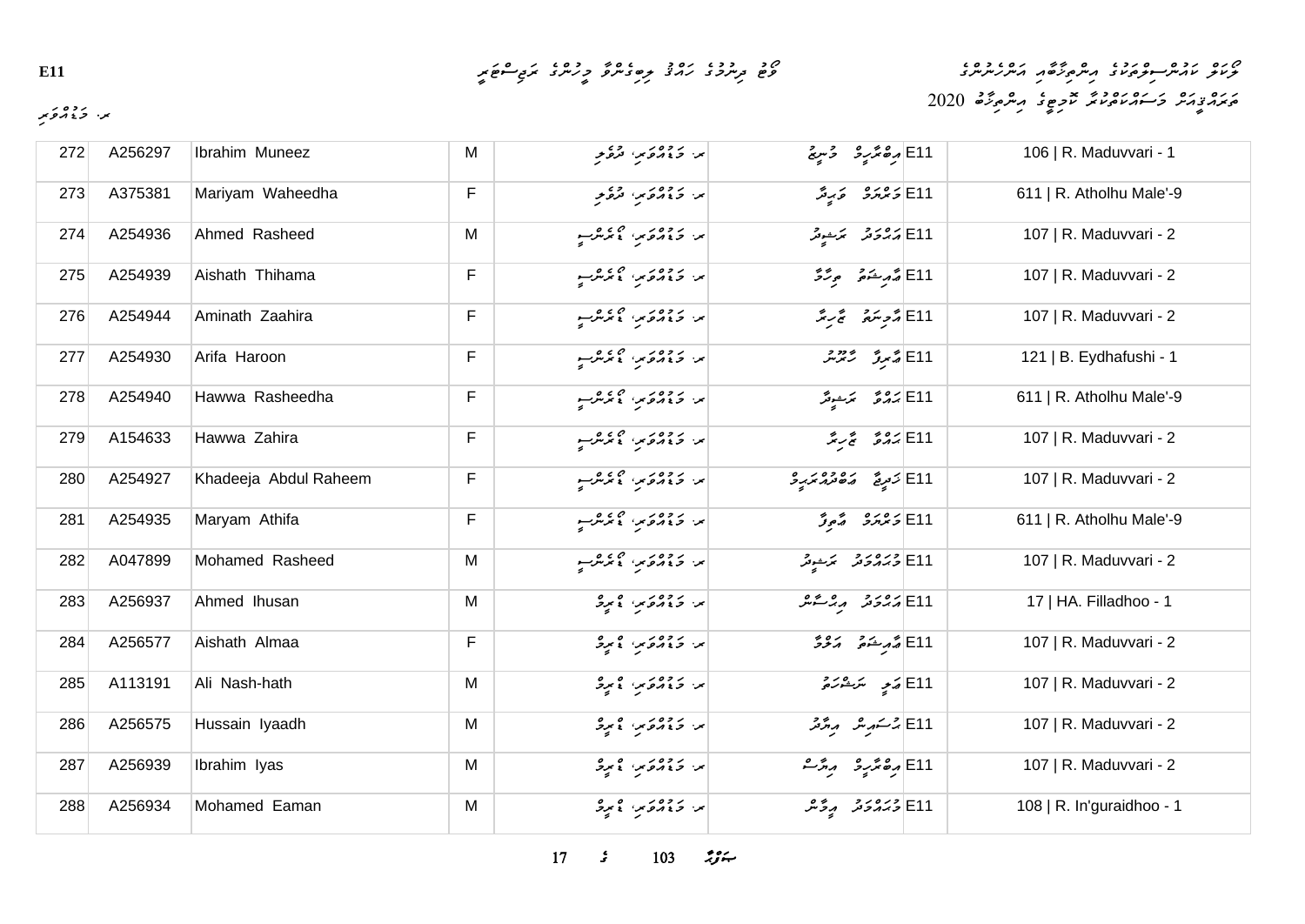*sCw7q7s5w7m< o<n9nOoAw7o< sCq;mAwBoEw7q<m; wBm;vB* م من المرة المرة المرة المرجع المرجع في المركبة 2020<br>مجم*د المريض المربوط المربع المرجع في المراجع المركبة* 

| ر د ه ر      |  |
|--------------|--|
| بر. و د موبر |  |
|              |  |

| 289 | A256929 | Moomina Abdul Gayoom      | F | بر دوه در کابود                            | /E11 در د شهر موره ده.<br>۲۹۹ مارد شهر مورد در د                                                               | 107   R. Maduvvari - 2   |
|-----|---------|---------------------------|---|--------------------------------------------|----------------------------------------------------------------------------------------------------------------|--------------------------|
| 290 | A253885 | Ahmed Riza                | M | بر کوور ده ده د                            | E11 كەندى قىل مېرىنگە                                                                                          | 107   R. Maduvvari - 2   |
| 291 | A253887 | Aishath Siuna             | F | $5990$ $7992$                              | E11 مُدمِسْوَة سِيرْتَثَر                                                                                      | 611   R. Atholhu Male'-9 |
| 292 | A253888 | Aminath Siuza             | F | $5990$ $5992$                              | E11 مُّجِسَعُ مِسْتَمَّ                                                                                        | 107   R. Maduvvari - 2   |
| 293 | A253891 | Fathimath Riza            | F | $5995$ $1995$ $x$                          | E11 ۇ <sub>ج</sub> وڭ <sub>ۇ</sub> برگ                                                                         | 107   R. Maduvvari - 2   |
| 294 | A256025 | Hassan Riza               | M | ر د وه د پر د ده د<br>بر از د دروس اردود د | E11   پرسٹر برگ                                                                                                | 107   R. Maduvvari - 2   |
| 295 | A253884 | Hawwa Easa                | F | $5995$ $1995$ $x$                          | E11 يَرْدُوَّ پِ شَ                                                                                            | 107   R. Maduvvari - 2   |
| 296 | A256024 | Mohamed Ifaz              | M | $5990$ $-2992$                             | E11 <i>وَبَرْدُوَنَوْ بِرِوُّجْ</i>                                                                            | 107   R. Maduvvari - 2   |
| 297 | A253890 | Mohamed Riza              | M | $5996$ $5992$ $x$                          | E11 <i>وَبَرْدُوَنْوَ</i> بِرِتْدُ                                                                             | 611   R. Atholhu Male'-9 |
| 298 | A083295 | Abdul Hannan Abdul Razzaq | M | $72010$<br>                                | E11 کەھ ترىۋىر مەيدىن مەدەب ھەدىر كەنجەت كەندىن كەندىن كەندىن كەندىن كەندىن كەندىن كەندىن كەندىن كەندىن كەندىن | 156   K. Gulhi - 1       |
| 299 | A256434 | Adam Zahir                | M | ת בשנתפת' בתסיפת<br>ת בשנתפת' נפתסיב       | E11 ا <i>نگەنگە</i> تج <i>ب</i> قر                                                                             | 106   R. Maduvvari - 1   |
| 300 | A161105 | Ahmed Zahir               | M | ת צבחת מסידה<br>ת בגות מי הפיתים צ         | E11 كەبۇ ئۇر قى ئارىتى بىر                                                                                     | 106   R. Maduvvari - 1   |
| 301 | A256337 | Ali Zahir                 | M | ת צבחת מתפתסת                              | E11 ارتب گاريتر                                                                                                | 106   R. Maduvvari - 1   |
| 302 | A256344 | Dhooma Abdul Razzag       | F | $70000$<br>                                | E11 ترد ده ده ده دو                                                                                            | 106   R. Maduvvari - 1   |
| 303 | A256334 | Gamarunnisa Adam          | F | ת צבחת מתפתחת.<br>ת בגותתי ותמתחת          | E11 تۈكەتمەتىرىسى مەتر <i>ى</i>                                                                                | 106   R. Maduvvari - 1   |
| 304 | A153365 | Ibrahim Zahir             | M | ת צבחת משמשת                               | E11 م <i>وڭ ئۇر قى</i> ئىرىتى                                                                                  | 106   R. Maduvvari - 1   |
| 305 | A256342 | Ismail Zahir              | M | ז: 1075 מיט 2070.<br>ז: 1275 מיט מפינסיב   | E11 <sub>م</sub> رشۇ <sub>م</sub> پۇ گ <sub>ى</sub> رىز                                                        | 156   K. Gulhi - 1       |

*18 sC 103 nNw?mS*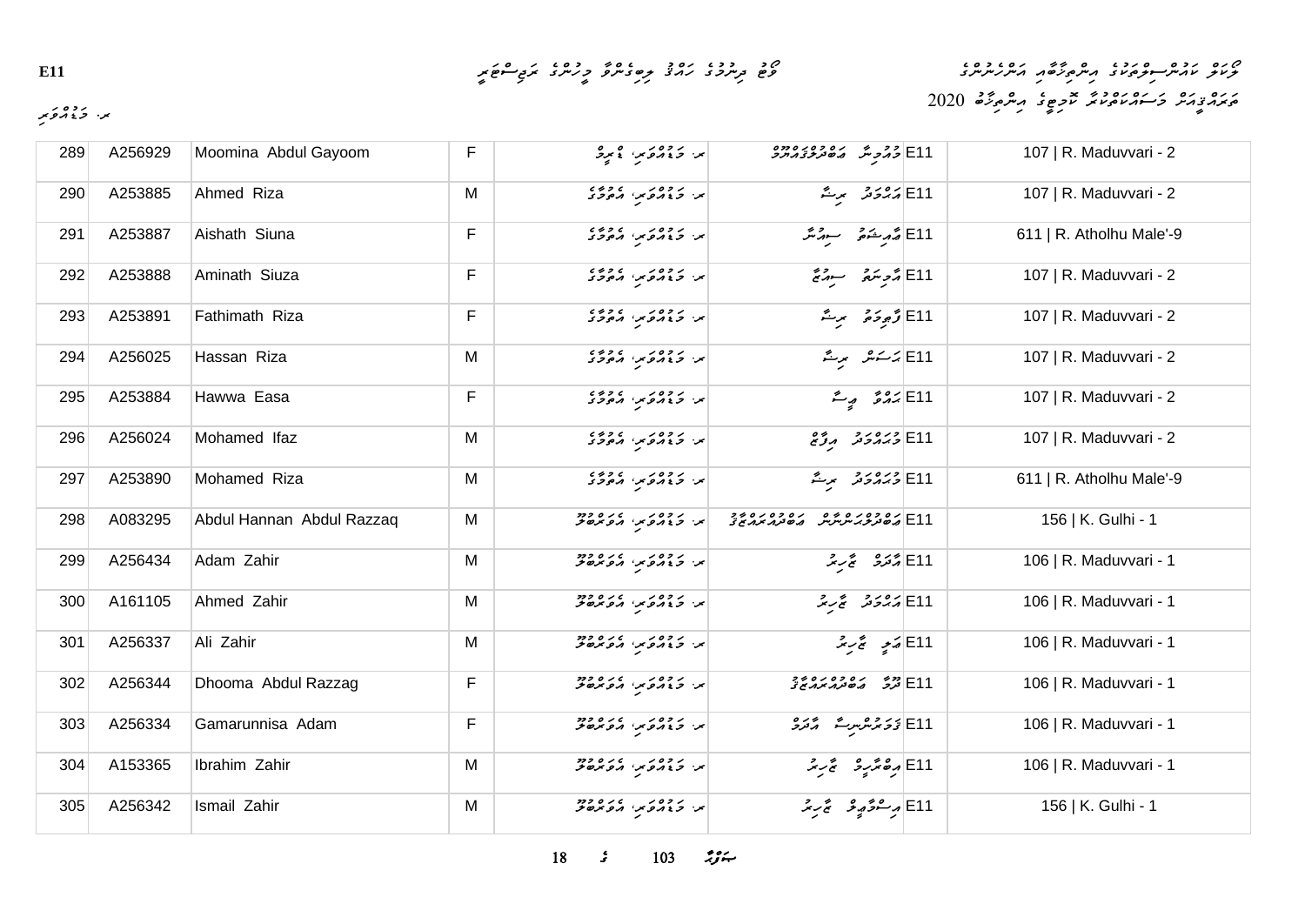*sCw7q7s5w7m< o<n9nOoAw7o< sCq;mAwBoEw7q<m; wBm;vB* م من المرة المرة المرة المرجع المرجع في المركبة 2020<br>مجم*د المريض المربوط المربع المرجع في المراجع المركبة* 

| ر د ه ر            |  |
|--------------------|--|
| ىر. جەم <i>جىر</i> |  |
|                    |  |

| 306 | A336553 | Mariyam Nashwa Adam | F           | ת ציבות משמשיבי                            | E11 كَرْيَرْدُ سَرْشْرَ دَّتْرَدْ      | 106   R. Maduvvari - 1               |
|-----|---------|---------------------|-------------|--------------------------------------------|----------------------------------------|--------------------------------------|
| 307 | A146728 | Mohamed Zahir       | M           | ת ציפור במשיר המידיק.<br>מ' בגורפתי ובמשיר | E11 <i>\$ بَرْدْ جَ بْنْ</i> سَرْ بْنْ | 354   Fuvahmulah Hulhangu Uthuru - 1 |
| 308 | A238262 | Nafha Abdul Hannan  | $\mathsf F$ | ת בשמפת הפתורדות                           | E11 ىروپە كەھەر <i>ۈر بىر بىرى</i> تىر | 611   R. Atholhu Male'-9             |
| 309 | A146748 | Umar Zahir          | M           | $32010$<br>                                | E11 252 مح برنز                        | 611   R. Atholhu Male'-9             |
| 310 | A092610 | Ahmed Anwar         | M           | برا وه وه دره                              | E11 <i>הכפיר</i> התפת                  | 107   R. Maduvvari - 2               |
| 311 | A255655 | Badheeu Mohamed     | M           | من تروه دمان کرده                          | E11 ڪَتِرِجُ - 25م5تر                  | 388   Feydhoo Ehenihen - 1           |
| 312 | A148058 | Badoora Mohamed     | $\mathsf F$ | برا وه دره دره                             | E11 كەنتەر بەردىر                      | 107   R. Maduvvari - 2               |
| 313 | A148059 | Basheera Mohamed    | $\mathsf F$ | برا ووه در دره                             | E11 كەھىبەتر ب <i>ەردەتر</i>           | 107   R. Maduvvari - 2               |
| 314 | A255637 | Fathmath Mohamed    | F           | برا ووه در دره                             | E11 تُرجوح به محدّ برور د              | 107   R. Maduvvari - 2               |
| 315 | A147659 | Hassan Faisal       | M           | برا وه وه دره                              | E11   پزشکل ق م بکٹی                   | 107   R. Maduvvari - 2               |
| 316 | A255640 | Hidhaya Mohamed     | $\mathsf F$ | بر ووه بر دره                              | E11 رقرة محدة ويورو                    | 107   R. Maduvvari - 2               |
| 317 | A255653 | Hussain Baseer      | M           | برا وه وه دره                              | E11 برسکورنگر ۔ ٹھ سپونگر              | 107   R. Maduvvari - 2               |
| 318 | A255631 | Mariyam Hassan      | $\mathsf F$ | برا وه وه دره                              |                                        | 107   R. Maduvvari - 2               |
| 319 | A144406 | Mohamed Mahamood    | M           | برا ووه در دره                             | E11 درەر دەھەر                         | 107   R. Maduvvari - 2               |
| 320 | A255978 | Adam Naseer         | M           | برا ووه در و در در د                       | E11   مُرْتَرِد = سَرَسِيشَ            | 106   R. Maduvvari - 1               |
| 321 | A113570 | Ahmed Farooq        | M           | برا ووه در در در در در در این د            | E11 كەبرى ئۇنىز توغرى                  | 106   R. Maduvvari - 1               |
| 322 | A256229 | Aishath Zaina       | F           | برا ووه در و در و د                        | E11 مَگْرِسْتَمْ تَجْرِسَّر            | 106   R. Maduvvari - 1               |

*19 s 103 <i>n*<sub>s</sub>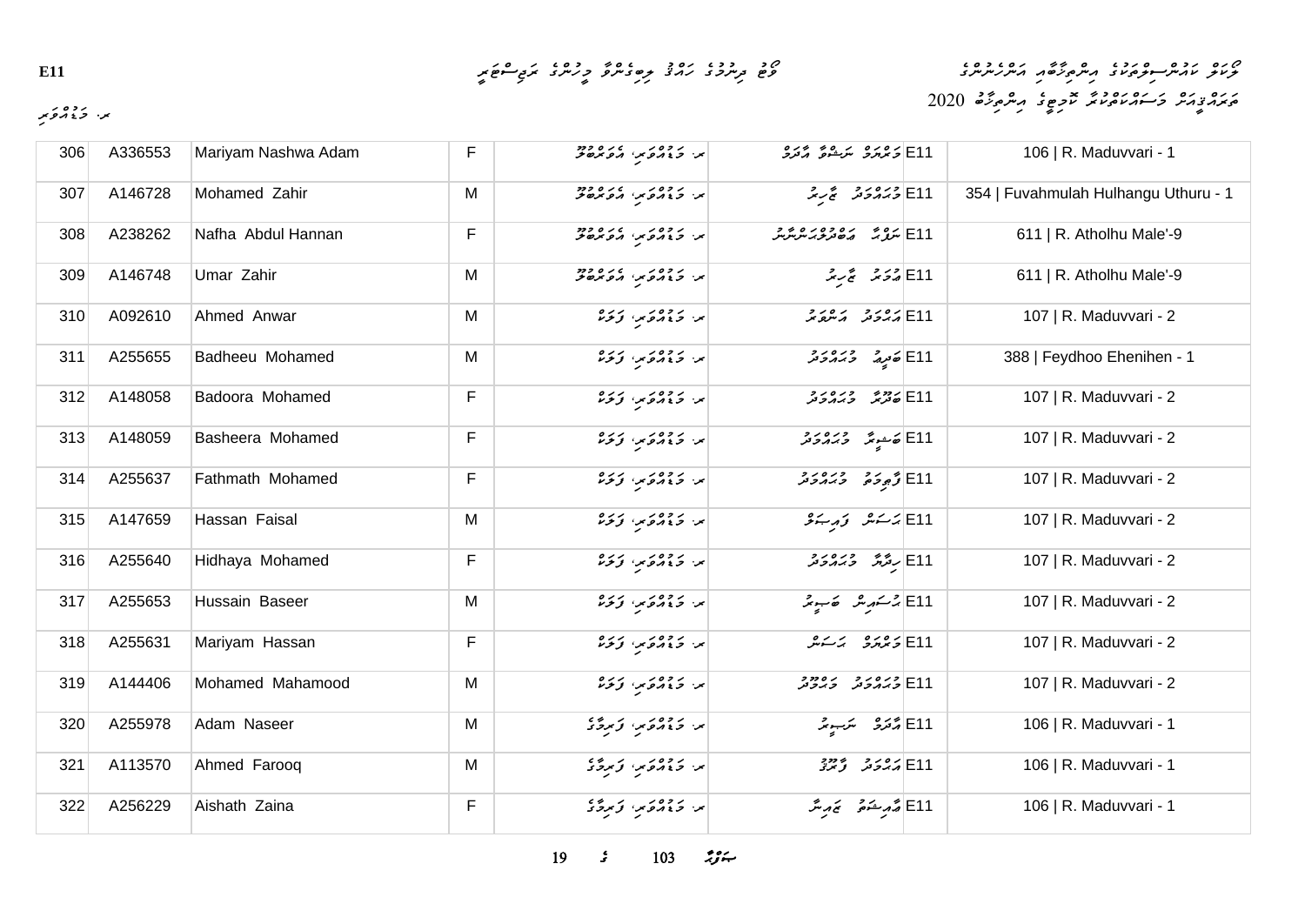*sCw7q7s5w7m< o<n9nOoAw7o< sCq;mAwBoEw7q<m; wBm;vB* م من المرة المرة المرة المرجع المرجع في المركبة 2020<br>مجم*د المريض المربوط المربع المرجع في المراجع المركبة* 

|   | ر د ه ر |  |             |
|---|---------|--|-------------|
|   |         |  | بر. כے موتر |
| ╭ |         |  |             |

| 323 | A255979 | Aminath Hushama  | $\mathsf{F}$ | برا وَءَمُومِرٍ، وَمِروَى                                                                             | E11 مَّ مِسَمَّ _ رَحْدًى                         | 106   R. Maduvvari - 1   |
|-----|---------|------------------|--------------|-------------------------------------------------------------------------------------------------------|---------------------------------------------------|--------------------------|
| 324 | A255975 | Dhusooma Yaugoob | F            | برا وه دور و بروی                                                                                     | E11 تر سبز پر پر پر پ                             | 106   R. Maduvvari - 1   |
| 325 | A002993 | Hassan Farooq    | M            | برا وه در ده و برد د                                                                                  | E11 پرسەپىر ئ <i>ۈچۈچ</i>                         | 106   R. Maduvvari - 1   |
| 326 | A255980 | Hawwa Zahira     | F            | برا وه در ده و برود                                                                                   | E11 يَرْدُوَّ تَجْرِبَّرُ                         | 106   R. Maduvvari - 1   |
| 327 | A152736 | Hussain Faroog   | M            | برا وه در ده و بروی                                                                                   | E11 برسەمەمىش ئ <i>ۈچ</i> رىيە                    | 106   R. Maduvvari - 1   |
| 328 | A256227 | Ibrahim Zayan    | M            | برا وه دور و بروی                                                                                     | E11 م <i>وھنگردی پی پڑ</i> یں                     | 308   L. Gan - 1         |
| 329 | A161190 | Mohamed Faroog   | M            | أأوا كالمركامي كالمركاكا                                                                              | E11 322 ويوديو<br>11 كاير برگرونس كومبري          | 121   B. Eydhafushi - 1  |
| 330 | A256232 | Moosa Sharwaan   | M            | برا ووه در در در در در در در در این در این در این در این در این در این در این در این در دارای دارد با | E11 تِرْسُمْ شَعْرُوْسُ                           | 611   R. Atholhu Male'-9 |
| 331 | A255969 | Sabira Ahmed     | F            | برا ووه در و در در                                                                                    | E11 بَدْھِ بَمْ     پر بِر دَ تَر                 | 106   R. Maduvvari - 1   |
| 332 | A255967 | Yaugoob Moosa    | M            | برا ووه در در در در در در در در این                                                                   | $23 - 272$ $\sim$ E11                             | 106   R. Maduvvari - 1   |
| 333 | A254484 | Ahmed Ash Hadh   | M            | بر دوه در دو                                                                                          | E11 كەبرى بىر كەنىشەر تەرىپ                       | 107   R. Maduvvari - 2   |
| 334 | A254482 | Aishath Ismail   | F            | بر دوه در دو                                                                                          | E11 مۇم شەمۇر مەرگە ئۇم بىر ئىسىنىڭ ب             | 107   R. Maduvvari - 2   |
| 335 | A161086 | Aminath Zeena    | F            | بر دوه در دو                                                                                          | E11 أُمُّ حِسَمٌ مَ سِمَّرَ                       | 107   R. Maduvvari - 2   |
| 336 | A161126 | Ahmed Rafeeu     | M            | من تروه ديم کريم                                                                                      | E11  كەش <sup>ى</sup> تىر كىمىتى ئىراپاتىكى ئىراپ | 107   R. Maduvvari - 2   |
| 337 | A257181 | Aishath Raeefa   | F            | بن تروه در دی                                                                                         | E11 مەم شىم ئىمرى <i>ر ۋ</i>                      | 107   R. Maduvvari - 2   |
| 338 | A256600 | Anisa Shameem    | $\mathsf F$  | بن كالمائم وكالمحالج المح                                                                             | E11 ۾ُسِٽُ شَوِوْ                                 | 611   R. Atholhu Male'-9 |
| 339 | A257180 | Fathimath Reesha | F            | بن كالماده بن أناسج                                                                                   | E11 <i>ؤودة</i> برِثَّة                           | 611   R. Atholhu Male'-9 |

 $20$  *s*  $103$  *n***<sub>s</sub>**  $\frac{2}{3}$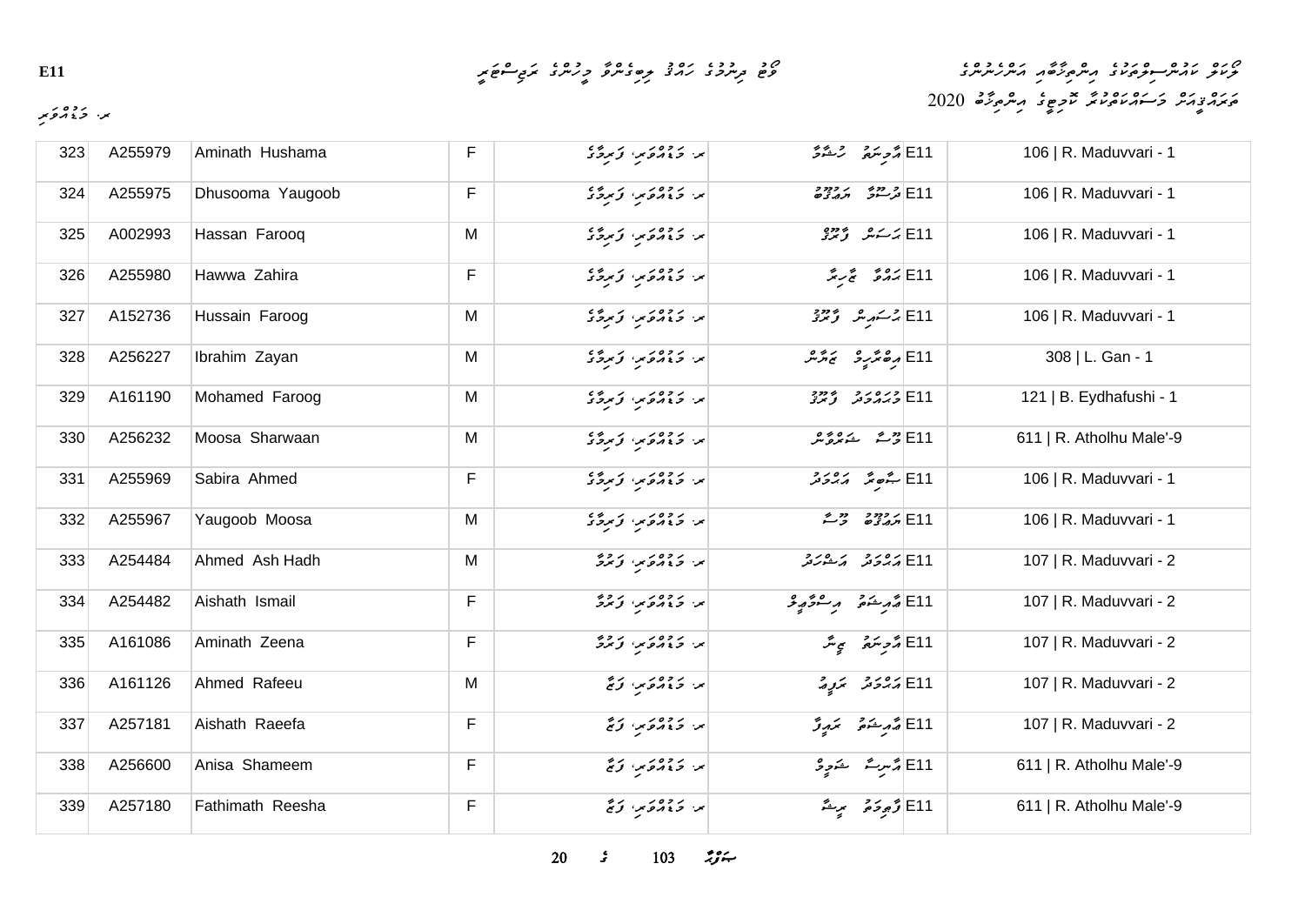*sCw7q7s5w7m< o<n9nOoAw7o< sCq;mAwBoEw7q<m; wBm;vB* م من المرة المرة المرة المرجع المرجع في المركبة 2020<br>مجم*د المريض المربوط المربع المرجع في المراجع المركبة* 

| 340 | A112670 | Fazanaa Shameem    | F | برا كالمكاتب كالمج           | E11 كَرَمَّةَ مَسَرِدْ                 | 107   R. Maduvvari - 2   |
|-----|---------|--------------------|---|------------------------------|----------------------------------------|--------------------------|
| 341 | A256602 | Ibrahim Rafeeu     | M | برا كالمكاتب كالمج           | E11 مەھەر ئىچە ئىروم                   | 107   R. Maduvvari - 2   |
| 342 | A257171 | Mohamed Shameem    | M | برا كالمقابل كالمج           | E11 وَيَرْدُونَرْ سَوَوِدْ             | 107   R. Maduvvari - 2   |
| 343 | A257178 | Sharumeela Shameem | F | برا وده و دره و د            | E11 ڪمگر <i>م<sub>و</sub> گھو</i> گو   | 611   R. Atholhu Male'-9 |
| 344 | A257175 | Zidhna Shameem     | F | بر ووه دي ت                  | E11 <sub>مج</sub> وگر شکوچ و           | 611   R. Atholhu Male'-9 |
| 345 | A257173 | Zubaira Ageel      | F | برا وده و دره و د            | E11 ىن ھەمەتىر كەن <sub>تى</sub> بى    | 107   R. Maduvvari - 2   |
| 346 | A132203 | Ahmed Riza         | M | بر دوه در ده ده              | E11 كەندى قىل مېرىنگە                  | 611   R. Atholhu Male'-9 |
| 347 | A255842 | Aishath Hameedha   | F | بر ده در ده د                | E11 مَگْرِسْتَمْ کَرِیْتَر             | 106   R. Maduvvari - 1   |
| 348 | A255844 | Aminath Afraah     | F | بر دوه در ده ده              | E11 مُتَّحِسَمَةُ مَوْتَمَّةُ          | 106   R. Maduvvari - 1   |
| 349 | A255839 | Fathmath Rizaa     | F | بر دوه در ۶۶۵ وه             | E11 تُرجوحَ حَمَّد سِيَّحَ             | 106   R. Maduvvari - 1   |
| 350 | A115833 | Ibrahim Riza       | M | بر دوه در ۶۶۵ وه             | E11 مەھمگەپەتى موت                     | 106   R. Maduvvari - 1   |
| 351 | A255843 | Mohamed Naaif      | M | بر ده در ده د کاره د         | E11 <i>3222 سُمب</i> و                 | 611   R. Atholhu Male'-9 |
| 352 | A255841 | Mohamed Riza       | M | بر دوه در ۶۶۵ وه             | E11] وُيَرُوُوَتَرُ - مِرْسَمُ         | 106   R. Maduvvari - 1   |
| 353 | A255835 | Rugiyya Ali        | F | بر دوه در ۶۵ وه              | E11 بُرتوبر بمَّ مَرَمٍّ               | 106   R. Maduvvari - 1   |
| 354 | A161095 | Shamoon Yoosuf     | M | بر ده در ده د                | E11 شۇھەم ھەردە                        | 158   K. Maafushi - 2    |
| 355 | A159798 | Yaamin Yoosuf      | M | بر دوه در ۲۵۶۵               | E11 مُر <sub>ْحِ</sub> مْہ مُرْتَّسُرُ | 106   R. Maduvvari - 1   |
| 356 | A254522 | Aishath Neesan     | F | أمرا وكالمره والمرور والمحمد | E11 مَدْمِرْ يَدَمَّر سِرْ يَمْسُرْ    | 611   R. Atholhu Male'-9 |

 $21$  *s*  $103$  *n***<sub>s</sub>**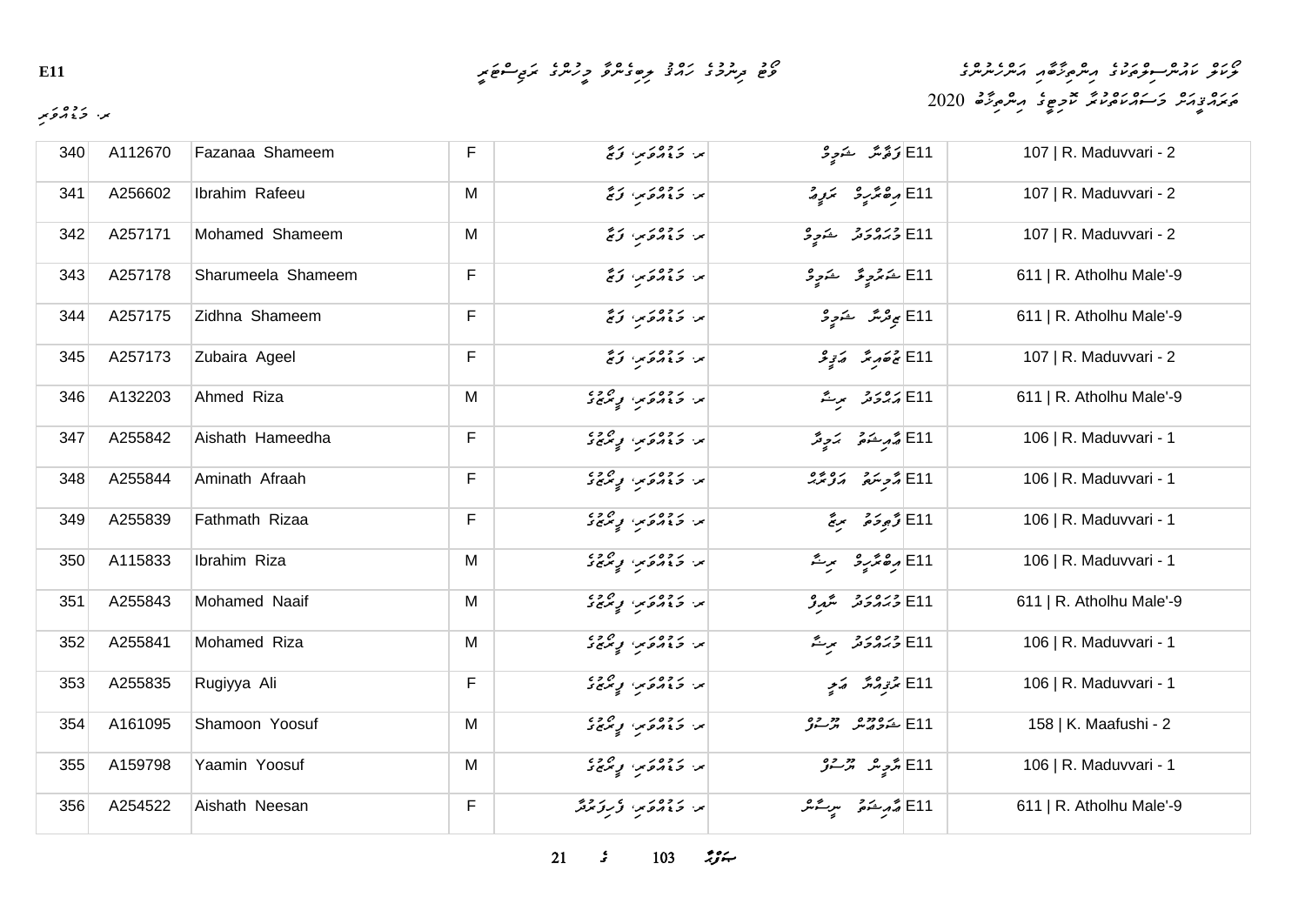*sCw7q7s5w7m< o<n9nOoAw7o< sCq;mAwBoEw7q<m; wBm;vB* م من المرة المرة المرة المرجع المرجع في المركبة 2020<br>مجم*د المريض المربوط المربع المرجع في المراجع المركبة* 

| 357 | A138757 | Easa Hussain Fulhu  | M | پر ځوړوند کوروندنگه          | E11 مەت بەر شەر شورىتى ئى                                                                            | 107   R. Maduvvari - 2         |
|-----|---------|---------------------|---|------------------------------|------------------------------------------------------------------------------------------------------|--------------------------------|
| 358 | A256091 | Hussain Easar Easa  | M | برا وَءَمُوَسٍ وَرَوَمِنْدَ  | E11 برڪوپٽر ويڏيز ويڪ                                                                                | 611   R. Atholhu Male'-9       |
| 359 | A253746 | Shamsunnisa Haroon  | F | أمرا كالممكم كالمروكر وترفكر | E11 خۇڭ مەس ئىس كەنتىر بىر                                                                           | 107   R. Maduvvari - 2         |
| 360 | A257004 | Abdul Haris Hussain | M | برا وده در وركز              | E11 مەھىرى مەمبەھ بەسىر بىر                                                                          | 107   R. Maduvvari - 2         |
| 361 | A144343 | Ahmed Anwar         | M | برا ودوويرا وركزم            | E11 كەبروتر كەنگەنگە                                                                                 | 107   R. Maduvvari - 2         |
| 362 | A256586 | Aminath Suzuna      | F | مرا وبه وه و روم             | E11 مَرْحِ سَرَمْ مَسْتَمْ سَرَ                                                                      | 611   R. Atholhu Male'-9       |
| 363 | A257013 | Fathimath Sunaina   | F | أأترا وكالمروس ومرتزمو       | E11 ۇ <sub>ج</sub> وخۇ سەئىرىدىگە                                                                    | 557   Hulhumale', Ehenihen - 5 |
| 364 | A257015 | Ismail Hammad       | M | أأترا كالمروحين كريركم       | E11 م سىۋى <sub>م</sub> ىتى بەر ئەرە                                                                 | 107   R. Maduvvari - 2         |
| 365 | A257017 | Mariyam Salwaana    | F | برا ووه در وركز              | E11 كەبەد بەر ئۇرۇنىڭر                                                                               | 611   R. Atholhu Male'-9       |
| 366 | A148759 | Mohamed Anwar       | M | برا وده ده و روم             | E11 ديرورو په موړنو                                                                                  | 611   R. Atholhu Male'-9       |
| 367 | A257012 | Nimal Abdul Haris   | M | أأترا وكالمروس ومرتزمو       | E11 سرد بحر من مرد بحر من المحمد المحمد المحمد المحمد المحمد المحمد المحمد المحمد المحمد المحمد المح | 611   R. Atholhu Male'-9       |
| 368 | A161125 | Nooh Abdul Haris    | M | أأترا وكالمروس ومركز         | E11 ترجم مەھەر <i>جەنبى</i> ھ                                                                        | 557   Hulhumale', Ehenihen - 5 |
| 369 | A254888 | Abdulla Sadhin      | M | بر دوه در وره                | E11 مَەھىراللە گەرش                                                                                  | 611   R. Atholhu Male'-9       |
| 370 | A012182 | Ahmed Salih         | M | من تحقیقی می در دی           | E11 كەردى بە ئەر                                                                                     | 106   R. Maduvvari - 1         |
| 371 | A256267 | Ahmed Shan          | M | برا ووه دراسی المحاری        | E11 كەبەد ئەر ئىقىلىر                                                                                | 611   R. Atholhu Male'-9       |
| 372 | A256265 | Aishath Gaishaan    | F | بر دوه در ورد                | E11 <sub>م</sub> ُم <i>رِحْمَۃ تَ</i> مِثَّمَّر                                                      | 106   R. Maduvvari - 1         |
| 373 | A254890 | Aminath Naaidha     | F | برا ودومرا ورئ               | E11 أَدَّحِ سَمَعَ مَتَّمَدِيَّتَر                                                                   | 106   R. Maduvvari - 1         |

 $22$  *s*  $103$  *i*<sub>s</sub>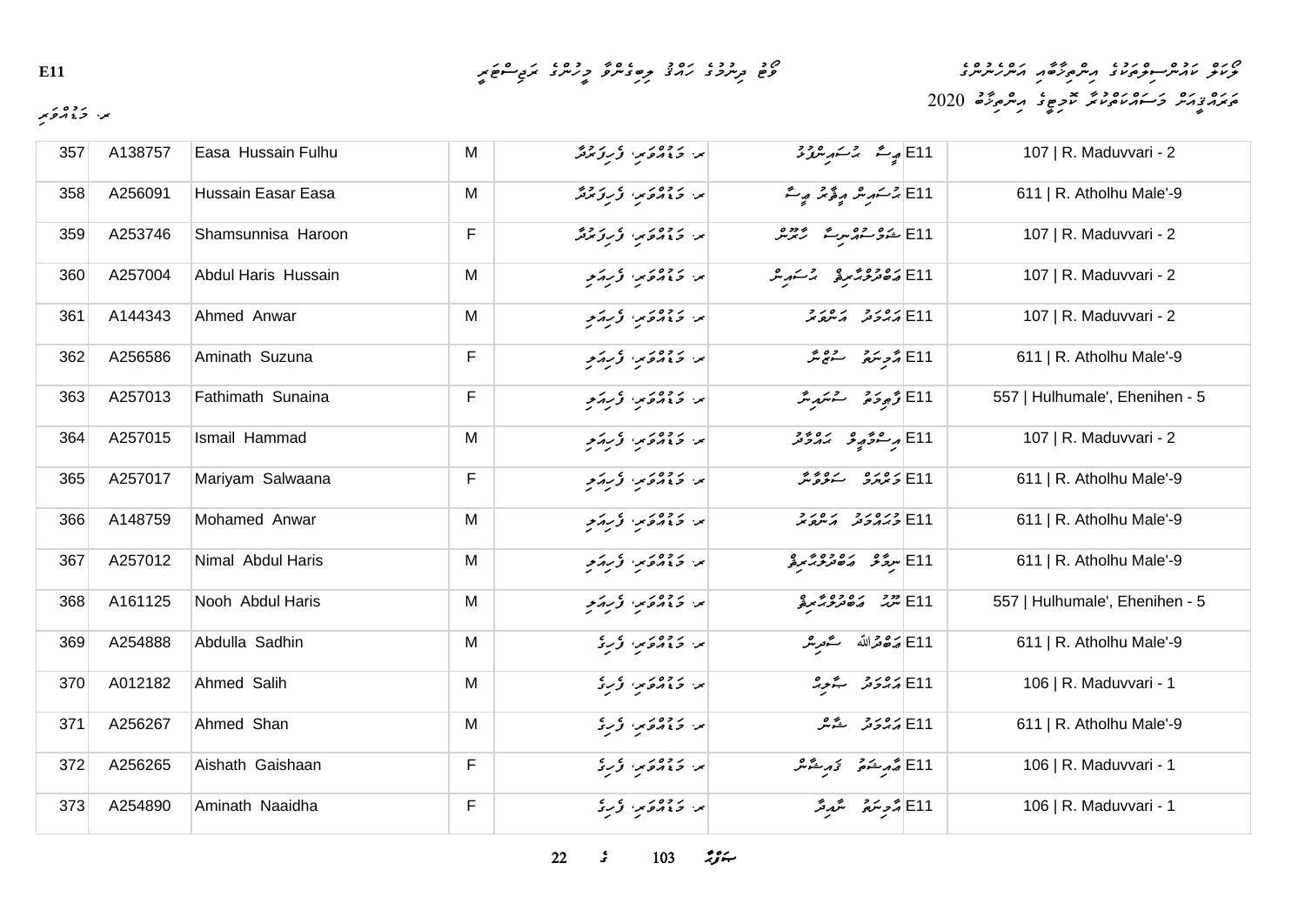*sCw7q7s5w7m< o<n9nOoAw7o< sCq;mAwBoEw7q<m; wBm;vB* م من المرة المرة المرة المرجع المرجع في المركبة 2020<br>مجم*د المريض المربوط المربع المرجع في المراجع المركبة* 

| 374 | A254891 | Aminath Saaila      | $\mathsf{F}$ | برا وده و در و در           | E11 مَّ حِ سَمَّ مَّ مَّ مِرْ مَّ             | 611   R. Atholhu Male'-9 |
|-----|---------|---------------------|--------------|-----------------------------|-----------------------------------------------|--------------------------|
| 375 | A218095 | Fathimath Nuha      | F            | برا وده و در و در و         | E11 <i>وُّجِ دَمْ</i> مِنْدُ                  | 106   R. Maduvvari - 1   |
| 376 | A026710 | Ismail Salih        | M            | بر دوه دره ورد              | E11 پرىشت <sub>ۇ پو</sub> تتى بە ئىلىمىدە بىر | 106   R. Maduvvari - 1   |
| 377 | A256266 | Mohamed Naaim       | M            | بر دوه در ور                | E11 ديرورو سمه و                              | 106   R. Maduvvari - 1   |
| 378 | A261388 | Mohamed Shabin      | M            | برا ووه دي کوری             | E11 <i>وُبَرُودُو حُمُّ هُمُ</i>              | 106   R. Maduvvari - 1   |
| 379 | A070893 | Fathimath Usman     | $\mathsf F$  | برا وَءَمُوَسٍ وَرِهِ وَ وَ | E11 زَّجِ دَمَ قَصَّوَتَ مَد                  | 106   R. Maduvvari - 1   |
| 380 | A255141 | Moosa Ismail        | M            | برا وَءَمُوَسٍ وَرِهِ وَ وَ | E11 جي شه په مستو <i>ح</i> پوځه               | 106   R. Maduvvari - 1   |
| 381 | A160552 | Nadeema Moosa       | $\mathsf F$  | برا ووه در و دروت           | E11] سَرْمِرتَ      رَحْتُ                    | 611   R. Atholhu Male'-9 |
| 382 | A161088 | Ahmed Saeed         | M            | بر دوه در وروند             | E11 كەبۇبۇ كەم بىر                            | 107   R. Maduvvari - 2   |
| 383 | A256093 | Aishath Maani       | F            | أيرا كالمركوب كربره يتر     | E11 مَدْمِسْمَعْ وَمَدْسِ                     | 611   R. Atholhu Male'-9 |
| 384 | A254513 | Aminath Saeeda      | F            | أيرا كالمركوب كربره يتر     | E11 مُرْحِبِّدَة مُسَهَّدِيَّتُ               | 107   R. Maduvvari - 2   |
| 385 | A256089 | Fathimath Meera     | F            | أيرا كالمركان كالرويش       | E11 <i>ؤوخو ڊئ</i> ر                          | 611   R. Atholhu Male'-9 |
| 386 | A254517 | Fathmath Saeed      | $\mathsf F$  | برا ق: دەم با ۋرەپتر        | E11 وَجوحَة مَ سَهِيمْ                        | 611   R. Atholhu Male'-9 |
| 387 | A254515 | Mariyam Saeed       | $\mathsf F$  | برا ق: دەم با ۋرەپتر        | E11 كەنگەر ئەر ئىكەن بىر                      | 611   R. Atholhu Male'-9 |
| 388 | A254508 | Mohamed Saeed       | M            | أيرا كالمركان كالرويش       | E11 <i>\$222 مكهونر</i>                       | 107   R. Maduvvari - 2   |
| 389 | A101377 | Moosa Hussain Fulhu | M            | أيرا كالمركان كالرويش       | E11 چرىشە بر شىر شويزىنى                      | 107   R. Maduvvari - 2   |
| 390 | A147510 | Ahmed Aslam         | M            | برا ودووس وعربر             | E11 كەبروتىر كەش <b>ىرد</b> ە                 | 106   R. Maduvvari - 1   |

 $23$  *s*  $\cancel{003}$  *n***<sub>s</sub>**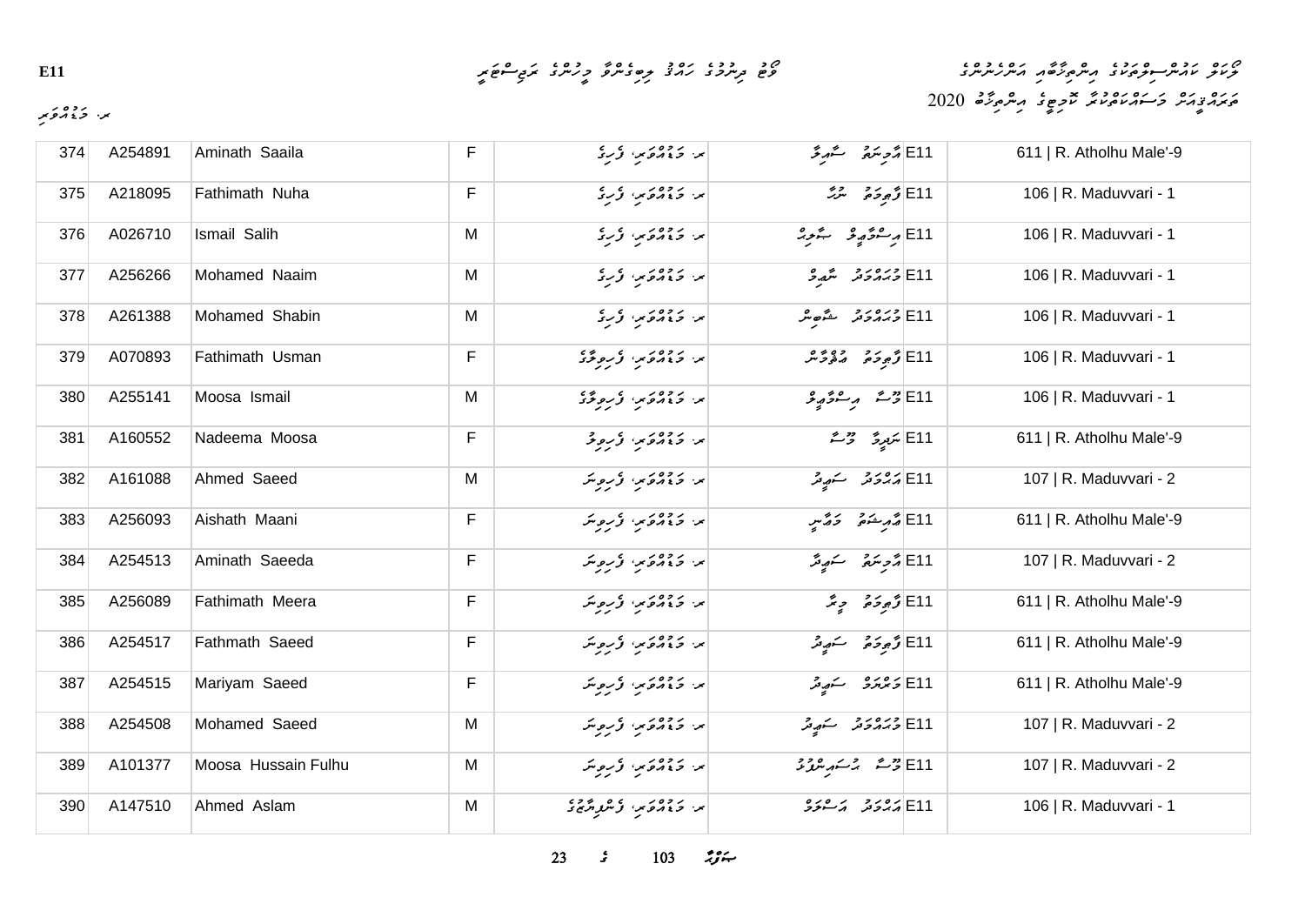*sCw7q7s5w7m< o<n9nOoAw7o< sCq;mAwBoEw7q<m; wBm;vB* م من المرة المرة المرة المرجع المرجع في المركبة 2020<br>مجم*د المريض المربوط المربع المرجع في المراجع المركبة* 

| 391 | A256217 | Aishath Abdulla | F            | أيرا كالمؤكد والمراكبين                  | E11 مَّ مِ شَمَّة مَ صَرَّاللَّه                     | 106   R. Maduvvari - 1   |
|-----|---------|-----------------|--------------|------------------------------------------|------------------------------------------------------|--------------------------|
| 392 | A256213 | Maryam Hassan   | F            | برا ودومرا ومربر                         | E11 كەندىرى كەسكەنلە                                 | 106   R. Maduvvari - 1   |
| 393 | A255876 | Mohamed Hafeef  | M            | أمرا وكالمؤمن وتكرمهما                   | E11 <i>5222 ټرو</i> ژ                                | 611   R. Atholhu Male'-9 |
| 394 | A257150 | Abdulla Shiham  | M            | برا ووه دارا و و در در بر                | E11 مَرْحُمْرَاللَّهُ شَعَرَّرْ                      | 107   R. Maduvvari - 2   |
| 395 | A257148 | Ahmed Kamil     | M            | برا وده در و و در در در بر               | E11 كەبرى تۇرىخ                                      | 107   R. Maduvvari - 2   |
| 396 | A256593 | Ali Shimau      | M            | برا كالمؤمرا كالمرامر                    | E11 <sub>ه</sub> ُ مٍ سُودَّهُ                       | 107   R. Maduvvari - 2   |
| 397 | A234478 | Asma Yoosuf     | F            | برا كالمقرب وتكرماتير                    | $3 - 3$ $3 - 2$ $\le$ 11                             | 107   R. Maduvvari - 2   |
| 398 | A162956 | Ibrahim Rasheed | M            | برا كالمقرمة المستقرم                    | E11 م <i>وڭ ئۇر</i> تەرىپەتر                         | 107   R. Maduvvari - 2   |
| 399 | A257149 | Mohamed Shiham  | M            | أأترا المتحفظ والمعالم والمرادين والمحمد | E11 <i>\$222 مئيونى</i>                              | 107   R. Maduvvari - 2   |
| 400 | A252376 | Salma Rasheed   | $\mathsf F$  | برا كالمقرمة المستقرم                    | E11 سَعُوَّةً - مَرْسُومْرُ -                        | 107   R. Maduvvari - 2   |
| 401 | A257152 | Shamaa Rasheed  | $\mathsf{F}$ | أين الحادوس وتكريم                       | E11 ح <i>نۇمى كەخوش</i>                              | 107   R. Maduvvari - 2   |
| 402 | A254473 | Hussain Ahnaf   | M            | برا وه در وره و ک                        | E11 برسكىرىش كەبرىكى ئى                              | 107   R. Maduvvari - 2   |
| 403 | A254471 | Mohamed Ahmeed  | M            | بر دوه ر وه ع                            | E11 <i>وُبَرُوجُو بِرَ وُبُرُوِبْرُ</i>              | 107   R. Maduvvari - 2   |
| 404 | A254532 | Ratheeba Ismail | F            | بر دوه ر ده و شما                        | E11 يَرَ <sub>مِو</sub> صٌ مِرْ <i>حُوَّم</i> ِ ثَرَ | 107   R. Maduvvari - 2   |
| 405 | A254881 | Abdulla Hafeez  | M            | بر دوه ر په ووه ،<br>بر د ډه ومړ، ژبرد د | E11 كەھەتراللە   ئەرپۇ                               | 611   R. Atholhu Male'-9 |
| 406 | A254882 | Aminath Hafeez  | F            | بر دوه ر په ووه ،                        | E11 مُتصِبَعِينِ مَي مَنْ                            | 611   R. Atholhu Male'-9 |
| 407 | A000507 | Mohamed Rasheed | M            | بر دوه رسي دوه د                         | E11 <i>وَبَرْدُوَ</i> تَرَ كَرَسُوِيْرَ              | 110   R. Meedhoo - 1     |

*o8m=w<qFm> .8*

 $24$  *s*  $103$  *n***<sub>s</sub>**  $29$  *m*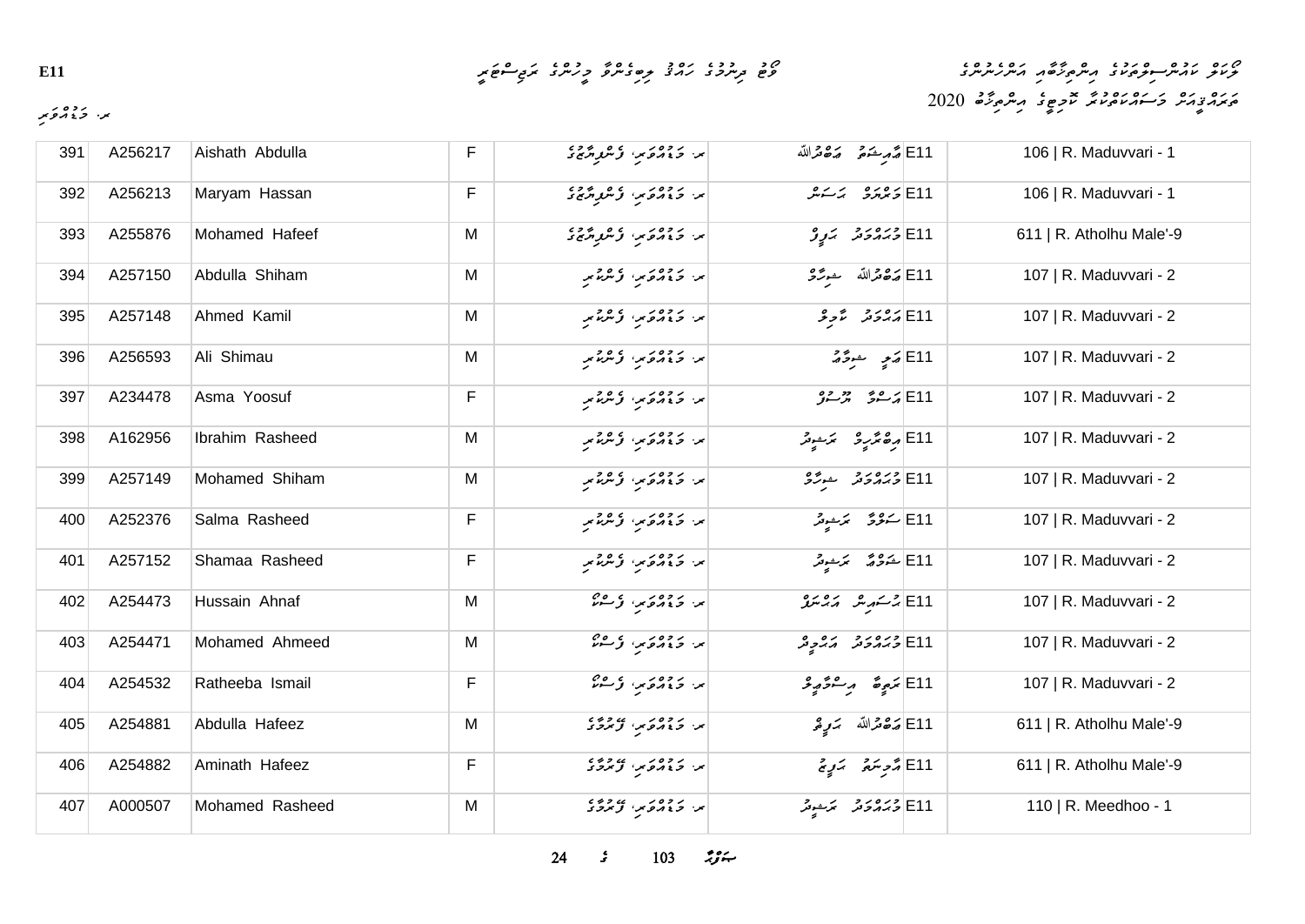*sCw7q7s5w7m< o<n9nOoAw7o< sCq;mAwBoEw7q<m; wBm;vB* م من المرة المرة المرة المرجع المرجع في المركبة 2020<br>مجم*د المريض المربوط المربع المرجع في المراجع المركبة* 

|             | ر د ه ر |  |
|-------------|---------|--|
| بر. כے موتر |         |  |
| ╭           |         |  |

| 408 | A025365 | Abdul Rasheed Ali   | M           | برا كالمقرا وبلائم      | E11 <i>مەھەمەم</i> كىش <sub>ى</sub> ر ھېچ        | 95   R. Hulhudhuffaaru - 1 |
|-----|---------|---------------------|-------------|-------------------------|--------------------------------------------------|----------------------------|
| 409 | A128872 | Abdulla Shahid      | M           | أما وكالمؤمرا وسلام     | E11 مَەھْتَراللە مەمَّرىتر                       | 611   R. Atholhu Male'-9   |
| 410 | A122408 | Ahmed Shakir        | M           | برا وده در وسوی         | E11 كەبرى قىرىمىسى ئىس بىر                       | 106   R. Maduvvari - 1     |
| 411 | A080224 | Ali Shakir          | M           | برا وَءُمُوَسٍ وِسِوَسٌ | E11 کی په مشمومتر                                | 106   R. Maduvvari - 1     |
| 412 | A256274 | Hawwa Ahmed         | F           | برا وده ده وسدتر        | E11 يَرْوَحُ - يَرْوَمُرُ –                      | 95   R. Hulhudhuffaaru - 1 |
| 413 | A161104 | Ibrahim Shahid      | M           | برا وَءُمُوَسٍ وِسِوَسٌ | E11 م <i>وڭ مگرى</i> ر شگرىتر                    | 611   R. Atholhu Male'-9   |
| 414 | A248223 | Ihusaany Ali        | F           | برا وَءُمُوَسٍ وِسِوَسٌ | E11 <sub>م</sub> ربر شهر کامی <sub>ج</sub>       | 106   R. Maduvvari - 1     |
| 415 | A256277 | Mariyam Shakira     | $\mathsf F$ | برا وده در وسدتر        | E11 كەنگەر ئەسىمىسىگە                            | 95   R. Hulhudhuffaaru - 1 |
| 416 | A080746 | Moonisa Mohamed     | F           | برا وكالمؤس وسرعته      | E11] <sub>ت</sub> خسرت وبرورور                   | 153   K. Huraa - 2         |
| 417 | A010323 | Moosa Mohamed       | M           | برا وده در وسره وده     | E11 تۇنتە بەرەرد <i>ە</i> ر                      | 107   R. Maduvvari - 2     |
| 418 | A257699 | Aishath Amila       | $\mathsf F$ | برا كالمقرس وبررام      | E11 مَگْرِسْتَمْ مِگْرِ مَحْ                     | 611   R. Atholhu Male'-9   |
| 419 | A161081 | Ameen Mohamed       | M           | برا وكالمؤتمرا وسررائه  | E11 كەچ شەر قەيمۇ ئىر                            | 611   R. Atholhu Male'-9   |
| 420 | A257701 | Aminath Amaal       | $\mathsf F$ | بر ووه در وسر الم       | E11 أَمُّ مِسَمَّدٍ مَنْ مُحَمَّدٍ               | 106   R. Maduvvari - 1     |
| 421 | A159013 | Fathimath Saeedha   | $\mathsf F$ | أأما أوجود والرمار      | E11 تَ <i>وْجِوَةْ سَهِيدٌ</i>                   | 106   R. Maduvvari - 1     |
| 422 | A257702 | Mariyam Amaan       | F           | بر ووه در وسرر          | E11 كەمەر بەر ئەرگەر                             | 611   R. Atholhu Male'-9   |
| 423 | A057597 | Mohamed Ahmed Fulhu | M           | برا ويهمون وسرار        | E11 در در در بروترور                             | 106   R. Maduvvari - 1     |
| 424 | A257710 | Abdulla Luthufee    | M           | برا ودوريرا وترتكز      | E11 <i>مَذَّة دَّاللَّه</i> مُحْتَمَ <i>وْرٍ</i> | 611   R. Atholhu Male'-9   |

 $25$  *s*  $\cancel{003}$  *n***<sub>s</sub>**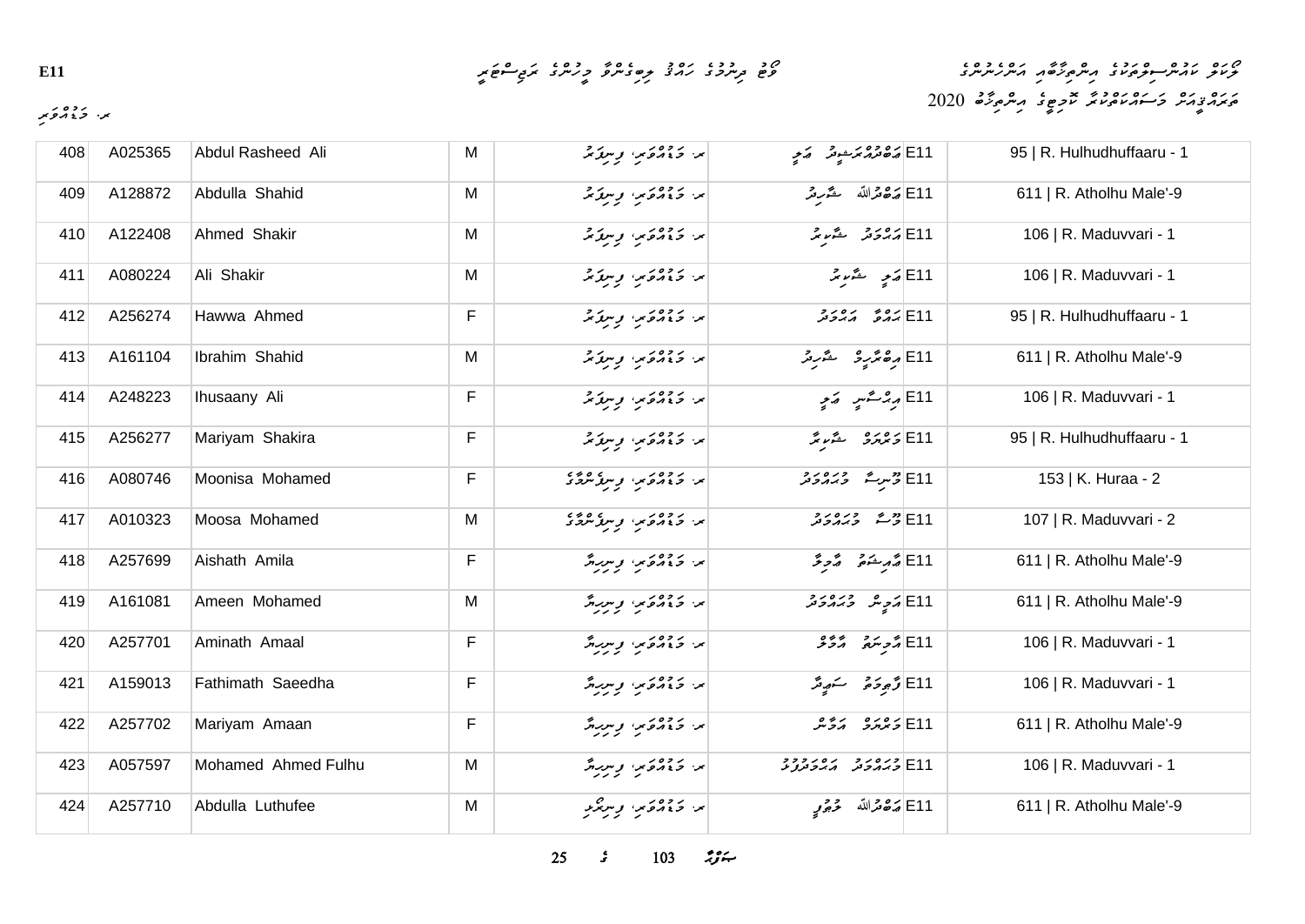*sCw7q7s5w7m< o<n9nOoAw7o< sCq;mAwBoEw7q<m; wBm;vB* م من المرة المرة المرة المرجع المرجع في المركبة 2020<br>مجم*د المريض المربوط المربع المرجع في المراجع المركبة* 

| 425 | A077003 | Aminath Hussain     | F           | برا كالمؤتمرا وبيرتكو   | E11 مَّ تَرْسَعَهُ مَتْ سَهْرِ مَثَّر   | 611   R. Atholhu Male'-9     |
|-----|---------|---------------------|-------------|-------------------------|-----------------------------------------|------------------------------|
| 426 | A257705 | Arafath Ahmed Fulhu | M           | برا ودور وسركر          | E11 ב <i>پروه سره دوو</i>               | 238   AA. Ukulhas - 1        |
| 427 | A257708 | Aroon Ahmed Fulhu   | M           | برا ودوريرا وسرهمو      | E11 كەنترىش كەردىرىي د                  | 238   AA. Ukulhas - 1        |
| 428 | A257712 | Mariyam Siruma      | F           | برا وده در وسرگر        | E11 كانترنى سىرىمى كى                   | 611   R. Atholhu Male'-9     |
| 429 | A022002 | Adam Saeed Hussain  | M           | بر دوه در وسره و        | E11 مُ مَرَدٌ سَمرٍ مِرْ بِرُسَمرِ مَرْ | 106   R. Maduvvari - 1       |
| 430 | A256043 | Aishath Yasmeen     | F           | برا وكالمؤمرا وسروى     | E11 مُ مِسْدَمْ مُ مُرْسْوِسْ           | 611   R. Atholhu Male'-9     |
| 431 | A025362 | Ali Shareef Hussain | M           | برا وكالمؤمرا وسروى     | E11  رَمِ حَمَدٍوْ بُرْسَهِ شَرْ        | 611   R. Atholhu Male'-9     |
| 432 | A256052 | Fathmath Shaazleen  | F           | برا وه دور وسره و       | E11 رَّج <i>وحَة</i> حَدَّج مِسْ        | 611   R. Atholhu Male'-9     |
| 433 | A256048 | Mariyam Nazneen     | F           | بر دوه در وسره و        | E11 كەمەدە مەنى بىرىلە                  | 611   R. Atholhu Male'-9     |
| 434 | A044730 | Adam Shareef        | M           | برا وكالمؤتمرا والمعرفي | E11 كەتىرى ھەمرى <i>گ</i>               | 107   R. Maduvvari - 2       |
| 435 | A128940 | Areesha Adam        | F           | برا كالمؤترا والمعراء   | E11 كەمرىش گەترى                        | 107   R. Maduvvari - 2       |
| 436 | A128939 | Fareesha            | F           | برا كالمؤترا والمعراء   | E11 كۆمچەشگە                            | 107   R. Maduvvari - 2       |
| 437 | A256609 | Mohamed Areesh      | M           | برا وده در و در در      | E11 <i>وبروبرد ك</i> ېرىش               | 107   R. Maduvvari - 2       |
| 438 | A150106 | Aminath Shafeega    | F           | برا ووه به المستخرج     | E11 مَّ <i>حِ سَمَعْ</i> شَمَرٍ تَحْ    | 462   Srilanka / Colombo - 3 |
| 439 | A119637 | Mariyam Mohamed     | $\mathsf F$ | برا ووه به المستخرج     | E11 كەبەر بەرگە دېرىدىن                 | 611   R. Atholhu Male'-9     |
| 440 | A256050 | Ahmed Sammaah       | M           | أأترا كالمرومين وتروي   | E11 كەبرو سەم يەرەب                     | 107   R. Maduvvari - 2       |
| 441 | A254446 | Fathmath Siba       | $\mathsf F$ | برا وه ده وروء          | E11 ز <sub>ن</sub> جوځو سوځ             | 107   R. Maduvvari - 2       |

 $26$  *s*  $103$  *n***<sub>s</sub>**  $\frac{2}{3}$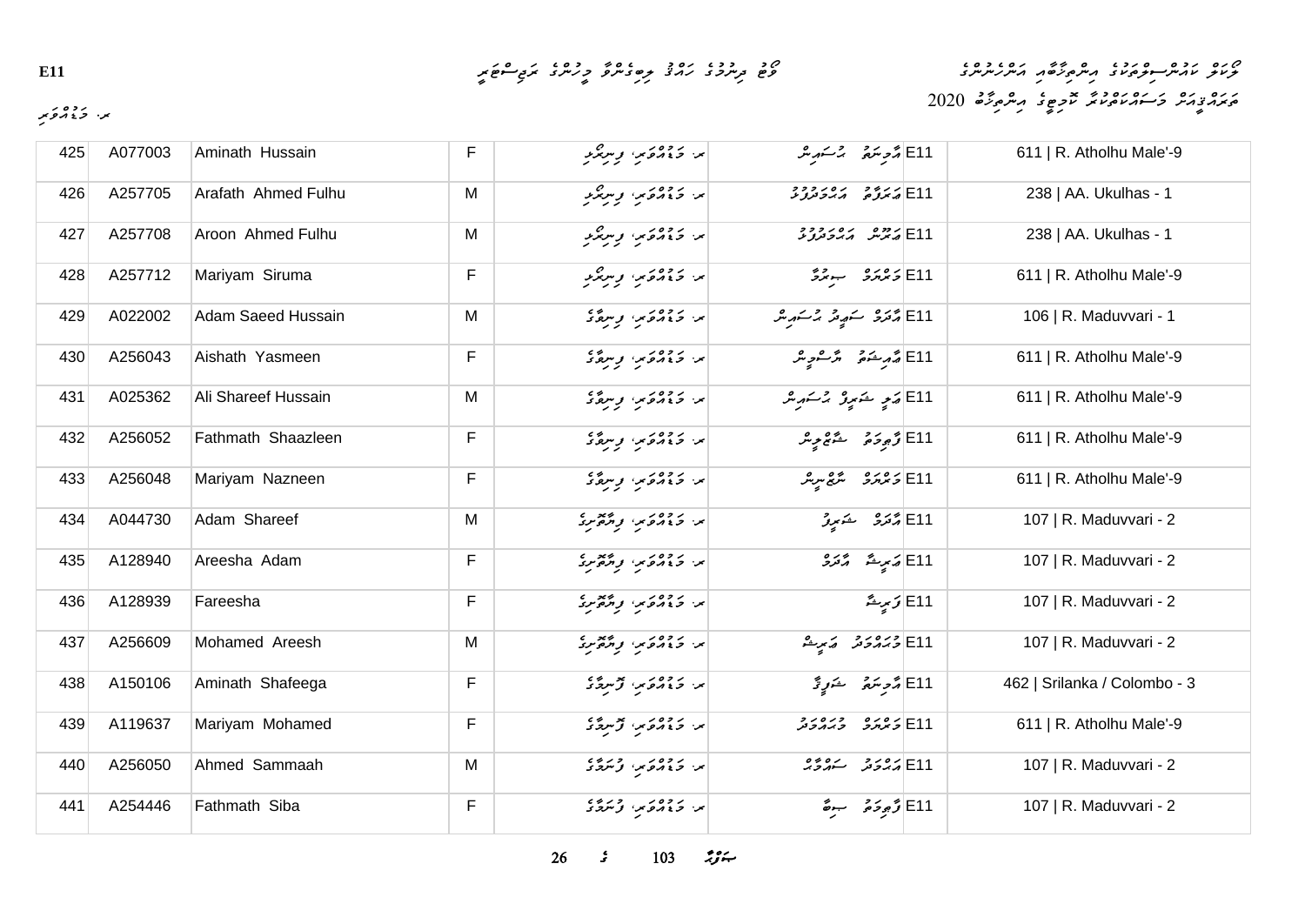*sCw7q7s5w7m< o<n9nOoAw7o< sCq;mAwBoEw7q<m; wBm;vB 2020*<br>*په ټومن د سوم پوره پورې پر سوم د سره پره و*لا

| 442 | A256060 | Hassan Shaibaan      | M | برا كالمكافر المحافظة                              | E11 كەسكەر شەر <i>ەڭ بى</i> ر                 | 611   R. Atholhu Male'-9 |
|-----|---------|----------------------|---|----------------------------------------------------|-----------------------------------------------|--------------------------|
| 443 | A253754 | Mohamed Abdul Hakeem | M | برا كالمروم ومروء                                  | E11 دره ده ده دوربرو                          | 107   R. Maduvvari - 2   |
| 444 | A256483 | Adam Nasih           | M | برا كالمركب ومرد                                   | E11 أَرْتَرَدُّ شَرْسِرْ مُ                   | 611   R. Atholhu Male'-9 |
| 445 | A256458 | Ahmed Nazim          | M | بر دوه در ده در د                                  | E11  رَرُدَوَتَر - سَّهْرِ وَ                 | 106   R. Maduvvari - 1   |
| 446 | A161107 | Aishath Azra         | F | <b>بر: 1995 - 1995</b>                             | E11 مَگْرِسْتَمْ مِگْرُمَّد                   | 106   R. Maduvvari - 1   |
| 447 | A256479 | Ali Nasih            | M | برا كالمركب ومرد                                   | E11 کھیں - مگرسونڈ                            | 106   R. Maduvvari - 1   |
| 448 | A256454 | Aminath Nazeema      | F | 1000 1000 1000 x                                   | E11 مَّ حِ سَمَعٍ مَّ سَمَّدٍ حَ              | 106   R. Maduvvari - 1   |
| 449 | A256444 | Fathimath Adam       | F | برا كالمركب ومرد                                   | E11 وَّجِوَدَةٌ مَجْتَرَةٌ                    | 106   R. Maduvvari - 1   |
| 450 | A256459 | Fathmath Samira      | F | بن كروه در وه در د                                 | E11 <i>أَدْهُ دَهُ مَ</i> ّ سُمْحِ مَّدْ      | 106   R. Maduvvari - 1   |
| 451 | A256457 | Haleemath Warudha    | F | x 2102 2007                                        | E11 كەمەمى قى ئارتىگە                         | 106   R. Maduvvari - 1   |
| 452 | A256477 | Hussain Shamrookh    | M | ر و و در و د و د و<br>من تا د و د ه من الو در ه مر | E11 پرستمبر شرورد و                           | 611   R. Atholhu Male'-9 |
| 453 | A256443 | Hussain Yoosuf       | M | برا كالمركب ومرد                                   | E11 پر شهر شر همز شو حرم                      | 106   R. Maduvvari - 1   |
| 454 | A256446 | Jawaza Hussain       | F | برا كالمركب ومرد                                   | E11 نے ٹریج پ <sub>ھر</sub> شر <i>مبر ت</i> ک | 106   R. Maduvvari - 1   |
| 455 | A256455 | Mariyam Shazra       | F | برا كالمركب ومرد                                   | E11 كەبرىرى ھەيجە ئىر                         | 611   R. Atholhu Male'-9 |
| 456 | A256456 | Mohamed Nazim        | M | x 2102 2007                                        | E11 دېرورو ش <sub>غو</sub> و                  | 106   R. Maduvvari - 1   |
| 457 | A161187 | Ahmed Hameed         | M | بر به ۶۶ ور دو.<br>بر از ۶۶ ورمن از تورس           | E11  كەندى كەرىگە                             | 107   R. Maduvvari - 2   |
| 458 | A256664 | Ali Hameed           | M | برا كالأومرا كالأمير                               | E11  رَمٍ کوچر                                | 252   ADh. Dhigurah - 1  |

*27 sC 103 nNw?mS*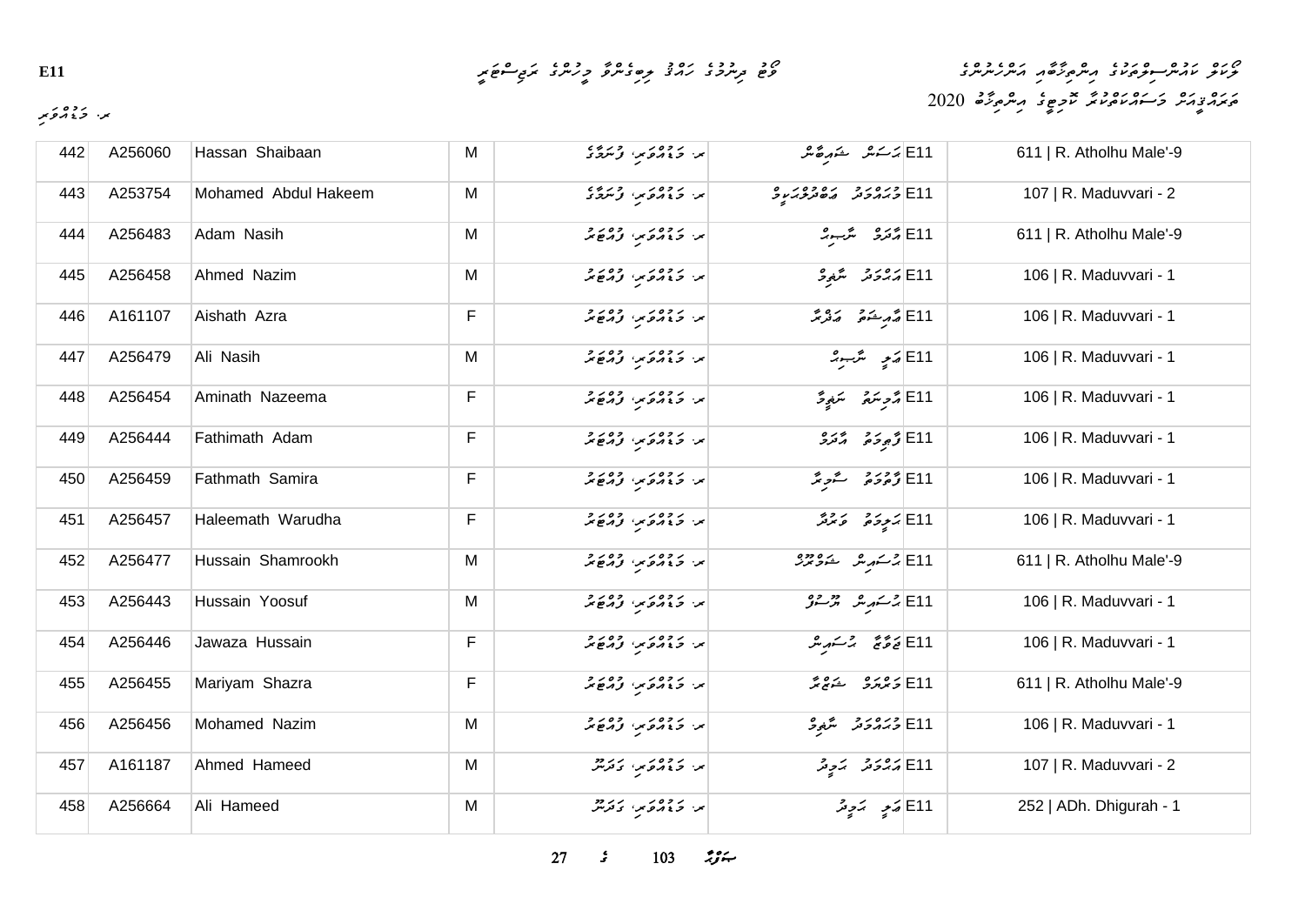*sCw7q7s5w7m< o<n9nOoAw7o< sCq;mAwBoEw7q<m; wBm;vB* م من المرة المرة المرة المرة المرة المرة العربية 2020<br>مجم*د المريض المريض المربع المربع المربع المراجع المراجع ال* 

| 459 | A140839 | Aminath Easa      | F | برا كالمروج كالمردو     | E11 مُرْمِ مَرْمُ – مِيْسُمْ –                        | 107   R. Maduvvari - 2         |
|-----|---------|-------------------|---|-------------------------|-------------------------------------------------------|--------------------------------|
| 460 | A049275 | Azhaar Hameed     | F | برا كالمروج كالمردو     | E11 كەندىگە ئەرەتمە                                   | 557   Hulhumale', Ehenihen - 5 |
| 461 | A132605 | Hassan Hameed     | M | بر دوه در در دو         | E11   پزشکر کے <i>ج</i> وٹر                           | 107   R. Maduvvari - 2         |
| 462 | A161116 | Hussain Hameed    | M | بر دوه در دو            | E11 پرڪوپٽر ڪ <sub>چ</sub> وٽر                        | 158   K. Maafushi - 2          |
| 463 | A153307 | Ahmed Shaukath    | M | بن بروه در کال          | E11 كەبروتر شەكەنمى                                   | 611   R. Atholhu Male'-9       |
| 464 | A158257 | Aminath Latheef   | F | بن بروه در کال          | E11 مَّ <i>حِ سَمَّةَ حَبودْ</i>                      | 106   R. Maduvvari - 1         |
| 465 | A158256 | Hamid Adam        | M | بن بروه در کال          | E11 بَرْحِ مَرْ مَرْ دَرْدَ مَرْ الْمَدَارِ           | 106   R. Maduvvari - 1         |
| 466 | A161122 | Hashima Hamid     | F | بن بروه در دو           | E11   رَْسُوتَرُ   بَرُوِتْرُ                         | 106   R. Maduvvari - 1         |
| 467 | A256823 | Hassan Hafiz      | M | بن بروه در کال          | E11 پرسک مگرفی                                        | 611   R. Atholhu Male'-9       |
| 468 | A256816 | Hussain Shafiu    | M | بن كالمائكين كالم       | E11 پرستمبر ش منگور تھ                                | 153   K. Huraa - 2             |
| 469 | A256826 | Mariyam Hashia    | F | بن كروه ديگر انگر       | E11 وَيُرْبَرُوْ - رَّحْدَبَّ                         | 611   R. Atholhu Male'-9       |
| 470 | A100673 | Mohamed Shaukath  | M | برا كالمكافر بور        | E11 درەرو شەدرە                                       | 557   Hulhumale', Ehenihen - 5 |
| 471 | A256812 | Naafiu Shaukath   | M | بن كەللەھمە كار         | E11 سُمْدِرٌ صَمَّدَتَهُ حَمَّدَ                      | 106   R. Maduvvari - 1         |
| 472 | A144250 | Easa Yoosuf       | M | بمزاح وه مرد و مرد و با | E11 پوسٹر بیجنسٹر<br>ا                                | 107   R. Maduvvari - 2         |
| 473 | A337422 | Khadeeja Ismail   | F | أين كالمروثين وللروم    | E11] زَمرِيَّ _ <sub>م</sub> ِ سُرَّم <sub>و</sub> گر | 107   R. Maduvvari - 2         |
| 474 | A121824 | Mohamed Easa      | M | برا كالمكافر المحافظ    | E11 دېرونو په ش                                       | 107   R. Maduvvari - 2         |
| 475 | A102239 | Hawwa Ahmed Fulhu | F | برا ودور وشه            | /E11 پرچ پرچ پورو د                                   | 557   Hulhumale', Ehenihen - 5 |

 $28$  *s*  $\cancel{003}$  *n***<sub>s</sub>**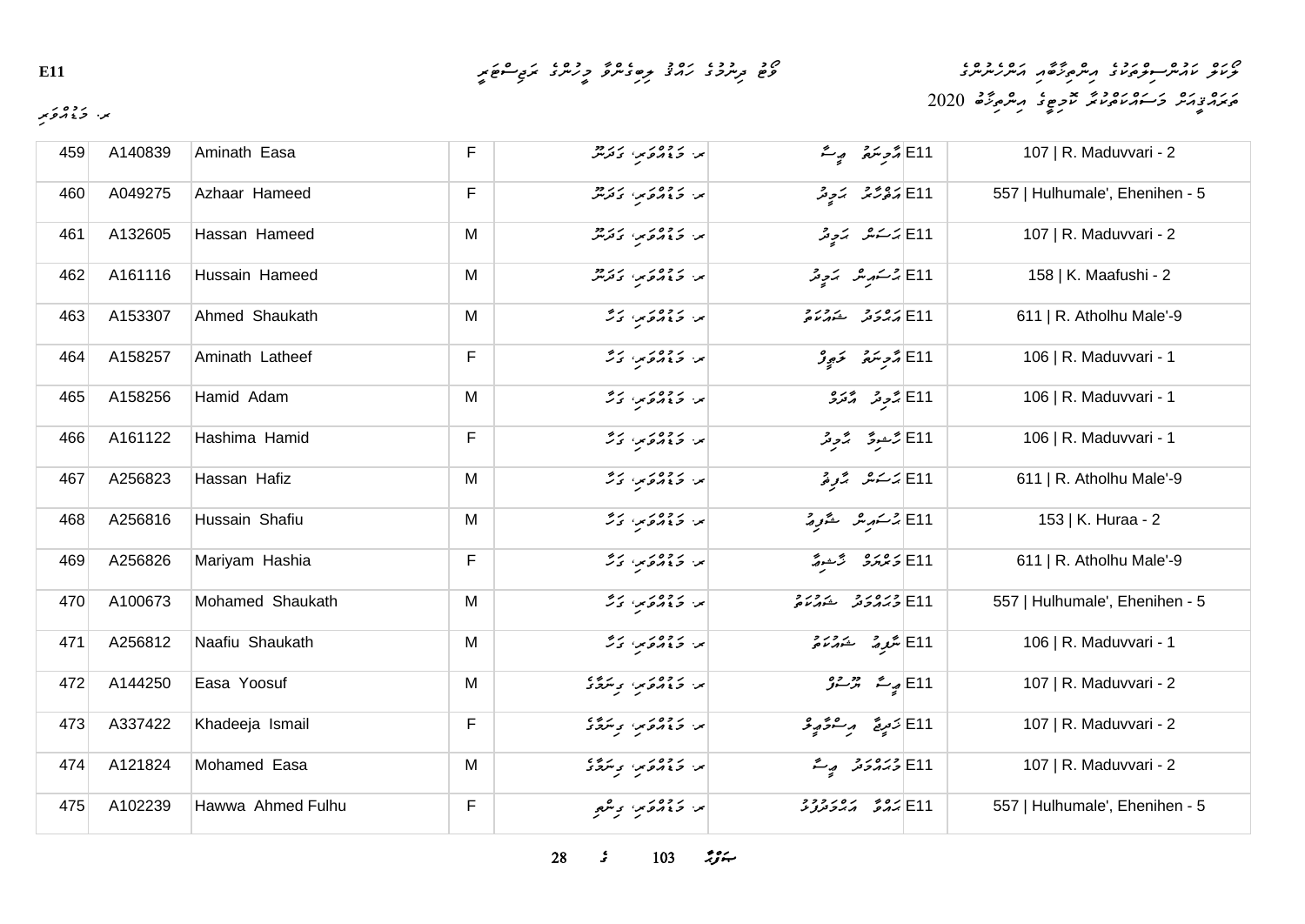*sCw7q7s5w7m< o<n9nOoAw7o< sCq;mAwBoEw7q<m; wBm;vB* م من المرة المرة المرة المرجع المرجع في المركبة 2020<br>مجم*د المريض المربوط المربع المرجع في المراجع المركبة* 

| ر د ه ر            |  |
|--------------------|--|
| ىر. جەم <i>جىر</i> |  |
|                    |  |

| 476 | A032803 | Aminath Shaheeda Ali  | F            | برا المزوه وبرا المحامل                 | E11 ا <i>مَّ دِسَمْ شَهِيمٌ</i> ا <i>مَّةٍ</i> | 106   R. Maduvvari - 1        |
|-----|---------|-----------------------|--------------|-----------------------------------------|------------------------------------------------|-------------------------------|
| 477 | A062717 | Waseema Mohamed       | $\mathsf F$  | بر دوه در وبرون                         | E11 كۆسىر <i>ى بەيدە تەر</i>                   | 567   Villimale' Ehenihen - 2 |
| 478 | A256694 | Ahmed Ammar           | M            | بر دوه در وه در ش                       | 22222222                                       | 107   R. Maduvvari - 2        |
| 479 | A257621 | Amru Mauroof          | M            | بر دوه روه وه بر                        | $3732$ $392$ $\leq$ 11                         | 611   R. Atholhu Male'-9      |
| 480 | A257617 | Azeeza Yoosuf         | F            | بر وودير وه بر                          | E11 <sub>ه</sub> رېږ پر مرد                    | 107   R. Maduvvari - 2        |
| 481 | A256700 | Farzana Mauroof       | $\mathsf{F}$ | بر وودير وه بر                          | E11 زىرى ئىر بەدە دە                           | 107   R. Maduvvari - 2        |
| 482 | A257622 | Fathimath Farukhaanaa | $\mathsf F$  | برا ووديرا ووبرش                        | E11 ۇ <sub>ج</sub> و <i>قۇ   ۋىز</i> دىگر      | 107   R. Maduvvari - 2        |
| 483 | A256698 | Mariyam Simaana       | $\mathsf F$  | بر دوه را وه درگ                        | E11 دَ بَرْ پُرَ وَ سِرَ بَرْ بِهِ ا           | 107   R. Maduvvari - 2        |
| 484 | A256699 | Mohamed Samith        | M            | بر دوه را وه درگر                       | E11 دېرونو شوه.                                | 107   R. Maduvvari - 2        |
| 485 | A257611 | Moosa Mauroof         | M            | بر دوه روه وه و                         | E11 تۇشىر ئەچرى <i>قى</i>                      | 107   R. Maduvvari - 2        |
| 486 | A160589 | Sammoona Mauroof      | $\mathsf{F}$ | بر وودير وه بر                          | E11 يەۋە ئەمدىن                                | 611   R. Atholhu Male'-9      |
| 487 | A256222 | Ali Jinah             | M            | بر کروه در وه دره و                     | E11 رَمِ مِیشَرٌ                               | 106   R. Maduvvari - 1        |
| 488 | A255908 | Fathimath Jila        | F            | بر دوه ر دورو،<br>بر و دهوس د وه ود     | E11 <i>وُّجوحَ</i> مُ بِحِرَّ                  | 106   R. Maduvvari - 1        |
| 489 | A255906 | Hassan Zareer         | M            | بر دوه د دورو،                          | E11   پرسترنٹر   کی میریٹر                     | 611   R. Atholhu Male'-9      |
| 490 | A255907 | Ibrahim Jihaadh       | M            | بر دوه ر دورو،<br>بر و دهوس د وه ود     | E11 م <i>وڭ ئۇچ</i> ۇ ب <i>ېر</i> گىز          | 106   R. Maduvvari - 1        |
| 491 | A256221 | Mariyam Sabaa         | $\mathsf F$  | بر دوه ر دورو،<br>بر و دهوس د وه ود     | E11 <sub>تر</sub> برو<br>ے تھ                  | 106   R. Maduvvari - 1        |
| 492 | A100793 | Siththi Fulu          | F            | بر کروه در وه دره و<br>بر کروه کروبرگرد | E11 سوچونو تو                                  | 106   R. Maduvvari - 1        |

**29** *s* **103** *n***<sub>s</sub>***n***<sub>s</sub>**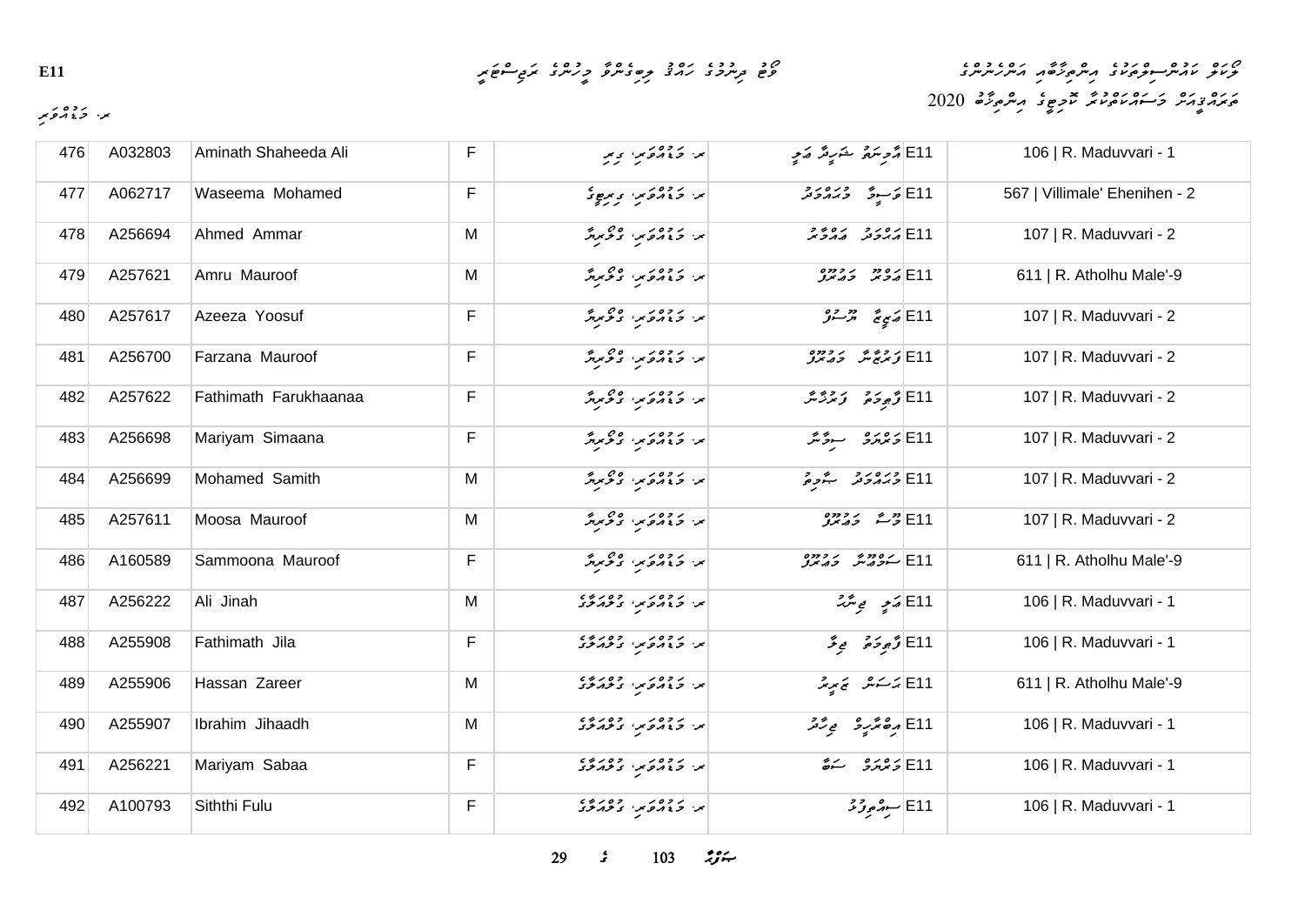*sCw7q7s5w7m< o<n9nOoAw7o< sCq;mAwBoEw7q<m; wBm;vB* م من المرة المرة المرة المرجع المرجع في المركبة 2020<br>مجم*د المريض المربوط المربع المرجع في المراجع المركبة* 

| - 0 > -     |  |
|-------------|--|
| بر. כے موتر |  |
| ╭           |  |

| 493 | A160469 | Ismail Abdul Rahman  | M           | بر کروه در در دره در د                 | E11 <sub>م</sub> رے <sub>وگیر</sub> و پہ <i>م</i> ومرہ برے میں | 106   R. Maduvvari - 1       |
|-----|---------|----------------------|-------------|----------------------------------------|----------------------------------------------------------------|------------------------------|
| 494 | A255197 | Ahmed Munad          | M           | بر کے دور کے ووڈ و                     | E11 كەبۇر كەر ئەر ئىگەر                                        | 611   R. Atholhu Male'-9     |
| 495 | A332391 | Ali Rifau            | M           | بر کے دور کے ووڈ و                     | E11] ر <sub>َم</sub> ح مِرَ <i>دَّة</i>                        | 462   Srilanka / Colombo - 3 |
| 496 | A255196 | Fathimath Faiga      | $\mathsf F$ | بر کے دور ووڈو                         | E11 وَجِوَمَ وَمِرَّةً                                         | 611   R. Atholhu Male'-9     |
| 497 | A149380 | Ibrahim Midhhath     | M           | بن كەدەب دەۋە                          | E11 م <i>وڭ ئۇرۇ بېرىدۇ</i>                                    | 611   R. Atholhu Male'-9     |
| 498 | A332392 | Maryam Rafa          | F           | بر کے دور کے ووڈ و<br>برائے دوس کے فرق | E11 كەبەد كەنى                                                 | 106   R. Maduvvari - 1       |
| 499 | A105629 | Mohamed Abdul Raheem | M           | بر كەدەب كەن                           | E11 כנהכת הסינה בני                                            | 106   R. Maduvvari - 1       |
| 500 | A256677 | Abdulla Haseef       | M           | برا ووه ده وه وه و د                   | E11 مَەھْتَراللە كەسب <i>وت</i>                                | 106   R. Maduvvari - 1       |
| 501 | A257555 | Aishath Saidha       | F           | بر كەدەب دەۋەر ئە                      | E11 مَدْمِ شَوَمْ مَسْتَوْمِدْتُر                              | 106   R. Maduvvari - 1       |
| 502 | A157743 | Aminath Shaheedha    | F           | برا ووه ده وه وه و د                   | E11 مَّ حِسَمَة مَ حَدِيثَر                                    | 106   R. Maduvvari - 1       |
| 503 | A113782 | Fathimath Muneera    | F           | بر ووه در وه ده ورځ                    | E11 تُرْجِعَةُ - قَ <sup>س</sup> ِيدً                          | 106   R. Maduvvari - 1       |
| 504 | A257557 | Mariyam Shahaadha    | F           | برا وده و وه وه و د کار اند            | E11 كەبىر بىر سىرتىگە                                          | 106   R. Maduvvari - 1       |
| 505 | A157742 | Naseef Mohamed       | M           | بر ارده در دوره در بر                  | E11 <sub>م</sub> تر <i>ببوثة وتذووتر</i>                       | 106   R. Maduvvari - 1       |
| 506 | A121763 | Abdulla Shareef      | M           | برا ويهوي ووودون                       | E11 مَەھْتَراللە شەمب <i>و</i> گر                              | 106   R. Maduvvari - 1       |
| 507 | A257664 | Aishath Hassan       | F           | برا ويهوي ووودون                       | E11 <sub>م</sub> ُم <i>ْ</i> رِڪْءَ پُرَڪَنْرُ                 | 106   R. Maduvvari - 1       |
| 508 | A257671 | Fathmath Nadhiyya    | $\mathsf F$ | برا ويهوي ووودون                       | E11 وَّجِرَحَةٌ سَمَعِرةَ مَّذَ                                | 106   R. Maduvvari - 1       |
| 509 | A257673 | Hassan Sahulan       | M           | برا وءوديرا الموؤولون                  | E11   يَرْسَسْ سَتَرْوُسْ                                      | 106   R. Maduvvari - 1       |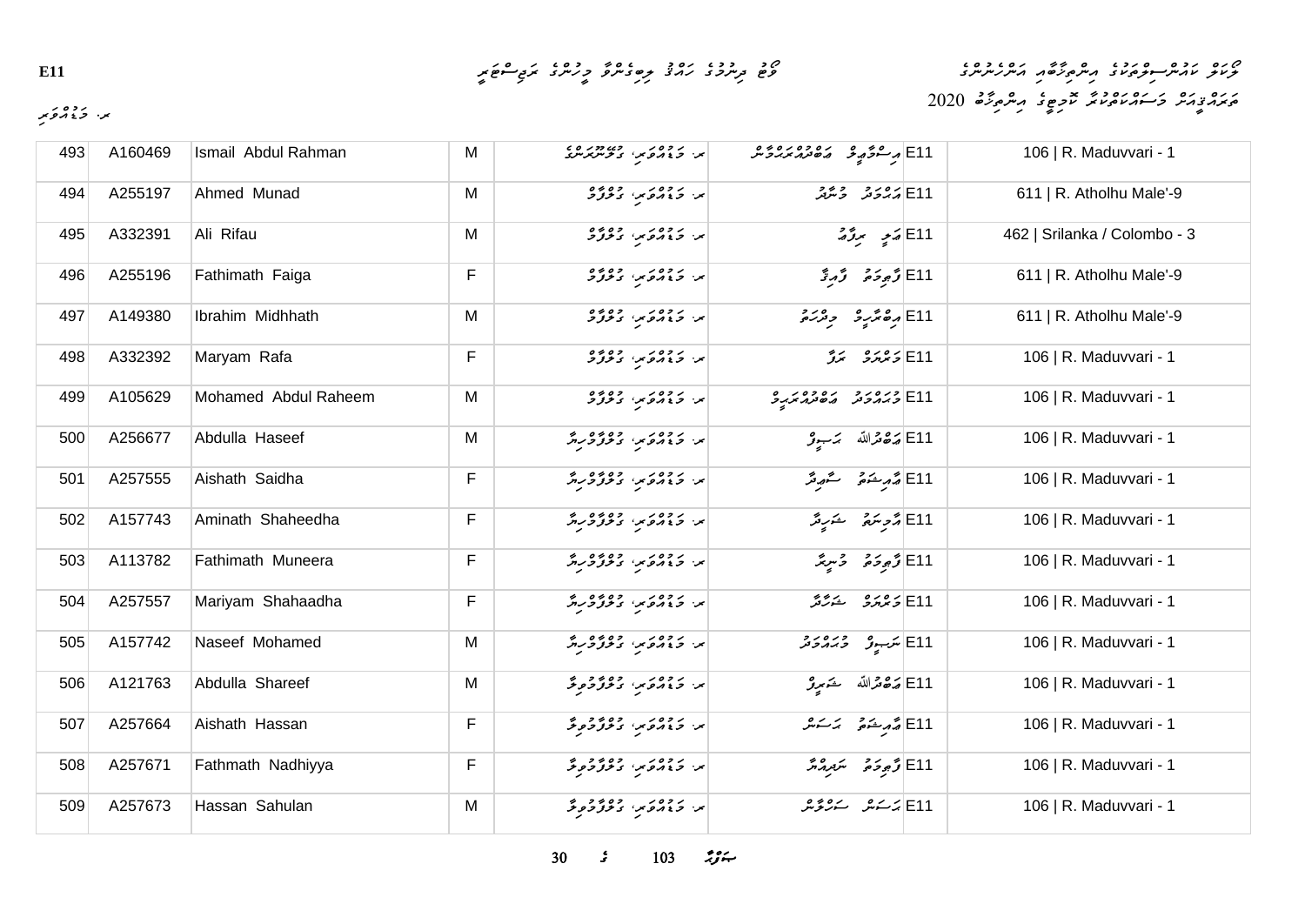*sCw7q7s5w7m< o<n9nOoAw7o< sCq;mAwBoEw7q<m; wBm;vB* م من المرة المرة المرة المرجع المراجع المراجع المراجع المراجع المراجع المراجع المراجع المراجع المراجع المراجع<br>مرين المراجع المراجع المرجع المراجع المراجع المراجع المراجع المراجع المراجع المراجع المراجع المراجع المراجع ال

|   | - 0 > - |  |             |  |
|---|---------|--|-------------|--|
|   |         |  | بر. כے موبر |  |
| ◢ |         |  |             |  |

| 510 | A257667 | Hussain Sinan         | M           | أين ويمكوني ووؤومون                            | E11 پرستمبر شر سیسٹریٹر                  | 106   R. Maduvvari - 1         |
|-----|---------|-----------------------|-------------|------------------------------------------------|------------------------------------------|--------------------------------|
| 511 | A147665 | Mariyam Rizana        | F           | بر كەن كەن ئۇزۇمۇ                              | E11 <i>حەمدى ئەسمى</i> گەنگە             | 106   R. Maduvvari - 1         |
| 512 | A257669 | Zakiyya Shareef       | F           | بر کے دور کے دوکروکو گھ                        | E11 ئىرەمىگە ھەمبەر                      | 106   R. Maduvvari - 1         |
| 513 | A255634 | Aminath Hassan        | $\mathsf F$ | بر دوه روه ده.<br>بر و ده وبرا د وود د         | E11 مَرْحِ سَرَة مَرْسَدَ مَثَر          | 611   R. Atholhu Male'-9       |
| 514 | A255193 | Hassan Abdul Raheem   | M           | ۲۵۶۵۶ - ۲۶۶۶۶                                  | E11   يَرْسَسْ مَصْعَمْ مِعْدَمِ بِرِ وَ | 106   R. Maduvvari - 1         |
| 515 | A256299 | Ibrahim Fauzaan       | M           | بر کروه در دولوده<br>بر کالمکم                 | E11 مەھمەر تۇم ئەرىم                     | 106   R. Maduvvari - 1         |
| 516 | A255195 | Mariyam Nadha         | F           | بر کروه در دولوده<br>بر کالمکم                 | E11 كەبىر بىر ئىرىگە                     | 106   R. Maduvvari - 1         |
| 517 | A255194 | Mohamed Nishwan       | M           | بر· 63 مۇمر، 1925 ك                            | E11 <i>32025 برستمونتر</i>               | 611   R. Atholhu Male'-9       |
| 518 | A150711 | Umar Adam             | M           | بر کروه در دور دور<br>بر کروه گرفتن کرفرمی مرد | E11 رُکَ پُر گُرُوگ                      | 611   R. Atholhu Male'-9       |
| 519 | A256470 | Ali Hamees            | M           | بر ووه در و و و و و و                          | E11  پَرِ کردِ مُ                        | 611   R. Atholhu Male'-9       |
| 520 | A256426 | Hassan Hamzan         | M           | بر کے دور کے دعویں                             | E11 يزيتر بروڤرش                         | 106   R. Maduvvari - 1         |
| 521 | A256414 | Hawwa Umar Fulhu      | $\mathsf F$ | بر او ده در در در در در د                      | E11 يزوج وتربونو                         | 106   R. Maduvvari - 1         |
| 522 | A256473 | Hussain Hazim Mohamed | M           | بر کے مرکز کے مصر وہ دی                        | E11 پر شهر شيء محمد محمد شهر 13          | 106   R. Maduvvari - 1         |
| 523 | A256424 | Ibrahim Hamdhy        | M           | بر کرده در در ۱۶۶۵ ور                          | E11 رە ئ <sub>ىرى</sub> ئەۋىر            | 106   R. Maduvvari - 1         |
| 524 | A256420 | Mariyam Saudha        | $\mathsf F$ | بر کا دوه د کام ده وي.                         | E11 <sub>خ</sub> ىر <i>ەدە</i> سەھەتر    | 557   Hulhumale', Ehenihen - 5 |
| 525 | A093954 | Mohamed Solih         | M           | بر دور د وره ده                                | E11 <i>وبروبرو بدې</i>                   | 106   R. Maduvvari - 1         |
| 526 | A256418 | Ramzee Mohamed        | M           | بر دوه د و وه دوه<br>بر و دونو و و موسو        | E11 بَرَوْ <sub>مٍ</sub> دَبَرْدُدَرْ    | 106   R. Maduvvari - 1         |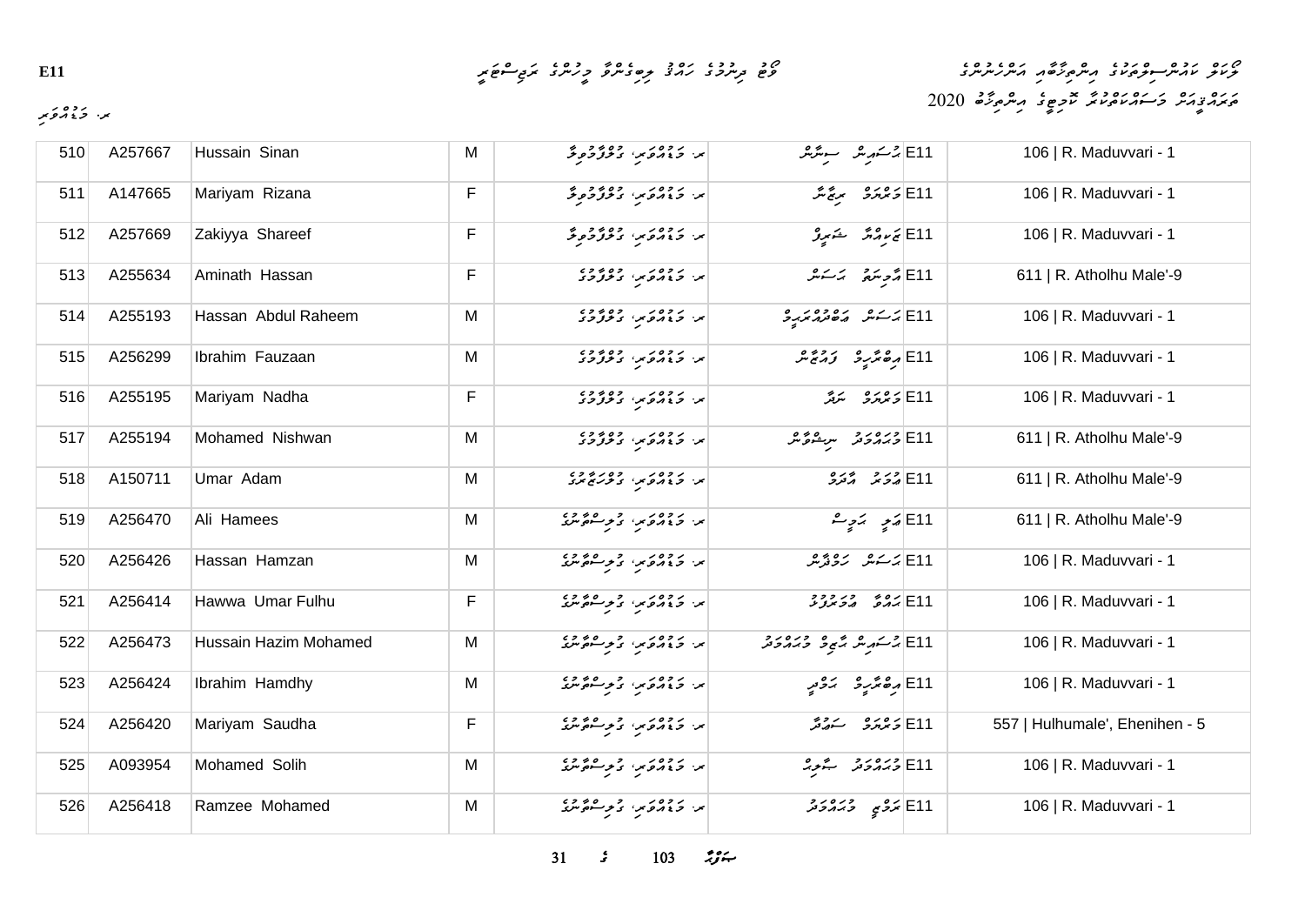*sCw7q7s5w7m< o<n9nOoAw7o< sCq;mAwBoEw7q<m; wBm;vB* م من المرة المرة المرة المرجع المراجع المراجع المراجع المراجع المراجع المراجع المراجع المراجع المراجع المراجع<br>مرين المراجع المراجع المرجع المراجع المراجع المراجع المراجع المراجع المراجع المراجع المراجع المراجع المراجع ال

| ر د ه ر    |  |
|------------|--|
| ىر. جەمۇبر |  |
| ╭          |  |

| 527 | A148361 | Sobeeha Mohamed     | F           | بر کارونها تحریکوی                       | E11 بنوپژ ورودر                         | 106   R. Maduvvari - 1        |
|-----|---------|---------------------|-------------|------------------------------------------|-----------------------------------------|-------------------------------|
| 528 | A085230 | Ahmed Mujthaba      | M           | ىن ئەدەرىپ كەبھەشكە                      | E11 كەبروتر بوق <i>ە ۋە</i>             | 107   R. Maduvvari - 2        |
| 529 | A253950 | Aminath Madhiha     | $\mathsf F$ | ىن ئەدەرىپ كەبھەشكە                      | E11 أَمُّ حِسَمَةً لَمُحَسِّدً          | 107   R. Maduvvari - 2        |
| 530 | A256030 | Hassan Mahudhy      | M           | ىن ئەدەرىپ كەبھەشكە                      | E11] پَرَسَسٌ کَرَ <sup>و</sup> َمِدِ   | 107   R. Maduvvari - 2        |
| 531 | A256029 | Hussain Fairooz     | M           | برا وه در و و و عامل                     | E11 برسمهر مر <sub>قرم</sub> ر برج      | 611   R. Atholhu Male'-9      |
| 532 | A253767 | Mariyam Hassan      | F           | برا وه در و و و عامل                     | E11 كەنگەر ئەسەنلەر                     | 107   R. Maduvvari - 2        |
| 533 | A253947 | Mohamed Madhih      | M           | ىن ئەدەرىپ كەبھەشكە                      | E11 وُبَرُمْرَتْرٌ وُمِدَّ              | 107   R. Maduvvari - 2        |
| 534 | A254785 | Aishath Eanas       | $\mathsf F$ | ת נכסק בסיכון<br>ת בגורפתי ביבה מוג      | E11 مَگْرِسْتَمْ مِرْسَرْسْهِ           | 107   R. Maduvvari - 2        |
| 535 | A254787 | Aminath Eanaas      | F           |                                          | E11 مَّ مِسَعَمٍ مِسَّرَ م              | 150   K. Thulusdhoo - 1       |
| 536 | A256127 | Fathimath Dhunya    | F           |                                          | E11 رُّجِ دَمَ مَرْسَمَّدُ              | 567   Villimale' Ehenihen - 2 |
| 537 | A254776 | Zulfa Yoosuf        | $\mathsf F$ | د ده د ده.<br>بر گاه گاند د کاروی برد د  | E11 يحرُقُ بِرْسُوْ                     | 107   R. Maduvvari - 2        |
| 538 | A253796 | Aishath Ibrahim Koi | F           | بر کروه در وه د و د و د                  | E11 مەم شەھ بەھ <i>تر بە</i> ھتىر       | 107   R. Maduvvari - 2        |
| 539 | A253803 | Hamzath Waheed      | M           | بر کروه در وه د و د و د                  | E11 بَرَوْيَهُمْ ۔ <sub>حَ</sub> بِيثَر | 107   R. Maduvvari - 2        |
| 540 | A253805 | Humaidh Waheed      | M           | بر دوه روه دوه<br>بر وه دوبر دوبر        | E11 يُرْدَمِ بِرْ كَرَبِيْرُ –          | 107   R. Maduvvari - 2        |
| 541 | A253789 | Mohamed Waheed      | M           | بر کروه در وه دوه<br>بر کروه کرم کرد     | E11  <i>وټرونو ځې</i> تر                | 107   R. Maduvvari - 2        |
| 542 | A099218 | Nuzhath Waheed      | $\mathsf F$ | بر کروه در وه دور<br>بر کروه کروبر کروبر | E11 شج <i>نزمی کاب</i> رمثر             | 611   R. Atholhu Male'-9      |
| 543 | A256016 | Safwath Waheed      | F           | بر کروه در وه د و د و د                  | E11 س <i>ەۋەھەھىرى</i> تر               | 107   R. Maduvvari - 2        |

**32** *s* **103** *n***<sub>s</sub>***n***<sub>s</sub>**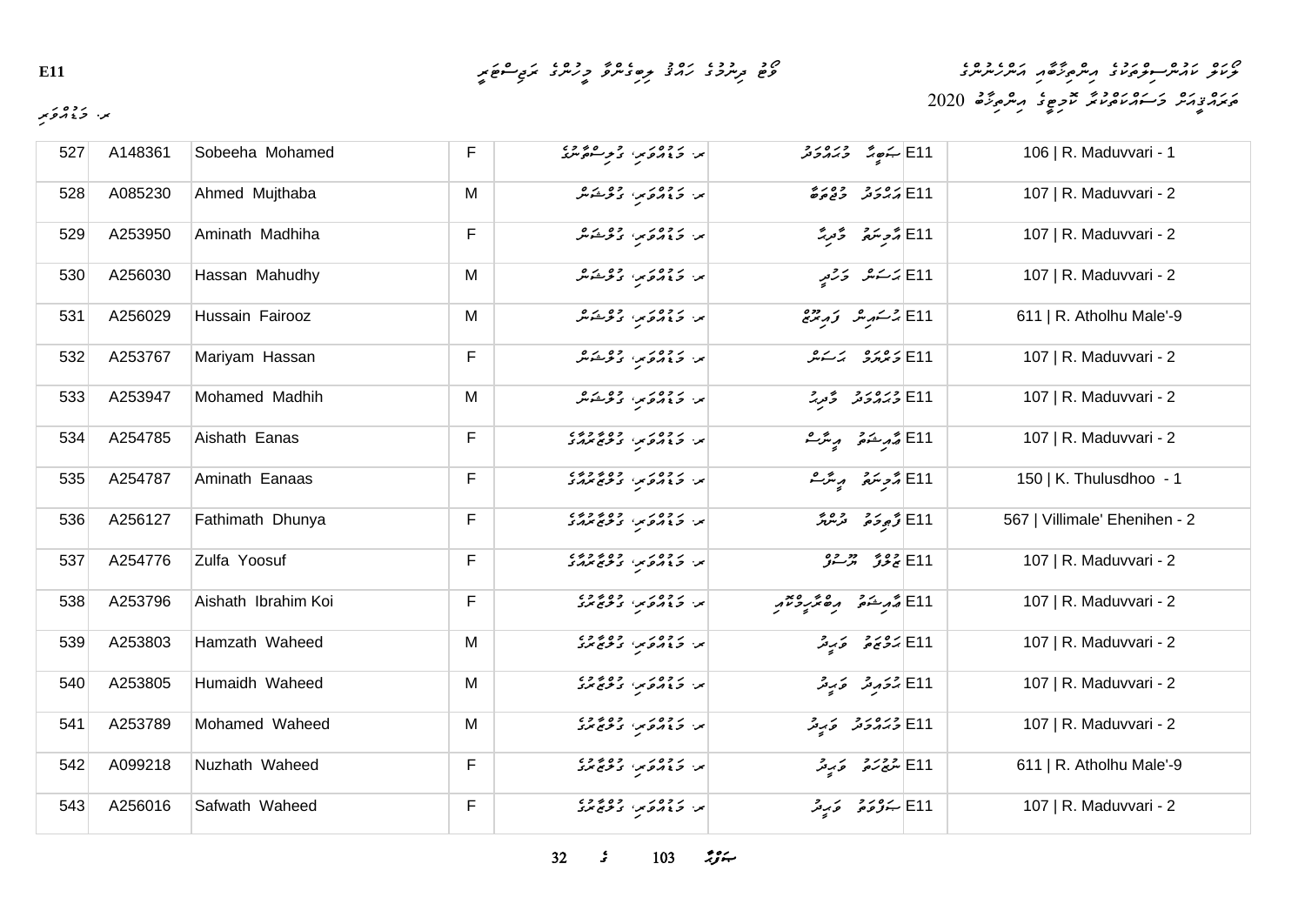*sCw7q7s5w7m< o<n9nOoAw7o< sCq;mAwBoEw7q<m; wBm;vB* م من المرة المرة المرة المرجع المراجع المراجع المراجع المراجع المراجع المراجع المراجع المراجع المراجع المراجع<br>مرين المراجع المراجع المرجع المراجع المراجع المراجع المراجع المراجع المراجع المراجع المراجع المراجع المراجع ال

|                    | , , , , |  |
|--------------------|---------|--|
| ىر. جەم <i>جىر</i> |         |  |
| ◢                  |         |  |

| 544 | A253800 | Sarujeel Waheed          | M           | بر کروه در ووځ ده<br>بر کروه کروبر ک               | E11 سَمَرْمٍ قَرَ وَرِثْرُ                       | 107   R. Maduvvari - 2         |
|-----|---------|--------------------------|-------------|----------------------------------------------------|--------------------------------------------------|--------------------------------|
| 545 | A147978 | Sharafiyya Waheed        | F           | بر کروه در ده د وه د و و<br>بر کروه ده کرد کرد کرد | E11 ش <i>ەتزى<sub>ر</sub>و ، ئۇ</i> برى <i>ر</i> | 107   R. Maduvvari - 2         |
| 546 | A253802 | Shuaib Waheed            | M           | بر دوه روه دوه<br>بر وه دوبر دوبر                  | E11 ش <i>ەمەھە</i> ق <i>ەب</i> ەتر               | 149   K. Dhiffushi - 2         |
| 547 | A395888 | Shurufa Waheed           | F           | بر دوه ر دوه ده.<br>بر کالمگوس کالمخصور            | E11 ڪمترڙ ق <i>رب</i> ر                          | 107   R. Maduvvari - 2         |
| 548 | A073365 | Surahabeel Waheed        | M           | بر دوه روه دوه<br>بر وه دوبر دوبر                  | E11 ستم <i>ترني و م</i> ريتر                     | 107   R. Maduvvari - 2         |
| 549 | A064131 | Abdul Salam Abdul Raheem | M           | أأترا المتحصر والمحافظ والمحمد                     | E11 ره وه مربوه مره وه ره د                      | 106   R. Maduvvari - 1         |
| 550 | A256362 | Aminath Malsaau          | F           | بر دوه در وه بر                                    | E11 جُعِسَمُ - وَقَرْسُهُمْ -                    | 106   R. Maduvvari - 1         |
| 551 | A161152 | Fahudh Abdul Salaam      | M           | بر دوه در وه بر                                    | E11 زرد مەھىرمە ئىرو                             | 106   R. Maduvvari - 1         |
| 552 | A255155 | Hajara Ibrahim           | $\mathsf F$ | بر ووور ووبر                                       | E11 رَبَع بَرُ مِنْ مِرْرِدْ                     | 106   R. Maduvvari - 1         |
| 553 | A256294 | Hassan Jinaan            | M           | بر ووه دو وه د                                     | E11  پرسکس <sub>مج</sub> مگ <i>ر</i> ش           | 106   R. Maduvvari - 1         |
| 554 | A255440 | Hussain Shidhaadh        | M           | بر دوه در وه د                                     | E11 پُرڪوپس ھوترتر                               | 106   R. Maduvvari - 1         |
| 555 | A255441 | Mariyam Sadha            | F           | بر ووه ده وه بر                                    | E11 ئ <i>ۇنىڭ</i> سىقر                           | 106   R. Maduvvari - 1         |
| 556 | A256295 | Mariyath Warudha         | $\mathsf F$ | بر ووه ده وه بر                                    | E11 <i>وَّ <sub>م</sub>برترة وَ م</i> ُرْمَّر    | 106   R. Maduvvari - 1         |
| 557 | A255437 | Mohamed Asnaadh          | M           | بر دوه روه ده بر                                   | E11 دېرونه پر شرکته                              | 106   R. Maduvvari - 1         |
| 558 | A256190 | Aminath Masthoora        | $\mathsf F$ | برا وودي كوده                                      | E11 أَرَّحِ سَمَّ حَمَّ وَ سَمْعَ مَرْ           | 557   Hulhumale', Ehenihen - 5 |
| 559 | A256186 | Bishara Abdul Waahidh    | $\mathsf F$ | بر دوه در روده                                     | E11 صنترنز برەمرى <i>رە ب</i> ىر                 | 106   R. Maduvvari - 1         |
| 560 | A255089 | Abdulla Ismail           | M           | برا ويهوي روي والمحمدي                             | E11 كەڭ قىراللە   مەشۇرىي ئى                     | 106   R. Maduvvari - 1         |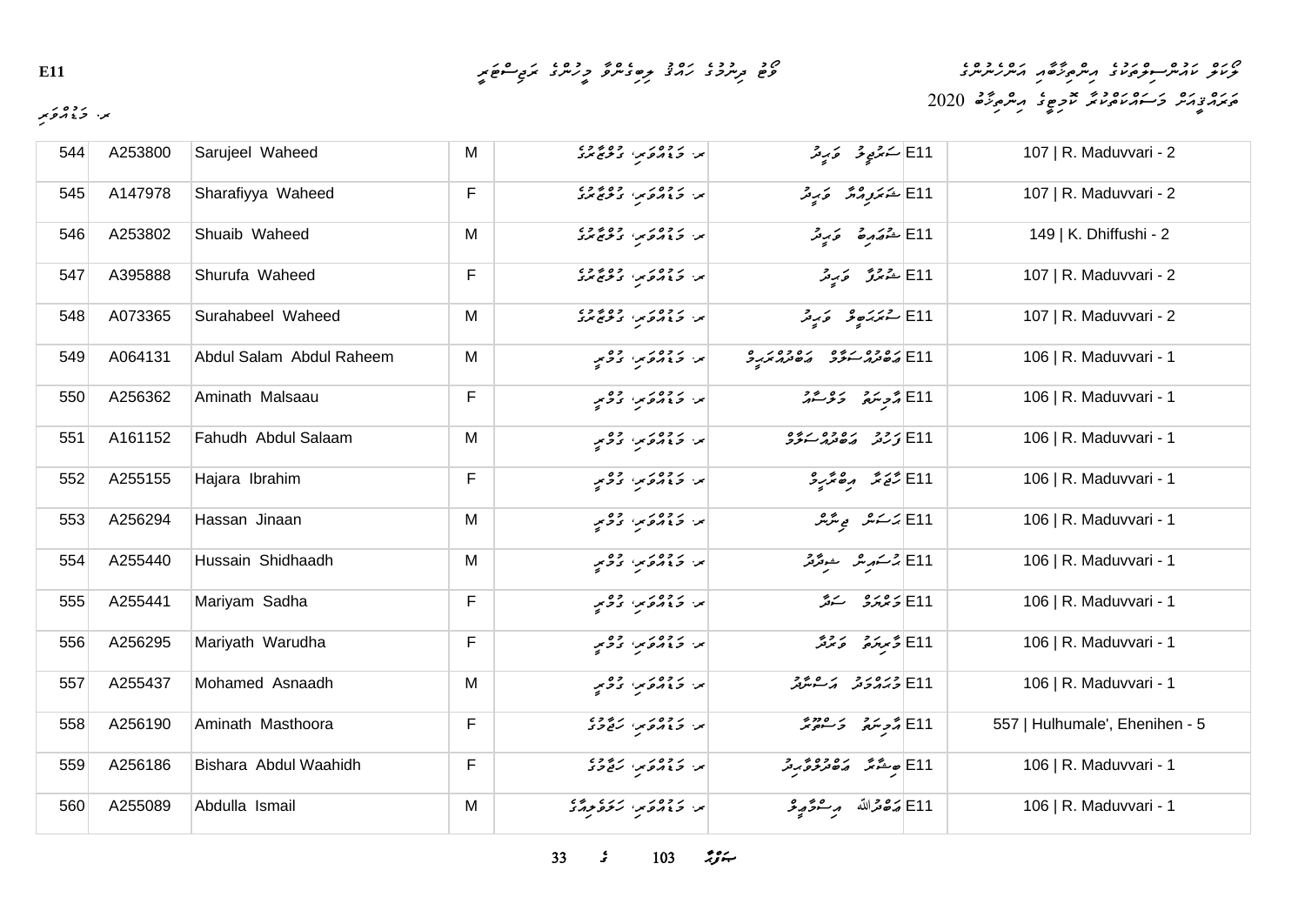*sCw7q7s5w7m< o<n9nOoAw7o< sCq;mAwBoEw7q<m; wBm;vB* م من المرة المرة المرة المرجع المراجع المراجع المراجع المراجع المراجع المراجع المراجع المراجع المراجع المراجع<br>مرين المراجع المراجع المرجع المراجع المراجع المراجع المراجع المراجع المراجع المراجع المراجع المراجع المراجع ال

| ر د ه ر     |  |
|-------------|--|
| بر. כے موتر |  |
| ◢           |  |

| 561 | A161066 | Ahmed Ashraf      | M           | بر كالمؤبر، كركومبر             | E11 كەبرى بىر كەنتىدى كەنتىر كىلەت بىر | 106   R. Maduvvari - 1       |
|-----|---------|-------------------|-------------|---------------------------------|----------------------------------------|------------------------------|
| 562 | A256290 | Fathimath Rizuna  | F           | برا ويهوي روي والم              | E11 ۇ <sub>ج</sub> وڭ ئەسىم ئىر        | 106   R. Maduvvari - 1       |
| 563 | A255092 | Haseena Yoosuf    | $\mathsf F$ | برا ووه در در در در در در در در | E11   پرسپور پژمشو<br> -               | 106   R. Maduvvari - 1       |
| 564 | A255095 | Hassan Ashraf     | M           | برا كالمكافر كالمتحافزات        | E11 ئەسەبىر كە <u>مە</u> برو           | 106   R. Maduvvari - 1       |
| 565 | A255098 | Hussain Ashraf    | M           | برا ويهوي روي والم              | E11 پرستمبر مرکز پر پیمبر<br>ا         | 106   R. Maduvvari - 1       |
| 566 | A255093 | Ibrahim Ashraf    | M           | برا كالمكافر كالمتحافظ والمحالي | E11 مەھەر بەر مەش <i>ەتت</i> ى         | 106   R. Maduvvari - 1       |
| 567 | A255104 | Ismail Ashraf     | M           | برا كالمقرس ككوفرا              | E11 م سىر <i>ۇرى مىشمۇ</i> ر           | 106   R. Maduvvari - 1       |
| 568 | A255101 | Mariyam Rizuma    | $\mathsf F$ | برا ووه در در در در در در در در | E11 كەبەر ئەرگە كەبەر ئەرگە            | 106   R. Maduvvari - 1       |
| 569 | A116006 | Mohamed Ashraf    | M           | برا كالمكافر كالمتحافظ والمحالي | E11 دېرورو ترشيز                       | 106   R. Maduvvari - 1       |
| 570 | A255107 | Hawwa Dheema      | $\mathsf F$ | برا وَءَمُوَسٍ رَوَوْمِرَ       | E11 يَرْدُوَّ   مِرِدَّ                | 343   GDh. Madaveli - 2      |
| 571 | A256289 | Ahmed Ibrahim     | M           | برا ويهوي روي والمحا            | E11 <sub>م</sub> ردور م <b>ەئ</b> رىدۇ | 106   R. Maduvvari - 1       |
| 572 | A255109 | Ahmed Muradh      | M           | برا ودوه روء ولاء               | E11 كەبرى بىر ئەتەر بىرلىر             | 106   R. Maduvvari - 1       |
| 573 | A124431 | Rasheeda Ismail   | $\mathsf F$ | برا وده وراده ودا               | E11  يَرَسُوتَرُ - بِرِسْوَّةٍ تِوَ    | 106   R. Maduvvari - 1       |
| 574 | A255507 | Ahmed Imthiyaz    | M           | بن بروه در زگر                  | E11 גיבנג הכנית בי                     | 106   R. Maduvvari - 1       |
| 575 | A255512 | Aishath Fareesha  | F           | بن بروه در زوٌ                  | E11 مَدْمِ حَدَمَة وَمَرِ حَدَّ        | 611   R. Atholhu Male'-9     |
| 576 | A255508 | Aminath Mohamed   | $\mathsf F$ | بن بروه در زو                   | E11 جُعِسَمُ حَمَدُ وَمَ               | 611   R. Atholhu Male'-9     |
| 577 | A255509 | Fathimath Mohamed | F           | بن بروه در زوّ                  | E11 و <i>تجوح</i> تم مح <i>مد وم</i> ر | 462   Srilanka / Colombo - 3 |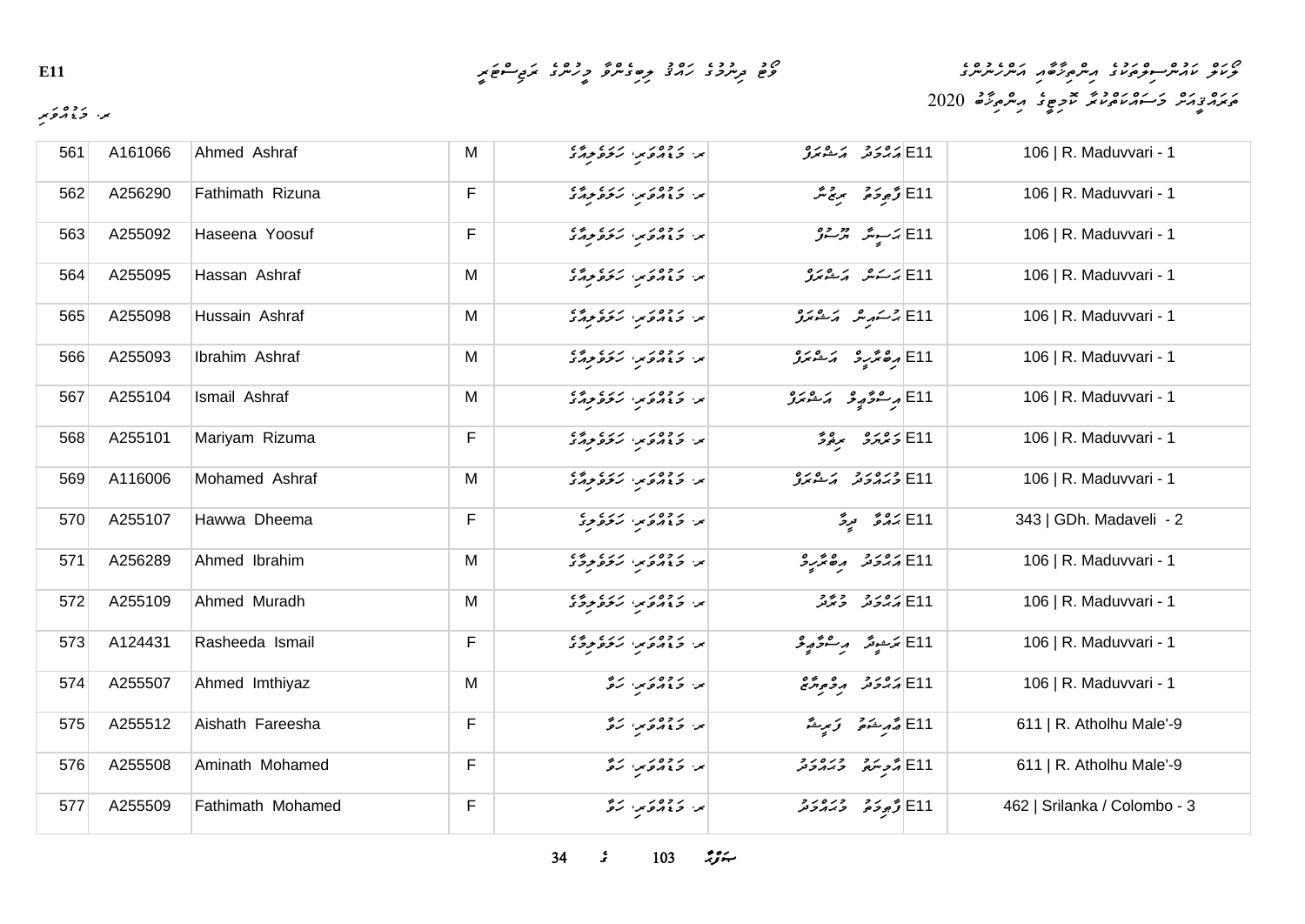*sCw7q7s5w7m< o<n9nOoAw7o< sCq;mAwBoEw7q<m; wBm;vB 2020*<br>*په ټومن د سوم پوره پورې پر سوم د سره پره و*لا

| 578 | A255505 | Guraisha Mohamed     | F           | بر ووه د نگ                                                   | E11 تۇتترىرىش ئ <i>ۇتتەدەتر</i>                 | 611   R. Atholhu Male'-9       |
|-----|---------|----------------------|-------------|---------------------------------------------------------------|-------------------------------------------------|--------------------------------|
| 579 | A056505 | Habeeba Adam         | F           | برا كالمكافر بالمحمد المركز                                   | E11 يَرْصِرَ مُسَرَّحَر                         | 106   R. Maduvvari - 1         |
| 580 | A406985 | Zidhuna Waheedh      | F           | برا كالمكافر بالمحمد المركز                                   | E11 <sub>مج</sub> و <i>نگر کاپ</i> ور           | 462   Srilanka / Colombo - 3   |
| 581 | A100944 | Baseema Muneer       | F           | ىن ئەدەمى، ئەۋىت                                              | E11 <i>ھَ بِيودَ</i> وَس <sub>ِي</sub> تَر      | 107   R. Maduvvari - 2         |
| 582 | A144650 | Hassan Waheed        | M           | برا ئەدەم بەر ئەرگە                                           | E11 پرسکر ق <i>اب</i> رمر                       | 611   R. Atholhu Male'-9       |
| 583 | A056682 | Hussain Waheed       | M           | ىن ئەدەم بەر ئەھمىت                                           | E11 پر <i>شہر میں ت</i> قرید                    | 611   R. Atholhu Male'-9       |
| 584 | A056683 | Muneer Mohamed       | M           | بر کے موبر، رُوُتُ                                            | E11 <sub>ح</sub> سرپر بر <i>وروتر</i>           | 557   Hulhumale', Ehenihen - 5 |
| 585 | A255777 | Abdul Hameedh Ali    | M           |                                                               | E11 رەپرى <i>ۋىزچ</i> ۇ كەيچ                    | 107   R. Maduvvari - 2         |
| 586 | A256216 | Mohamed Sahaau       | M           | برا وده دي رکوي                                               | E11 وَيَرْدُونَرْ سَنَرْدُ                      | 611   R. Atholhu Male'-9       |
| 587 | A256214 | Saraau Hameed        | M           | برا وده دي رکوي                                               | E11 سَمَدَّة - رَ <sub>حِ</sub> مَّ             | 611   R. Atholhu Male'-9       |
| 588 | A256796 | Ahmed Azumee         | M           | من كالمرومين كومرس                                            | E11 كەبرى قىر كەنتى بىر                         | 106   R. Maduvvari - 1         |
| 589 | A256554 | Aishath Shihaam      | F           | المن كالمحكم وكالمحافظ والمحرج والمراجح                       | E11 مەم شىم ھەر ئىچى ئىس                        | 106   R. Maduvvari - 1         |
| 590 | A256780 | Aminath Abdul Rahman | F           | المن كالمروكات كالمحامر منتج                                  | E11 مُرْحِسَمُ مُصْرِمْ مُرْمَدَ مِنْ           | 106   R. Maduvvari - 1         |
| 591 | A256789 | Azeema Mohamed Fulhu | $\mathsf F$ | المن كالمحكم وكالمحافظ والمحرج والمراجح                       | E11 كەنبەر مەردىمەردىن كەنبەر ئىنباشقان ئا      | 106   R. Maduvvari - 1         |
| 592 | A256792 | Azima Mohamed Fulhu  | F           | المن كالمروكات كالمحافظة                                      | E11 مَّ <i>فِي حَدَّ وَمَدَوْمَةِ وَ</i>        | 106   R. Maduvvari - 1         |
| 593 | A256784 | Azuma Mohamed Fulhu  | $\mathsf F$ | أمن وَ وَ وَ وَ وَ لَا مِنْ وَ مِنْ مِنْ وَ اللَّهِ مِنْ مِنْ | E11 كەنبى ئەرەردىدىن دەر                        | 106   R. Maduvvari - 1         |
| 594 | A256555 | Fathimath Zunamu     | F           | برا كالمؤتمرا كوبرس                                           | E11 زُ <sub>ھِ ح</sub> رَمُ گ <sup>م</sup> رَدُ | 106   R. Maduvvari - 1         |

**35** *s* **103** *z z*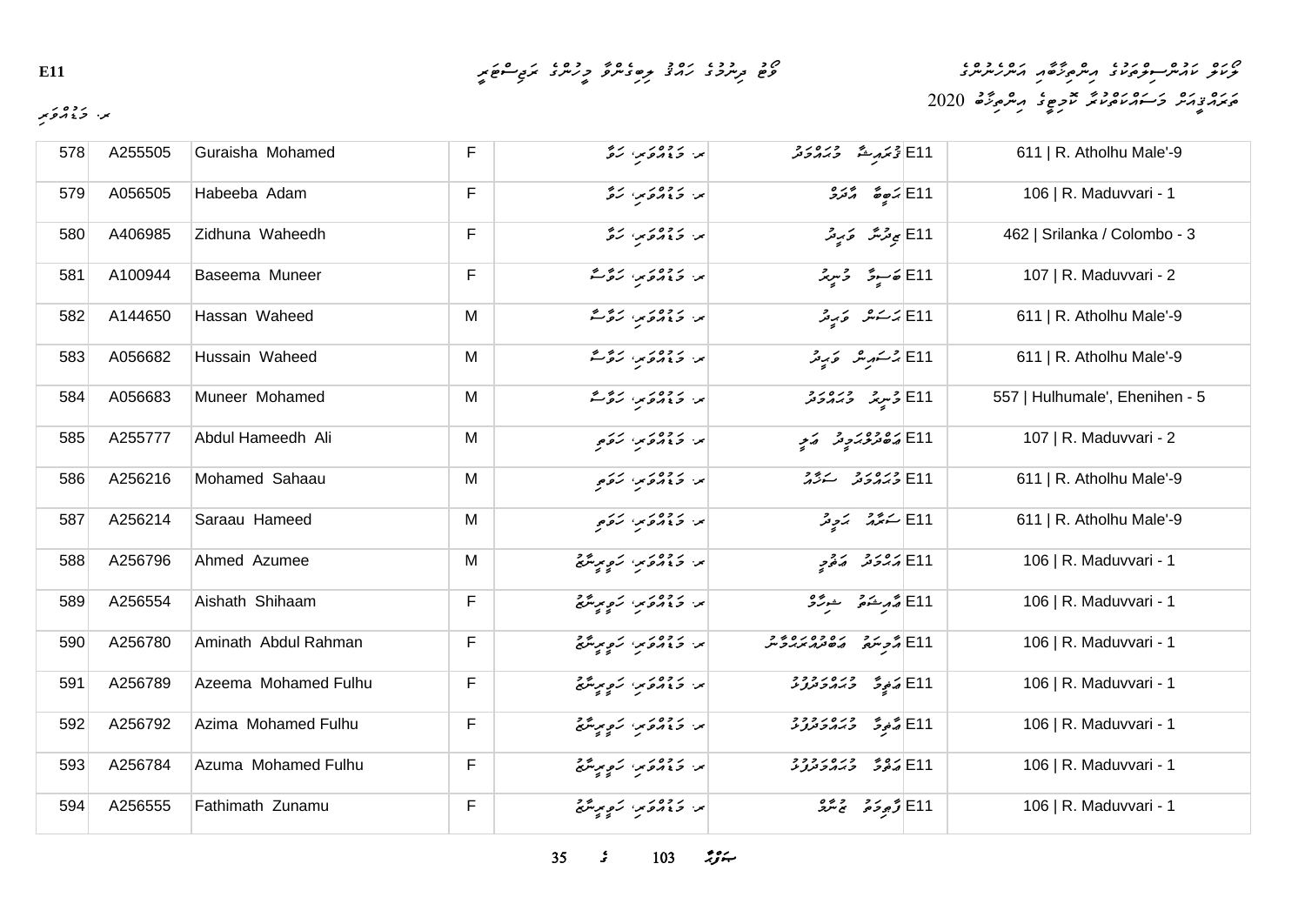*sCw7q7s5w7m< o<n9nOoAw7o< sCq;mAwBoEw7q<m; wBm;vB* م من المرة المرة المرة المرجع المراجع المراجع المراجع المراجع المراجع المراجع المراجع المراجع المراجع المراجع<br>مرين المراجع المراجع المرجع المراجع المراجع المراجع المراجع المراجع المراجع المراجع المراجع المراجع المراجع ال

| 595 | A256556 | Hawwa Zeena           | F           | برا كالمؤتمرا كويرس                                                    | E11 <i>يَدُهُ ٿَ</i> مِسَّرَ              | 106   R. Maduvvari - 1   |
|-----|---------|-----------------------|-------------|------------------------------------------------------------------------|-------------------------------------------|--------------------------|
| 596 | A256794 | Ibrahim Azim          | M           | أمرا وكالمؤمرا كويرس                                                   | E11 مەھمگىيى ھەمچى                        | 106   R. Maduvvari - 1   |
| 597 | A256777 | Mohamed Ibrahim Fulhu | M           | أمرا وكالمؤمرا كويرس                                                   | E11 ديرە دە ھەترىرورى                     | 106   R. Maduvvari - 1   |
| 598 | A256786 | Zaeema Mohamed Fulhu  | $\mathsf F$ | برا ودور كوبرس                                                         | E11 ىن پەر ئەر دەرى دەرە                  | 106   R. Maduvvari - 1   |
| 599 | A074540 | Abdulla Rasheed       | M           | بر دوه در روده                                                         | E11 كەڭ قىراللە     كرىشونتر              | 611   R. Atholhu Male'-9 |
| 600 | A126519 | Ahmed Rasheed         | M           | س كروه را كرونوس.<br>س كروه كروس كريم مركزي                            | E11 كەردى كەن كەر بىر                     | 106   R. Maduvvari - 1   |
| 601 | A256303 | Hawwa Shau'sha        | F           | بر دوه در روده                                                         | E11 بَرْدُوَّ شَ <sub>م</sub> ْرُشَّ      | 611   R. Atholhu Male'-9 |
| 602 | A119932 | Mohamed Rasheed       | M           | بر دوه در روده                                                         | E11] <i>وَبَرُهُ وَ</i> تَرَ مَرَسُوِيْرُ | 106   R. Maduvvari - 1   |
| 603 | A253741 | Ali Hussain           | M           | بر دوه در پروه                                                         | E11 کھیج سے چھوٹھ                         | 107   R. Maduvvari - 2   |
| 604 | A256908 | Ahmed Sanaah          | M           | من تروه در بروتر                                                       | E11 كەبرى بىر سىر ئىسى 2013 كىلەر 2014    | 107   R. Maduvvari - 2   |
| 605 | A127851 | Hassan Mohamed Fulhu  | M           | من تروه دم رقم کر                                                      | E11 پزشک و <i>چرو و وو</i> و              | 107   R. Maduvvari - 2   |
| 606 | A256911 | Ibrahim Suaad         | M           | بن تروه در رقم بر                                                      | E11 م <i>وڭ ئۇر</i> بۇ سى <i>مەت</i> ر    | 611   R. Atholhu Male'-9 |
| 607 | A256903 | Jameela Hassan        | $\mathsf F$ | برا وده در ده بر                                                       |                                           | 107   R. Maduvvari - 2   |
| 608 | A256906 | Mohamed Shahad        | M           | من تروه دمي، رقم تر                                                    | E11 <i>وُبَرُوُوَ</i> تَرُ شَرَحْتَرُ     | 611   R. Atholhu Male'-9 |
| 609 | A131277 | Ahmed Mohamed         | M           | بر کرده کرد کرد و سره مرد د<br>بر کردگان کرد در مرد مرد د              | E11 ג׳כנר כגמכנר                          | 107   R. Maduvvari - 2   |
| 610 | A121321 | Aminath Mohamed       | F           | بر كەندۈس سەرسە مەد                                                    | E11 مُ مِ سَمَّة مَ مَدَّ مِ مَسَ         | 107   R. Maduvvari - 2   |
| 611 | A256606 | Mohamed Ashir         | M           | بر کے مرکز کر رہا تو سرتی سرچانی<br>براہ کے مرکز کر کر کر کر کر سرچانی | E11 <i>وبروونز م</i> حشو <i>نز</i>        | 611   R. Atholhu Male'-9 |

 $36$  *s*  $103$  *z***<sub>3</sub>**  $\frac{2}{3}$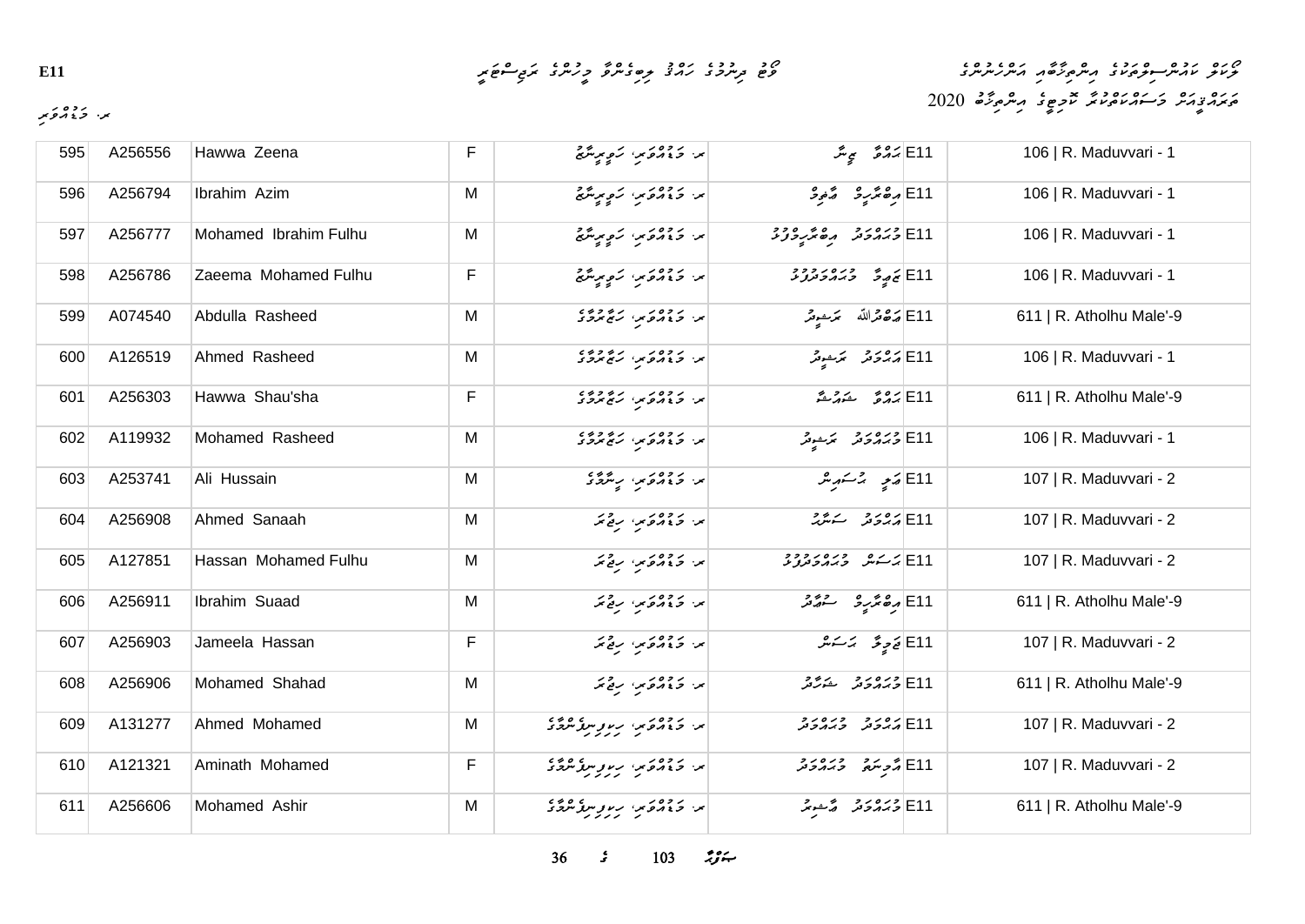*sCw7q7s5w7m< o<n9nOoAw7o< sCq;mAwBoEw7q<m; wBm;vB* م من المرة المرة المرة المرجع المرجع في المركبة 2020<br>مجم*د المريض المربوط المربع المرجع في المراجع المركبة* 

| 612 | A254372 | Mohamed Moosa        | M            | ىن ئەدەكتىر، سەرسىگە ئىگەنى                                                   | $23.323$ E11                                     | 107   R. Maduvvari - 2   |
|-----|---------|----------------------|--------------|-------------------------------------------------------------------------------|--------------------------------------------------|--------------------------|
| 613 | A255380 | Ahmed Asbaah         | M            | بر دوه در روم د                                                               | $2222$ $222$ $222$ $511$                         | 106   R. Maduvvari - 1   |
| 614 | A098818 | Aishath Yoosuf       | F            | بر دوه در روم د                                                               | E11 ۾ م شموھ مرڪز                                | 106   R. Maduvvari - 1   |
| 615 | A256310 | Ali Nahshadh         | M            | $\frac{c}{2}$ , $\frac{c}{2}$ , $\frac{c}{2}$ , $\frac{c}{2}$ , $\frac{c}{2}$ | E11   كەبىي سەرجىشىتىر                           | 106   R. Maduvvari - 1   |
| 616 | A091051 | Gasim Mohamed        | M            | بر و دور به برود د                                                            | E11 تۇسىۋە مە <i>مەم</i> ەتەر                    | 106   R. Maduvvari - 1   |
| 617 | A256313 | Hussain Gusham Gasim | M            | بر دوه در روم د                                                               | E11 يُرْسَمَ مِنْ مُرْ عَدَّةَ - تَخْرُ - وَنَ   | 106   R. Maduvvari - 1   |
| 618 | A256315 | Ibrahim Qais         | M            | بر دوه در برده و                                                              | E11 مەھەر تۇم تۇم قىلىسىتى E11                   | 611   R. Atholhu Male'-9 |
| 619 | A300047 | Mohamed Azdhadh      | M            | بر دوه در روم د                                                               | E11 دُبرورو پر پرور                              | 106   R. Maduvvari - 1   |
| 620 | A253758 | Abdul Azeez Ibrahim  | M            | بر ووه در برور                                                                | E11 גەدومەي مەھرىرد                              | 107   R. Maduvvari - 2   |
| 621 | A072005 | Aminath Lubna        | $\mathsf{F}$ | بن كالمروه به مره مره م                                                       | E11 مُ <i>جِسَعِ فَرَهْ مُ</i> رَ                | 107   R. Maduvvari - 2   |
| 622 | A073416 | Ali Shaheen          | M            | برا كالمكافر المحمد المحمد                                                    | E11  کی پی سنگریٹر                               | 106   R. Maduvvari - 1   |
| 623 | A256341 | Aminath Maaisa       | F            | برا كالمكام بالمستر ولاء                                                      | E11 مَّ مِسَمَّى تَحْدِثَتَ                      | 106   R. Maduvvari - 1   |
| 624 | A255399 | Ibrahim Sameer       | M            | المنا كالمحكم والمحامل والمحمد والمحالي                                       | E11 رەتمەر ئەرىمە                                | 106   R. Maduvvari - 1   |
| 625 | A256338 | Ismail Mayas         | M            | بر کے مکام برابر میں اللہ کر دیا                                              | E11 <sub>م</sub> رےد <i>ۇ<sub>م</sub>ى</i> ئەرمى | 106   R. Maduvvari - 1   |
| 626 | A152440 | Yoosuf Saleem        | M            | برا وده وي ريز سردون                                                          | E11 پژگر م سکوی ت                                | 106   R. Maduvvari - 1   |
| 627 | A119630 | Abdul Wahhab Ismail  | M            | پر او دوسر رومروسرون                                                          | E11 ره ده ده ده د موږد                           | 106   R. Maduvvari - 1   |
| 628 | A256209 | Abdulla Sivaz        | M            | برا كالمكافرين بالمحافرو ببرهامي                                              | E11 أَرَى قُرْاللَّهُ مُسْوَّى مَنْ              | 106   R. Maduvvari - 1   |

*37 sC 103 nNw?mS*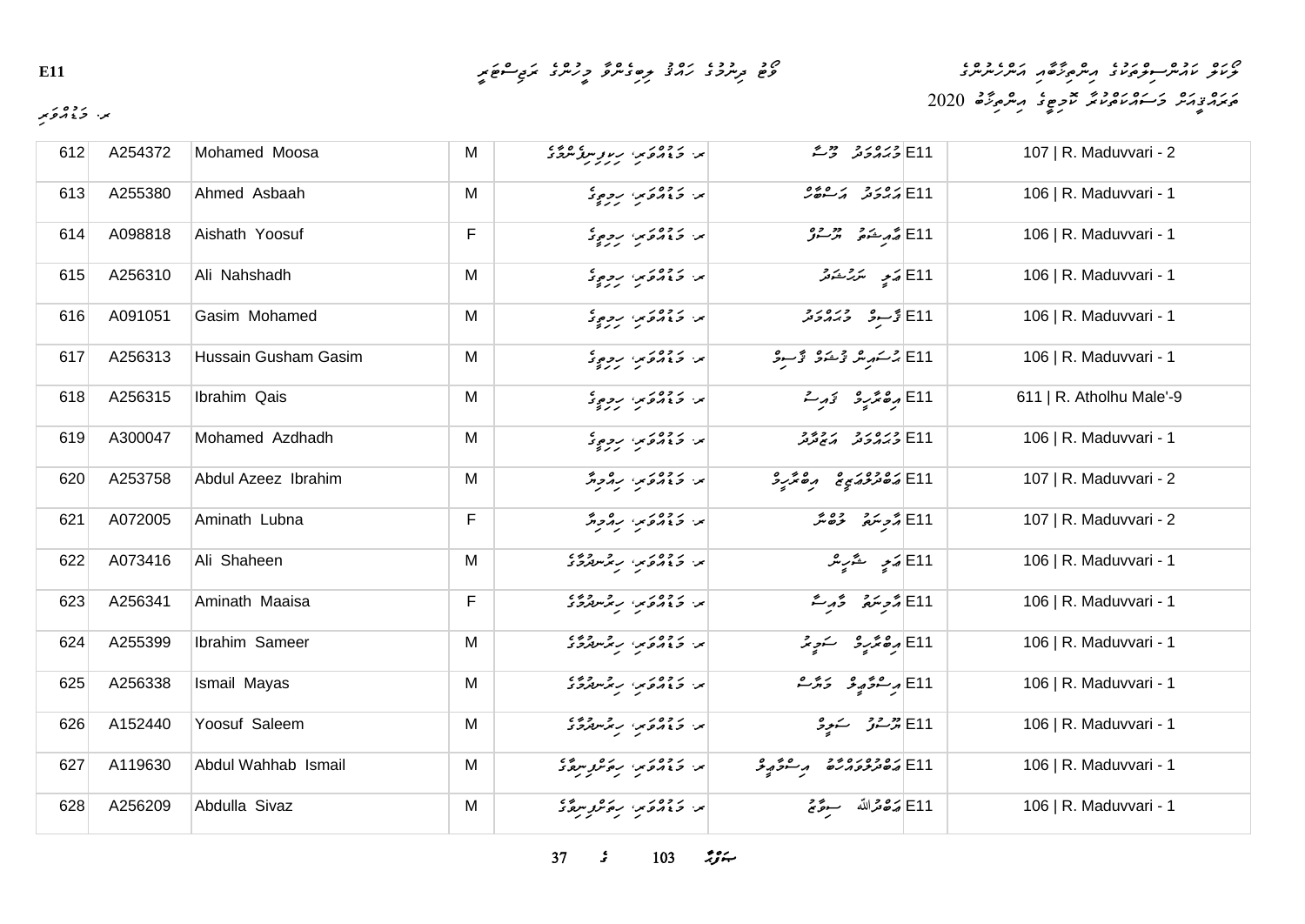*sCw7q7s5w7m< o<n9nOoAw7o< sCq;mAwBoEw7q<m; wBm;vB* م من المرة المرة المرة المرجع المرجع في المركبة 2020<br>مجم*د المريض المربوط المربع المرجع في المراجع المركبة* 

| 629 | A256211 | Aishath Zahuriyya           | F            | يرز ځوندې ته برغور پرېږي کا       | E11 مۇم شەقەت ئى <i>ئىبەدە</i> ئى              | 95   R. Hulhudhuffaaru - 1    |
|-----|---------|-----------------------------|--------------|-----------------------------------|------------------------------------------------|-------------------------------|
| 630 | A256203 | Fathmath Shahula            | F            | المنا وكالمؤتمر المتواطر والمحالي | E11 تَ <i>وْجِوَة</i> شَرْكَةَ <b>E</b>        | 611   R. Atholhu Male'-9      |
| 631 | A256403 | Hawwa Samha                 | F            | أمن كالمركوب ركونروسرة والمحالي   | $232$ $22$ $21$                                | 611   R. Atholhu Male'-9      |
| 632 | A256202 | Mariyam Saeeda              | F            | ر كەن كەن بەكەن بىر               | E11 كەبىر بىر سىمبەتر                          | 106   R. Maduvvari - 1        |
| 633 | A256207 | Mohamed Shimaz Abdul Wahhab | M            |                                   |                                                | 611   R. Atholhu Male'-9      |
| 634 | A051709 | Abdul Rasheed Adam          | $\mathsf{M}$ | بر دوه در روژه                    | E11 ړه ده برخپوتر گمه ترو                      | 611   R. Atholhu Male'-9      |
| 635 | A161296 | Ahmed Rafeeu                | M            | بر دوه در روژه                    | E11 كەندى كىمى كىلىمى ئىل                      | 106   R. Maduvvari - 1        |
| 636 | A146287 | Aishath Adam                | F            | بر دوه در روژه                    | E11 مەم شىم ئەمەر ئى                           | 611   R. Atholhu Male'-9      |
| 637 | A255990 | Aminath Adam                | F            | بر دوه در روژه                    | E11 مُجْرِسَمُ مُحَمَّدٌ                       | 106   R. Maduvvari - 1        |
| 638 | A256234 | Aminath Minha               | F            | بر دوه در روژه                    | E11 مُ مِسْعَمٍ مِسْمَّدٌ                      | 567   Villimale' Ehenihen - 2 |
| 639 | A256004 | Fathimath Faidha            | F            | بر ووه در روی                     | E11 وَّجِرَة وَ وَمِسَّ                        | 611   R. Atholhu Male'-9      |
| 640 | A161101 | Hussain Rasheed             | M            | بر دوه در روژه                    | E11 پُرڪوپر گرھوٹر                             | 611   R. Atholhu Male'-9      |
| 641 | A256002 | Ibrahim Rasheed             | M            | بر دوه در روژه                    | E11 م <i>وڭ مگرى</i> دۇ مگرىش <sub>ى</sub> نىز | 611   R. Atholhu Male'-9      |
| 642 | A161100 | Mohamed Rasheed             | M            | بر دوه در روژه                    | E11 <i>وَبَرْدُوَ</i> تَرَ كَرَسُوِيْرَ        | 611   R. Atholhu Male'-9      |
| 643 | A257338 | Ahmed Mohamed               | M            | بن تروه در به به                  | E11 ג׳כנר כג' בכל                              | 106   R. Maduvvari - 1        |
| 644 | A257344 | Ali Riyaaz                  | M            | بر ودوه در برگ                    | E11  کیم پرتگ                                  | 106   R. Maduvvari - 1        |
| 645 | A256639 | Ibrahim Riyash              | M            | بن تروه من رنز                    | E11 رەئزىر <sup>ى</sup> بر <del>گ</del> رىئە   | 611   R. Atholhu Male'-9      |

**38** *s* **103** *n***<sub>s</sub>**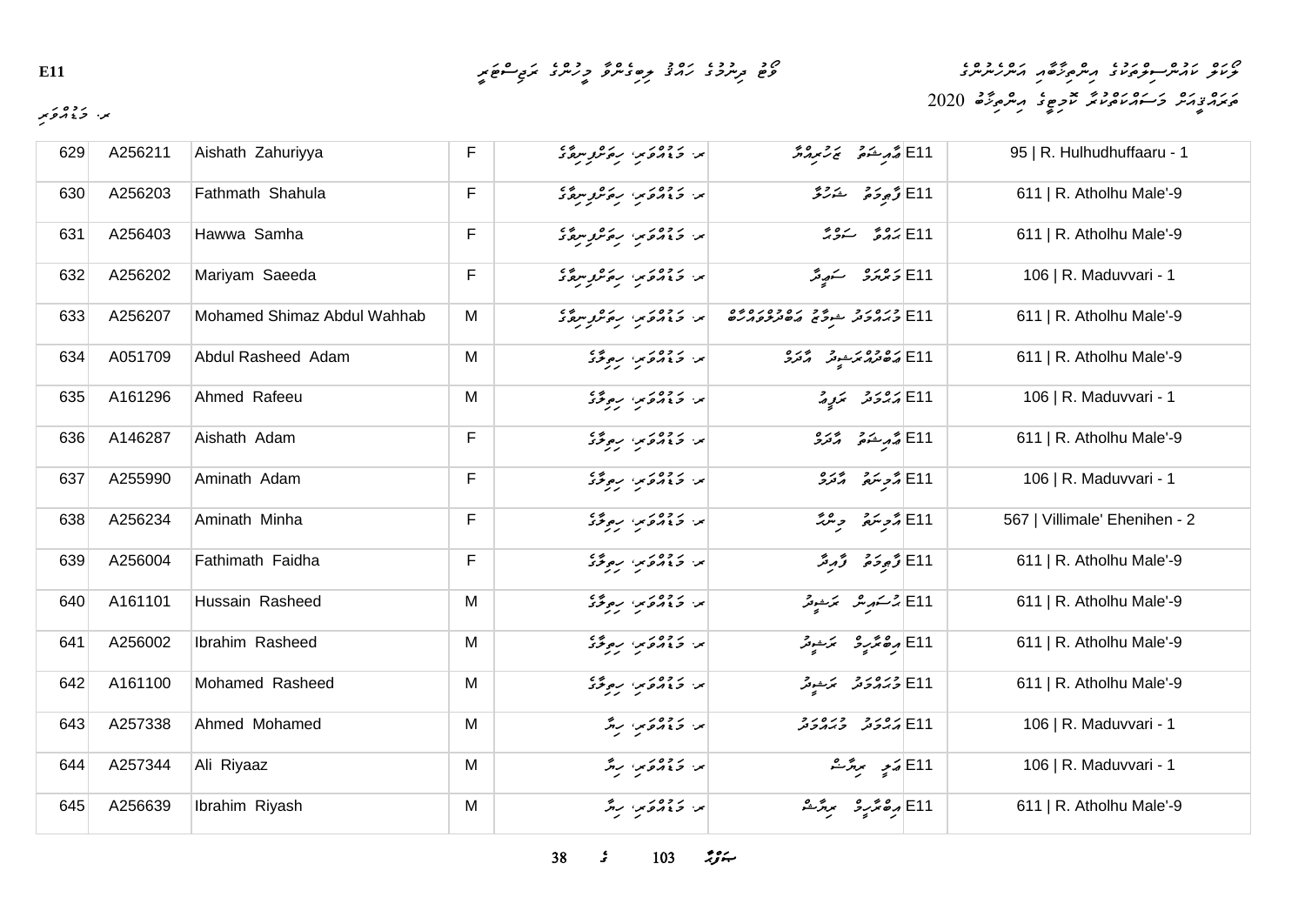*sCw7q7s5w7m< o<n9nOoAw7o< sCq;mAwBoEw7q<m; wBm;vB* م من المرة المرة المرة المرجع المرجع في المركبة 2020<br>مجم*د المريض المربوط المربع المرجع في المراجع المركبة* 

| ر د ه ر    |  |
|------------|--|
| ىر. جەمۇبر |  |
|            |  |

| 646 | A256638 | Khadheeja Roozaan      | F           | پر از دور پر اگر                            | E11 كَرْمِرِيحٌ مَيْرَجُ سُرْ          | 106   R. Maduvvari - 1   |
|-----|---------|------------------------|-------------|---------------------------------------------|----------------------------------------|--------------------------|
| 647 | A161132 | Mohamed Riyash         | M           | بن تروه در برگ                              | E11 <i>وبروونز</i> بربر <sub>گ</sub>   | 106   R. Maduvvari - 1   |
| 648 | A257341 | Shareefa Adam          | F           | بن تروه در برگ                              | E11 شەمرى <sup>ت</sup> ە م <i>ەترى</i> | 106   R. Maduvvari - 1   |
| 649 | A161189 | Abdul Matheen Ali      | M           | بر دوه در دور دوره و                        | E11 رەمورى تەرەپ ھېمبە ھ               | 106   R. Maduvvari - 1   |
| 650 | A256773 | Aminath Ali            | F           | بر المروه من المحمد المروري والمحمد المروري | E11 مَّ صِنَعْهُ – مَعٍ                | 106   R. Maduvvari - 1   |
| 651 | A161121 | Hassan Sodiq           | M           | بر روه در وور وور و                         | E11   پرسک میٹرویز کے قب <i>ری</i>     | 611   R. Atholhu Male'-9 |
| 652 | A256770 | Siththi                | F           | بر اوه در وورس وور                          | E11 سبرچمو                             | 106   R. Maduvvari - 1   |
| 653 | A257267 | Ahmed Anoosh           | M           | برا كالمقرب المقروم                         | E11 كەبروتى كەنترىش                    | 106   R. Maduvvari - 1   |
| 654 | A161130 | Aminath Irasha         | $\mathsf F$ | برا كالمقرس المقرومي                        | E11 مُرْحِسَمُ مِسَمَّدٌ               | 106   R. Maduvvari - 1   |
| 655 | A257263 | Dhiyaanaa Abdul Raheem | F           | أأرا وكالمروس المرودي                       | E11 مرتزنتر مقصر تربر و                | 106   R. Maduvvari - 1   |
| 656 | A256618 | Hassan Rizan           | M           | أأرا وكالمروس المرادعو                      | E11   يَرْسَدُ مَنْ مِنْ مِنْدَ مِنْ   | 106   R. Maduvvari - 1   |
| 657 | A257268 | Hussain Hanim          | M           | برا كالمقرم المرودي                         | E11 پڑے <i>مہ</i> بھر گے سرچ           | 106   R. Maduvvari - 1   |
| 658 | A257265 | Ibrahim Hamdoon        | M           | برا كالمقرب المقروم                         | E11 مەھمەر بەردە بەردە                 | 106   R. Maduvvari - 1   |
| 659 | A257261 | Mohamed Wafir          | M           | أأرا وكالمروس المرادعو                      | E11 <i>5222 وُبِ</i> رِ                | 106   R. Maduvvari - 1   |
| 660 | A257590 | Fathimath Raida        | F           | بر كەن ھەر ئەھرە ئەن                        | E11 <i>وُّجِ دَمْ</i> مُحْمِدِمَّر     | 106   R. Maduvvari - 1   |
| 661 | A256685 | Hassan Hafiz           | M           | بر کروه در ووځی                             | E11 پرسترش بر <sub>گرفتی</sub>         | 106   R. Maduvvari - 1   |
| 662 | A256683 | Hawwa Rafeedha         | F           | بر كەمگە ئەر ئەر ئۇرۇ                       | E11 <i>بَرْدُوَّ - بَرْدِ</i> تَرُ     | 106   R. Maduvvari - 1   |

**39** *s* **103** *n***<sub>s</sub>***n***<sub>s</sub>**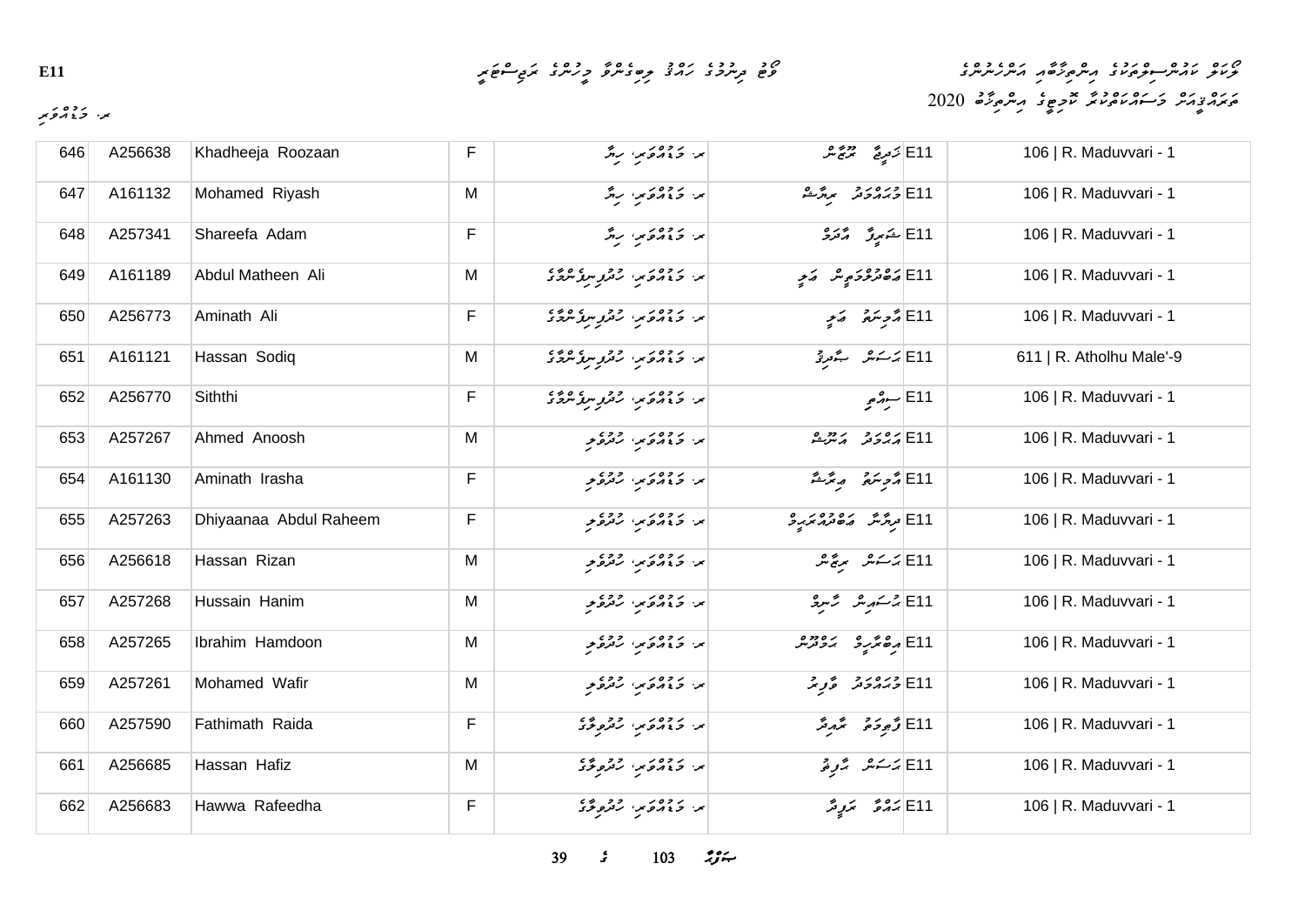*sCw7q7s5w7m< o<n9nOoAw7o< sCq;mAwBoEw7q<m; wBm;vB* م من المرة المرة المرة المرجع المرجع في المركبة 2020<br>مجم*د المريض المربوط المربع المرجع في المراجع المركبة* 

| ر د ه ر    |  |
|------------|--|
| ىر. جەمۇبر |  |
| ╭          |  |

| 663 | A257584 | Mohamed Azzaam      | M           | بر كەن ئەرەب كەترەت كە                                                                                                                                                                                                        | $3202$ $5222$ $E11$                        | 106   R. Maduvvari - 1         |
|-----|---------|---------------------|-------------|-------------------------------------------------------------------------------------------------------------------------------------------------------------------------------------------------------------------------------|--------------------------------------------|--------------------------------|
| 664 | A257581 | Zahidha Moosa       | F           | بر كەن ئەرگە ئۇرگە                                                                                                                                                                                                            | E11 تج برمثر متخرسته                       | 106   R. Maduvvari - 1         |
| 665 | A257223 | Ahmed Ziyan         | M           | برا ووه در ورود                                                                                                                                                                                                               | E11 كەبرى قىرىپە ئەرگىرىن ئىس              | 557   Hulhumale', Ehenihen - 5 |
| 666 | A257224 | Aishath Zoona       | F           | برا ووه در المراجع                                                                                                                                                                                                            | E11 مەم شىم ئىچ ئىگر                       | 107   R. Maduvvari - 2         |
| 667 | A257227 | Aminath Zihuna      | $\mathsf F$ | بر و وه در و ه دو                                                                                                                                                                                                             | E11 مَّ مِ سَمَّ مَّ مُرِسَّدَ             | 107   R. Maduvvari - 2         |
| 668 | A049899 | Inaya Hussain       | F           | بر و وه در و ه دو                                                                                                                                                                                                             | E11 مەمىگە ئەسىمبەش                        | 557   Hulhumale', Ehenihen - 5 |
| 669 | A253633 | Khadeeja Ismail     | F           | برا المعجم والمستقرح والمحمد والمحمدة والمحرج والمحرج والمحرج والمحرج والمحرج والمحرج والمحرج والمحرج والمحرج والمحرج والمحرج والمحرج والمحرج والمحرج والمحرج والمحرج والمحرج والمحرج والمحرج والمحرج والمحرج والمحرج والمحرج | E11 كَتَعِيقٌ - مِتْ شَوَّمِيوْ -          | 107   R. Maduvvari - 2         |
| 670 | A057504 | Mohamed Nasih       | M           | برا وده در وره محمد و محمد استرات                                                                                                                                                                                             | E11 <i>وُبَرُودُو مُرْبِ</i> دِيْر         | 611   R. Atholhu Male'-9       |
| 671 | A060311 | Nasrulla Hussain    | M           | أمن وأوادوس الرحم معروف                                                                                                                                                                                                       | E11 سَرَ-عِمْرَاللَّهُ مَرْ سَنَ مِرْ شَرْ | 107   R. Maduvvari - 2         |
| 672 | A257192 | Abdul Aleem Mohamed | M           | برا ووديرا ومصروبه                                                                                                                                                                                                            | E11 גەدەر دەردەرد                          | 107   R. Maduvvari - 2         |
| 673 | A257196 | Ahmed Adheem        | M           | بر كالمحوض كر منظور                                                                                                                                                                                                           | E11 كەنزى كە كەرگ                          | 107   R. Maduvvari - 2         |
| 674 | A256604 | Hussain Suood       | M           | بر كالمحوض كر منظور                                                                                                                                                                                                           |                                            | 107   R. Maduvvari - 2         |
| 675 | A257187 | Mohamed Adam        | M           | برا ووه والمستعمر                                                                                                                                                                                                             | E11 وبرە دىپە ھەرە                         | 107   R. Maduvvari - 2         |
| 676 | A161128 | Nahusa Mohamed      | F           | بر كالمحوض كر منظور                                                                                                                                                                                                           | E11 يتربر مقرور وروند                      | 107   R. Maduvvari - 2         |
| 677 | A257194 | Nasfa Mohamed       | F           | بر المروه در المستخفر المستخفر المستخفر المستخفر المستخفر المستخفر المستخفر المستخفر المستخفر المستخفر المستخفر                                                                                                               | E11 يتر شوتر من ديروند                     | 107   R. Maduvvari - 2         |
| 678 | A257201 | Saudha Mohamed      | $\mathsf F$ | برا ووديرا ومصروبه                                                                                                                                                                                                            | E11 كەرتىر ب <i>ەرەرەر</i>                 | 107   R. Maduvvari - 2         |
| 679 | A257199 | Saufa Mohamed       | F           | بر كالمحوض المستوفير                                                                                                                                                                                                          | E11 ينهز وبرودر                            | 107   R. Maduvvari - 2         |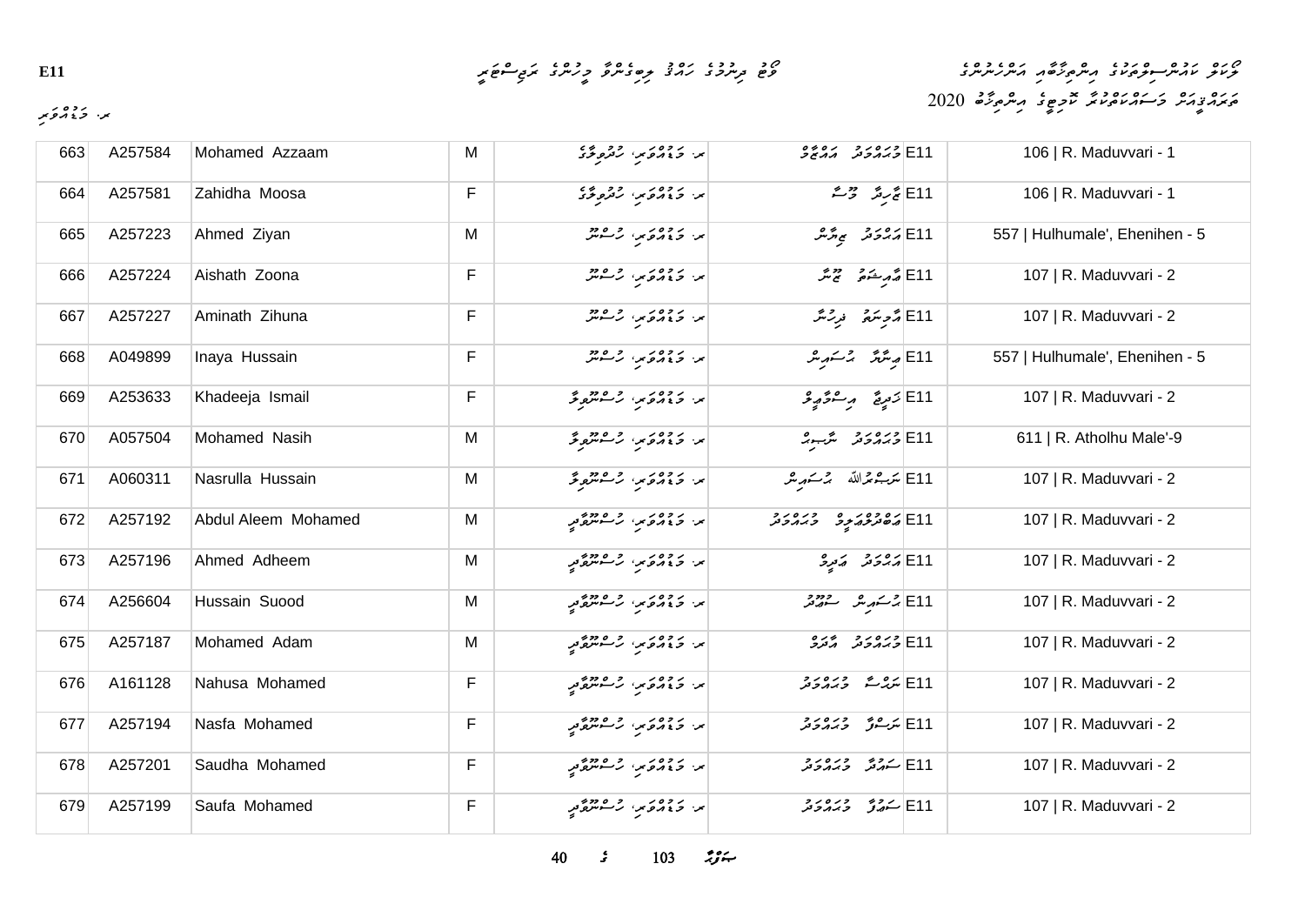*sCw7q7s5w7m< o<n9nOoAw7o< sCq;mAwBoEw7q<m; wBm;vB* م من المرة المرة المرة المرجع المرجع في المركبة 2020<br>مجم*د المريض المربوط المربع المرجع في المراجع المركبة* 

| ر د ه ر        |  |
|----------------|--|
| بر. و ۽ مرو بر |  |
|                |  |

| 680 | A257185 | Suwaidha Hussain         | F            | بر کے موتر کے معتقوم               | E11 ست <i>وفہ پڑے بہ</i> بھر                                                                         | 107   R. Maduvvari - 2         |
|-----|---------|--------------------------|--------------|------------------------------------|------------------------------------------------------------------------------------------------------|--------------------------------|
| 681 | A256020 | Abdulla Ihsaan           | M            | بر کے مؤتمر کے سربر سرد کا         | E11 كەھىراللە ب <i>ەر مەش</i> كىر                                                                    | 557   Hulhumale', Ehenihen - 5 |
| 682 | A256196 | Hassan Latheef           | M            | بمزاح وه مرد به درون               | E11   يَرْسَدُ گَرَمُّوڤَرَ                                                                          | 106   R. Maduvvari - 1         |
| 683 | A027551 | Ali Munavvaru            | M            | بر کروه در در دره در               | E11  رَمٍ وَسَ <i>دُونَدُ</i>                                                                        | 557   Hulhumale', Ehenihen - 5 |
| 684 | A041509 | Hassan Shiyam            | M            | بر کروه در در دوره و با            | E11 كەشكە ھەد <i>گ</i> ۇ                                                                             | 611   R. Atholhu Male'-9       |
| 685 | A080544 | Mohamed Shiyam           | M            | بر کروه در در دره در د             | $3.923$ $2.923$ $E11$                                                                                | 107   R. Maduvvari - 2         |
| 686 | A055432 | Nasheeda Shiyam          | F            | بر: 325 كريم، مرتزح ي              | E11 مَرَسْوِمَّر سْوَرَّرْدُ                                                                         | 611   R. Atholhu Male'-9       |
| 687 | A254757 | Aishath Dawood           | F            | بر ووه د مردم و                    | E11 مَگْرِسْتَمْ مِنْ مَرْدَمْر                                                                      | 107   R. Maduvvari - 2         |
| 688 | A254764 | Aishath Sausan           | F            | بر كالمومر المتحافي                | E11 مۇم ئىقتى سىز ئىكىش                                                                              | 107   R. Maduvvari - 2         |
| 689 | A256120 | Aminath Sharushaau       | $\mathsf{F}$ | بر كالمؤتر المتركوري               | E11 أَرَّحِ سَرَمْ مَسَوَّسُوْرَ الْمَسَرْرَ الْمَسَرِّرَ الْمَسَرِّرَ الْمَسَرِّرَ الْمَسَرِّرَ الْ | 611   R. Atholhu Male'-9       |
| 690 | A254766 | Hassan Shahudhan Mohamed | M            | من كالمروم بمركز مع المركز         | E11 پرسەش خەرەش ۋېرەر د                                                                              | 107   R. Maduvvari - 2         |
| 691 | A254759 | Hawwa Abdul Rasheed      | F            | بر كودەر بر برگر دى                | E11 يَرْدُعُ مَ صَعْرَ مَرْسُومْرَ                                                                   | 107   R. Maduvvari - 2         |
| 692 | A074848 | Mohamed Dhaood           | M            | بر كالموكب مالمركز ولا             | E11 دُبرورو مُرەرو                                                                                   | 107   R. Maduvvari - 2         |
| 693 | A257028 | Abdulla Sadig            | M            | بر دوه در در در در در در در استران | E11 مَەھْتْراللە سَرَّمَتْرَتْج                                                                      | 611   R. Atholhu Male'-9       |
| 694 | A070944 | Adam Hassan              | M            | بر· 53 مرکز ، مرکزمر               | E11 پژنر <i>ی بزش</i> تر                                                                             | 107   R. Maduvvari - 2         |
| 695 | A257024 | Aishath Nifaza           | $\mathsf F$  | بمز و و د د د به د برو د           | E11 مُدمِسْنَ مِنْ مِنْ تَج                                                                          | 107   R. Maduvvari - 2         |
| 696 | A257022 | Ali Nifaz                | M            | برا كالمؤبرا منظم                  | E11 کی مو <i>گ</i> ی                                                                                 | 107   R. Maduvvari - 2         |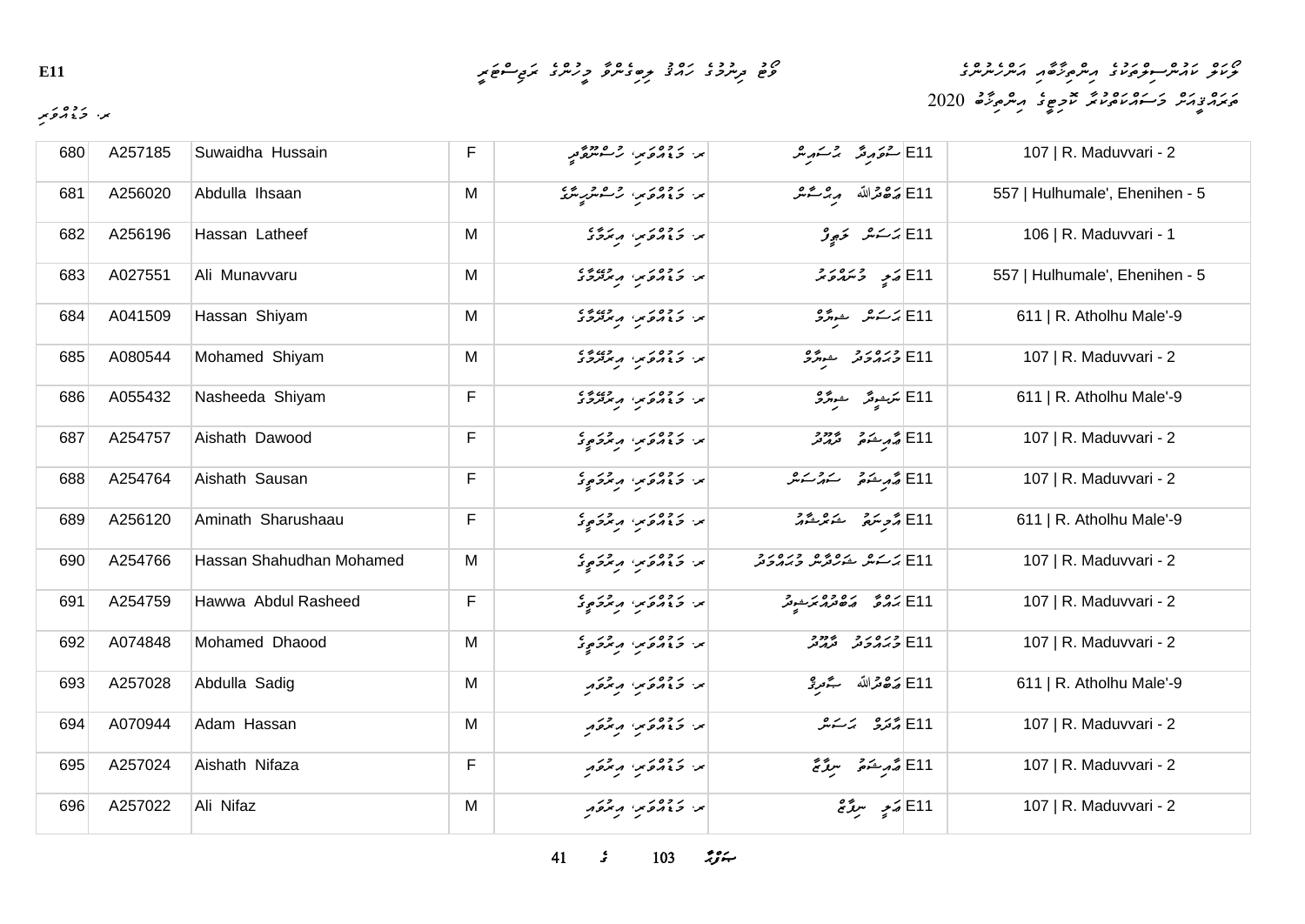*sCw7q7s5w7m< o<n9nOoAw7o< sCq;mAwBoEw7q<m; wBm;vB* م من المرة المرة المرة المرجع المرجع في المركبة 2020<br>مجم*د المريض المربوط المربع المرجع في المراجع المركبة* 

| ر د ه ر        |  |
|----------------|--|
| بر. و ۽ مرو بر |  |
|                |  |

| 697 | A257027 | Fathmath Nafha    | $\mathsf{F}$ | برا و دوربرا منظم                         | E11 رُّجِ دَمُ مَسْرٌبٌ         | 107   R. Maduvvari - 2        |
|-----|---------|-------------------|--------------|-------------------------------------------|---------------------------------|-------------------------------|
| 698 | A257020 | Hassan Niyaz      | M            | x: 23 p. 27 p. 27 p. 2                    | E11 ئەسىئە مەرى <i>گى</i> چ     | 611   R. Atholhu Male'-9      |
| 699 | A256589 | Hawwa Maasaa      | $\mathsf F$  | بر و وه د د برود.<br>بر و د و برو بر برود | $23.5$ $52.5$ $E11$             | 107   R. Maduvvari - 2        |
| 700 | A256588 | Khadheeja Muasa   | $\mathsf F$  | بر دوه در دبود                            | E11] زَمِيعٌ ۔ وُثُرُسٌ         | 611   R. Atholhu Male'-9      |
| 701 | A257025 | Mariyam Nifaza    | $\mathsf F$  | برا ودور المعدوم                          | E11 كەنگەنى سرگەنج              | 107   R. Maduvvari - 2        |
| 702 | A299642 | Nafeesa           | $\mathsf F$  | برا ودور المعدوم                          | E11 سَمِير مَتَّ                | 107   R. Maduvvari - 2        |
| 703 | A256617 | Aishath Mahaa     | $\mathsf F$  | بن تروه در به دی                          | E11 مَگْرِسْتَمْ وَرَّ          | 567   Villimale' Ehenihen - 2 |
| 704 | A159203 | Ali Sadheem       | M            | س كروه در به دي                           | E11  کەمو    سکورتى             | 251   ADh. Dhangethi - 2      |
| 705 | A257246 | Fathimath Abdulla | F            | بن تروه در مرد                            | E11 تَرْجِعَة مَدَّدَّة اللَّه  | 106   R. Maduvvari - 1        |
| 706 | A257252 | Hassan Huzaim     | M            | بن تروه در برگ                            | E11   يَرْسَسْ بِهِ مِنْ مِرْحْ | 106   R. Maduvvari - 1        |
| 707 | A257251 | Hussain Alim      | M            | س كروه د برگ                              |                                 | 611   R. Atholhu Male'-9      |
| 708 | A257255 | Ibrahim Anaam     | M            | بن كروه دين ارځ                           | E11 مەھەرىپ مەشھ                | 106   R. Maduvvari - 1        |
| 709 | A147917 | Mohamed Mahzoom   | M            | بر دوه د وي                               | E11 ديرورو برودوه               | 106   R. Maduvvari - 1        |
| 710 | A255158 | Ibrahim Muan      | M            | برا كالمركاس فاستكامهما                   | E11 رەئزىر <sup>ى</sup> خەممىر  | 106   R. Maduvvari - 1        |
| 711 | A074803 | Khadeeja Hassan   | F            | من كالمروم في سكوم مرد                    | E11] زَمرِجٌ     بَرَسَ شَر     | 106   R. Maduvvari - 1        |
| 712 | A052821 | Mukhthar Ibrahim  | M            | برا وده در المستقام و                     | E11 دزمز مەمگەر ۋ               | 106   R. Maduvvari - 1        |
| 713 | A074954 | Mumthaz Ibrahim   | M            | من كالمؤكد المستكوم والمحمدة              | E11 <i>دومي م</i> فتر د         | 106   R. Maduvvari - 1        |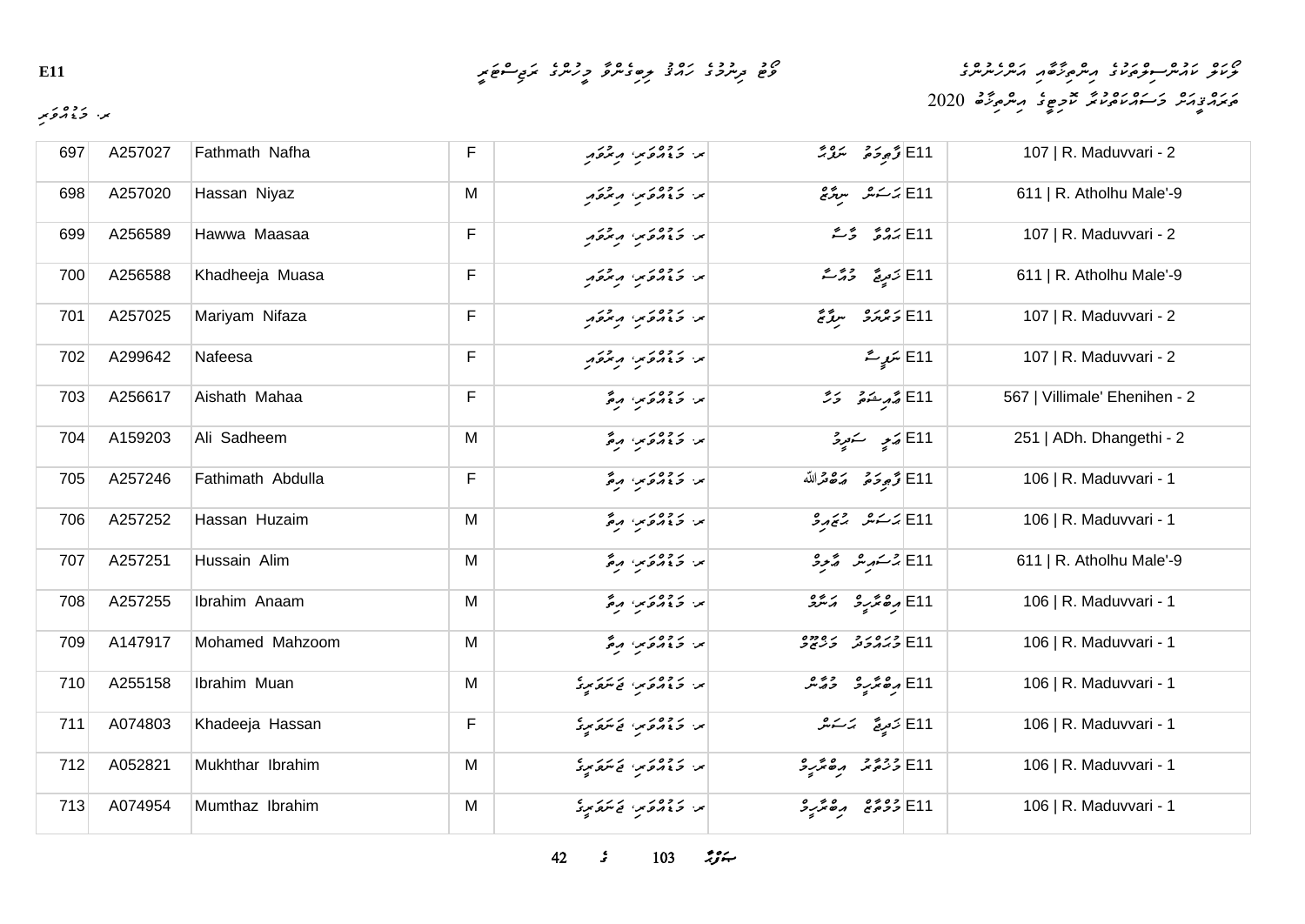*sCw7q7s5w7m< o<n9nOoAw7o< sCq;mAwBoEw7q<m; wBm;vB* م من المرة المرة المرة المرجع المرجع في المركبة 2020<br>مجم*د المريض المربوط المربع المرجع في المراجع المركبة* 

| 714 | A061365 | Zulaikha Ibrahim   | F | برا كالمروميا كالكريمي                                                                               | E11 تح تحدي <sup>ر</sup> مصر تحديد 2                  | 106   R. Maduvvari - 1               |
|-----|---------|--------------------|---|------------------------------------------------------------------------------------------------------|-------------------------------------------------------|--------------------------------------|
| 715 | A256635 | Adam Muzhir        | M | برا ويوه ويدا المتحاكم والمتحالي                                                                     | E11 أَدْتَرَدُّ حَمَّى مَدْ                           | 106   R. Maduvvari - 1               |
| 716 | A257329 | Ali Meesaq         | M | المن والمكافر والمحافظ والمحمدة والمحمد                                                              | E11  رَمٍ   وٍ وََوَّزَ                               | 106   R. Maduvvari - 1               |
| 717 | A257328 | Aminath Saudhiyya  | F | برا كالمكافر والمحافر والمحمدة والمحمد                                                               | E11 مُتَّحِسَمَةُ سَنَّمْ مُعَبِّدِهِ مَنْ            | 611   R. Atholhu Male'-9             |
| 718 | A257330 | Ismail Mirusal     | M | بر كالمؤمر كالمربر ومحمد                                                                             | E11 <sub>م</sub> رےد <i>ۇر</i> و پەرىئو               | 106   R. Maduvvari - 1               |
| 719 | A100073 | Mohamed Rasheed    | M | المن المحكم وكالمحمد والمحمد والمحمد المحمد والمحمدة والمحمدة والمحمدة والمحمدة والمحمدة المحمدة وال | E11 <i>وُبَرُوْدَوْدْ بَرَ</i> حُومْرُ                | 106   R. Maduvvari - 1               |
| 720 | A256272 | Aminath Sama       | F | ر دوه در ده ده                                                                                       | E11 أُمَّ مِسَمَّدٍ مُسَمَّرٌ                         | 106   R. Maduvvari - 1               |
| 721 | A256263 | Ibrahim Shamam     | M | بر ووه د وه.                                                                                         | E11 <sub>م</sub> ەتمەر شەۋۋ                           | 106   R. Maduvvari - 1               |
| 722 | A256421 | Mariyam Sathia     | F | برا وده در وده                                                                                       | E11 كى ئىرومى مەھمەتىكى ئى                            | 106   R. Maduvvari - 1               |
| 723 | A077592 | Najumunnisa Ismail | F | ر ده ده در در دره                                                                                    | E11 ىن <sub>ى</sub> ق قەمرىگە ب <sub>ە</sub> ر شۇرېدى | 106   R. Maduvvari - 1               |
| 724 | A147099 | Saam Umar          | M | ر دوه در وه دوه                                                                                      | E11 گەبى ھەنە ئە                                      | 106   R. Maduvvari - 1               |
| 725 | A256270 | Sadheema Umar      | F | ر دوه در ده ده                                                                                       | E11 سَمَرِدَّ 25%.                                    | 611   R. Atholhu Male'-9             |
| 726 | A256261 | Umaru Abdul Rahman | M | بر ووه در ووه                                                                                        | E11 در د مەمەرەبەر                                    | 106   R. Maduvvari - 1               |
| 727 | A254478 | Ahmed Abdul Raheem | M | بر کے دوبر، یہ مج                                                                                    | E11 ג 2,202 ג 2020 ב 2,4                              | 107   R. Maduvvari - 2               |
| 728 | A157762 | Aishath Muneera    | F | بر کے میکر کر ہے گی                                                                                  | E11 مَگرمِشَمَر - وَسِرِيَّرَ                         | 107   R. Maduvvari - 2               |
| 729 | A254477 | Aminath Afaaf      | F |                                                                                                      | E11 مُرْحِسَمُ مَرُّرُّ                               | 354   Fuvahmulah Hulhangu Uthuru - 1 |
| 730 | A254474 | Fauziyya Moosa     | F | بن كروه كار في تح                                                                                    | E11 زېږې چې په هم                                     | 107   R. Maduvvari - 2               |

*43 sC 103 nNw?mS*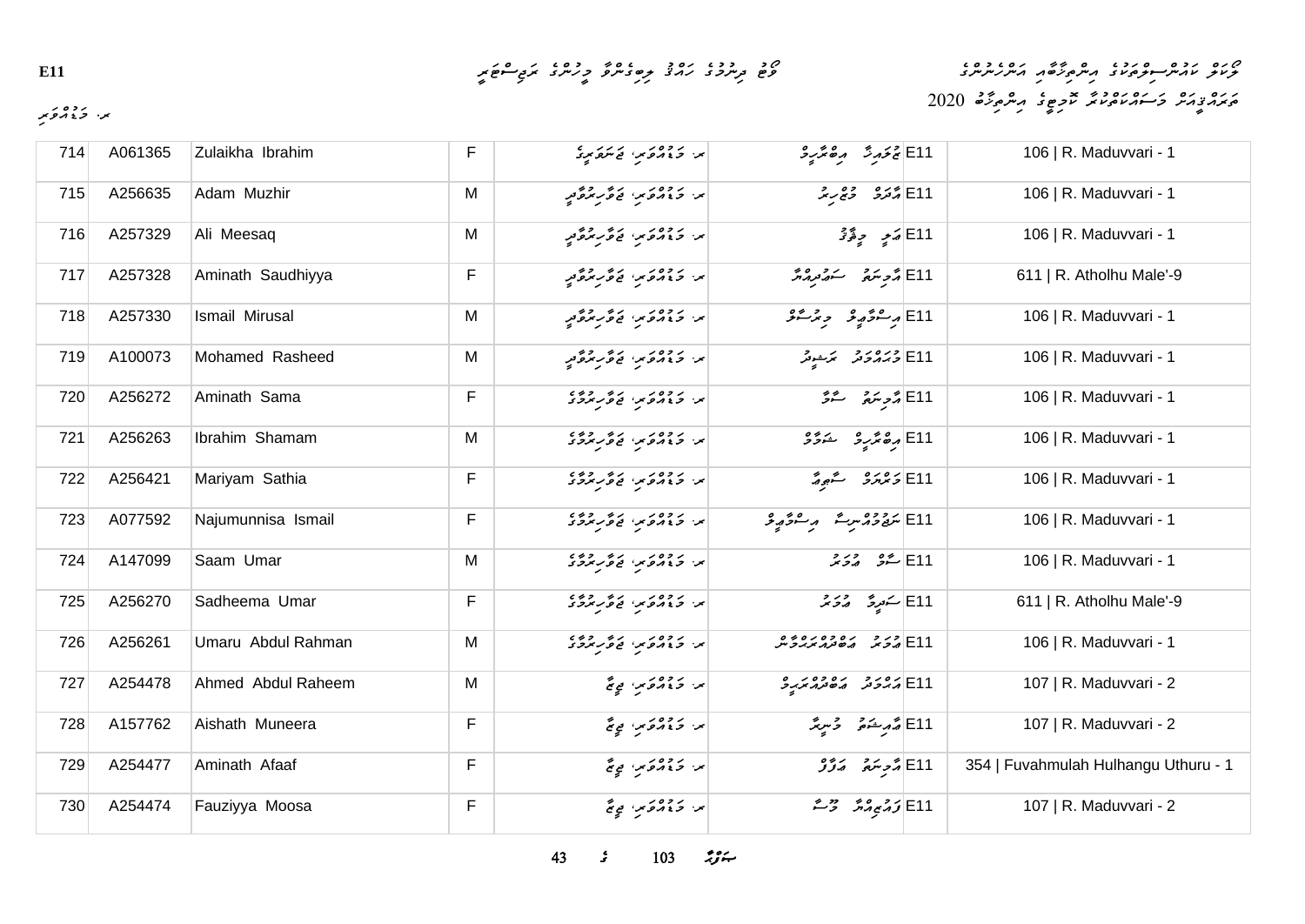*sCw7q7s5w7m< o<n9nOoAw7o< sCq;mAwBoEw7q<m; wBm;vB* م من المرة المرة المرة المرجع المرجع في المركبة 2020<br>مجم*د المريض المربوط المربع المرجع في المراجع المركبة* 

| 731 | A254476 | Mohamed Affan        | M           | بن كالمائم وهي، في حج                                                                                          | E11 <i>جەمەدە بەھ</i> ۇنىر                                                                                                                  | 107   R. Maduvvari - 2         |
|-----|---------|----------------------|-------------|----------------------------------------------------------------------------------------------------------------|---------------------------------------------------------------------------------------------------------------------------------------------|--------------------------------|
| 732 | A254475 | Saffan Ahmed         | M           | بر کے وکھ کر ہے گا                                                                                             | E11 ينهرونس بره ديو                                                                                                                         | 107   R. Maduvvari - 2         |
| 733 | A085064 | Abdulla Ahmed        | M           | بر ده ده به ده                                                                                                 | E11 مَەھْتَراللە مَەرقىر                                                                                                                    | 106   R. Maduvvari - 1         |
| 734 | A254871 | Aminath Abdul Hakeem | $\mathsf F$ | بر ده ده سه ده                                                                                                 | E11 مُجرِسَمُ مَصْرُحْدَبِ وَ                                                                                                               | 106   R. Maduvvari - 1         |
| 735 | A254872 | Mariyam Ahmed        | F           | بر ده در ده ده                                                                                                 | E11 كەبىر بەر بەر بەر بەر بەر بەر بىر                                                                                                       | 106   R. Maduvvari - 1         |
| 736 | A256288 | Ahmed Hamdhan        | M           | من كروه دم محمودة محمد المحمدة المحمدة المحمدة المحمدة المحمدة المحمدة المحمدة المحمدة المحمدة المحمدة المحمدة | E11 كەبرى بىر بىر ئىش                                                                                                                       | 106   R. Maduvvari - 1         |
| 737 | A255086 | Ibrahim Easa         | M           | أمرا كالمركوب الأسرقرى                                                                                         | E11 رەتمەر ئەرقىيەتتىكى<br>ئا                                                                                                               | 106   R. Maduvvari - 1         |
| 738 | A256284 | Mohamed Samaan       | M           | بر دوه در شروع                                                                                                 | E11 دېرورو سکوه شو                                                                                                                          | 106   R. Maduvvari - 1         |
| 739 | A065725 | Moosa Easa           | M           | أمرا كالمركوب الأسرقرى                                                                                         | E11 ۾ هي په په پيدائشي په پيدائشي په پيدائشي او به اندازه کال ک                                                                             | 156   K. Gulhi - 1             |
| 740 | A253841 | Ahmed Mausoom        | M           | من كالمروم الأسترجون                                                                                           | E11 كەبروتر كەرجوم                                                                                                                          | 107   R. Maduvvari - 2         |
| 741 | A253836 | Fareega Moosa Maniku | F           | برا كالمؤتمرا المسترجمة                                                                                        | E11 كۆم <sub>و</sub> نۇ ق <sup>ىر</sup> ىمىڭ مېرىتۇ                                                                                         | 107   R. Maduvvari - 2         |
| 742 | A149577 | Ibrahim Azleen       | M           | بر كالمروم مستردى                                                                                              | E11 مەھمەر ئەسىم مەھمەر بىر                                                                                                                 | 557   Hulhumale', Ehenihen - 5 |
| 743 | A253842 | Mohamed Mausoom      | M           | برا ووه دار ووه                                                                                                | $\frac{1}{2}$ $\frac{1}{2}$ $\frac{1}{2}$ $\frac{1}{2}$ $\frac{1}{2}$ $\frac{1}{2}$ $\frac{1}{2}$ $\frac{1}{2}$ $\frac{1}{2}$ $\frac{1}{2}$ | 107   R. Maduvvari - 2         |
| 744 | A161070 | Hassan Ahmed         | M           | برا وودر المكروم                                                                                               | E11 پرسکس پر پروٹر                                                                                                                          | 611   R. Atholhu Male'-9       |
| 745 | A255181 | Mariyam Shaheena     | $\mathsf F$ | برا وودر المكروم                                                                                               | E11 كەبۇرى ھەرىگە                                                                                                                           | 557   Hulhumale', Ehenihen - 5 |
| 746 | A075673 | Mohamed Sobah        | M           | بر دوه در متر معدد                                                                                             | E11 ديرورو جوړ                                                                                                                              | 106   R. Maduvvari - 1         |
| 747 | A039268 | Sabeena Ahmed        | $\mathsf F$ | من كالمروم مركب من من                                                                                          | E11 سَھٍ مَدْ دَبَرُونَدُ                                                                                                                   | 557   Hulhumale', Ehenihen - 5 |

*44 sC 103 nNw?mS*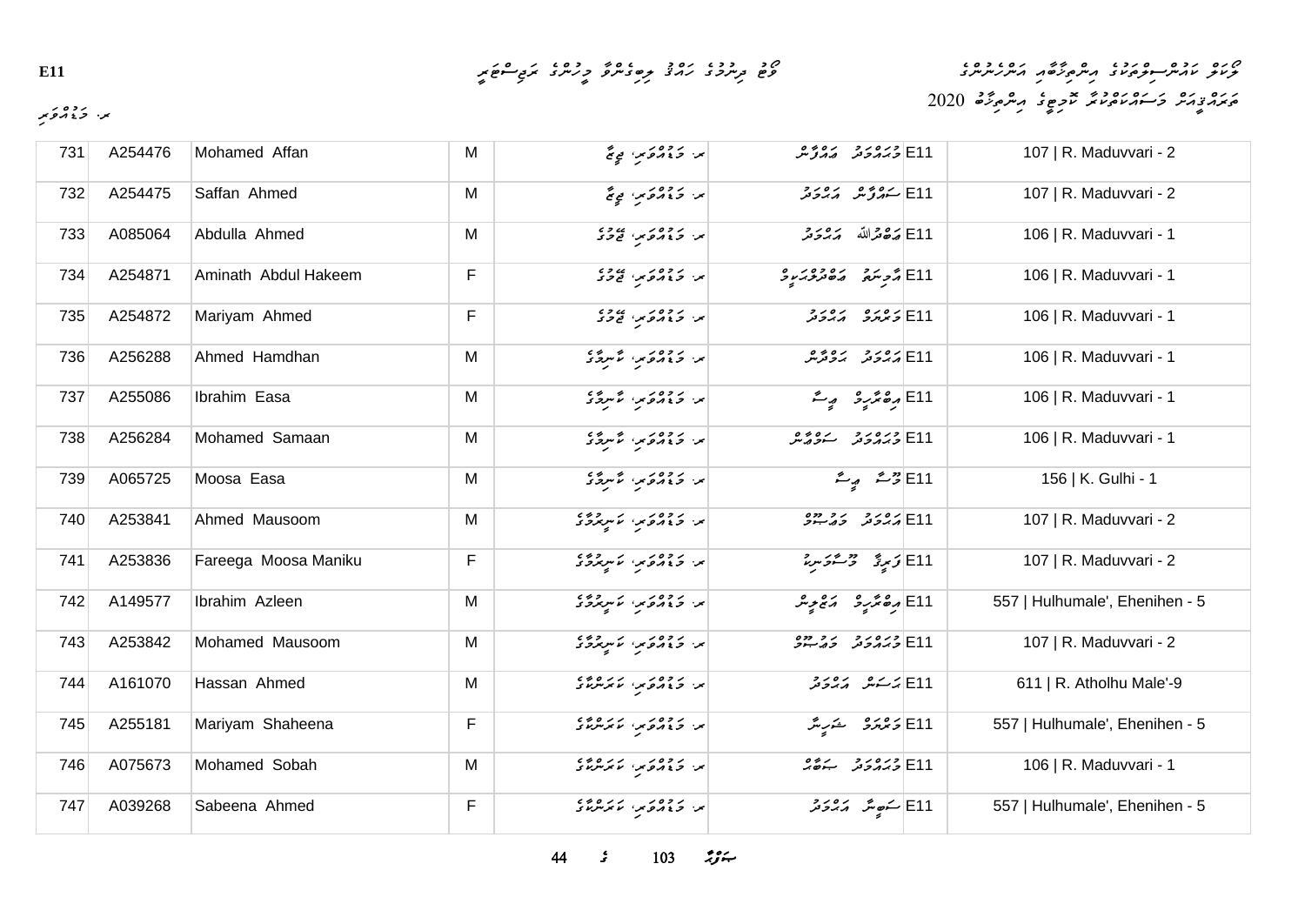*sCw7q7s5w7m< o<n9nOoAw7o< sCq;mAwBoEw7q<m; wBm;vB* م من المرة المرة المرة المرجع المرجع في المركبة 2020<br>مجم*د المريض المربوط المربع المرجع في المراجع المركبة* 

| 748 | A039267 | Sadna Ahmed          | F           | بر كەنگە ئەر ئەترىرىدە                                                                                | E11 گىترىتر كەبر <i>ۇن</i> ر          | 557   Hulhumale', Ehenihen - 5 |
|-----|---------|----------------------|-------------|-------------------------------------------------------------------------------------------------------|---------------------------------------|--------------------------------|
| 749 | A255177 | Saeeda Yoosuf        | $\mathsf F$ | س كروه رس ما مرسوع ي                                                                                  | E11 سَم <i>وِنَدُ</i> بَرْسَنْرُ      | 106   R. Maduvvari - 1         |
| 750 | A161071 | Sameena Ahmed        | F           | من كالمروم من موسوعات                                                                                 | E11 سَوِيٹر   ډَرُدَنْرُ              | 106   R. Maduvvari - 1         |
| 751 | A255182 | Saudhoon Ahmed       | M           | س كروه رس ما مر ما در ما                                                                              | E11 سەھەر مەردىر                      | 106   R. Maduvvari - 1         |
| 752 | A150542 | Ummu Hanee Ahmed     | E           | برا وه در بالا و ده                                                                                   | E11  دەدەبىر كەردو                    | 462   Srilanka / Colombo - 3   |
| 753 | A255813 | Ahmed Reehan         | M           | من كالمروه من ما مر مشرد كا                                                                           | E11 كەبۇ ئەر بىر ئەشر                 | 107   R. Maduvvari - 2         |
| 754 | A255811 | Aishath Rishma       | F           | من كالمروه من مكمو مشورٌ                                                                              | E11 مَّ مِشَمَّ مِنْ مَّةً            | 611   R. Atholhu Male'-9       |
| 755 | A256574 | Aminath Reema        | F           | من كالمروه من مكم من من المراجع                                                                       | E11 أَمُّ مِرْتُمْ مَنْ مِنْ مِنْ     | 107   R. Maduvvari - 2         |
| 756 | A256572 | Hussain Rizan        | M           | أمرا كالمركوب المامر يشاكر                                                                            | E11 بر سکوہ شہ سرچ میں                | 107   R. Maduvvari - 2         |
| 757 | A256573 | Mariyam Rizuma       | F           | ى ئەدەرىپ ئەيرىشى                                                                                     | E11 كەبەر ئەرىخ كىلىم بىر ئا          | 107   R. Maduvvari - 2         |
| 758 | A163178 | Mohamed Waheed       | M           | ىن ئەدەرىپ، ئايرىشى                                                                                   | E11 وَيَرْدُونَرْ كَرِيْرٌ            | 107   R. Maduvvari - 2         |
| 759 | A066769 | Hassan Ibrahim       | M           | مرا ووه در میگردد که                                                                                  | E11 بَرَسَىْشْ بِرِهْتَمْرِيْتْ       | 107   R. Maduvvari - 2         |
| 760 | A255385 | Aishath Abdul Raheem | F           | بر دوه رس وو ده                                                                                       | E11 مُصِيَّمَة مُصْرِوْمَدِيْرِ       | 106   R. Maduvvari - 1         |
| 761 | A256316 | Aminath Zaha         | F           | س كەدەر باردىن                                                                                        | E11 مَّ مِسَعَى بِحَتَّ               | 106   R. Maduvvari - 1         |
| 762 | A255605 | Hassan Adam          | M           | س كەدەر باردىن                                                                                        | E11 پزشک گھرنی                        | 106   R. Maduvvari - 1         |
| 763 | A256317 | Hawwa Maziyya        | F           | س كەدەر باردىن                                                                                        | E11 بَرْدُوَّ دَى مَ <sup>مَ</sup> دَ | 106   R. Maduvvari - 1         |
| 764 | A255386 | Mariyam Azza         | F           | من كروه د بر المتحدد و المحمد و المحمد و المحمد و المحمد و المحمد و المحمد المحمد و المحمد المحمد و ا | $202$ $272$ $\ge$ F11                 | 106   R. Maduvvari - 1         |

*45 s 103 <i>n*<sub>s</sub>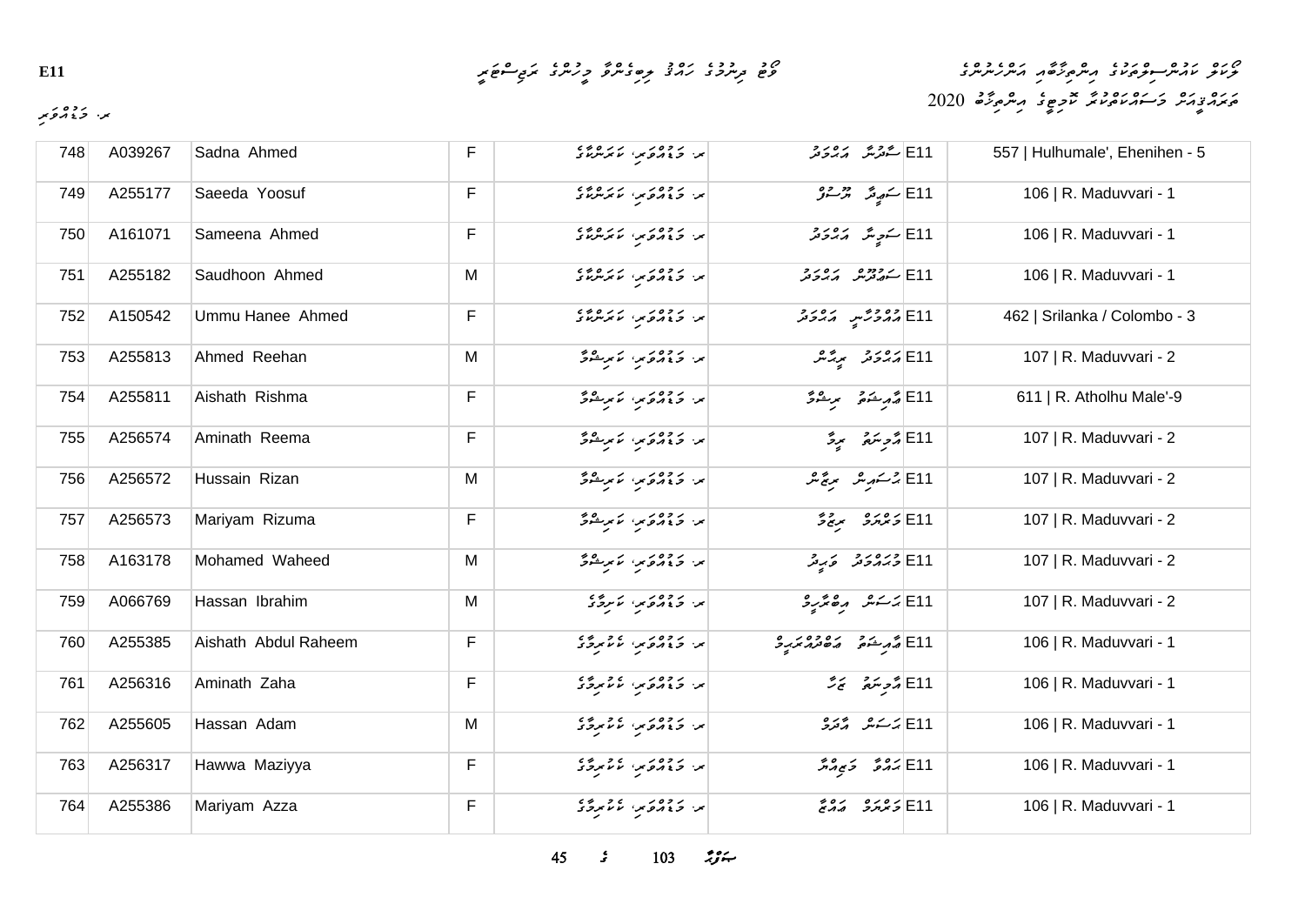*sCw7q7s5w7m< o<n9nOoAw7o< sCq;mAwBoEw7q<m; wBm;vB* م من المرة المرة المرة المرجع المرجع في المركبة 2020<br>مجم*د المريض المربوط المربع المرجع في المراجع المركبة* 

| 765 | A261386 | Ahmed Riumaan                | M           | بر کے مرکز کا کامی         | E11 كەبرى تەر بىر ئەنگە                  | 106   R. Maduvvari - 1   |
|-----|---------|------------------------------|-------------|----------------------------|------------------------------------------|--------------------------|
| 766 | A256658 | Fathimath Rifga              | F           | بن تروه من عم              | E11 زَّجِ دَمَّ سِرْزٌ تَنْ              | 106   R. Maduvvari - 1   |
| 767 | A149363 | Mohamed Abdul Raheem         | M           | بر ووه در ه و              | E11 ورورو رووور و                        | 106   R. Maduvvari - 1   |
| 768 | A138939 | Ahmed Ali                    | M           | بر دوه رسمی کرد            | E11 كەنزى كەي                            | 107   R. Maduvvari - 2   |
| 769 | A406186 | Aminath Shaba                | F           | برا وده در ۱۶۵ میل         | E11 أَمَّ مِسْهُمْ شَقَّ                 | 107   R. Maduvvari - 2   |
| 770 | A106322 | Ahmed Shahid                 | M           | بر ارده در سرد برده درد    | E11 كەبرى بىر ئەرىتى بىر                 | 107   R. Maduvvari - 2   |
| 771 | A083301 | Mohamed Shahid               | M           | بر دوه در پرور در در       | E11 <i>وُبَرُوْدَوْ</i> شَمَرِسْ         | 149   K. Dhiffushi - 2   |
| 772 | A095697 | Abdul Razzag Ibrahim         | M           | بر زوه در تورژه            | E11 رەدەرەپرى مەشرى                      | 106   R. Maduvvari - 1   |
| 773 | A161147 | Abdul Muhaimin Mohamed Fulhu | M           | برا از وه در برا از مرد دا | E11 בەمر <i>ورى دى</i> ر مەدمەدىن        | 107   R. Maduvvari - 2   |
| 774 | A254584 | Abdul Muhusin Mohamed Fulhu  | M           | بر کارور به توگا           | /E11 ره وه و و مسوش می و د و د و و       | 611   R. Atholhu Male'-9 |
| 775 | A254575 | Aishath Shirumeena           | F           | بر كەدەب ئەرگە             | E11 مُرمِسْمَعُ سِمْعِيقِ مَّر           | 107   R. Maduvvari - 2   |
| 776 | A256098 | Aminath Raula                | F           | بر كەدەب ئەرگە             | E11 مَّ <i>جِسَعْہ مَمَعَ</i> ّ          | 107   R. Maduvvari - 2   |
| 777 | A254563 | Fathimath Ahmed              | $\mathsf F$ | بر كالمرومر، المعرومى      | E11 تۇ <sub>ج</sub> و <i>خى مەدەن</i> تر | 107   R. Maduvvari - 2   |
| 778 | A254567 | Mamdhooha Mohamed Fulhu      | $\mathsf F$ | بر كالمرومر، المعرومى      | E11 زەيىر مەرمەدىر                       | 107   R. Maduvvari - 2   |
| 779 | A161089 | Mariyam Ruhaila              | $\mathsf F$ | بر ووه در ورو              | E11 <i>ويم</i> هر محمد برقم              | 611   R. Atholhu Male'-9 |
| 780 | A254570 | Sibla Mohamed Fulhu          | F           | بر دوه در وروه             | E11 بەھۇ <i>دېم</i> ەدىرىمى              | 282   Dh. Hulhudheli - 1 |
| 781 | A254577 | Umaima Mohamed Fulhu         | $\mathsf F$ | بر ووه در ورو              | E11  چۇرى ئەچمە ئەرەپىرى                 | 611   R. Atholhu Male'-9 |

*46 s* 103 *i*<sub>s</sub> $\approx$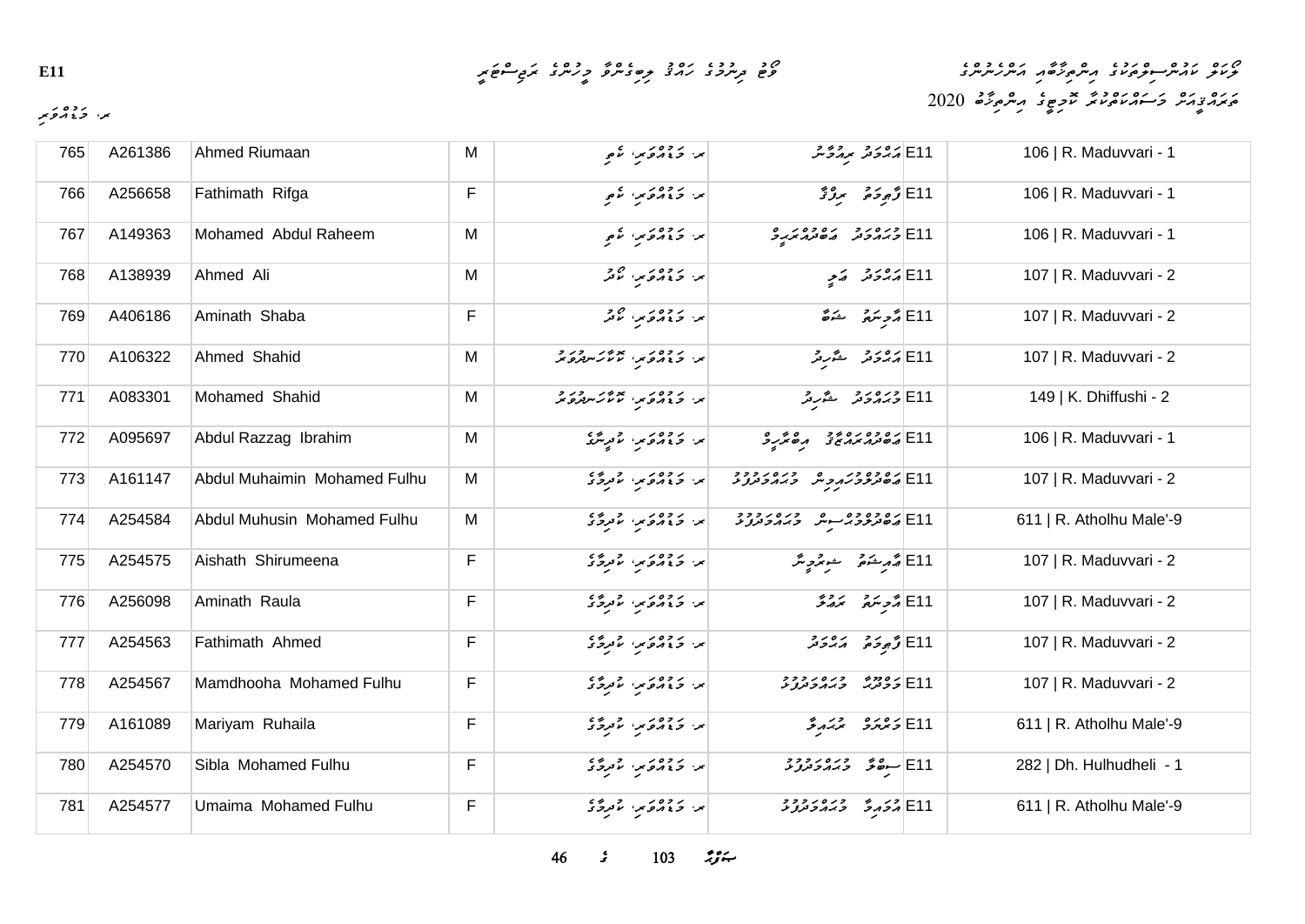*sCw7q7s5w7m< o<n9nOoAw7o< sCq;mAwBoEw7q<m; wBm;vB* م من المرة المرة المرة المرجع المرجع في المركبة 2020<br>مجم*د المريض المربوط المربع المرجع في المراجع المركبة* 

| ر د ه ر     |  |
|-------------|--|
| بر. כے موتر |  |
| ◢           |  |

| 782 | A256724 | Abdulla Ibrahim    | M           | بر کروه در دوده دود.<br>بر کروه کروبر، ماما لاتری |                                      | 107   R. Maduvvari - 2   |
|-----|---------|--------------------|-------------|---------------------------------------------------|--------------------------------------|--------------------------|
| 783 | A161118 | Adam Shakeeb       | M           | بر کروه در دوره دوره<br>بر گروهای مملولاری        | E11 مُرْمَرْد شَمَعِ صَ              | 107   R. Maduvvari - 2   |
| 784 | A071320 | Ahmed Shakeeb      | M           | بر ده در دوده.<br>بر و ده وبر ملاورد              | E11 كەبرى كىر ئىكەن ئى               | 107   R. Maduvvari - 2   |
| 785 | A161120 | Fathimath Shakeeba | F           | بر کروه در در وروده<br>بر کروه کروبر، ماما لوفری  | E11 تَ <i>ّج</i> وحَة شَمَرٍةَ       | 107   R. Maduvvari - 2   |
| 786 | A256725 | Hafeeza Ibrahim    | F           | بر ده در در دوده<br>بر و ده و برا ملاتری          | E11 بَرَرٍ بِمَ مِنْ مِرْحِرَ و      | 107   R. Maduvvari - 2   |
| 787 | A256533 | Maryam Shoora      | $\mathsf F$ | بر کروه در در وروده<br>بر کروه کروبر، ماما لوفری  | E11 كەبەر بىر يەرىپە                 | 107   R. Maduvvari - 2   |
| 788 | A071640 | Mohamed Shakeeb    | M           | بر کروه در در ودوه<br>بر کروه کروبر، ماما لاتری   | E11 <i>جەم</i> 15 مىتونى             | 107   R. Maduvvari - 2   |
| 789 | A076120 | Abdulla Hameed     | M           | بر دوه ر دود.                                     | E11 مَەھىراللە   ئەرىتر              | 611   R. Atholhu Male'-9 |
| 790 | A042697 | Ahmed Yoosuf       | M           | بر دوه ر دود.                                     | E11 كەبرى تەرىپى تۈرگىز              | 611   R. Atholhu Male'-9 |
| 791 | A254260 | Aishath Saeeda     | $\mathsf F$ |                                                   |                                      | 107   R. Maduvvari - 2   |
| 792 | A125661 | Aminath Saeeda     | $\mathsf F$ | بر دوه ر دود.                                     | E11 مَّ حِسَمَة مَسَمَّدِيَّتَهُ     | 611   R. Atholhu Male'-9 |
| 793 | A144453 | Fathimath Hameed   | $\mathsf F$ | بر كروه در در دره در                              | E11 <i>وُّهِ دَهُ تَ</i> بَرْمٍ مُرْ | 107   R. Maduvvari - 2   |
| 794 | A254262 | Hassan Yoosuf      | M           | بر دوه ر دود.                                     | E11 برسەش مەسىرد                     | 611   R. Atholhu Male'-9 |
| 795 | A254258 | Yoonus Yoosuf      | M           | بر دوه ر دود.                                     | E11 ټريز په پېړينو                   | 611   R. Atholhu Male'-9 |
| 796 | A255935 | Ali Nuaas          | M           | بر د وه د بر د د د د د                            | E11 <sub>ه</sub> ُ جِي سُمَّةٌ شَ    | 611   R. Atholhu Male'-9 |
| 797 | A160429 | Mohamed Anas       | M           | بر د وه د بر د د د د د                            | E11 در برد بر بر بر بر               | 106   R. Maduvvari - 1   |
| 798 | A081614 | Naeema Hassan      | F           | بن كروه در در در در در در                         | E11] سَمِيرت - بَرَسَدْر             | 106   R. Maduvvari - 1   |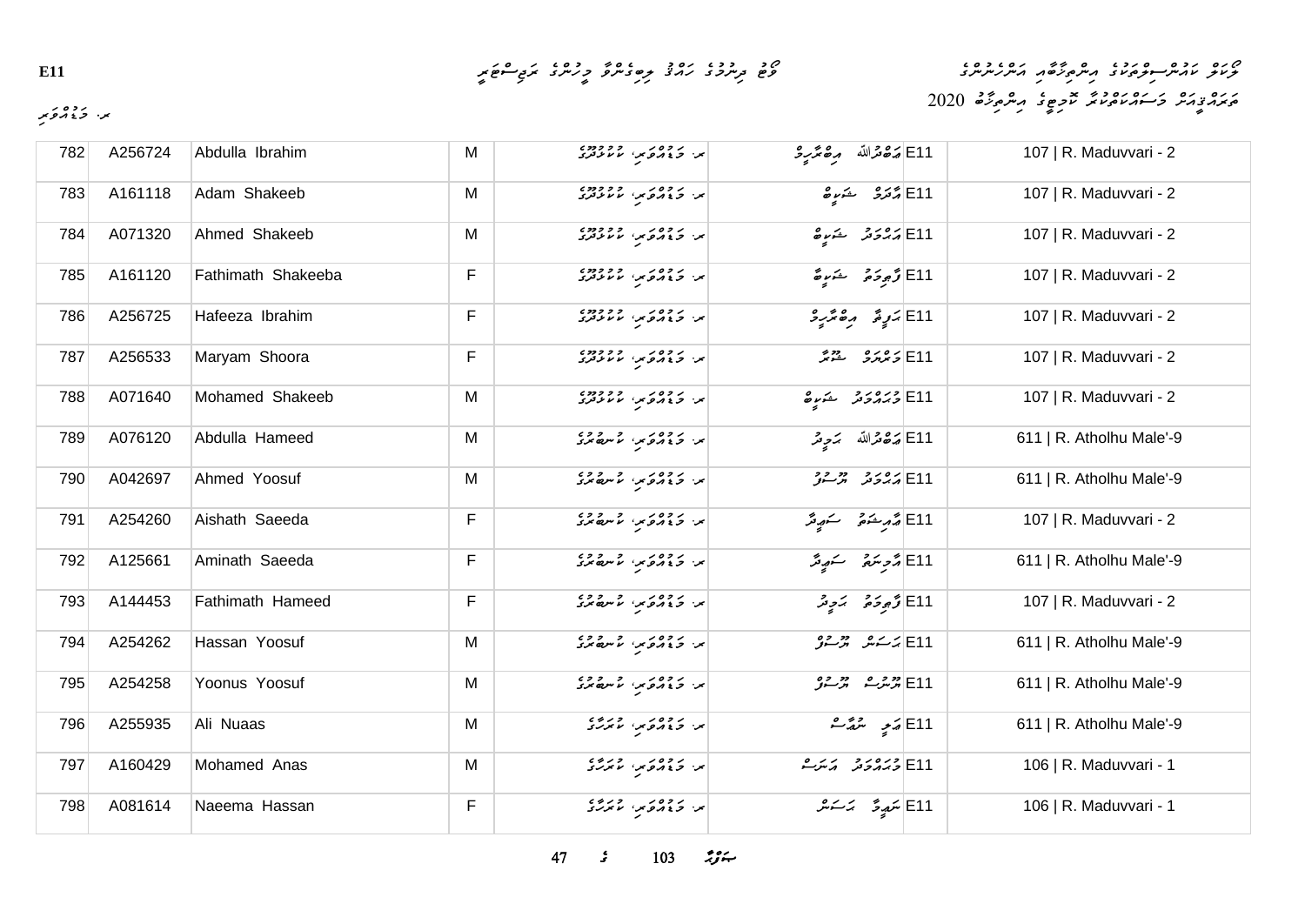*sCw7q7s5w7m< o<n9nOoAw7o< sCq;mAwBoEw7q<m; wBm;vB* م من المرة المرة المرة المرجع المرجع في المركبة 2020<br>مجم*د المريض المربوط المربع المرجع في المراجع المركبة* 

| ر د ه ر        |  |
|----------------|--|
| بر. و ۽ مرو بر |  |
|                |  |

| 799 | A111911 | Zeeniya Mohamed         | F           | بن كروه در در در در در در                                                                             | E11 <sub>مج</sub> سِرَدُ - وَرَوْدَتَر                            | 106   R. Maduvvari - 1     |
|-----|---------|-------------------------|-------------|-------------------------------------------------------------------------------------------------------|-------------------------------------------------------------------|----------------------------|
| 800 | A257161 | Ahmed Rasheed           | M           | أمرا المروه ومراسم المرتعب                                                                            | E11 كەرگە كىم كىمە ئىقىدىنى ئىش                                   | 107   R. Maduvvari - 2     |
| 801 | A257163 | Aishath Rasheed         | $\mathsf F$ | برا وه در وه و د                                                                                      | E11 مَگْرِمِسْتَمْ مَمْسِمِتْر                                    | 107   R. Maduvvari - 2     |
| 802 | A257157 | Ali Rasheed             | M           | برا بروه در المعمالي                                                                                  | E11 <i>ھَ جِ</i> سَمَسُومُرُ                                      | 107   R. Maduvvari - 2     |
| 803 | A256597 | Aminath Samha           | F           | برا الروه و برا المحمد المحمد المحمد المحمد المحرج المحمد المحرج المحمد المحمد المحمد المحمد المحمد ا | E11 مَّ حِسَمَةٌ سَعَرْبُّهُ                                      | 107   R. Maduvvari - 2     |
| 804 | A256596 | Fathimath Lamha Rasheed | $\mathsf F$ | أمرا أوده والمحمد المتحمي المتحري                                                                     | E11 رُ <sub>ّج</sub> وَء <i>ُ وَوْبُ</i> بَرَ <sub>ْسُ</sub> ِيرَ | 107   R. Maduvvari - 2     |
| 805 | A257158 | Hussain Rasheedh        | M           | برا كروه وركوبا الأنزلي                                                                               | E11 بر سک <i>ر بنگ</i> ر متر میرسرد بر                            | 107   R. Maduvvari - 2     |
| 806 | A257160 | Rabiya Rasheed          | F           | برا بروه در المعمالي                                                                                  | E11 تُمْرَح مَّرْ تَمْرِيْنِيْرِ                                  | 107   R. Maduvvari - 2     |
| 807 | A222545 | Raziyya Ahmed           | F           | برا كروه وركوبا الأنزلي                                                                               | E11 بَرَسِيرْ بَرْ بِرَوْتِرْ                                     | 107   R. Maduvvari - 2     |
| 808 | A256958 | Abdul Baaree Adam       | M           | بر 1007ء میں بھارتا<br>بن 32 مرکب مورد                                                                | E11 رەھ ترىۋىمىيە مەترى                                           | 107   R. Maduvvari - 2     |
| 809 | A257002 | Ahmed Zareer            | M           | بر 1007ء میں بھارتا<br>بن 32 مرکب مورد                                                                | E11 كەبۇبۇقرا سىمبەتر                                             | 107   R. Maduvvari - 2     |
| 810 | A256582 | Aishath Mausoora        | F           | بر 1007 من من برد.<br>بر از وی هم کرد بر                                                              | E11 مُدمِسَمَ حَدَثَوْبَرُ                                        | 611   R. Atholhu Male'-9   |
| 811 | A257001 | Aminath Masooda         | F           | بر 1007ء میں بھارتا<br>بن 32 مرکب مورد                                                                | E11 تر <i>ج سرق 5 سورة تر</i>                                     | 107   R. Maduvvari - 2     |
| 812 | A151045 | Hassan Zareer           | M           | بر د ده د پرده<br>بر د دروبر، نژن                                                                     | E11   پرسترش   کامیریٹر                                           | 95   R. Hulhudhuffaaru - 1 |
| 813 | A121367 | Ibrahim Zareer          | M           | بر دوه د برده<br>بر و دوکوس نوماند                                                                    | E11 م <i>وھ مگرچ</i> تھ تھر مگر<br>ا                              | 107   R. Maduvvari - 2     |
| 814 | A256961 | Mariyam Mohamed         | $\mathsf F$ | זה בשותפתי שמים<br>זה בשותפתי <del>ב</del> עת                                                         | E11 كەبەر بەرگە دىر بەر                                           | 107   R. Maduvvari - 2     |
| 815 | A256999 | Mausooma Abdul Baaree   | F           | بر و وه د برده<br>بر و د و کرم کردن                                                                   | E11 كەربىرى مەھەر ئەھمىي                                          | 107   R. Maduvvari - 2     |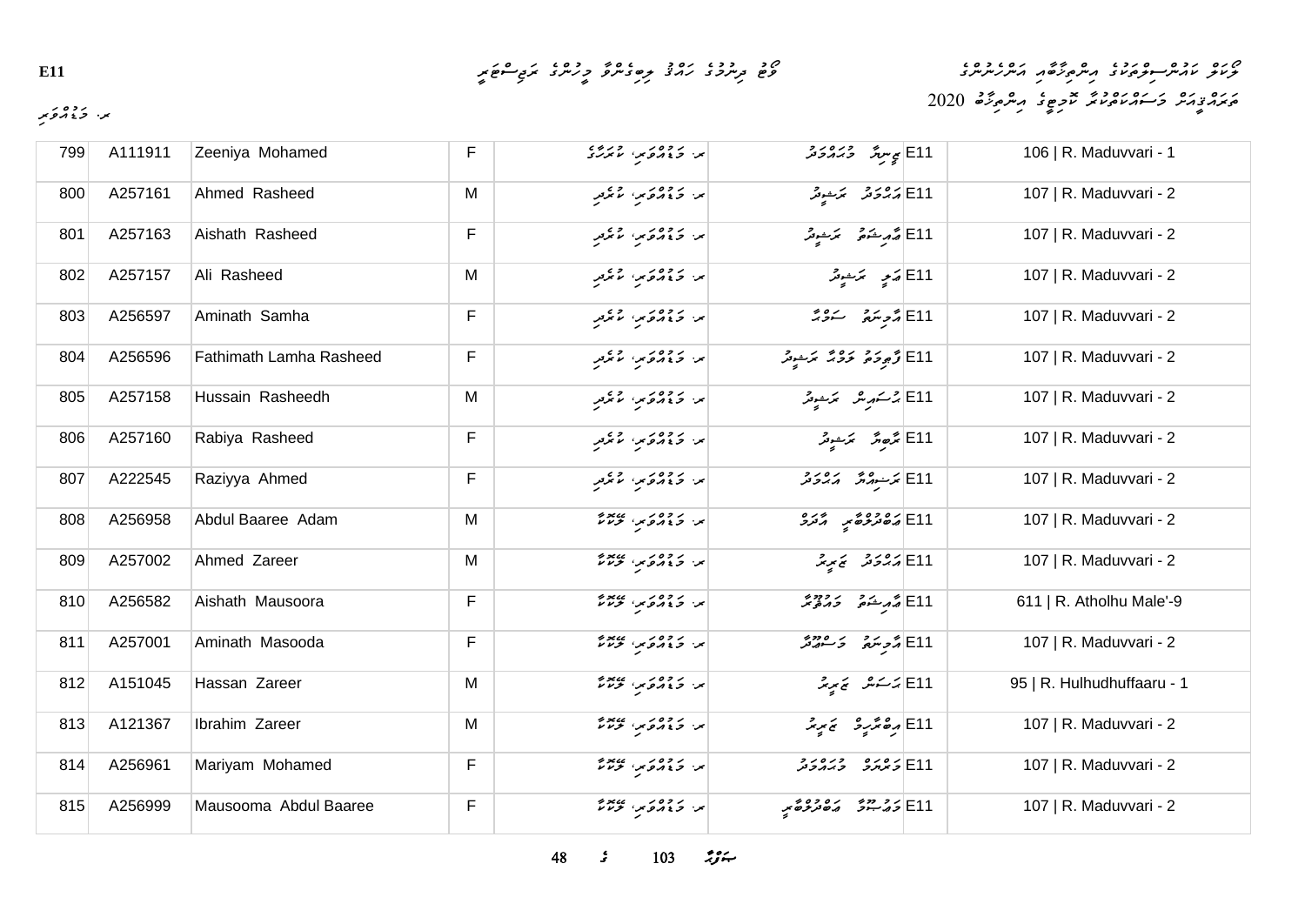*sCw7q7s5w7m< o<n9nOoAw7o< sCq;mAwBoEw7q<m; wBm;vB* م من المرة المرة المرة المرجع المرجع في المركبة 2020<br>مجم*د المريض المربوط المربع المرجع في المراجع المركبة* 

| 816 | A149890 | Ahmed Areef         | M | ر كەدەب كەھمىسكە                | E11   پرژی تھ کھیلی کی ایک میں تھا<br>سرچ پیمان کے باتا ہے کہ میں تھا جس کے باتا ہے کہ میں تھا کہ ایک کام کے باتا ہے | 611   R. Atholhu Male'-9             |
|-----|---------|---------------------|---|---------------------------------|----------------------------------------------------------------------------------------------------------------------|--------------------------------------|
| 817 | A254267 | Easa Moosa          | M | من والمحدوث والمحمدة المحمد     | E11 موسٹر سمجھ شک                                                                                                    | 107   R. Maduvvari - 2               |
| 818 | A254272 | Ikleel Easa         | M | ر دوه دور وه مکر                | E11 مرتموی میٹ                                                                                                       | 611   R. Atholhu Male'-9             |
| 819 | A254269 | Mariyam Easa        | F | من كالمروم كالمحمدة والمحمد     | E11 كەنگەنى ب <sub>ە</sub> ستە                                                                                       | 611   R. Atholhu Male'-9             |
| 820 | A065687 | Moosa Easa Fulhu    | M | من كالمروم كالمركز والمركب      | E11 ڇڻ <sub>جي</sub> شوري                                                                                            | 354   Fuvahmulah Hulhangu Uthuru - 1 |
| 821 | A254271 | Yoosuf Easa         | M | من ته وه ده و ده ۵۵ مرد         | E11 پوڪو پيشہ                                                                                                        | 107   R. Maduvvari - 2               |
| 822 | A254265 | Zareena Easa        | F | من كالمكافر المحمدة والمستعد    | E11 نج مریٹر پر شہ                                                                                                   | 107   R. Maduvvari - 2               |
| 823 | A254566 | Ahmed Mohamed Fulhu | M | من كالمؤمن كم معدم مر           | E11 גיכת בגבפת ב                                                                                                     | 106   R. Maduvvari - 1               |
| 824 | A255003 | Aminath Saidha      | F | من كالمؤمن كم مع محمد من        | E11 مَّ حِ سَمَّ مَّ مِ مَّدْ                                                                                        | 611   R. Atholhu Male'-9             |
| 825 | A254580 | Fathimath Saidha    | F | المن والمروس والمعافير والمراجح | E11 تۇ <sub>ج</sub> وڭ <sub>م</sub> شەرىتر                                                                           | 106   R. Maduvvari - 1               |
| 826 | A255000 | Hassan Said         | M | من والمحدومين والمحمد مع مرس    | E11 پرسٹر گرم <i>ر</i> تر                                                                                            | 106   R. Maduvvari - 1               |
| 827 | A254993 | Mariyam Saeedha     | F | من كالمؤمن كم مع محمد من        | E11 كەبىر بىر سىر ئىر                                                                                                | 106   R. Maduvvari - 1               |
| 828 | A256269 | Mohamed Shaihan     | M | من كالمؤمن كم مع محمد من        | E11 <i>\$نەۋەتى خەربە</i> مە                                                                                         | 611   R. Atholhu Male'-9             |
| 829 | A255430 | Abdul Nafiu Easa    | M | برا وده ورود وی                 | E11 <sub>مەھ</sub> رە ئىرو گە بېرىشە                                                                                 | 611   R. Atholhu Male'-9             |
| 830 | A255431 | Abdulla Faleeh      | M | برا وده ورود وی                 | E11 رَصْحَرْاللَّهُ      وَمِيْرٌ                                                                                    | 106   R. Maduvvari - 1               |
| 831 | A255423 | Ahmed Naseeh        | M | برا وده ويرا وذلا               | E11 كەيرى كىلى سىر بىر بىر ئىستىدى كىل                                                                               | 106   R. Maduvvari - 1               |
| 832 | A255429 | Aminath Shathira    | F | برا وده وبرا وور                | E11 مُرْحِسَة مُشْهَوِيمُ                                                                                            | 97   R. Un'goofaaru - 1              |

*49 s* 103 *i*<sub>s</sub> $\rightarrow$ </sub>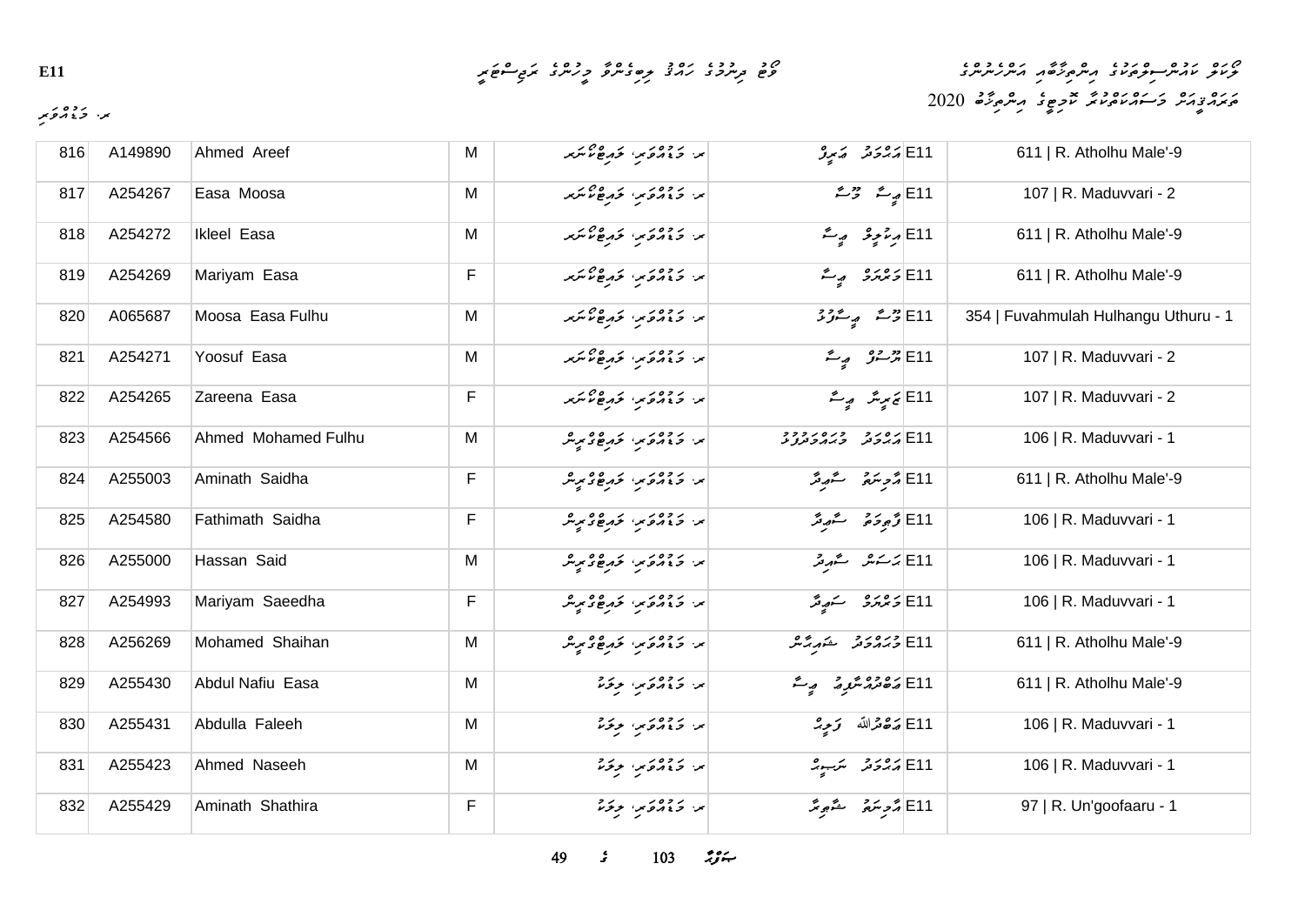*sCw7q7s5w7m< o<n9nOoAw7o< sCq;mAwBoEw7q<m; wBm;vB* م من المسجد المسجد المسجد المسجد المسجد العام 2020<br>مجم*د المسجد المسجد المستجد المسجد المسجد المسجد المسجد المسجد المسجد المسجد المسجد المسجد المسجد المسجد المسجد* 

| 833 | A255415 | Easa Adam            | M | برا ودوه برود              | E11 م <sub>ی</sub> ت گ <sup>و</sup> ترو                        | 106   R. Maduvvari - 1   |
|-----|---------|----------------------|---|----------------------------|----------------------------------------------------------------|--------------------------|
| 834 | A256359 | Fathimath Azura      | F | برا ازده در برود           | E11 وُجِرَحْمَ صَبِيحَمَّ                                      | 106   R. Maduvvari - 1   |
| 835 | A255418 | Fauziyya Mohamed     | F | برا ازده در برود           | E11 زَرَم پر ژه در در د                                        | 106   R. Maduvvari - 1   |
| 836 | A255428 | Hassan Safeeh        | M | برا وده ورود وی            | E11   پرسکس سک <i>وب</i> ڑ                                     | 106   R. Maduvvari - 1   |
| 837 | A255422 | Hawwa Easa           | F | برا وده در وی              | E11 پَرُوگ م <i>و</i> سَدُ                                     | 106   R. Maduvvari - 1   |
| 838 | A255420 | Mariyam Easa         | F | برا وده در وی              | E11 كانترنىڭ م <sub>ە</sub> ت                                  | 106   R. Maduvvari - 1   |
| 839 | A255425 | Mohamed Zabeeh       | M | برا وده در وی              | E11 ويرورو نرمور                                               | 106   R. Maduvvari - 1   |
| 840 | A254233 | Abdulla Sidhgee      | M | ر كودوس ووسكه              | E11 كَرْحْمْدْاللَّهُ بِ مِعْرَبِّهِ                           | 611   R. Atholhu Male'-9 |
| 841 | A256032 | Ahmed Nahee          | M | برا ويموي وويته            | E11 <i>ړُرونه سرب</i>                                          | 107   R. Maduvvari - 2   |
| 842 | A254235 | Aishath Neeza        | F | برا ويهوي وويتها           | E11 ۾ پرڪن <sup>و</sup> سيءَ                                   | 121   B. Eydhafushi - 1  |
| 843 | A148029 | Ayaz Mohamed         | M | ر كالمؤس ووسكه             | E11 בית 22015                                                  | 107   R. Maduvvari - 2   |
| 844 | A254229 | Mafaaz Mohamed       | M | ر دوه در دوسده             | E11 ۇۇي بەردىرە بەر                                            | 107   R. Maduvvari - 2   |
| 845 | A209977 | Mohamed Abdul Rahman | M | ر كالمؤس ووسكه             | E11 درور در دووروده                                            | 107   R. Maduvvari - 2   |
| 846 | A256034 | Mohamed Irusham      | M | برا ويموي ووسمه            | E11 <i>\$نەۋەتى بەي</i> تىشى                                   | 107   R. Maduvvari - 2   |
| 847 | A147926 | Niyaz Mohamed        | M | برا ويهوي ووسمه            | E11 سرچ ح محمد الس                                             | 107   R. Maduvvari - 2   |
| 848 | A254232 | Riyaaz Mohamed       | M | ر ووه د ووسم و             | E11 برترج وبرورو<br>E11 برترج وبروتر                           | 107   R. Maduvvari - 2   |
| 849 | A050971 | Ziyada Mohamed       | F | من وَءُمُوَمِنَ وَوِسَمَةٍ | E11 <sub>مح</sub> ِ پڑھ کے <i>مح</i> کم کر دیا تھا۔<br>اس کا ج | 611   R. Atholhu Male'-9 |

 $50$  *s*  $103$  *n***<sub>s</sub>**  $\frac{103}{50}$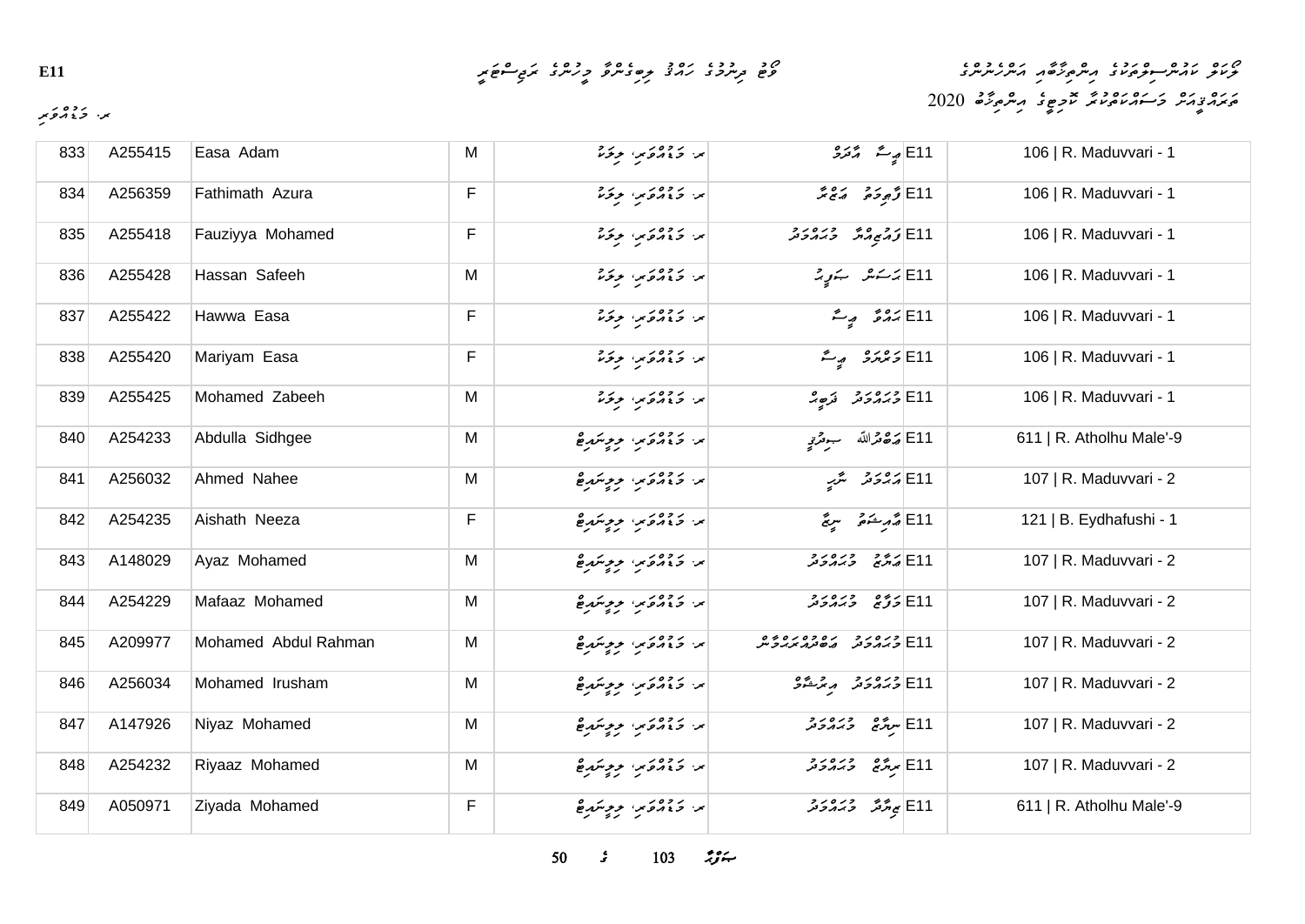*sCw7q7s5w7m< o<n9nOoAw7o< sCq;mAwBoEw7q<m; wBm;vB* م من المرة المرة المرة المرجع المرجع في المركبة 2020<br>مجم*د المريض المربوط المربع المرجع في المراجع المركبة* 

| 850 | A071642 | Adam Shihaam              | M            | بر دوه در ووژگی        | E11 <i>مُمَرَىٰ</i> حَدِ <i>رُّوْ</i>       | 106   R. Maduvvari - 1   |
|-----|---------|---------------------------|--------------|------------------------|---------------------------------------------|--------------------------|
| 851 | A161067 | Ibrahim Shiham            | M            | بر وَءَمُوَسٍ وِوِوْدٌ | E11 م <i>وڭ ئۇر</i> ۇ ھو <i>ڭ</i> ۇ         | 611   R. Atholhu Male'-9 |
| 852 | A255123 | Mariyam Shaira            | F            | بر دوه در ووژگا        | E11 وَيُرْتَزَرُ شَ <sub>مَ</sub> مِرَّ     | 611   R. Atholhu Male'-9 |
| 853 | A161068 | Mohamed Shiham            | M            | بر دوه در ووژگا        | E11 <i>وبروب</i> وتر ب برمج                 | 611   R. Atholhu Male'-9 |
| 854 | A255130 | Sama Waleed               | $\mathsf F$  | بر دوه در ووژگا        | E11 سَرَدٌ ۔ <sub>حک</sub> وِمَرُ           | 106   R. Maduvvari - 1   |
| 855 | A144138 | Shifana Waleed            | $\mathsf{F}$ | بر دوه در ووژ          | E11 حورٌ مَّرَ وَمِرْدَ                     | 106   R. Maduvvari - 1   |
| 856 | A256291 | Simana Waleed             | F            | بر دوه در وودد         | E11 سوءٌ مَّرَ وَمِرْدَ                     | 106   R. Maduvvari - 1   |
| 857 | A255134 | Suha Waleed               | F            | بر دوه در ووژگا        | E11 يثرَّ - <sub>حك</sub> وِثرُ             | 611   R. Atholhu Male'-9 |
| 858 | A255915 | Ahmed Samah               | M            |                        | E11 كەبرى كەرىپى كەنتەر بىر                 | 611   R. Atholhu Male'-9 |
| 859 | A161099 | Aminath Mohamed           | F            | بر دوه د محمود         | E11 مُتَّحِسَمُ مَسَمَّدَتَرَ               | 611   R. Atholhu Male'-9 |
| 860 | A255916 | Aminath Sameeha           | $\mathsf F$  | بر دوه د محمود         | E11 مُرْحِسَمُ مَعْ حِيمٌ                   | 611   R. Atholhu Male'-9 |
| 861 | A160449 | Fathimath Ali             | F            | بر دوه د محمود         | E11 وَج <i>وحَةَ مَ</i> حٍ                  | 106   R. Maduvvari - 1   |
| 862 | A255911 | Khairunnisa Mohamed Fulhu | F            | رودر ودور والمعداء     | E11 زېږ پر په د د د د د د د                 | 611   R. Atholhu Male'-9 |
| 863 | A255918 | Mariyam Sameeha           | F            | $\frac{1}{2}$          | E11 كى <i>ئەبەنى سەبەن</i> گ                | 611   R. Atholhu Male'-9 |
| 864 | A160450 | Mohamed Ismail Fulhu      | M            | بر دوه د محموده        | E11  <i>دېم</i> دونر ب <sub>م</sub> شوګږونو | 106   R. Maduvvari - 1   |
| 865 | A256336 | Mohamed Ruwaid            | M            |                        | E11 <i>32023 برة وقر</i>                    | 106   R. Maduvvari - 1   |
| 866 | A256225 | Mohamed Samaail           | M            | بر ووه د وړه           | E11 <i>وَبَرْدُوَدْ</i> سَوَّرِ وَ          | 611   R. Atholhu Male'-9 |

 $51$  *s*  $103$  *n***<sub>y</sub>**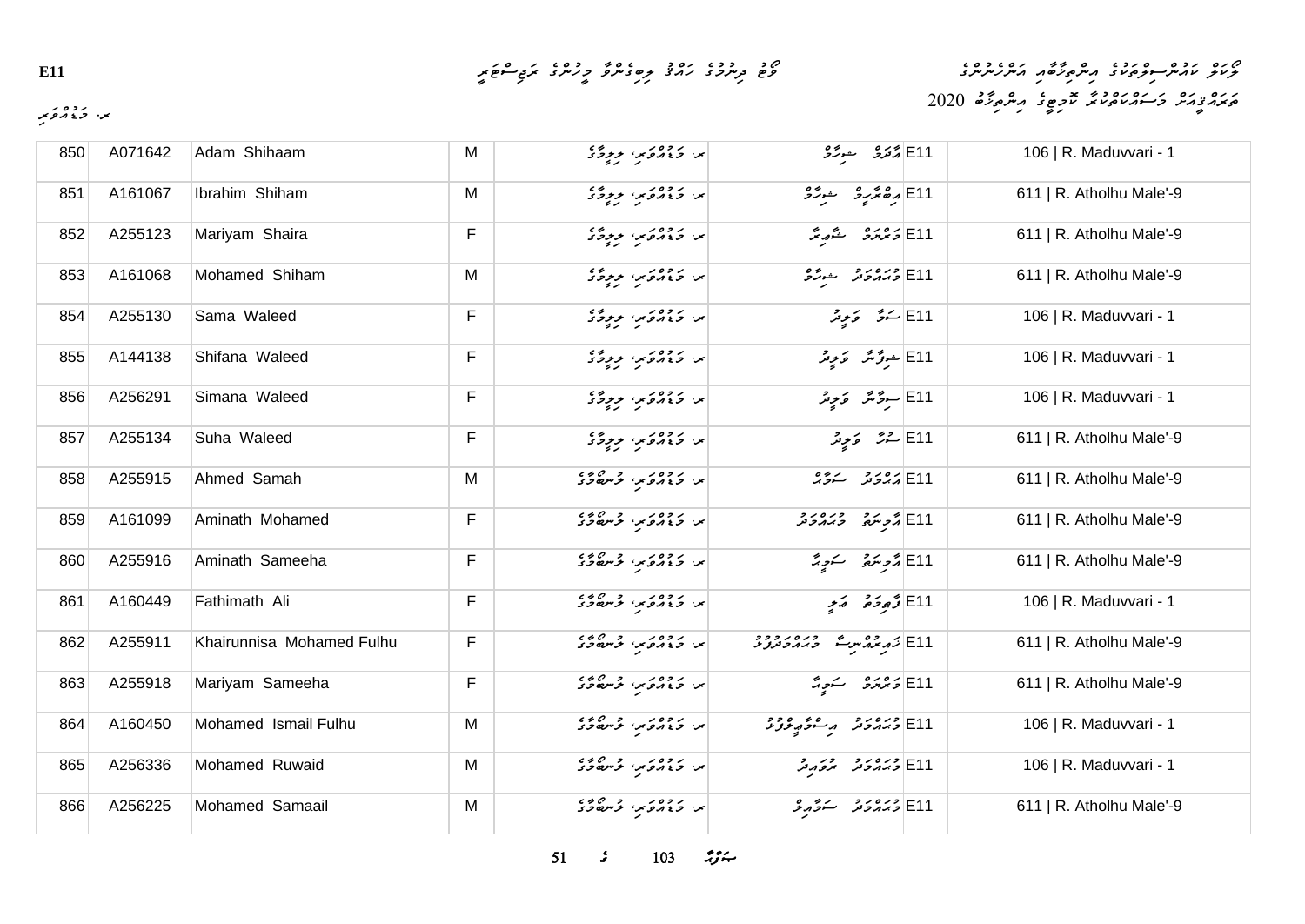*sCw7q7s5w7m< o<n9nOoAw7o< sCq;mAwBoEw7q<m; wBm;vB* م من المرة المرة المرة المرجع المرجع في المركبة 2020<br>مجم*د المريض المربوط المربع المرجع في المراجع المركبة* 

| ر د ه ر            |  |
|--------------------|--|
| ىر. جەم <i>جىر</i> |  |
|                    |  |

| 867 | A096347 | Zulaikha Mohamed  | $\mathsf F$ | بر دوه رسمي وسعد               | E11 ىج ترىر <i>2 ئەدەن</i> تر                   | 106   R. Maduvvari - 1         |
|-----|---------|-------------------|-------------|--------------------------------|-------------------------------------------------|--------------------------------|
| 868 | A255913 | Zunaira Mohamed   | F           | بر ووه د وړه و                 | E11 ىن ئىرىدىگە ئەمەد ئىر                       | 110   R. Meedhoo - 1           |
| 869 | A257277 | Aishath Rashida   | F           | برا كالمكافر كالمحاكم بر       | E11 مَگْرِمِسْتَمْ مُحْرَسُمِتَرْ               | 106   R. Maduvvari - 1         |
| 870 | A257272 | Aminath Fulhu     | F           | من كروه دين كره ديم            | E11 گەجە ئىب <i>ھۇ</i> رىم                      | 106   R. Maduvvari - 1         |
| 871 | A257278 | Fathimath Raasiya | $\mathsf F$ | من كروه دين كره ديم            | E11 <i>وُّهِ دَهْ</i> مُحْ سِبْرٌ               | 106   R. Maduvvari - 1         |
| 872 | A147171 | Hamida Ibrahim    | $\mathsf F$ | من كروه دين كره ديم            | E11 تَرْحِعَّرُ بِرَهْ تَدْرِدْ                 | 106   R. Maduvvari - 1         |
| 873 | A257281 | Hawwa Raaidha     | F           | من كالمروه من كولانغ من        | E11 يَرْدُوَّ - بَرُّمِ شَ                      | 611   R. Atholhu Male'-9       |
| 874 | A257270 | Ibrahim Saeed     | M           | برا كالمكافر كالمحاكم بر       | E11 م <i>وڭ ئۇر</i> بۇ سى <i>مپى</i> ر          | 106   R. Maduvvari - 1         |
| 875 | A161131 | Shahla Ibrahim    | $\mathsf F$ | بر دوه در نود نور              | E11 سُتَرْبَحَ مِنْ مُحْرِبِيْتِ                | 106   R. Maduvvari - 1         |
| 876 | A147673 | Shuaib Ibrahim    | M           | برا كالمقرب كالمحاكم بر        | E11 شتم <i>مرة م</i> قترة                       | 127   B. Hithaadhoo - 1        |
| 877 | A256688 | Ahmed Rashid      | M           | من كروه د كر كام كرد و كرد     | E11 كەردى گەندىر                                | 557   Hulhumale', Ehenihen - 5 |
| 878 | A256673 | Aishath Ibrahim   | F           | بر دوه ر ده ده                 | E11 مُدمِسْوَة مِنْ مُرْرِدْ                    | 107   R. Maduvvari - 2         |
| 879 | A261395 | Ali Mubah         | M           | من كروه د كر كام كرد و كرد     | E11 <i>مکمی وگ</i> ھ                            | 107   R. Maduvvari - 2         |
| 880 | A256687 | Aminath Mueena    | F           | بر دوه د څوکوي                 | E11 مَّ <i>جِسَمَّة - حَمِيسَّ</i>              | 107   R. Maduvvari - 2         |
| 881 | A256671 | Hassan Ibrahim    | M           |                                | E11 بَرَسَىْشْ مِرْحَدَّرِ فِرْ                 | 107   R. Maduvvari - 2         |
| 882 | A256684 | Hussain Hassan    | M           |                                | E11 برُسَمبر بھر برُسَكَسَر                     | 4   HA. Hoarafushi - 1         |
| 883 | A256686 | Ibrahim Latheef   | M           | <b>بر: 53 م</b> 50 م 70 م 70 م | E11 <sub>مر</sub> ھ <i>مُرْرِدْ ۔ خَبْرِ</i> رْ | 107   R. Maduvvari - 2         |

 $52$  *s*  $103$  *z***<sub>3</sub>**  $\frac{2}{3}$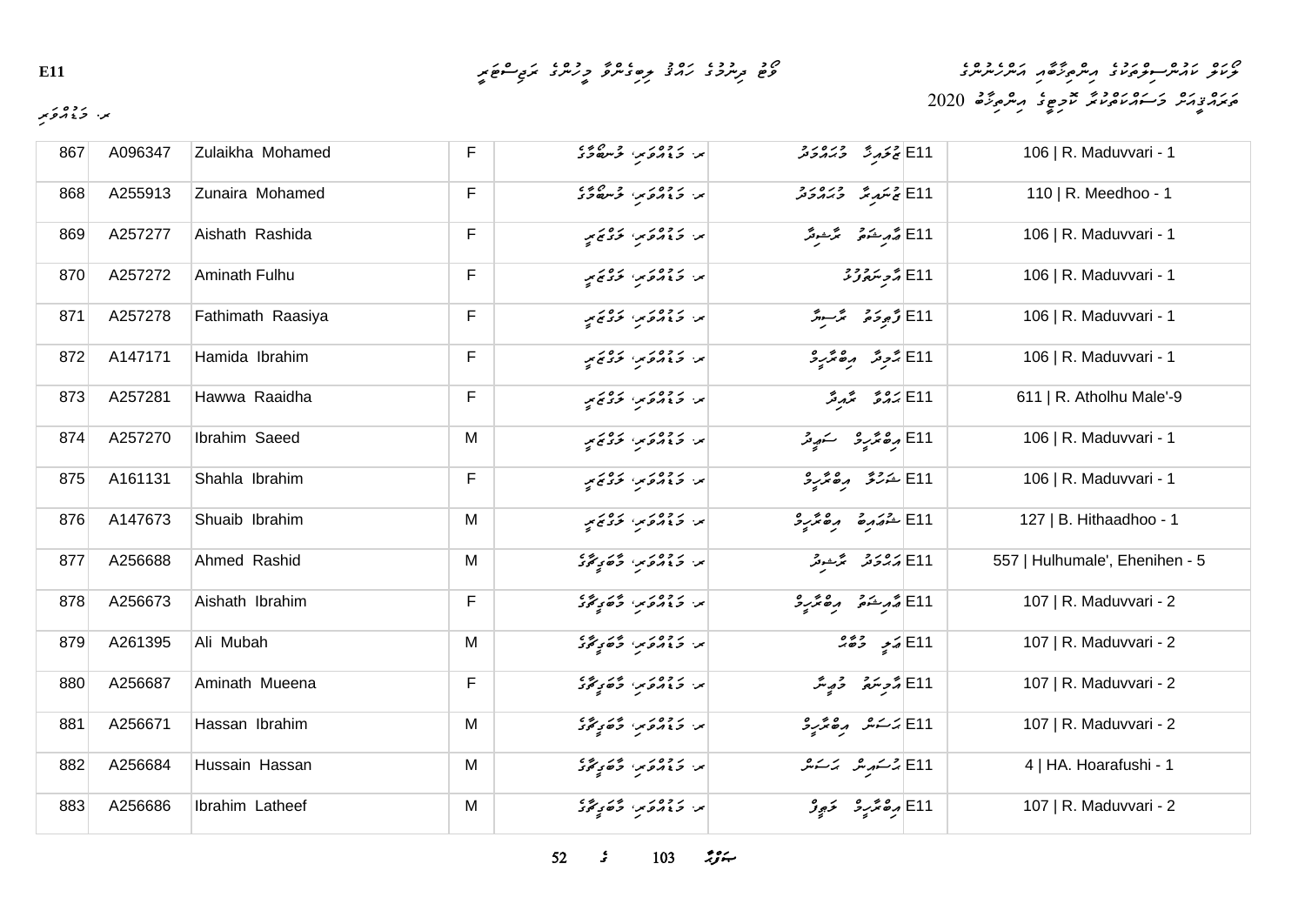*sCw7q7s5w7m< o<n9nOoAw7o< sCq;mAwBoEw7q<m; wBm;vB* م من المرة المرة المرة المرجع المرجع في المركبة 2020<br>مجم*د المريض المربوط المربع المرجع في المراجع المركبة* 

| ر د ه ر            |  |
|--------------------|--|
| ىر. جەم <i>جىر</i> |  |
|                    |  |

| 884 | A256674 | Mohamed Latheef   | M           | بر كودەر كەنگە                              | E11 <i>وَبَرْدُوَنَّرَ ـ وَبِي</i> <sup>5</sup>            | 611   R. Atholhu Male'-9 |
|-----|---------|-------------------|-------------|---------------------------------------------|------------------------------------------------------------|--------------------------|
| 885 | A155761 | Mubeena Hassan    | F           | بر دوه د څوکوي                              | E11 ۇھ بىر ئەسكىر                                          | 107   R. Maduvvari - 2   |
| 886 | A256531 | Raamih Hassan     | M           |                                             | E11 بُرْدِرُ - بُرَسَ <i>مُ</i> رُ                         | 107   R. Maduvvari - 2   |
| 887 | A371689 | Rafiu Hassan      | M           | بر دوه د څوکوي                              | E11 تَرُوِرُ - رَسَ <sup>م</sup> َرُ                       | 107   R. Maduvvari - 2   |
| 888 | A256396 | Mohamed Saeed     | M           | بر دوه در وه د                              | E11 <i>وټرونو خوب</i> تر                                   | 106   R. Maduvvari - 1   |
| 889 | A256406 | Mueena Adnaan     | $\mathsf F$ | بر دوه در وه د                              | E11 د په پر ټر ټر پر                                       | 106   R. Maduvvari - 1   |
| 890 | A256409 | Salman Adnan      | M           | بر دوه در وه د                              | E11 كۇۋىر كەرگەر                                           | 106   R. Maduvvari - 1   |
| 891 | A161186 | Wafa Adnan        | $\mathsf F$ | بر دوه در وه د                              |                                                            | 106   R. Maduvvari - 1   |
| 892 | A255200 | Ameena Adam       | F           | أما أوجود وتمام وتحافي                      | E11 كەرچىگە كەتىر <i>ى</i>                                 | 611   R. Atholhu Male'-9 |
| 893 | A255204 | Hussain Riyah     | M           | برا ودوويرا وتموتر                          | E11 بڑے پر مری <i>گر</i>                                   | 611   R. Atholhu Male'-9 |
| 894 | A254178 | Moosa Abdul Gadir | M           | برا ودوي وتموتر                             | E11 جي شهر ماه وه پوتونو پر بر<br>سه سه موسم بر حقوقو توبر | 611   R. Atholhu Male'-9 |
| 895 | A256252 | Aishath Mahroosa  | F           | بر دوه در دوه                               | E11 <sub>م</sub> ُّ مِرْسَمَّة كَ كَرْ <sup>مِرْس</sup> َة | 611   R. Atholhu Male'-9 |
| 896 | A100674 | Ali Shaheem       | M           | بر کے مرکز اور دور<br>برائے مرکز کا کام فرو | E11 كەي ھەرپى                                              | 106   R. Maduvvari - 1   |
| 897 | A256244 | Aminath Adam      | F           | بر كروه در بر دود.<br>بر كروه كروبر كروبرد  | E11 مُجرِسَمُ مُحَمَّدٌ                                    | 106   R. Maduvvari - 1   |
| 898 | A256417 | Aminath Fauzaa    | $\mathsf F$ | بر کے مرکز اور دور<br>برائے مرکز کا کام فرو | E11 مُرْحِسَمُ وَمَعَ                                      | 106   R. Maduvvari - 1   |
| 899 | A152419 | Azeeza Ahmed      | $\mathsf F$ | بر دوه ر دوه                                | E11 <sub>ه</sub> َيٍّ مَ <sup>حرو</sup> مُ                 | 106   R. Maduvvari - 1   |
| 900 | A256413 | Fathimath Fazra   | M           | بر كەم دەر برا ئەھ بەدى                     | E11 ۇ <sub>جو</sub> رَى زىرى<br>                           | 106   R. Maduvvari - 1   |

 $53$  *s*  $\cancel{003}$  *n***<sub>y</sub>** $\cancel{0.5}$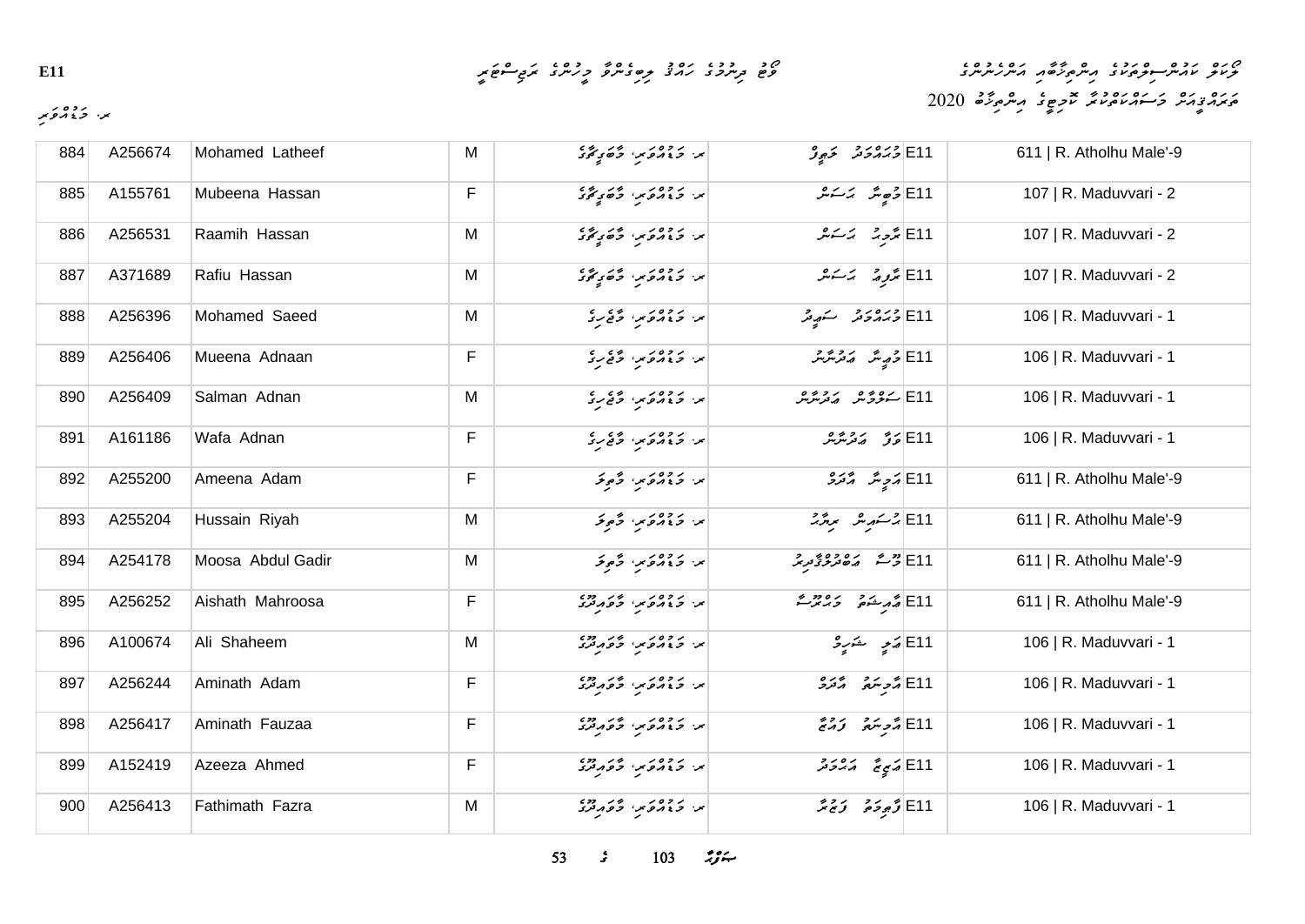*sCw7q7s5w7m< o<n9nOoAw7o< sCq;mAwBoEw7q<m; wBm;vB* م من المرة المرة المرة المرجع المرجع في المركبة 2020<br>مجم*د المريض المربوط المربع المرجع في المراجع المركبة* 

| ر د ه ر    |  |
|------------|--|
| ىر. جەمۇبر |  |
|            |  |

| 901 | A163196 | Mohamed Rasheed | M           | پر کروه پر کورتری         | E11 <i>وُبَرُوْدَة مَرْ</i> حِي <sup>ق</sup> ر | 106   R. Maduvvari - 1   |
|-----|---------|-----------------|-------------|---------------------------|------------------------------------------------|--------------------------|
| 902 | A256250 | Shaheema Ahmed  | F           | پر کامگاه کام ده          | E11 حَدَرٍ وَمَدْوَمْرَ                        | 106   R. Maduvvari - 1   |
| 903 | A257628 | Ahmed Saif      | M           | أأس أوده والمحارقة        | E11  كەندى كەرىسى بىر                          | 260   V. Felidhoo - 1    |
| 904 | A257637 | Aminath Saaifa  | F           | أأس المروه والمحارج       | E11 مَّ حِ سَمَّ مَّ مِ رَّ مِ مَ              | 107   R. Maduvvari - 2   |
| 905 | A257633 | Hussain Satheeh | M           | أأس المروه والمحارج       | E11 پرڪوپر ڪوپر                                | 107   R. Maduvvari - 2   |
| 906 | A256701 | Ibrahim Shareef | M           | أأأدا والملح والمحارج     | E11 م <i>وڭ ئۇر</i> ۇ ھەمپىر<br>               | 107   R. Maduvvari - 2   |
| 907 | A257625 | Mohamed Hussain | M           | برا وَءَمُوسٍ وَرِقْرٌ    | E11 دبر دبر دبر برگتر می                       | 107   R. Maduvvari - 2   |
| 908 | A257626 | Nafeesa Ibrahim | F           | برا ووه در ود             | E11 سَمِرٍ — مَصَمَّرٍ وَ                      | 107   R. Maduvvari - 2   |
| 909 | A256571 | Aishath Maleeha | $\mathsf F$ | بن تروه در ژوَ            | E11 مَگْرِسْتَمْ وَمِرَدَّ                     | 107   R. Maduvvari - 2   |
| 910 | A042496 | Jaufar Ibrahim  | M           | برا وده وي وي             | E11 <sub>تح</sub> دد بره تر د و                | 107   R. Maduvvari - 2   |
| 911 | A329422 | Mohamed Shairu  | M           | بن تروه در ژوَ            | E11 <i>وُبَرُوْدَوْ</i> شَ <sub>مَ</sub> بِرُ  | 107   R. Maduvvari - 2   |
| 912 | A162742 | Ibrahim Solih   | M           | أأترا وكالمروس وكروب      | E11 <sub>مو</sub> ھ پژر پر سگوی <sub>گ</sub>   | 106   R. Maduvvari - 1   |
| 913 | A256329 | Ali Siraj       | M           | ىن ئەدەرىپ ئەتەر          | E11 أرَمٍ سِ <i>بَرَّةٍ</i>                    | 106   R. Maduvvari - 1   |
| 914 | A256302 | Faheema Salih   | $\mathsf F$ | برا وَءَمُوَسِ وَوَبَرْتُ | E11 تۇرپى سىمب <i>ون</i> ى                     | 611   R. Atholhu Male'-9 |
| 915 | A256330 | Ismail Shair    | M           | ىن ئەدەرىپ ئەتەر          | E11 مرڪو <i>گھي</i> و ڪ <i>ھي</i> ٽر           | 106   R. Maduvvari - 1   |
| 916 | A138746 | Moosa Usman     | M           | برا ودور وتور             | E11 تۇش ھۇرىگە                                 | 107   R. Maduvvari - 2   |
| 917 | A122898 | Abdulla Mufeed  | M           | بر کروه در کوربرد         | E11 كەھەراللە   خ.مويتر                        | 106   R. Maduvvari - 1   |

 $54$  *s*  $103$  *n***<sub>s</sub>**  $\frac{2}{3}$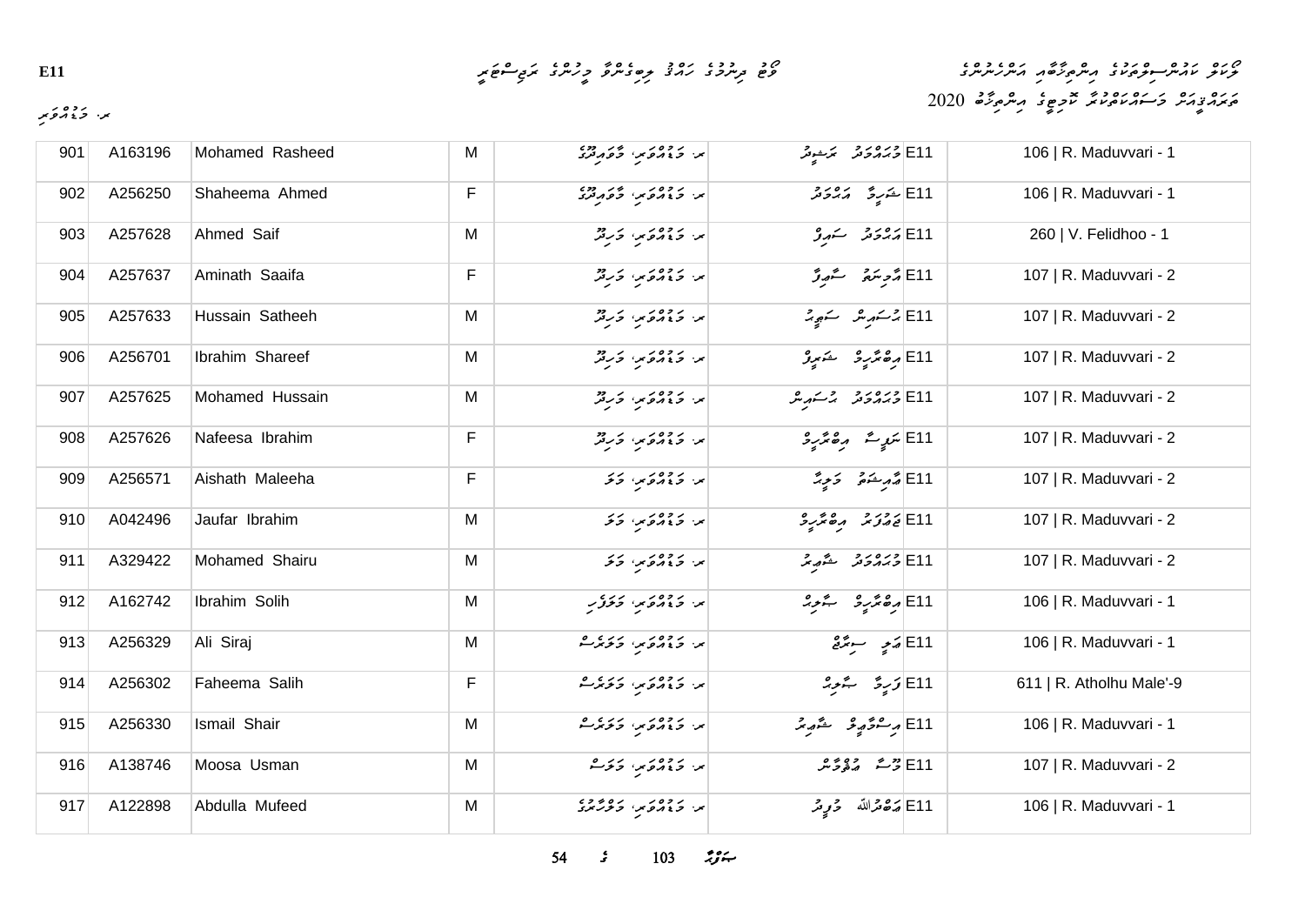*sCw7q7s5w7m< o<n9nOoAw7o< sCq;mAwBoEw7q<m; wBm;vB* م من المرة المرة المرة المرجع المرجع في المركبة 2020<br>مجم*د المريض المربوط المربع المرجع في المراجع المركبة* 

| 918 | A156920 | Ahmed Hassan            | M            | بر كەنگەن كەرىپى                    | E11 كەبۇر كەسىر بىر يەنب                    | 106   R. Maduvvari - 1   |
|-----|---------|-------------------------|--------------|-------------------------------------|---------------------------------------------|--------------------------|
| 919 | A256178 | Aishath Ahmed           | $\mathsf{F}$ | برا وودر وكالمعدد                   | E11 مَّ مِ شَوَ مَ رَوْرَ قَر               | 106   R. Maduvvari - 1   |
| 920 | A256180 | Hussain Mufeed          | M            | برا ووه در کار دور                  | E11   پرسکوپٹر - ٹی ویڈ                     | 106   R. Maduvvari - 1   |
| 921 | A256258 | Ibrahim Mamnoon         | M            | بر کروه در روز ده<br>بر کروه کروبرد | E11 مەھەر ئەرەپتى تەرەپلى                   | 611   R. Atholhu Male'-9 |
| 922 | A256177 | Khadheeja Ahmed         | F            | بر دوه ر دوه ده                     | E11] زَمِرِجٌ     دَرُوَ دَرْ               | 106   R. Maduvvari - 1   |
| 923 | A256172 | Maryam Saeeda           | $\mathsf F$  | بر کروه در روز ده<br>بر کروه کروبرد | E11 كەبىر بىر سىمبەتر                       | 611   R. Atholhu Male'-9 |
| 924 | A256170 | Mufeedha Ahmed          | $\mathsf{F}$ | بر کے حکومت کے محرک مرد             | E11 تۇرىگە كەندى تەر                        | 611   R. Atholhu Male'-9 |
| 925 | A256174 | Sanfa Umar              | $\mathsf F$  | بر دوه رسوده ده                     | E11 سەندى <sub>قە</sub> ھەنەتە              | 106   R. Maduvvari - 1   |
| 926 | A338420 | Aminath Unaiza Shafeeq  | F            | بر ووه د و شرو                      | E11 مُرْحِسَمُ مُسَمَّدٍ مُحَمَّدٍ فَي      | 107   R. Maduvvari - 2   |
| 927 | A056679 | Niuma Moosa             | F            | برا ووه دي و شرو                    | $23$ $52$ $211$                             | 107   R. Maduvvari - 2   |
| 928 | A156096 | Abdul Rauf Abdul Raheem | M            | أأرا وكالمؤتمرا وتكرم والمتحلح      | E11 ره ده د دود د ره ده د ره و              | 106   R. Maduvvari - 1   |
| 929 | A413948 | Fathimath Riyaha        | F            | برا وَءُمُوَسِ وَسَيْءٍ             | E11 زَّەپ <i>ەدَەْ</i> ب <sub>ى</sub> ردە ب | 106   R. Maduvvari - 1   |
| 930 | A255912 | Mariyam Mohamed         | $\mathsf F$  | برا وَءَمُعَ بِرَا وَسَمِعٍ وَ      | E11 كەبەرە مەدەرە                           | 106   R. Maduvvari - 1   |
| 931 | A371866 | Mohamed Ruvaidh         | M            | أأرا والملح والمراد والمراج والملح  | E11 <i>وُبَرُهُ وَبَوْ</i> بِرَحْدِ بِرَ    | 106   R. Maduvvari - 1   |
| 932 | A255516 | Abbas Mohamed           | M            | برا دوه در گرم                      | E11 <sub>مَ</sub> مْرَة مِسْرِ دِيرِ دِيرِ  | 106   R. Maduvvari - 1   |
| 933 | A256394 | Ahmed Arushad           | M            | برا ودەبر، ۇر                       | E11 كەبرى كىمى كەمگەنىشكى كىل               | 106   R. Maduvvari - 1   |
| 934 | A256387 | Ibrahim Jailam          | M            | ىن ئەدەم بىر، ئۇس                   | E11 <sub>م</sub> ەمگەر قىم <i>بەق</i> ى     | 106   R. Maduvvari - 1   |

 $55$  *s*  $103$  *n***<sub>s</sub>**  $\frac{2}{3}$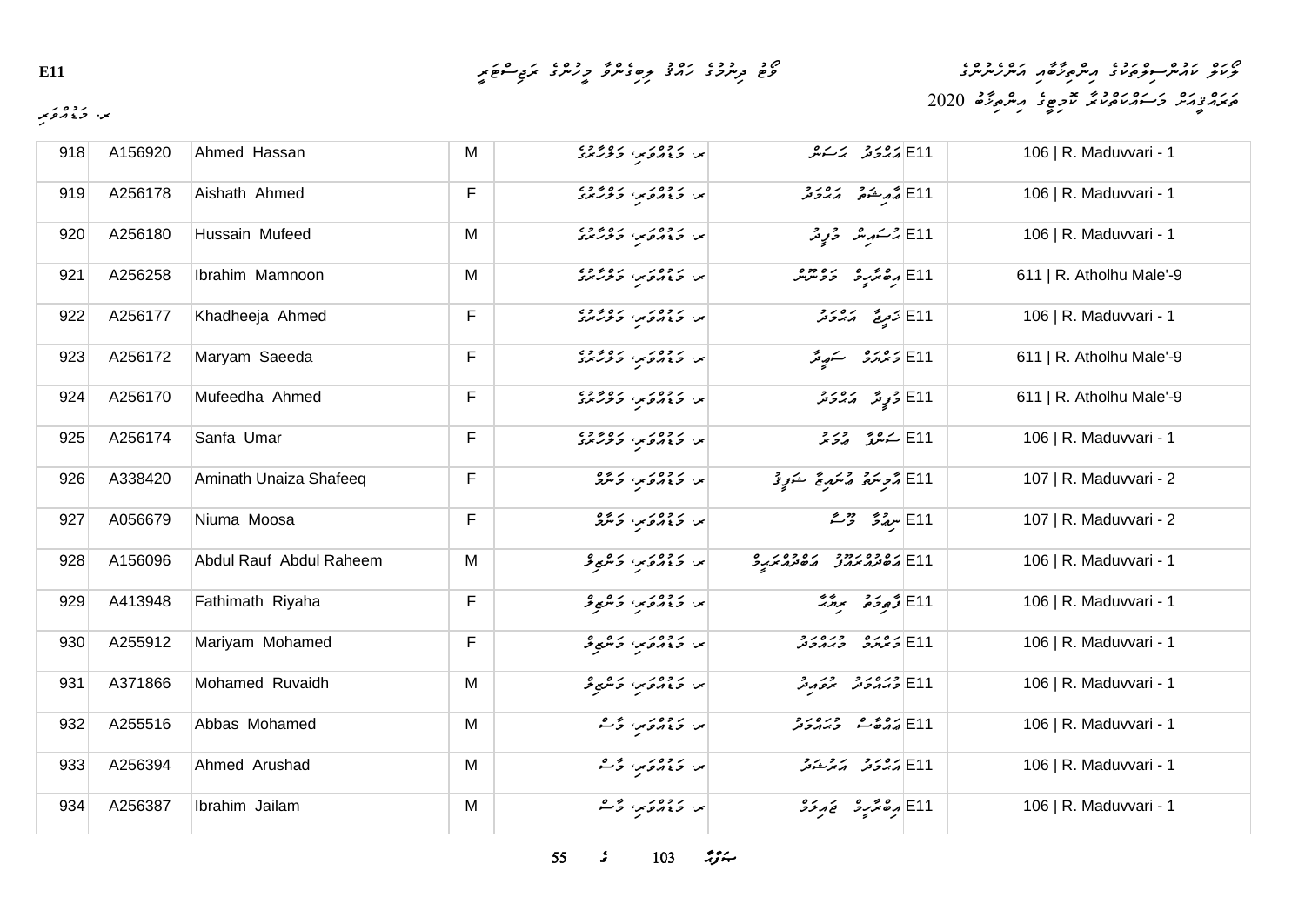*sCw7q7s5w7m< o<n9nOoAw7o< sCq;mAwBoEw7q<m; wBm;vB* م من المرة المرة المرة المرجع المرجع في المركبة 2020<br>مجم*د المريض المربوط المربع المرجع في المراجع المركبة* 

| ر د ه ر        |  |
|----------------|--|
| بر. و ۽ مرو بر |  |
|                |  |

| 935 | A256399 | Mohamed Shaheeru | M           | برا ودەم بالمحمدالمحمدالم | E11 وَبَرْدُوَتْرَ ۖ شَرِيْرَ                     | 106   R. Maduvvari - 1               |
|-----|---------|------------------|-------------|---------------------------|---------------------------------------------------|--------------------------------------|
| 936 | A256738 | Sofoora Ahmed    | F           | برا ودەم بار ئ            | E11 يەدىرى بەرەر                                  | 106   R. Maduvvari - 1               |
| 937 | A255049 | Aminath Shaffa   | F           | بر دوه ر ده دوه           | E11 مُجِسَمَ شَهْرٌ                               | 158   K. Maafushi - 2                |
| 938 | A255053 | Hassan Safee     | M           | برا ودور کا دوده          | E11   پرسٹر گو                                    | 106   R. Maduvvari - 1               |
| 939 | A255046 | Hussain Inaz     | M           | بر کے موسی کے صوبری       | E11 پرڪيريش پريندي                                | 106   R. Maduvvari - 1               |
| 940 | A047071 | Musthafa Hussain | M           | من كروه من كر مادوره و    | E11  <sub>خ</sub> رجوتر برسكوبتر                  | 104   R. Rasmaadhoo - 1              |
| 941 | A255043 | Umniyya Musthafa | F           | بر کے موتر کے متعدم       | E11 روسر مهر و مبدورً                             | 354   Fuvahmulah Hulhangu Uthuru - 1 |
| 942 | A138608 | Ahmed Niyam      | M           | بر ووه د وروه             | E11 كەبرى كىلەر بىر كەنگەنى ئىس                   | 611   R. Atholhu Male'-9             |
| 943 | A255479 | Aishath Thoifa   | F           | بر ووه د وروه             | E11 مُدمِسْمَ حَمْدِرٌ                            | 106   R. Maduvvari - 1               |
| 944 | A255474 | Ali Musthafa     | M           |                           | E11 <sub>أ</sub> َرَمٍ دُبَن <sub>َ</sub> وَلَمَن | 106   R. Maduvvari - 1               |
| 945 | A255477 | Aminath Shifaza  | $\mathsf F$ |                           | E11 أَمَّ مِ سَمَّةٍ مَّ سُوئَةٍ مَّ              | 106   R. Maduvvari - 1               |
| 946 | A255476 | Fathimath Niyaza | F           | بر ووه دي کره ده          | E11 رُّجِرَة مِ سِرَّجَ                           | 106   R. Maduvvari - 1               |
| 947 | A255472 | Khadeeja Ibrahim | F           | بر ووه در وروده           | E11 كَتْرِيعٌ - بِرەْتَرْرِدْ-                    | 106   R. Maduvvari - 1               |
| 948 | A161074 | Mohamed Niyam    | M           | بر ووه د وروه             | E11 در دور د سرگرد                                | 611   R. Atholhu Male'-9             |
| 949 | A255480 | Zulaikha Ali     | $\mathsf F$ | بر ووه د وروه             | E11 نح تر مربح – مربع                             | 106   R. Maduvvari - 1               |
| 950 | A257073 | Ahmed Suraagath  | M           | من كروه دم كروكرو         | E11 كەبروتر سەير <i>وت</i>                        | 107   R. Maduvvari - 2               |
| 951 | A257083 | Fathimath Suraa  | F           | برا كالمؤمرا كأولام       | E11 <i>وُجوحَ</i> هُمَ مُسْتَمَدَّ                | 107   R. Maduvvari - 2               |

 $56$  *s*  $103$  *z***<sub>f</sub>** $\div$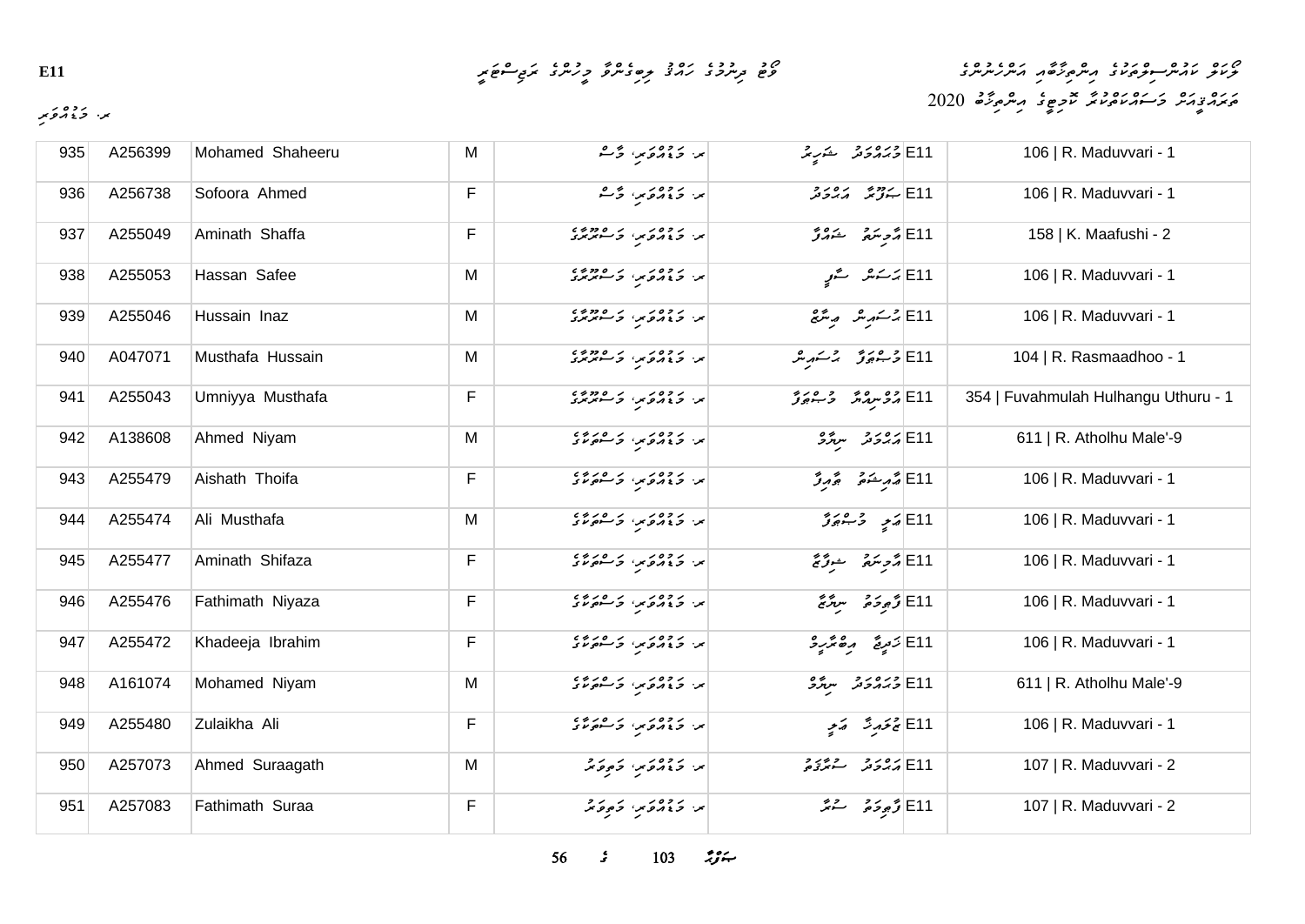*sCw7q7s5w7m< o<n9nOoAw7o< sCq;mAwBoEw7q<m; wBm;vB* م من المرة المرة المرة المرجع المرجع في المركبة 2020<br>مجم*د المريض المربوط المربع المرجع في المراجع المركبة* 

| ر د ه ر<br>بر. و ۽ مرو بر |  |
|---------------------------|--|
|---------------------------|--|

| 952 | A257075 | Ibrahim Suraagath   | M           | برا كالمؤمرا كأولام                                                                                                                                                                                                                                                                                                          | E11 مەھەرىپە قىسىم <i>قى</i> رد       | 107   R. Maduvvari - 2         |
|-----|---------|---------------------|-------------|------------------------------------------------------------------------------------------------------------------------------------------------------------------------------------------------------------------------------------------------------------------------------------------------------------------------------|---------------------------------------|--------------------------------|
| 953 | A257072 | Mohamed Ahmed Fulhu | M           | برا كالمؤمرا كأولام                                                                                                                                                                                                                                                                                                          | E11 ويرەبور مەردىرىر                  | 107   R. Maduvvari - 2         |
| 954 | A256672 | Abdulla Wihaadh     | M           | $\begin{array}{cc} 0 & 0 & 0 & 0 & 0 & 0 \\ 0 & 0 & 0 & 0 & 0 \\ 0 & 0 & 0 & 0 & 0 \\ 0 & 0 & 0 & 0 & 0 \\ 0 & 0 & 0 & 0 & 0 \\ 0 & 0 & 0 & 0 & 0 \\ 0 & 0 & 0 & 0 & 0 \\ 0 & 0 & 0 & 0 & 0 \\ 0 & 0 & 0 & 0 & 0 \\ 0 & 0 & 0 & 0 & 0 \\ 0 & 0 & 0 & 0 & 0 \\ 0 & 0 & 0 & 0 & 0 & 0 \\ 0 & 0 & 0 & 0 & 0 & 0 \\ 0 & 0 & 0 &$ | E11 رَحْمَدْاللّه مِرْتَمْر           | 557   Hulhumale', Ehenihen - 5 |
| 955 | A073369 | Ahmed Visam         | M           | $\begin{array}{l} 0.016 \\ 0.022 \\ 0.034 \\ 0.000 \\ \end{array} \begin{array}{ll} 0.012 \\ 0.000 \\ 0.000 \\ \end{array} \begin{array}{ll} \begin{array}{ll} 0.0000 \\ 0.0000 \\ 0.0000 \\ \end{array} \end{array}$                                                                                                        | E11 كەبرى قىر مەشىر                   | 106   R. Maduvvari - 1         |
| 956 | A161077 | Aishath Thasleema   | F           |                                                                                                                                                                                                                                                                                                                              | E11 مُەمشىق مۇشوپۇ                    | 106   R. Maduvvari - 1         |
| 957 | A256670 | Aminath Visadha     | $\mathsf F$ | بر 1997 ع00<br>بر کروه کرومو <sup>،</sup> حروم                                                                                                                                                                                                                                                                               | E11 مَّ صِنَّعَر مِسَّعَّر            | 106   R. Maduvvari - 1         |
| 958 | A257493 | Hassan Thasleem     | M           | بر 1997 ع00<br>بر کروه کرومو <sup>،</sup> حروم                                                                                                                                                                                                                                                                               |                                       | 611   R. Atholhu Male'-9       |
| 959 | A257467 | Hawwa Adam          | F           | ر وه در ۵۵۰<br>بر کالمحکم کالمی                                                                                                                                                                                                                                                                                              | E11 يَرْدُوَّ مُحَمَّرَ               | 106   R. Maduvvari - 1         |
| 960 | A257455 | Hussain Latheef     | M           | $\begin{array}{cc} 0 & 0 & 0 & 0 & 0 & 0 \\ 0 & 0 & 0 & 0 & 0 \\ 0 & 0 & 0 & 0 & 0 \\ 0 & 0 & 0 & 0 & 0 \\ 0 & 0 & 0 & 0 & 0 \\ 0 & 0 & 0 & 0 & 0 \\ 0 & 0 & 0 & 0 & 0 \\ 0 & 0 & 0 & 0 & 0 \\ 0 & 0 & 0 & 0 & 0 \\ 0 & 0 & 0 & 0 & 0 \\ 0 & 0 & 0 & 0 & 0 \\ 0 & 0 & 0 & 0 & 0 & 0 \\ 0 & 0 & 0 & 0 & 0 & 0 \\ 0 & 0 & 0 &$ | E11 پرڪيريش تخ <sub>جو</sub> ثو       | 106   R. Maduvvari - 1         |
| 961 | A257491 | Ibrahim Thasleem    | M           |                                                                                                                                                                                                                                                                                                                              | E11 مەھمەر ئەرمىسى ئەرقىدىنى ئىستان ئ | 106   R. Maduvvari - 1         |
| 962 | A147514 | Wisama Hussain      | F           | $\begin{array}{cc} 0 & 0 & 0 & 0 & 0 & 0 \\ 0 & 0 & 0 & 0 & 0 \\ 0 & 0 & 0 & 0 & 0 \\ 0 & 0 & 0 & 0 & 0 \\ 0 & 0 & 0 & 0 & 0 \\ 0 & 0 & 0 & 0 & 0 \\ 0 & 0 & 0 & 0 & 0 \\ 0 & 0 & 0 & 0 & 0 \\ 0 & 0 & 0 & 0 & 0 \\ 0 & 0 & 0 & 0 & 0 \\ 0 & 0 & 0 & 0 & 0 \\ 0 & 0 & 0 & 0 & 0 & 0 \\ 0 & 0 & 0 & 0 & 0 & 0 \\ 0 & 0 & 0 &$ | E11 <sub>ج</sub> رىمىڭ كەسكەپ ش       | 106   R. Maduvvari - 1         |
| 963 | A023244 | Abdulla Hameed      | M           | بر: 33 مۇبر، چىگ                                                                                                                                                                                                                                                                                                             | E11  رَحْمَدْاللَّهُ بَرَمِيْرٌ       | 611   R. Atholhu Male'-9       |
| 964 | A256027 | Basim Hameed        | M           | بر ووه دیر، ویژ                                                                                                                                                                                                                                                                                                              | E11 <i>ھُ سِوڤ ب</i> َر <i>وٍ</i> تْر | 611   R. Atholhu Male'-9       |
| 965 | A073367 | Husham Hameed       | M           | برا وَءُمُ وَبَرا وِبْرٌ                                                                                                                                                                                                                                                                                                     | E11] رَّحْدٌ = دَرِيْرُ =             | 116   B. Kendhoo - 1           |
| 966 | A256026 | Hussain Hameed      | M           | برا وَءُمُ وَبَرا وِبْرٌ                                                                                                                                                                                                                                                                                                     | E11 پرڪوپٽر - پرچيز                   | 106   R. Maduvvari - 1         |
| 967 | A256242 | Mibsam Hameed       | M           | برا وَءُوءَ بنِ اللَّهِ عَلَى                                                                                                                                                                                                                                                                                                | E11 <sub>ح</sub> ەشقىق ئەچەتر         | 611   R. Atholhu Male'-9       |
| 968 | A074104 | Mohamed Hameed      | M           | بر: 33 مۇبر، چەگ                                                                                                                                                                                                                                                                                                             | E11 <i>وَبَرُوْدَوْ بَرْدِوْدْ</i>    | 611   R. Atholhu Male'-9       |

 $57$  *s*  $103$   $23$   $\rightarrow$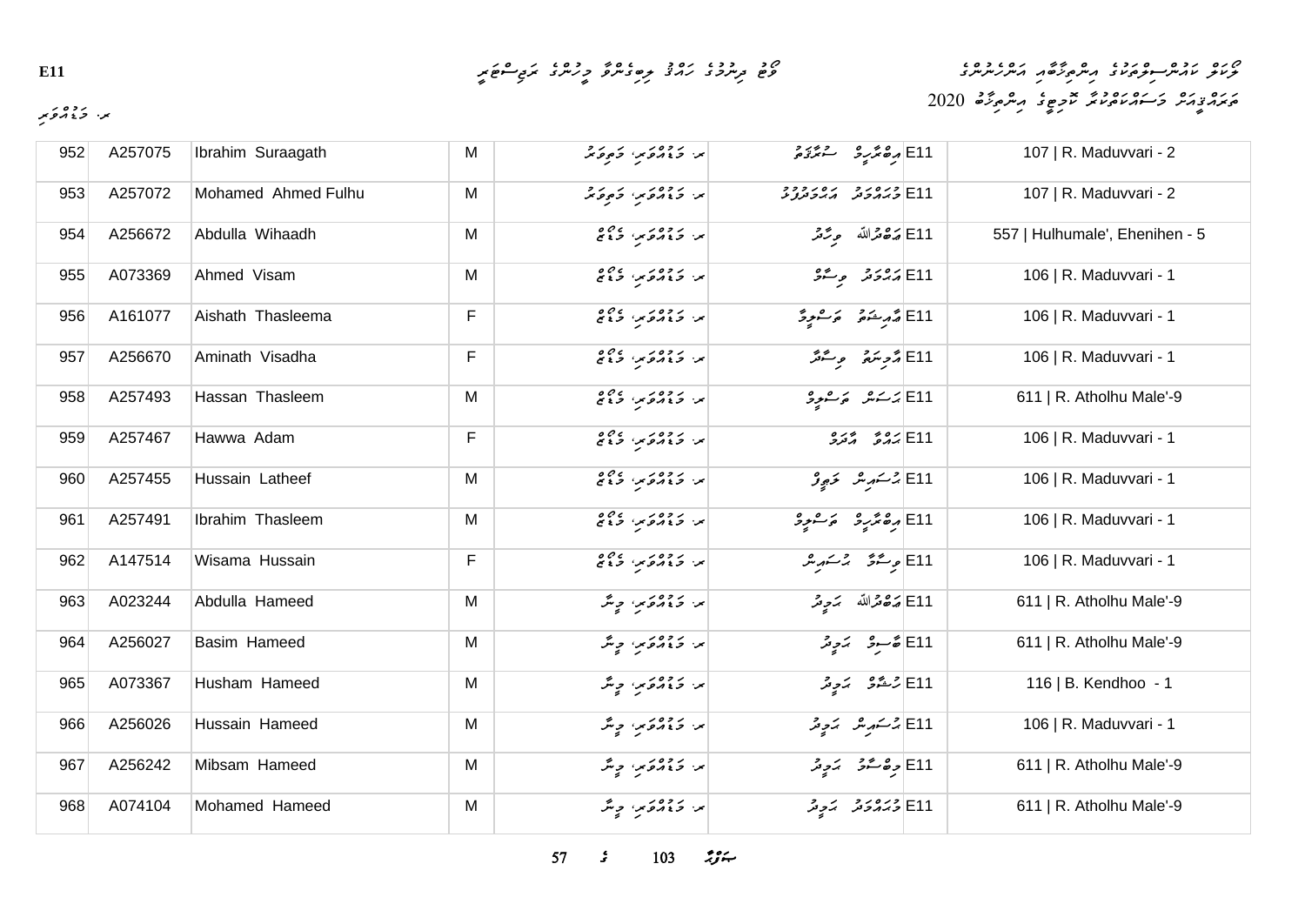*sCw7q7s5w7m< o<n9nOoAw7o< sCq;mAwBoEw7q<m; wBm;vB* م من المرة المرة المرة المرجع المرجع في المركبة 2020<br>مجم*د المريض المربوط المربع المرجع في المراجع المركبة* 

| - 0 > -            |  |
|--------------------|--|
| ىر. جەم <i>جىر</i> |  |
| ◢                  |  |

| 969 | A077707 | Ziyadha Hameed    | F           | بر زوه در دیگر            | E11 <sub>مح</sub> مرٌمَّر ب <sub>َرْحِ</sub> مْر  | 106   R. Maduvvari - 1         |
|-----|---------|-------------------|-------------|---------------------------|---------------------------------------------------|--------------------------------|
| 970 | A257679 | Aminath Waheeda   | F           | بر وووي وٍسٌّج            | E11 مَّ <i>حِ سَع</i> ْرِ مَ <sub>مَ</sub> يِعَّر | 611   R. Atholhu Male'-9       |
| 971 | A257689 | Fathmath Akhmeema | F           | أأراد والمتحافية المحافظة | E11 وَّجِوَدَةُ كَمَدْرِدًّ                       | 106   R. Maduvvari - 1         |
| 972 | A257686 | Ibrahim Mifrah    | M           | بر دوه در و ش             | E11 <sub>مر</sub> ھ م <i>گرد</i> ی و ژمگر         | 106   R. Maduvvari - 1         |
| 973 | A159246 | Ilhama Easa       | $\mathsf F$ | أأراد والمتحافية المحافظة | E11 مرتزنج - م <sub>ی</sub> ت                     | 611   R. Atholhu Male'-9       |
| 974 | A257682 | Mohamed Misbaah   | M           | بر ووه د و ش              | E11 دُبَرورو وبدھ پر                              | 106   R. Maduvvari - 1         |
| 975 | A256706 | Safaa Easa        | $\mathsf F$ | بر ووه د و ش              | E11 سترش پرت                                      | 611   R. Atholhu Male'-9       |
| 976 | A254949 | Abdulla Shair     | M           | بر ووه ديگر او پر         | E11 مَەھْتَراللە مۇمەتتر                          | 107   R. Maduvvari - 2         |
| 977 | A254951 | Aishath Raadha    | F           | بر ووه ديگر او پر         | E11 مَگْرِسْتُومْ مَحْرَمْهُ                      | 107   R. Maduvvari - 2         |
| 978 | A256730 | Aminath Raaziya   | F           | برا ودووس ويژ             | E11 أَمُّ حِسَمَةً مُحْسَنَةً                     | 557   Hulhumale', Ehenihen - 5 |
| 979 | A254946 | Hassan Raazee     | M           | برا ودوه برا ویژ          | E11  پرسٹر گرنی <sub>و</sub>                      | 107   R. Maduvvari - 2         |
| 980 | A254942 | Hussain Athif     | M           | برا ودوه برا ویژ          | E11 برڪهريش ڪچونز                                 | 107   R. Maduvvari - 2         |
| 981 | A254948 | Mariyam Rashida   | $\mathsf F$ | بر ووه ديگر او پر         | E11  <i>وَ بُرْدَة</i> - بُرْج <sup>ِ</sup> دِدً  | 107   R. Maduvvari - 2         |
| 982 | A370913 | Mohamed Musthafa  | M           | بر دوه د وټر              | E11 دېرونو وېږي                                   | 107   R. Maduvvari - 2         |
| 983 | A254926 | Shameema Haroon   | F           | برا ودوه برا ویژ          | E11 ڪوچ گرميزند                                   | 107   R. Maduvvari - 2         |
| 984 | A256661 | Abdulla Safhaan   | M           | بر دوه در ده ش            | E11 مَەھْتَراللە جۇيمىر                           | 106   R. Maduvvari - 1         |
| 985 | A256663 | Adam Suhail       | M           | برا ودووبرا وبأنكر        | E11 مُمَتَرَدِ - سُمَتَهُ بِيَوْ                  | 106   R. Maduvvari - 1         |

 $58$  *s*  $\cancel{003}$  *n***<sub>y</sub>** $\cancel{0.5}$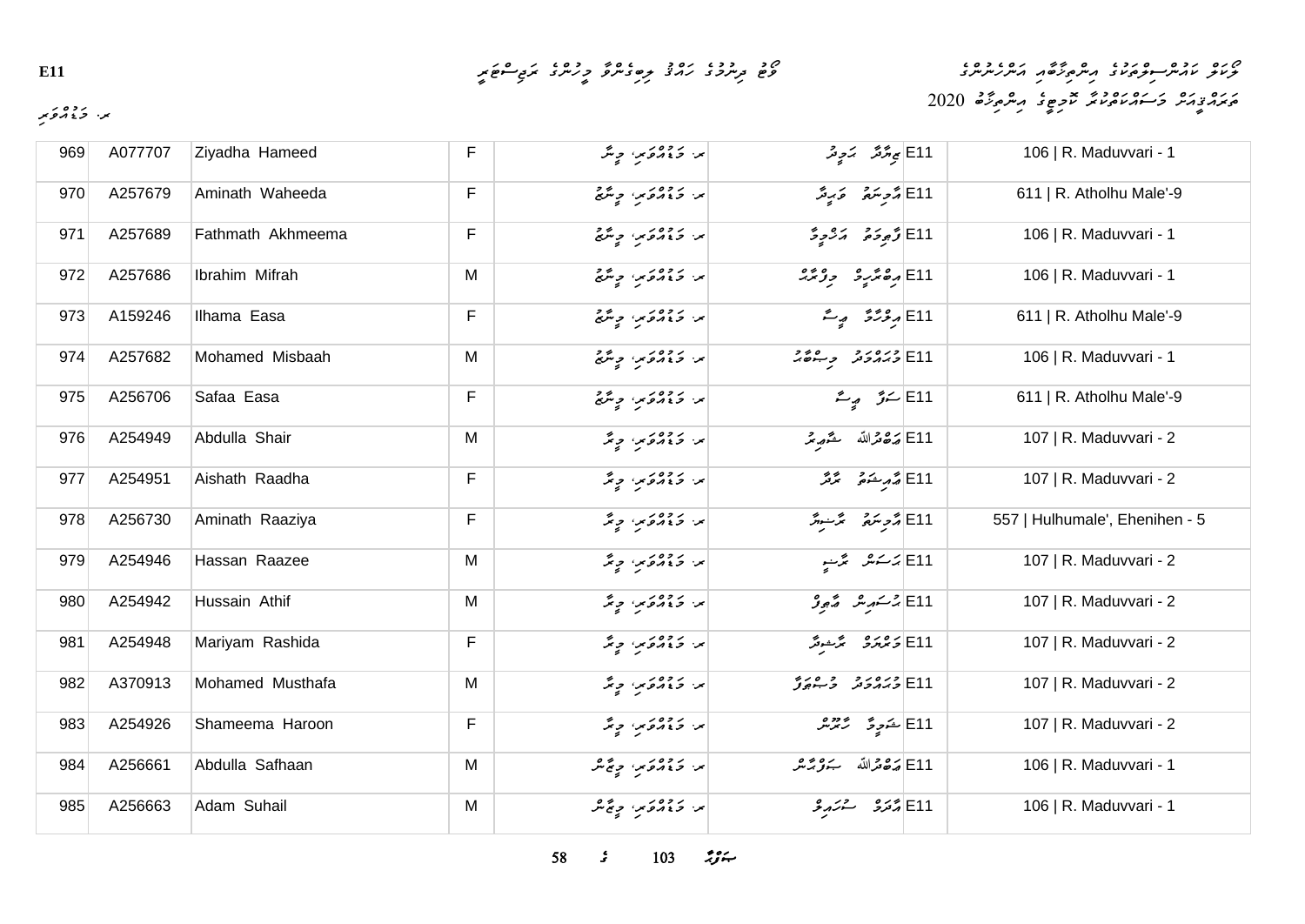*sCw7q7s5w7m< o<n9nOoAw7o< sCq;mAwBoEw7q<m; wBm;vB* م من المرة المرة المرة المرجع المرجع في المركبة 2020<br>مجم*د المريض المربوط المربع المرجع في المراجع المركبة* 

| ر د ه ر        |  |
|----------------|--|
| بر. و ۽ مرو بر |  |
|                |  |

| 986  | A257395 | Ahmed Sameeh    | M           | أين الحكام وعن المحيض           | E11 كەندى قىم سىمب <sup>ور</sup>                 | 106   R. Maduvvari - 1         |
|------|---------|-----------------|-------------|---------------------------------|--------------------------------------------------|--------------------------------|
| 987  | A257398 | Ali Siyaan      | M           | برا ودووس وبختر                 | E11 کی جو سومگر                                  | 106   R. Maduvvari - 1         |
| 988  | A257394 | Aminath Sameeha | $\mathsf F$ | بر دوه در دیگر                  | E11 مُ مِ سَمَعٍ مَسَمَّةٍ مِ يَسْرِ             | 106   R. Maduvvari - 1         |
| 989  | A257392 | Hassan Siyad    | M           | بر دوه در وی گر                 | E11   پرسٹرنٹر ہے میٹرنٹر                        | 106   R. Maduvvari - 1         |
| 990  | A257397 | Hussain Siyaad  | M           | بر وووير، وپچس                  | E11 بر سک <i>ر بل</i> ر مسین میکند.              | 106   R. Maduvvari - 1         |
| 991  | A257400 | Ibrahim Sazeen  | M           | برا ودووس وبختر                 | E11 <sub>ا</sub> رھ پڙرو ڪي پٽر                  | 106   R. Maduvvari - 1         |
| 992  | A256665 | Ismail Siruhan  | M           | بر دوه در دیگر                  | E11  <sub>م</sub> رےد <sub>گھی</sub> و ہے پر پڑھ | 106   R. Maduvvari - 1         |
| 993  | A257386 | Mohamed Adam    | M           | بر دوه در وی گر                 | E11 وبرور و محمده                                | 106   R. Maduvvari - 1         |
| 994  | A257393 | Sazeena Mohamed | F           | بر ووه در وی گر                 | E11 سَمَى شَرَ حَمَدَ <i>حَدَّة قَرْ</i>         | 106   R. Maduvvari - 1         |
| 995  | A055168 | Mohamed Jamaal  | M           | من تروه در مرکز در ده در در من  | E11 وبروتر تح <sup>5</sup> فر                    | 106   R. Maduvvari - 1         |
| 996  | A257599 | Zainab Hassan   | F           | من تروه در مرکز در ده در در من  | E11 ئ <sub>ىم ب</sub> ىرت <i>ە</i> بەسەئىر       | 106   R. Maduvvari - 1         |
| 997  | A255800 | Ahmed Tholal    | M           | برا و دوربرا و بررون            | E11 كەبرى قىر ھەر ئۇنجى                          | 106   R. Maduvvari - 1         |
| 998  | A255798 | Badheeu Ibrahim | M           | برا و ووړ ویردون                | E11 ھَمبِر مَّہ مِرھ مَّرْرِ 3                   | 106   R. Maduvvari - 1         |
| 999  | A255796 | Hassan Ibrahim  | M           | بر ووه د وبرروه                 | E11 بَرَسَىْرَ ب <i>ِهِ مَ</i> ْرِيْرَ           | 557   Hulhumale', Ehenihen - 5 |
| 1000 | A069090 | Hawwa Ibrahim   | F           | بر كالمؤتمر ويرزؤنج             | E11 بَرْدَةُ مِنْ يُرِدْ                         | 106   R. Maduvvari - 1         |
| 1001 | A025366 | Ali Farooq      | M           | <b>بر: 32 مرکز 2 مرکز و حرک</b> | E11 كەير گەچىتى                                  | 107   R. Maduvvari - 2         |
| 1002 | A159705 | Mansoor Usman   | M           | برا كالمؤبرا ومهوفى             | E11 كەشرىيەتمە مەھمەتىر                          | 611   R. Atholhu Male'-9       |

 $59$  *s*  $103$  *z*  $\frac{6}{5}$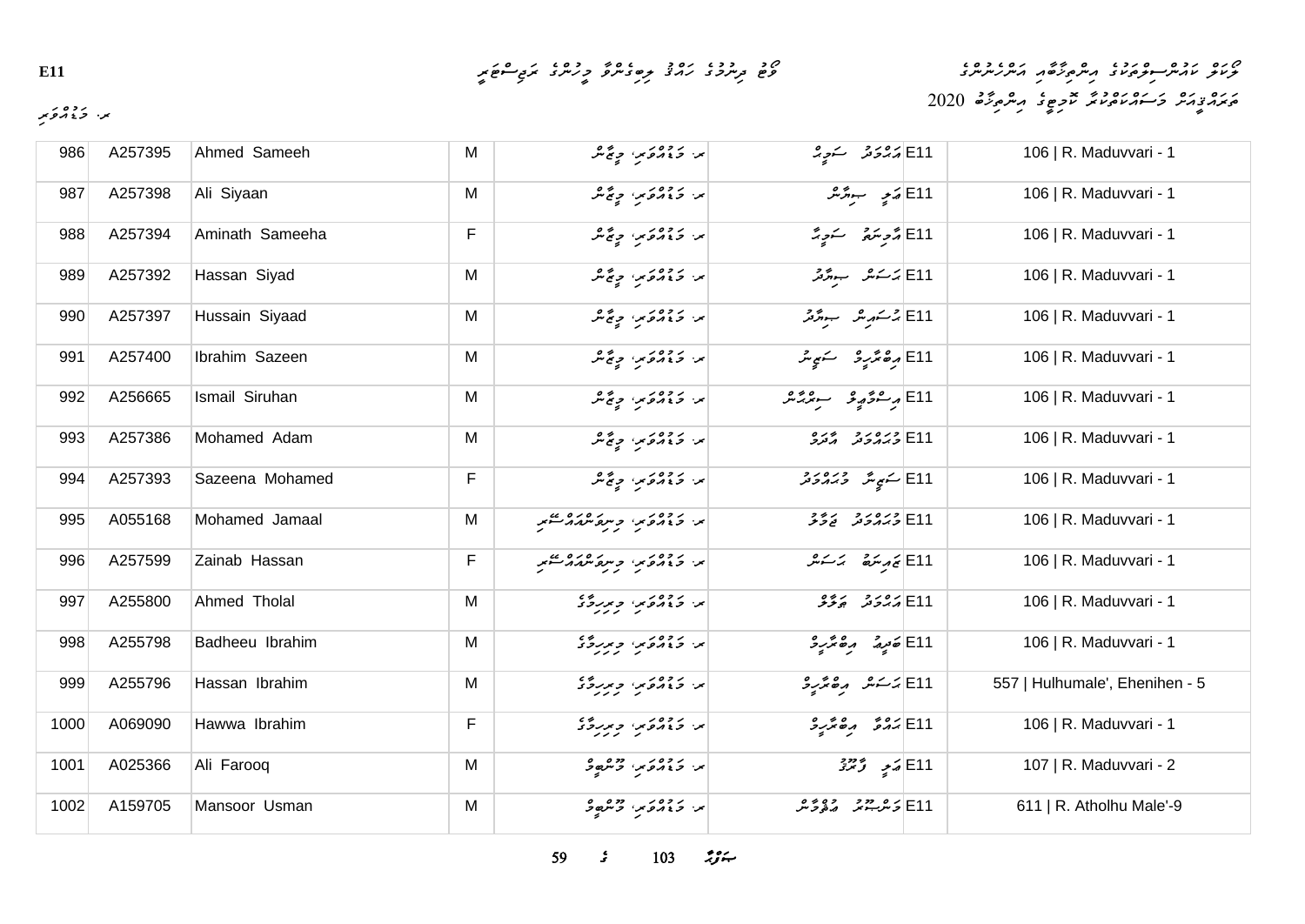*sCw7q7s5w7m< o<n9nOoAw7o< sCq;mAwBoEw7q<m; wBm;vB* م من المرة المرة المرة المرجع المرجع في المركبة 2020<br>مجم*د المريض المربوط المربع المرجع في المراجع المركبة* 

|             | ر د ه ر |  |
|-------------|---------|--|
| بر. כے موتر |         |  |
| ╭           |         |  |

| 1003 | A010743 | Mohamed Shukuree     | M | بر وومري ومهود         | E11 <i>وُبَرُوْدُوْ</i> شَرْمَ بِرِ         | 107   R. Maduvvari - 2   |
|------|---------|----------------------|---|------------------------|---------------------------------------------|--------------------------|
| 1004 | A047670 | Abdul Hameed Mohamed | M | من كروه من دوه در ه    | E11 גەدەپرىي دىمەدە                         | 611   R. Atholhu Male'-9 |
| 1005 | A254716 | Ahmed Hameed         | M | بر وه در دور و         | E11 كەندى كەرىمىتى بىر ئىل                  | 107   R. Maduvvari - 2   |
| 1006 | A148544 | Hassan Hameed        | M | من كروه روه ده ده در ه | E11   پرسترس کر <i>ون</i> گر                | 611   R. Atholhu Male'-9 |
| 1007 | A254714 | Hussain Hameed       | M | من كروه را دوه در ه    | E11 پر کے پر پر پر کردیاتھ<br>ا             | 107   R. Maduvvari - 2   |
| 1008 | A081612 | Mohamed Ismail       | M | بر وه در دور و         | E11 دېره ده په مشوگه و                      | 107   R. Maduvvari - 2   |
| 1009 | A027564 | Zarana Mohamed       | F | من كالمروم المحامدة    | E11 ئەنگە قەيرە دىر                         | 107   R. Maduvvari - 2   |
| 1010 | A121011 | Abdulla Zubayru      | M | بر كالمؤمر ومردوع      | E11 مَەھىراللە ت <u>ە</u> <i>ھەم</i> ىر     | 106   R. Maduvvari - 1   |
| 1011 | A255362 | Naahida Ibrahim      | F | بر كالمؤتمر ومردى      | E11 مَرْرِمَّر ب <i>رە م</i> َّرِدُ 9       | 106   R. Maduvvari - 1   |
| 1012 | A257696 | Abdulla Rashid       | M | بر وودير، وسرس المقيم  | E11 مَەمْرَاللَّه مَّرْسُومْر               | 106   R. Maduvvari - 1   |
| 1013 | A256707 | Ahmed Reesaan        | M | بر وودير، وسرس المقيم  | E11 ړیرون <sub>د</sub> برگ <i>ی</i> ر       | 106   R. Maduvvari - 1   |
| 1014 | A257698 | Aminath Rasima       | F | بر وودير، وسرس المقير  | E11 مَّ مِسَمَّى مَّ سَرَّحَ                | 106   R. Maduvvari - 1   |
| 1015 | A257694 | Fathimath Rizumeena  | F | بر وودير، وسرس المقيم  | E11 ۇ <sub>ج</sub> ودۇ برۇ <sub>چ</sub> ىگە | 106   R. Maduvvari - 1   |
| 1016 | A257697 | Ibrahim Razzan       | M | بر ووور وسره و و و الم | E11 م <i>وڭ ئۇرۇ مەمدى تى</i> ر             | 106   R. Maduvvari - 1   |
| 1017 | A099083 | Mariyam Ibrahim      | F | بر وودير، وسرس المقيم  | E11 <i>وبرود وهترب</i> و                    | 106   R. Maduvvari - 1   |
| 1018 | A001327 | Mohamed Rasheed      | M | بر دور ده ده وه وه بر  | E11 <i>وُبَرُوُوَتَرُ بَرَ</i> حُوِيْر      | 106   R. Maduvvari - 1   |
| 1019 | A255699 | Abdulla Shareef      | M | برا وده وبرا وتر       | E11 كەھەراللە شەم <u>رى</u> ر               | 107   R. Maduvvari - 2   |

 $60$  *s*  $103$  *n***<sub>s</sub>**  $\frac{2}{3}$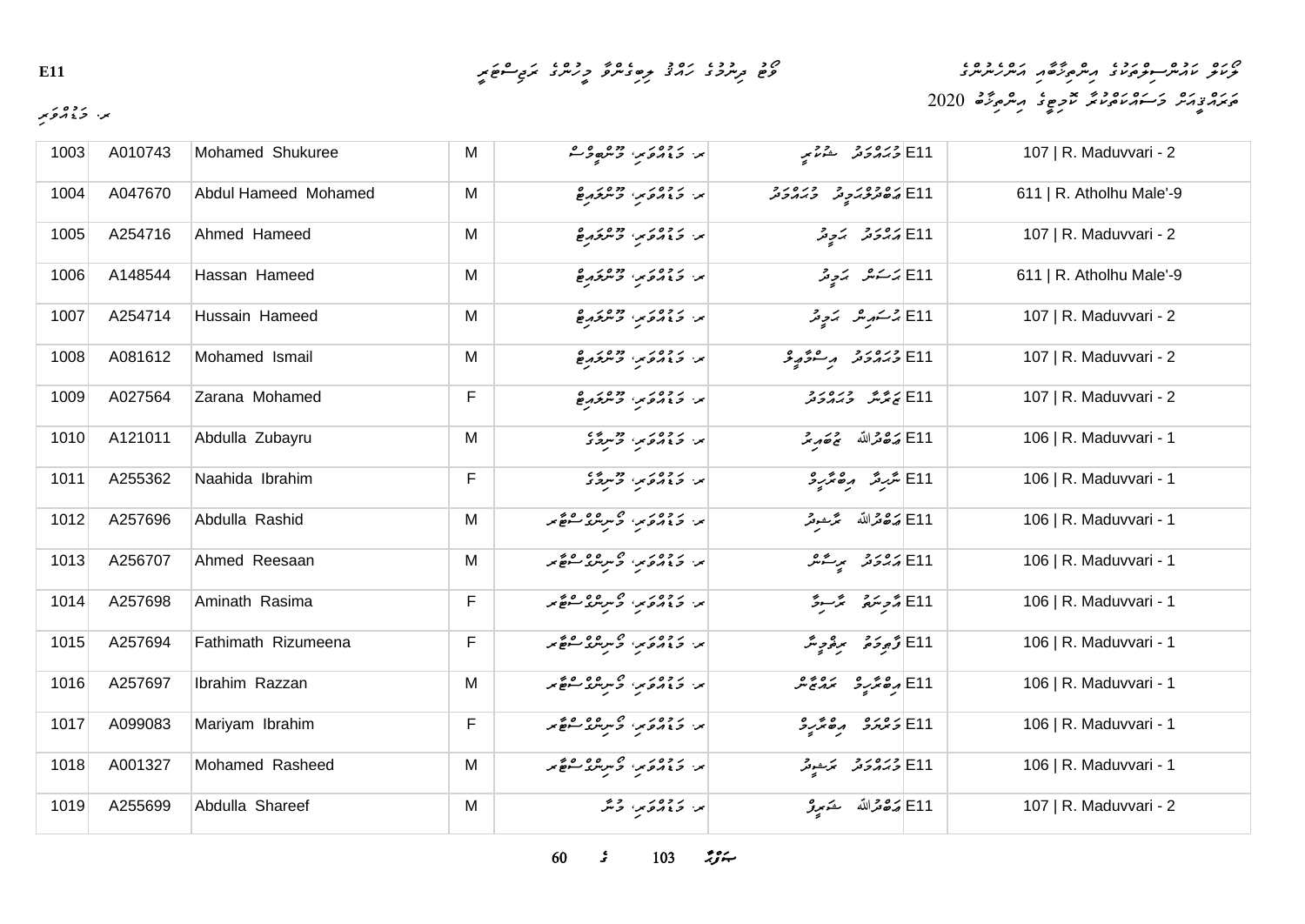*sCw7q7s5w7m< o<n9nOoAw7o< sCq;mAwBoEw7q<m; wBm;vB* م من المرة المرة المرة المرجع المرجع في المركبة 2020<br>مجم*د المريض المربوط المربع المرجع في المراجع المركبة* 

|   | ر د ه ر |  |                |  |
|---|---------|--|----------------|--|
|   |         |  | بر. و ۽ مرو بر |  |
| ╭ |         |  |                |  |

| 1020 | A255715 | Abeera Abdulla    | $\mathsf{F}$ | برا ودوه دي وتر       | E11  ر <i>َەھ بَرَّ مَەمْ</i> رَاللَّه                                                  | 107   R. Maduvvari - 2         |
|------|---------|-------------------|--------------|-----------------------|-----------------------------------------------------------------------------------------|--------------------------------|
| 1021 | A255720 | Ali Nihad         | M            | برا وده ده برا و نگر  | E11  رَمِ سِ <i>رِدَّةَ</i>                                                             | 611   R. Atholhu Male'-9       |
| 1022 | A255703 | Fathimath Mohamed | F            | برا وده در و ش        | E11 تُرجوحه في محمد المحمد                                                              | 107   R. Maduvvari - 2         |
| 1023 | A256191 | Hawwa Noora       | F            | بر دوه د ونگ          | $\mathcal{Z}^{\mathcal{P}}_{\mathcal{P}}$ $\mathcal{Z}^{\mathcal{P}}_{\mathcal{P}}$ E11 | 611   R. Atholhu Male'-9       |
| 1024 | A255710 | Hussain Fahmee    | M            | برا وده ده برا و نگر  | E11 پرستمبرنٹر ک <i>ی ترج</i> ح                                                         | 107   R. Maduvvari - 2         |
| 1025 | A255714 | Iulaam Abdulla    | M            | برا ودوه برا وير      | E11 م <i>وجونجري حك</i> ومترالله                                                        | 611   R. Atholhu Male'-9       |
| 1026 | A255718 | Mariyam Asheera   | F            | برا وده ده برا و مگ   | E11 كەبىر <i>بىر كەنتى بى</i> گە                                                        | 107   R. Maduvvari - 2         |
| 1027 | A255707 | Mohamed Latheef   | M            | برا وده در و ش        | E11 ويرودي بحبوثر                                                                       | 107   R. Maduvvari - 2         |
| 1028 | A161094 | Shahin Abdulla    | M            | بر دوه د ونگ          | E11 ڪري <i>ر چي قر</i> الله                                                             | 107   R. Maduvvari - 2         |
| 1029 | A255848 | Aminath Ahmed     | F            | برا وده در و در در در | E11 مَّ حِسَمَ مَدَّدَمَّر                                                              | 557   Hulhumale', Ehenihen - 5 |
| 1030 | A255872 | Aminath Samra     | F            | برا وده در و در در در | E11 مُ مِ سَمَعٌ مُصَوْمٌ                                                               | 118   B. Dhonfanu - 1          |
| 1031 | A255867 | Azheem Khalid     | M            | برا وده و و برس       | E11 كەنج <sub>پىر</sub> ى - شەمەتىر                                                     | 106   R. Maduvvari - 1         |
| 1032 | A256218 | Hassan Saamir     | M            | برا ووه د ورسدون      | E11   پرسترس مس <i>توب</i> تر                                                           | 106   R. Maduvvari - 1         |
| 1033 | A025364 | Hussain Khalid    | M            | برا ووه د ورسدون      | E11 پُرڪمپ پُر رُوِيْرُ -                                                               | 557   Hulhumale', Ehenihen - 5 |
| 1034 | A150220 | Ibrahim Khalid    | M            | برا وده در و در در در | E11 بر <i>ے نگرد</i> ی گروٹر                                                            | 106   R. Maduvvari - 1         |
| 1035 | A255845 | Khalid Ali        | M            | برا ووه د ورسدون      | E11 گرونژ ک <i>ړې</i>                                                                   | 106   R. Maduvvari - 1         |
| 1036 | A255870 | Mariyam Nahiya    | F            | برا ودووبرا ويمسى ولا | E11 <i>وَ بُرْمَرْ بُمَّ بِرَمَّ</i>                                                    | 557   Hulhumale', Ehenihen - 5 |

 $61$  *s*  $103$  *n***<sub>s</sub>**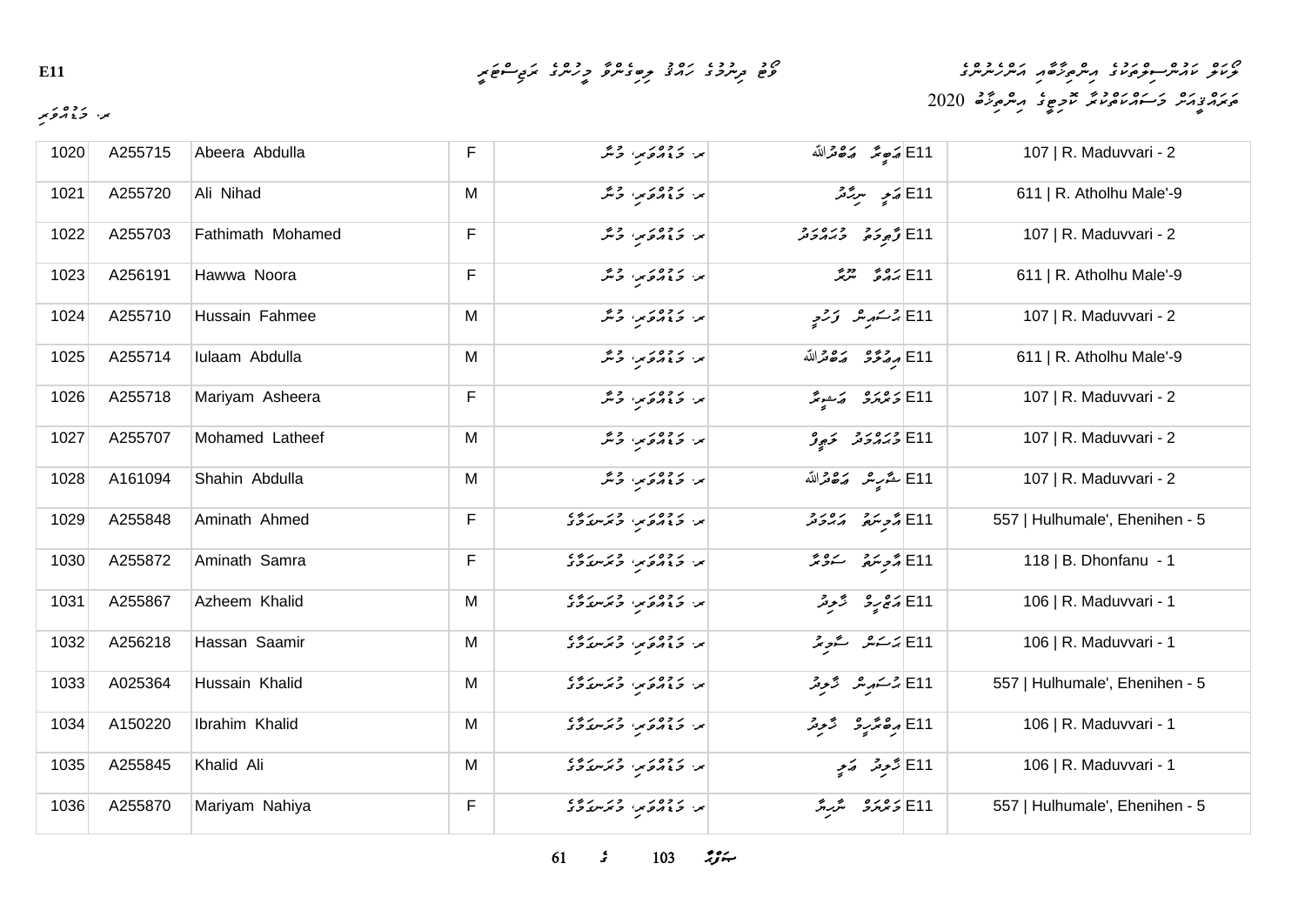*sCw7q7s5w7m< o<n9nOoAw7o< sCq;mAwBoEw7q<m; wBm;vB* م من المرة المرة المرة المرجع المرجع في المركبة 2020<br>مجم*د المريض المربوط المربع المرجع في المراجع المركبة* 

| ر د ه ر     |  |
|-------------|--|
| بر. כے موتر |  |
| ╭           |  |

| 1037 | A255862 | Nasikha Khalid        | $\mathsf F$ | بر ووه در دور            | E11 مَّرْسِدَّ دَّمِيْتُ                            | 106   R. Maduvvari - 1         |
|------|---------|-----------------------|-------------|--------------------------|-----------------------------------------------------|--------------------------------|
| 1038 | A255861 | Wajeeha Khalid        | F           | برا ووه دي ويرسون        | E11 <sub>حکی</sub> ر گروٹر                          | 557   Hulhumale', Ehenihen - 5 |
| 1039 | A256494 | Aishath Rasheeda      | F           | أمرا كالمركوب ومرس       | E11 مَ <i>ذْمِرْ حَدَّةً مَدَ</i> حْدِثَّ <i>رُ</i> | 611   R. Atholhu Male'-9       |
| 1040 | A256501 | Aminath Riyasa        | F           | بر كالمؤمر كالمرسور      | E11 أَمَّ مِ تَرَمَّدُ مَسَرَّسَةَ ا                | 106   R. Maduvvari - 1         |
| 1041 | A256502 | Fathmath Rasheega     | F           | أما كالمرومي كالمرسى     | E11 <i>وُّجِ وَحُمْ</i> - مَرْسُوِرٌ                | 106   R. Maduvvari - 1         |
| 1042 | A256499 | Mariyam Rishala       | F           | س كروه رس كو مرس         | E11 كەيمەر ئەر مەشىمى                               | 106   R. Maduvvari - 1         |
| 1043 | A256493 | Mohamed Abdulla       | M           | أأترا كالمركوب ومرس      | E11 ديره د حرم محدالله                              | 106   R. Maduvvari - 1         |
| 1044 | A158684 | Rasheedha Mohamed     | F           | أما كالمرومي كالمرسى     | E11 بَرَسْوِتَرٌ     وَبَرَ وَرَوْتَرُ              | 106   R. Maduvvari - 1         |
| 1045 | A237987 | Siththi Manike        | F           | بر كودوس كرس             | E11 سوره موځ مېرين <i>ا</i>                         | 106   R. Maduvvari - 1         |
| 1046 | A253948 | Ali Murthala          | M           | بر کا دور د د د د د د    | E11 <sub>ه</sub> َ مِي دِمْهُمْ شَهَ                | 107   R. Maduvvari - 2         |
| 1047 | A048913 | Amjad Mohamed Fulhu   | M           | برا وه د د د د د د د د   | E11 ړورو وره د دوو                                  | 155   K. Hinmafushi - 2        |
| 1048 | A253946 | Hassan Sobah          | M           | برا ووه د و د و د د د    | E11 پرسٹر ہے تھ                                     | 107   R. Maduvvari - 2         |
| 1049 | A138412 | Hussain Sobah         | M           | برا وده در و وردار دارد. | E11 بر مس <i>ره به چ</i>                            | 107   R. Maduvvari - 2         |
| 1050 | A253907 | Mariyam Mohamed Fulhu | F           | بر كالمؤمر وحمد          | E11 كەچرى مەدەردىن ب                                | 107   R. Maduvvari - 2         |
| 1051 | A151144 | Mohamed Hassan Fulhu  | M           | بر كالمؤمر وحمد          | E11 دېرونه پرېدنونو                                 | 107   R. Maduvvari - 2         |
| 1052 | A253949 | Mohamed Yamaani       | M           | بر كالمؤمر وحمد          | E11  <i>وبروبرو برؤ</i> سٍ                          | 107   R. Maduvvari - 2         |
| 1053 | A161149 | Zulaikha Mohamed      | F           | برا ودووبرا وحكوبرى      | E11 ىج تحدي <sup>3</sup> - ق <i>. تەنە</i> ت قە     | 611   R. Atholhu Male'-9       |

 $62$  *s*  $103$  *n***<sub>s</sub>**  $\frac{2}{3}$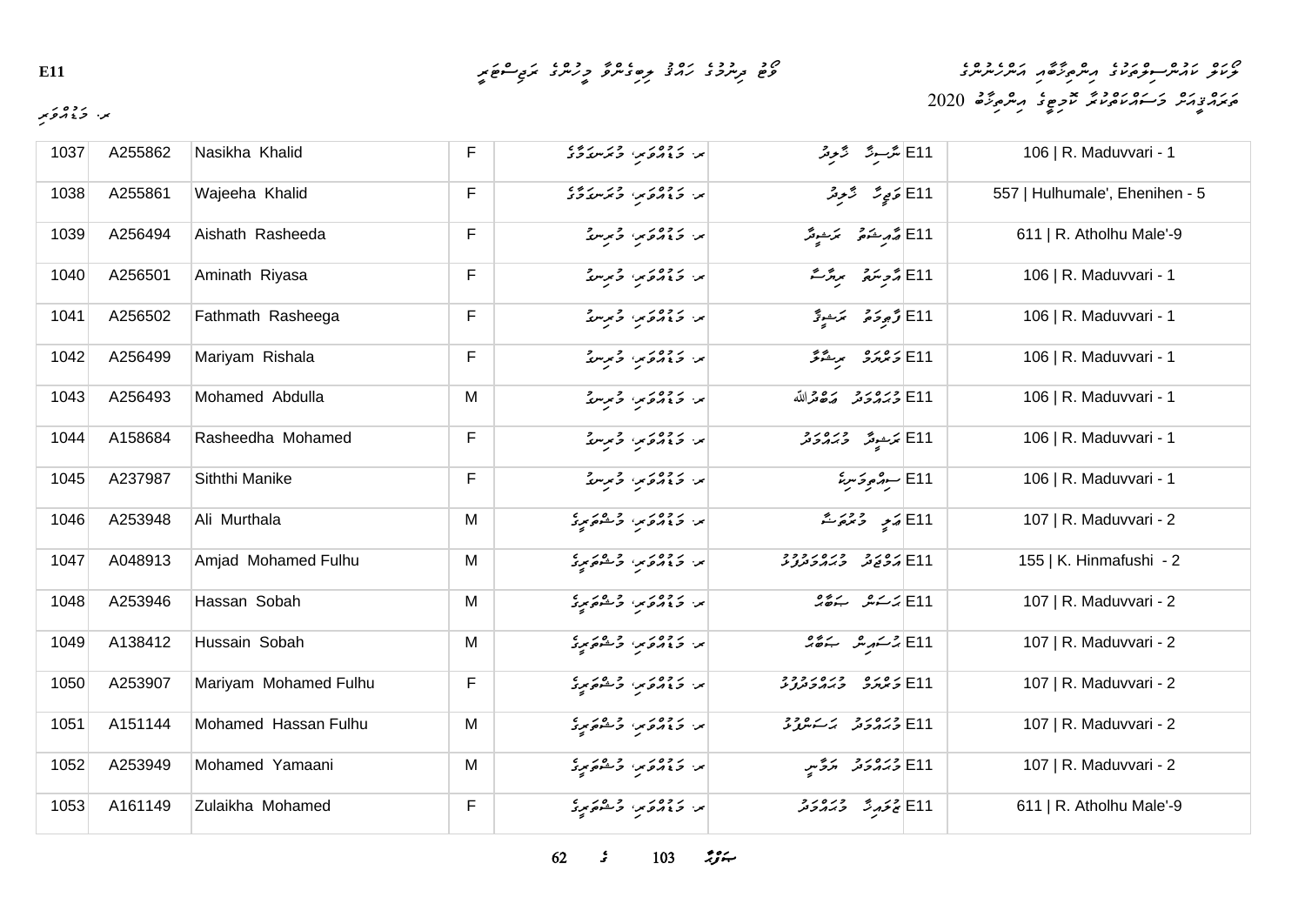*sCw7q7s5w7m< o<n9nOoAw7o< sCq;mAwBoEw7q<m; wBm;vB* م من المرة المرة المرة المرجع المرجع في المركبة 2020<br>مجم*د المريض المربوط المربع المرجع في المراجع المركبة* 

|                     | , , , , |  |
|---------------------|---------|--|
| ىر. جەم <i>و</i> ىر |         |  |
| ◢                   |         |  |

| 1054 | A255016 | Ahmed Zilaal       | M | أمرا كالأكاتب الكركرالم            | E11 كەردى ئەمۇئى                                 | 106   R. Maduvvari - 1         |
|------|---------|--------------------|---|------------------------------------|--------------------------------------------------|--------------------------------|
| 1055 | A256275 | Ali Hilaal         | M | من كالأوه من مكون الكر             | E11 کړې رنگی                                     | 106   R. Maduvvari - 1         |
| 1056 | A256273 | Hassan Simaal      | M | برا وَءُهُوَبِهِا الْمُؤْثِرِينَ   | E11   يَرْسَسْ فَفَقَوْ عَلَى                    | 106   R. Maduvvari - 1         |
| 1057 | A255021 | Mohamed Bilal      | M | بن كالمقطع، سكركر                  | E11 دېرونه صوگو                                  | 106   R. Maduvvari - 1         |
| 1058 | A259524 | Agisa Ibrahim Didi | F | برا ووه در سرور                    | E11 ۇ <sub>تو</sub> بە مەھ ئىر ۋىرىر             | 106   R. Maduvvari - 1         |
| 1059 | A255015 | Aminath Naazneen   | F | برا ووه در سروح                    | E11 أَمُّ حِسَمَةٌ مِسَّمَّ سِرْ مَسْ            | 106   R. Maduvvari - 1         |
| 1060 | A102074 | Ibrahim Naseer     | M | أأمرا كالأمكامي الكرمي             | E11 مەھمەر ئىسىم ئىسىم                           | 106   R. Maduvvari - 1         |
| 1061 | A159550 | Hussain Ibrahim    | M | ىن ئەدەم بە ئىگرىش                 | E11 يُرْسَمَ مِهْ مِرْهُ مِرْدِ وَ               | 106   R. Maduvvari - 1         |
| 1062 | A256846 | Ibrahim Abdulla    | M | أين وَءُ مِرْوَيْرِ، سُرَيْرَ شَهْ | E11 مِرْحَمَّدِ حَمَّدَ اللَّهُ                  | 557   Hulhumale', Ehenihen - 5 |
| 1063 | A148239 | Nazima Ibrahim     | F | برا ووه در شرکت                    | E11 مَنْهِ وَ مِنْ مِنْ مِنْ مِنْ الْمَدَّرِ فِي | 110   R. Meedhoo - 1           |
| 1064 | A091957 | Nazira Ibrahim     | F | ىن ئەدەم بىر، ئەنگەت               | E11 مَنْهِ مَّر رەھمَّر د                        | 110   R. Meedhoo - 1           |
| 1065 | A256560 | Zayaana Ibrahim    | F | برا ووه در شرکت                    | E11 ئ <sub>ى</sub> رتىر مەھ <i>مەر بى</i>        | 557   Hulhumale', Ehenihen - 5 |
| 1066 | A256561 | Zian Ibrahim       | M | ىن ئەدەم بە ئىگرىش                 | E11 يږمگىتر ب <i>ېر ھې</i> رو                    | 611   R. Atholhu Male'-9       |
| 1067 | A256558 | Zihaan Ibrahim     | M | بر دوه در شرکت                     | E11 فرِرَّتْرْ بِرِهْتَرْرِدْ                    | 106   R. Maduvvari - 1         |
| 1068 | A256855 | Ziuna Ibrahim      | F | بر دوه در شرکت                     | E11 <sub>مج</sub> وړنگه پر <i>هغرب</i> وګ        | 557   Hulhumale', Ehenihen - 5 |
| 1069 | A256348 | Adam Ali Fulhu     | M | ىن ئەچمۇس ئىرسورى                  | E11 مُرْمَرْدَ - مَعِرْزٌ تَرْ                   | 567   Villimale' Ehenihen - 2  |
| 1070 | A130838 | Ahmed Waseem       | M | ىر. ئ\$مۇمر، سەسىر ئەرگە           | E11 كەبۇبى كەسىر <i>ى</i>                        | 106   R. Maduvvari - 1         |

 $63$  *s*  $103$  *n***<sub>s</sub>**  $\frac{2}{3}$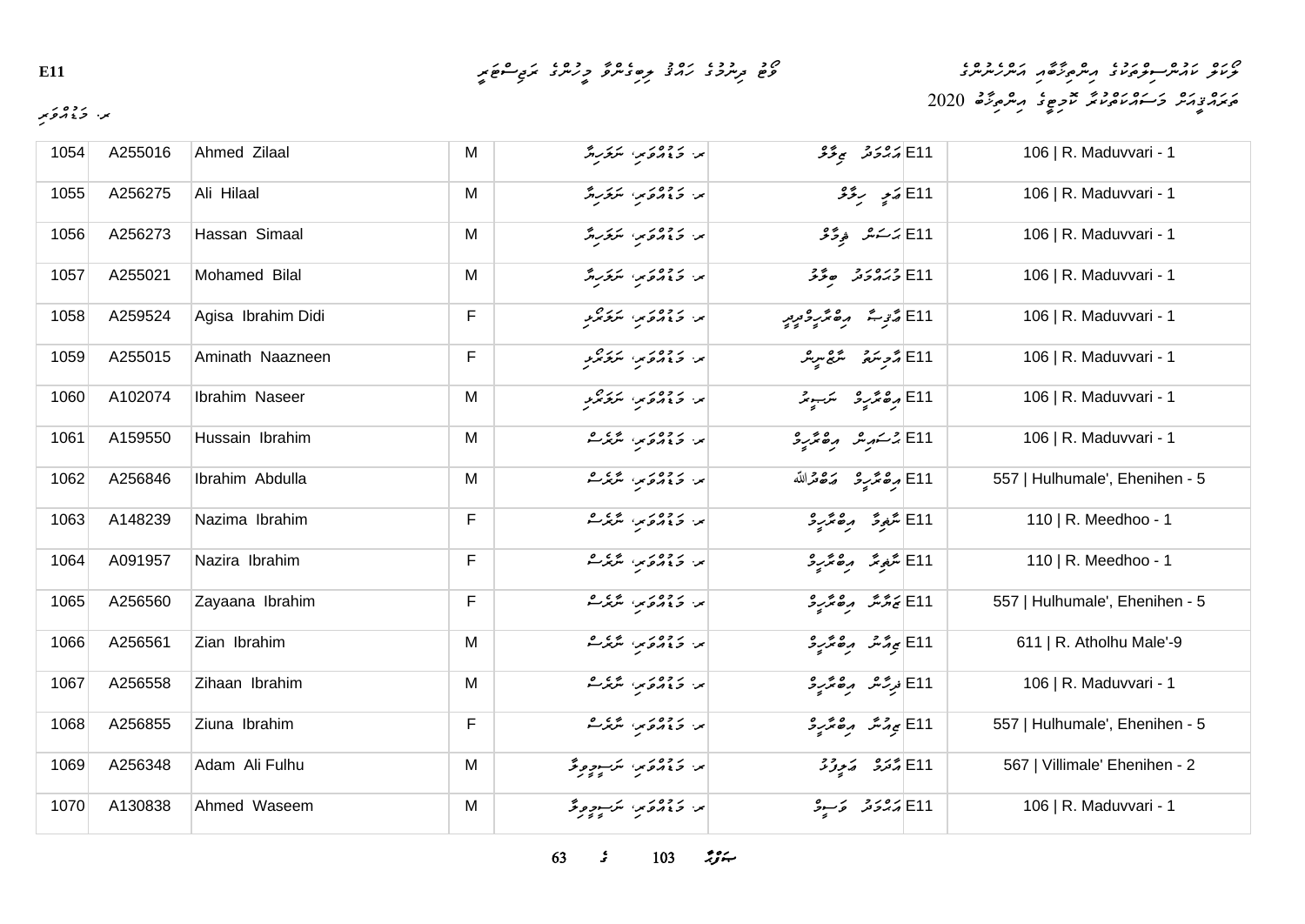*sCw7q7s5w7m< o<n9nOoAw7o< sCq;mAwBoEw7q<m; wBm;vB* م من المرة المرة المرة المرجع المرجع في المركبة 2020<br>مجم*د المريض المربوط المربع المرجع في المراجع المركبة* 

| 1071 | A256352 | Aishath Nadira   | F | ىن ئەمەكەر، سەسىر ئەرىم         | E11 مُ مِسْوَمٍّ مُحْمَدِمَّد                  | 106   R. Maduvvari - 1         |
|------|---------|------------------|---|---------------------------------|------------------------------------------------|--------------------------------|
| 1072 | A151257 | Hassan Firag     | M | أين وَءُمُوَيْنِ الرَّسِوِهِ وَ | E11   پرستدھ پ <i>ر پڙڏ</i>                    | 106   R. Maduvvari - 1         |
| 1073 | A012385 | Mohamed Naseem   | M | أين وَءُمُوَيْنِ الرَّسِوِهِ وَ | E11  <i>وټرونو پرېدو</i>                       | 611   R. Atholhu Male'-9       |
| 1074 | A254547 | Ahmed Nasheed    | M | بر دوه در نه                    | E11 <i>ړېر دي.</i> سَرَجو <i>تر</i>            | 107   R. Maduvvari - 2         |
| 1075 | A256096 | Abdulla Shaubaan | M | بن كەللەھمە سرچ                 | E11 مَرْدُوْرًاللَّهُ شَ <i>وَمْرَةُ مَّرَ</i> | 611   R. Atholhu Male'-9       |
| 1076 | A254560 | Ali Shuhbaan     | M | برا ودوه برگر استر              | E11   رَمِ شَرْرَةُ مْر                        | 107   R. Maduvvari - 2         |
| 1077 | A254552 | Hasma Moosa      | F | برا ودوه برگر استر              | $23$ $52$ $\ge$ $\ge$ F11                      | 107   R. Maduvvari - 2         |
| 1078 | A253749 | Moosa Ali        | M | بن كەللەھمە سرچ                 | E11 فخرشہ ک <i>ے ی</i> و                       | 107   R. Maduvvari - 2         |
| 1079 | A254550 | Nina Moosa       | F | بر: 33 م 5 م بر 3 م             | E11 سرینڈ ترجمنٹ                               | 107   R. Maduvvari - 2         |
| 1080 | A254554 | Vilma Moosa      | F | بر: 33 م 5 م بر 3 م             | E11 ج عجز من حق شد من                          | 611   R. Atholhu Male'-9       |
| 1081 | A254549 | Zahiyya Moosa    | F | برا وده دوس سرد                 | E11 نج پروگر مخرشہ                             | 107   R. Maduvvari - 2         |
| 1082 | A256675 | Adam Hafeez      | M | ىن ئەدەمى، سەئەش                | E11] پژ <i>نرو ټوپی</i>                        | 106   R. Maduvvari - 1         |
| 1083 | A257545 | Ahmed Riyaz      | M | بر ووه در سرگر                  | E11 كەبرى كىمى سىرتىرىشى ئىس                   | 611   R. Atholhu Male'-9       |
| 1084 | A257540 | Aishath Musheera | F | برا وده در سروکر                | E11 مۇرىشمۇ   مۇمۇمگر                          | 35   Kulhudhuffushi Uthuru - 1 |
| 1085 | A257547 | Ali Hameed       | M | ىن ئەدەمى، سەئەش                | E11  کی بر کی ترکی                             | 106   R. Maduvvari - 1         |
| 1086 | A122422 | Hassan Majid     | M | ىن ئەدەمى، سەئەش                | E11   پرسترس گرمج قر                           | 611   R. Atholhu Male'-9       |
| 1087 | A257544 | Hussain Eeraj    | M | ىن ئەدەمى، سەئەش                | E11 برڪوپر ويترقح                              | 106   R. Maduvvari - 1         |

*o8m=w<qFm> .8*

 $64$  *s*  $103$  *n***<sub>s</sub>**  $\frac{103}{56}$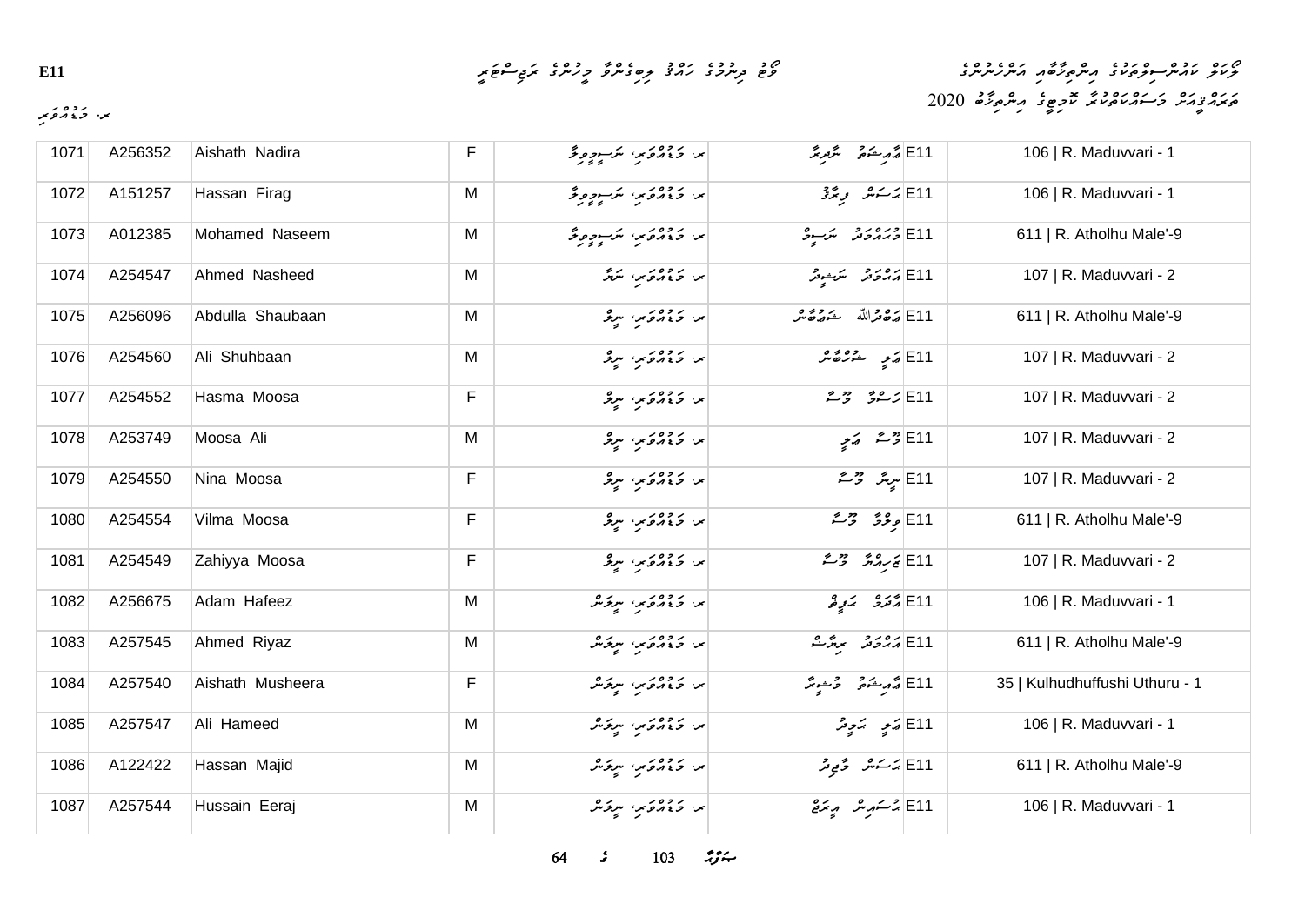*sCw7q7s5w7m< o<n9nOoAw7o< sCq;mAwBoEw7q<m; wBm;vB* م من المرة المرة المرة المرجع المراجع المراجع المراجع المراجع المراجع المراجع المراجع المراجع المراجع المراجع<br>مرين المراجع المراجع المرجع المراجع المراجع المراجع المراجع المراجع المراجع المراجع المراجع المراجع المراجع ال

|            | , , , , |  |
|------------|---------|--|
| ىر. جەمۇبر |         |  |
| ╭          |         |  |

| 1088 | A256676 | Ibrahim Adil        | M | أين وَءُمُوَيْنِ سِرْيَسْ           | E11 <sub>م</sub> ەنگەر ئەرگى                                   | 106   R. Maduvvari - 1   |
|------|---------|---------------------|---|-------------------------------------|----------------------------------------------------------------|--------------------------|
| 1089 | A257550 | Khoorusheedha Nizar | M | أأمرا أوده وأمراه البروكس           | E11 كَرْمَرْسُومَّر سَرِيَّ مْرَ                               | 106   R. Maduvvari - 1   |
| 1090 | A257536 | Mariyam Ali         | F | أأمرا أوده وأمراه البروكس           | E11 كانترنى كەمىي                                              | 106   R. Maduvvari - 1   |
| 1091 | A257548 | Mohamed Hameedh     | M | ىن ئەدەمى، سەئەش                    | E11  <i>وُبَرُوْدُوَ پُروِدْ</i>                               | 106   R. Maduvvari - 1   |
| 1092 | A261380 | Mohamed Joodh       | M | برا ودور سرکر                       | E11 وبرەرى دەر                                                 | 106   R. Maduvvari - 1   |
| 1093 | A257532 | Nizar Ahmed         | M | برا ووەم با سرىگە                   | E11 سرچ پر محمد حرم                                            | 106   R. Maduvvari - 1   |
| 1094 | A254528 | Mariyam Igbala      | F | بر كالمقرب سرور و                   | E11 كابر مركز من المحدد المحدد المحدد المحدد المحدد المحدد الم | 107   R. Maduvvari - 2   |
| 1095 | A256245 | Abdulla Unais       | M | من ويمروموا سم وعامر مر             | E11 مَەھْتَراللە مَسَمَّدٍ هُ                                  | 611   R. Atholhu Male'-9 |
| 1096 | A256246 | Ahmed Saaree        | M | من والمكرومي سكر والمرس             | E11 كەنزى قىر سىمىيە                                           | 106   R. Maduvvari - 1   |
| 1097 | A256088 | Aminath Waseefa     | F | من وأوقف سم الله الله على الله الله | E11 مَّ حِسَمَةٌ - حَسِيرٌ                                     | 106   R. Maduvvari - 1   |
| 1098 | A161102 | Mohamed Ali         | M | من ويموكون سكر والمرس               |                                                                | 611   R. Atholhu Male'-9 |
| 1099 | A256079 | Sabira Dawood       | F | من كالمؤمن سكر محاكم مر             | E11 شەھ ئىرونىر                                                | 106   R. Maduvvari - 1   |
| 1100 | A255372 | Fathimath Mohamed   | F | من تحكم وعمر سكر سر الموسوع مر      | E11 تُرجوح به مجمد حمد حمد                                     | 106   R. Maduvvari - 1   |
| 1101 | A256500 | Aishath Raya        | F | ىن ئەدەمى، سىشگىر                   | E11 مُ مِسْمَعْ مَمَدَّ                                        | 611   R. Atholhu Male'-9 |
| 1102 | A256524 | Aminath Shafeea     | F | بر دوه در سرشهر                     | E11 <sub>م</sub> ُّر <i>ِينَ جَوِي</i> َّة                     | 107   R. Maduvvari - 2   |
| 1103 | A111468 | Hassan Shareef      | M | بر ووه در سرشگاه                    | E11 پرسترش حق <i>مبون</i>                                      | 107   R. Maduvvari - 2   |
| 1104 | A146248 | Hussain Faseeh      | M | بر دوه در سرشگر                     | E11 پژشته بند تقریب و می                                       | 611   R. Atholhu Male'-9 |

 $65$  *s*  $103$  *n***<sub>s</sub>**  $\frac{2}{3}$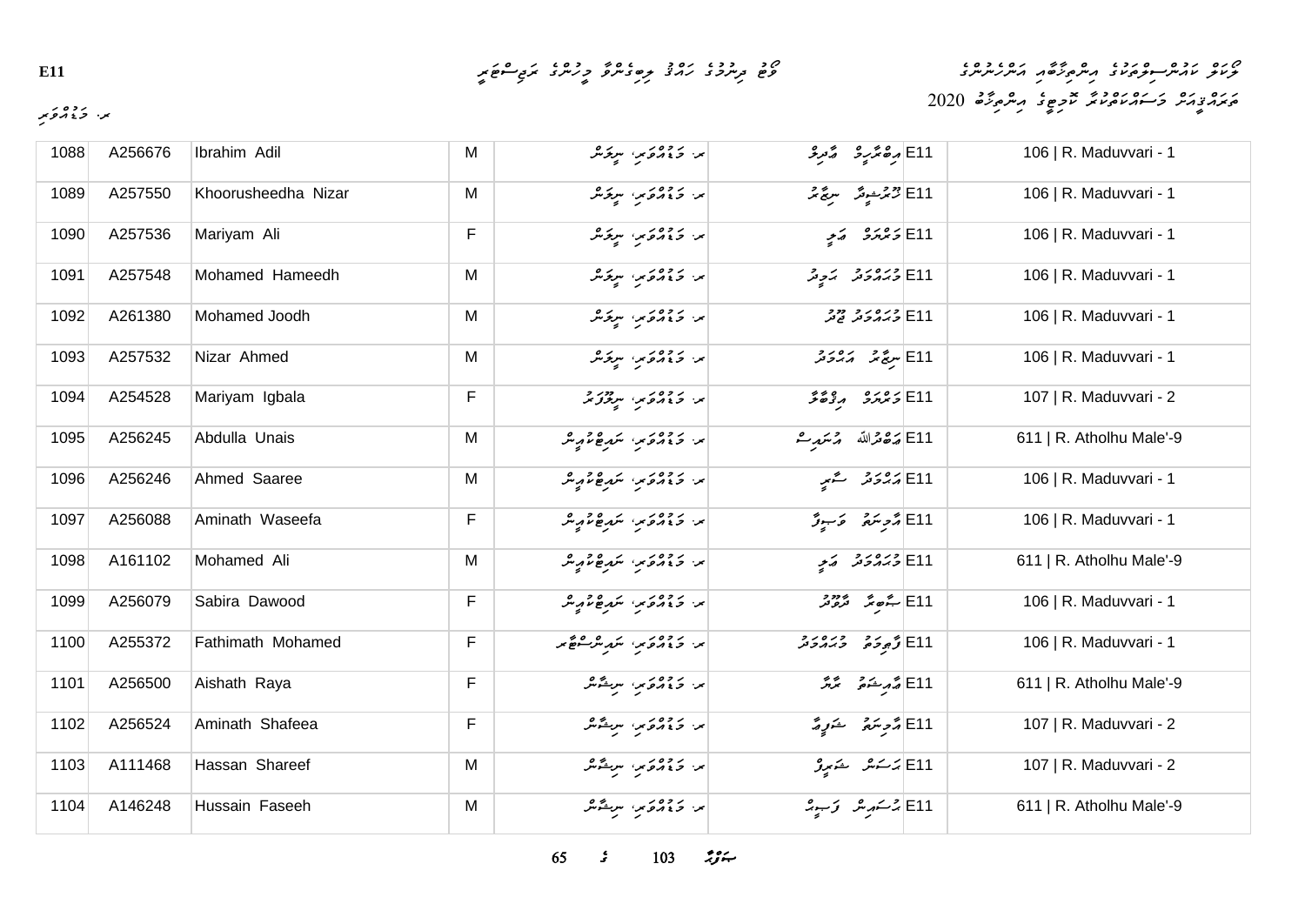*sCw7q7s5w7m< o<n9nOoAw7o< sCq;mAwBoEw7q<m; wBm;vB* م من المرة المرة المرة المرجع المراجع المراجع المراجع المراجع المراجع المراجع المراجع المراجع المراجع المراجع<br>مرين المراجع المراجع المرجع المراجع المراجع المراجع المراجع المراجع المراجع المراجع المراجع المراجع المراجع ال

| 1105 | A102129 | Nafia Hassan           | F           | أين كالأوكاني، سريقانكر | E11] <i>سَّعِيهٌ – پُرسک</i> ر                              | 611   R. Atholhu Male'-9 |
|------|---------|------------------------|-------------|-------------------------|-------------------------------------------------------------|--------------------------|
| 1106 | A159008 | Naziya Hassan          | F           | بر دوه در سرشگر         | E11 مُتَّبِعِ مُّهُ بَرَسَةَ مَثَّر                         | 107   R. Maduvvari - 2   |
| 1107 | A040621 | Shakeela Saud          | F           | بر دوه در سرشگاه        | E11 ڪيو ٿو سند <i>ه تر</i>                                  | 107   R. Maduvvari - 2   |
| 1108 | A064798 | Ahmed Yoosuf           | M           | بر كالمؤتمر سعد تروه    | E11 كەبرى تەرىپى تۈرگىز                                     | 107   R. Maduvvari - 2   |
| 1109 | A255417 | Aishath Thahira        | F           | بر ووور سعد مرده        | E11 مەم ئىسقى قى ئىرىتىگە                                   | 107   R. Maduvvari - 2   |
| 1110 | A256346 | Hassan Sumaam          | M           | بر كەم ئەرەب سەم ئەرى   | E11 كەستەش ئ <sub>ە</sub> ۋە                                | 107   R. Maduvvari - 2   |
| 1111 | A256349 | Hussain Zimaam         | M           | برا كالمؤمر البعكة فروه | E11 پڑے پر عمد سونحاتی                                      | 107   R. Maduvvari - 2   |
| 1112 | A256354 | Mohamed Zimaam         | M           | برا وكالمؤمن سعد مروه   | E11 <i>وبروبرو فروٌوْ</i>                                   | 611   R. Atholhu Male'-9 |
| 1113 | A256702 | Aishath Dhafeea Shiham | $\mathsf F$ | بر دوه در سرگر          | E11 مُّ مِسْمَعٌ مَرَوٍ مُّ سُرِرٌدٌ                        | 107   R. Maduvvari - 2   |
| 1114 | A138747 | Hussain Shiham         | M           | بر ووه دي سرگرد         | E11 پر <i>شور شور ب</i> ختی                                 | 107   R. Maduvvari - 2   |
| 1115 | A011746 | Mohamed Shiham         | M           | بر ووه دي سرد           | E11 <i>وبروب</i> وتر ب بدر و                                | 107   R. Maduvvari - 2   |
| 1116 | A256549 | Zuhura Hussain         | $\mathsf F$ | بر ووه من سرگرد         | E11 تح <sup>2</sup> پھر پر شہر بھر                          | 107   R. Maduvvari - 2   |
| 1117 | A256844 | Abdulla Ashiru         | M           | بر دور پره              | E11 مَەھْتَراللە مَ <i>مْ</i> سْعَ <i>مْ</i>                | 107   R. Maduvvari - 2   |
| 1118 | A157488 | Ahmed Athir            | M           | بر دوه رسم              | E11 كەندى قىرىمىتى ئى                                       | 107   R. Maduvvari - 2   |
| 1119 | A256836 | Aishath Haneefa        | F           | بر دوه رسم              | E11 مُدمِسْنَة بَرْسِدٌ                                     | 107   R. Maduvvari - 2   |
| 1120 | A256830 | Fathimath Abdul Raheem | F           | بر دور په کلی           | E11 زُب <i>وِدَه مەھەمەترى</i> ر                            | 107   R. Maduvvari - 2   |
| 1121 | A256557 | Ibrahim Saahir         | M           | بر روه رسمنځ            | E11 <sub>م</sub> ەھمَّر <sub>ىب</sub> ۇ س <sup>ې</sup> رىمە | 107   R. Maduvvari - 2   |

*o8m=w<qFm> .8*

 $66$  *s*  $103$  *z***<sub>3</sub>**  $\frac{2}{3}$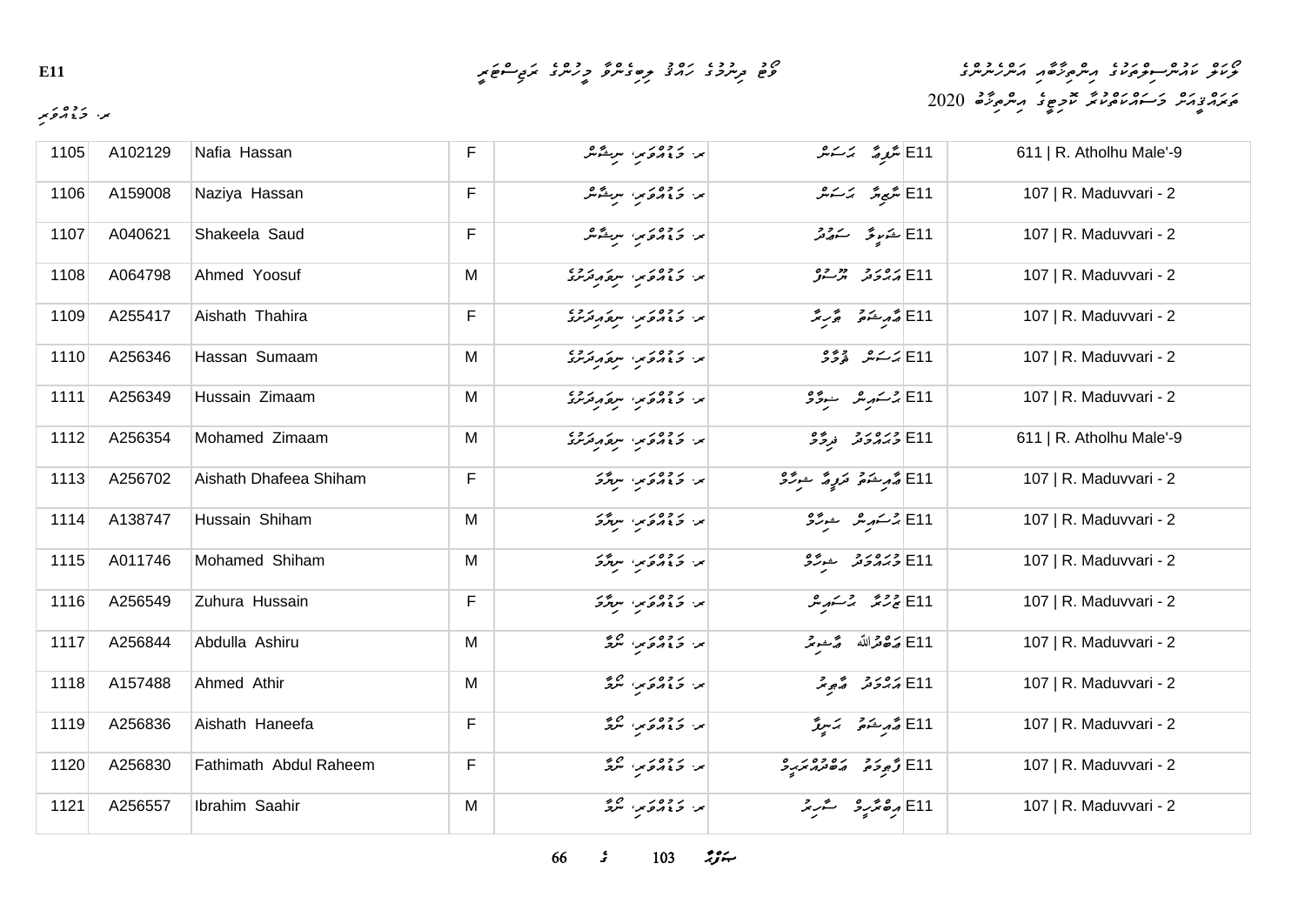*sCw7q7s5w7m< o<n9nOoAw7o< sCq;mAwBoEw7q<m; wBm;vB* م من المرة المرة المرة المرجع المراجع المراجع المراجع المراجع المراجع المراجع المراجع المراجع المراجع المراجع<br>مرين المراجع المراجع المرجع المراجع المراجع المراجع المراجع المراجع المراجع المراجع المراجع المراجع المراجع ال

| 1122 | A157614 | Ilyaas Abdul Hakeem | M | بر ووه ده شده                                                                                       | E11 مەنزىر مەمەر ئەرەبدىن                | 107   R. Maduvvari - 2         |
|------|---------|---------------------|---|-----------------------------------------------------------------------------------------------------|------------------------------------------|--------------------------------|
| 1123 | A256839 | Mariyam Athira      | F | بر دوه رسم کا                                                                                       | E11 <i>خ</i> مگرم محمومگر                | 107   R. Maduvvari - 2         |
| 1124 | A256843 | Mohamed Saathir     | M | بر: 32,500 من                                                                                       | E11 <i>2222 مگهون</i> گر                 | 107   R. Maduvvari - 2         |
| 1125 | A103391 | Ahmed Khaleel       | M | برا ووه د به مرد بر                                                                                 | E11 كەندى تىمبى                          | 107   R. Maduvvari - 2         |
| 1126 | A256613 | Aishath Soima       | F | برا ووه د به مرد بر                                                                                 | E11 مَجْمِيشَعْرِ مَجْمَدِ وَّ           | 107   R. Maduvvari - 2         |
| 1127 | A257217 | Ali Aduham          | M | برا ودوم برا بترزير                                                                                 | E11  كەبىي كەن <i>ترى</i> 2              | 107   R. Maduvvari - 2         |
| 1128 | A256615 | Easa Ikraam         | M | برا كالمروس المرس                                                                                   | E11 ۾ شهر مريمبرد                        | 107   R. Maduvvari - 2         |
| 1129 | A256612 | Hassan Maniu        | M | برا ووه در در بر                                                                                    | E11 كەشىش گەسھ                           | 107   R. Maduvvari - 2         |
| 1130 | A257209 | Ibrahim Mohamed     | M | بر: 2027 من المعرب المعرب المعرب المحدد المحدد المحدد المحدد المحدد المحدد المحدد المحدد المحدد الم | E11 ب <i>ەھتۇرى بىقىدە ب</i> و           | 107   R. Maduvvari - 2         |
| 1131 | A257214 | Mohamed Akram       | M | برا وده در به برد بر                                                                                | E11 درەرو رەرە                           | 107   R. Maduvvari - 2         |
| 1132 | A257211 | Seema Mohamed Fulhu | F | برا ودور به بیربر                                                                                   | E11 سوگ تر 25 دوو                        | 107   R. Maduvvari - 2         |
| 1133 | A161129 | Thauma Ibrahim      | F | برا ووه در در بر                                                                                    | E11 يۇر <sup>ى</sup> خ مەھ <i>ترى</i> دى | 107   R. Maduvvari - 2         |
| 1134 | A256873 | Ahmed Faaris        | M | بر كالمروم الأردوب                                                                                  | E11 كەنزى قى ئەرب                        | 557   Hulhumale', Ehenihen - 5 |
| 1135 | A256876 | Ahsan Moosa         | M | بر وہ دہ بہ دورے                                                                                    | E11 كەبەئە ئەسىر ئەسىر                   | 107   R. Maduvvari - 2         |
| 1136 | A256872 | Fathimath Saeeda    | F | بر وہ دہ بہ دورے                                                                                    | E11 رَّجِودَةُ صَمِيقَ <b>E</b>          | 107   R. Maduvvari - 2         |
| 1137 | A256877 | Haseen Moosa        | M | بر وہ دہ بہ دورے                                                                                    | E11   پرسو شرح حق                        | 611   R. Atholhu Male'-9       |
| 1138 | A256563 | Mohamed Hanaan      | M | بمزاح وه مرد المردوس                                                                                | E11 دېمبروتر برنگ <i>رنگ</i> ر           | 107   R. Maduvvari - 2         |

 $67$  *s*  $103$  *i*<sub>s</sub>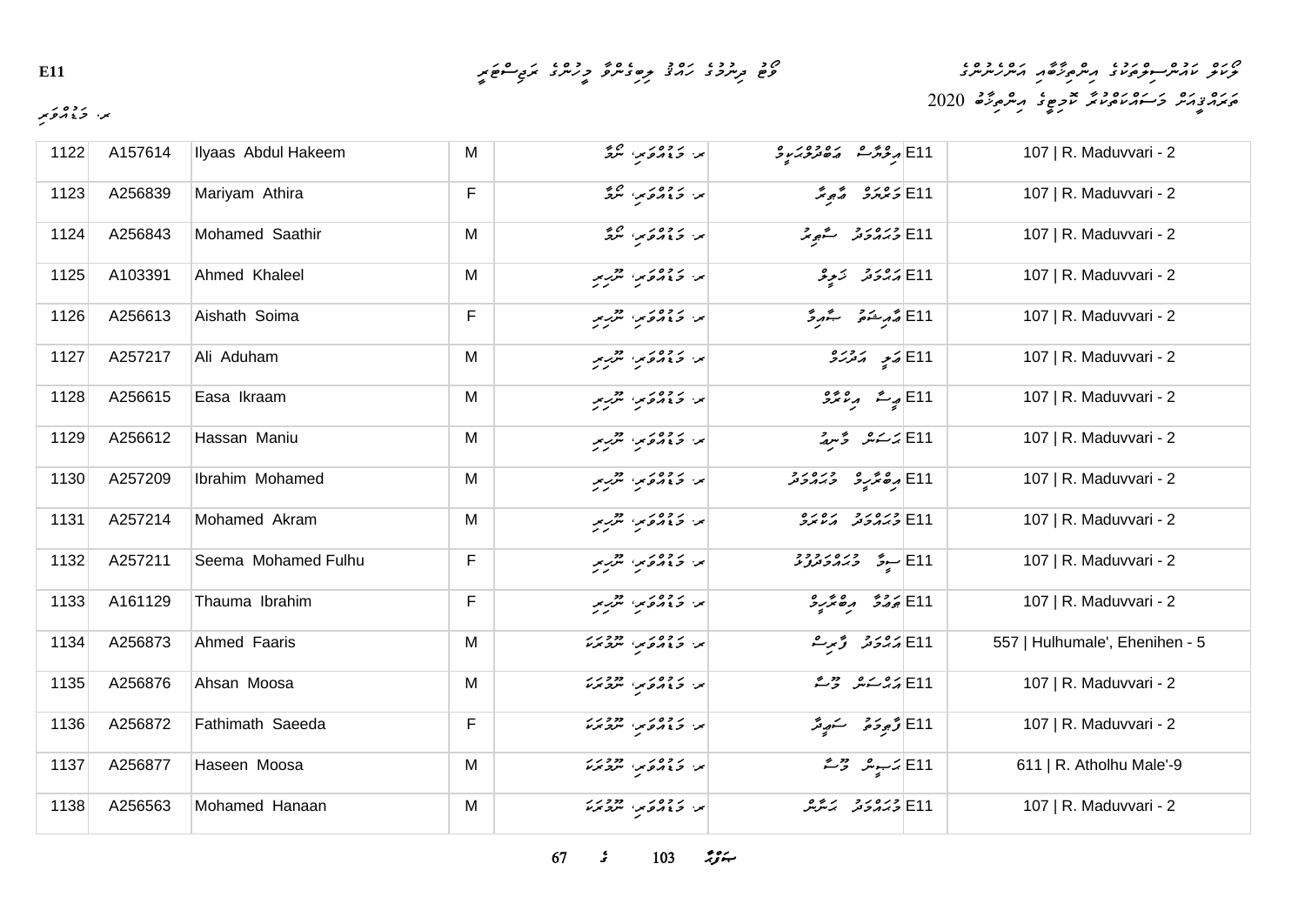*sCw7q7s5w7m< o<n9nOoAw7o< sCq;mAwBoEw7q<m; wBm;vB* م من المرة المرة المرة المرجع المراجع المراجع المراجع المراجع المراجع المراجع المراجع المراجع المراجع المراجع<br>مرين المراجع المراجع المرجع المراجع المراجع المراجع المراجع المراجع المراجع المراجع المراجع المراجع المراجع ال

|            | ر د ه ر |  |
|------------|---------|--|
| ىر. جەمۇبر |         |  |
| ╭          |         |  |

| 1139 | A084483 | Moosa Hussain                    | M           | بر كالمروم المردوم                                      | E11 تۇشقە ب <sub>ە</sub> شىرىش                        | 107   R. Maduvvari - 2         |
|------|---------|----------------------------------|-------------|---------------------------------------------------------|-------------------------------------------------------|--------------------------------|
| 1140 | A256722 | Aishath Shamila                  | F           | بر دوه در مورد ده                                       | E11 مَدْرِسْنَعْرِ مُسْتَوِتَرُ                       | 611   R. Atholhu Male'-9       |
| 1141 | A151496 | Fathimath Ibrahim                | F           |                                                         | E11 وُجوحه مُ مِرْحَمْدِ و                            | 107   R. Maduvvari - 2         |
| 1142 | A095856 | Haneef Hassan                    | M           |                                                         | E11] پَسِرُوْ کاسکار                                  | 611   R. Atholhu Male'-9       |
| 1143 | A039490 | Hassan Mohamed Fulhu             | M           | من كروه در مورد برنام وي                                | E11 پزشش وپروژورو                                     | 107   R. Maduvvari - 2         |
| 1144 | A127939 | Hawwa Hassan                     | $\mathsf F$ | من كروه در مورد بير                                     | E11 يَرْدُمُّ - يَرْسَرْر                             | 611   R. Atholhu Male'-9       |
| 1145 | A256721 | Hirufaan Hassan                  | M           | من كروه در مركز مورد كرد.<br>من كروه مركز مورد مورد كرد | E11 پەترۇپتر - ئەس <i>تى</i> تر                       | 611   R. Atholhu Male'-9       |
| 1146 | A256720 | Shahula Hassan                   | F           | من كودور مورد مورد وي                                   | E11 ش <i>رگ</i> و ترسکار                              | 126   B. Thulhaadhoo - 3       |
| 1147 | A047331 | Shamla Hassan                    | $\mathsf F$ | بر دوه روم به دوه ده                                    | E11 شۇقۇ بەشكە                                        | 107   R. Maduvvari - 2         |
| 1148 | A161117 | Thoha Hassan                     | M           | من كروه در «د براير»                                    | E11 چڙ پرسند                                          | 611   R. Atholhu Male'-9       |
| 1149 | A124505 | Shahma Nizar                     | F           | ى ئەدەر «ئەرگىرى                                        | E11 خەر <sub>گە</sub> ئەرىج ئە                        | 557   Hulhumale', Ehenihen - 5 |
| 1150 | A127940 | Ismail Imdaadh                   | M           | برا كالمؤبرا المركز البرنا                              | E11 <sub>م</sub> رشۇ <sub>م</sub> و مەمەر             | 611   R. Atholhu Male'-9       |
| 1151 | A081671 | Mohamed Ifham                    | M           | المنا كالمرومين التركر سيكا                             | E11 <i>2222 وورَّة</i>                                | 611   R. Atholhu Male'-9       |
| 1152 | A141057 | Abdul Faththah Abdul Hadhi       | M           | بر کے دور اس دورہ                                       | E11 ره ده ره ده بره ده در در در                       | 106   R. Maduvvari - 1         |
| 1153 | A156101 | Abdul Hadee Yoosuf               | M           | بر دوه بر دوبره به<br>بر و ده و بر شریرس                | E11 پەھىرىرى تەرەپ ۋە                                 | 158   K. Maafushi - 2          |
| 1154 | A255249 | Abdul Shaheed Abdul Hadee        | M           | بر وور مرده                                             | E11 رەپەرە شەرىر مەھەر <i>ە دى</i>                    | 106   R. Maduvvari - 1         |
| 1155 | A039400 | Abdul Shakoor Abdul Hadee Yoosuf | M           |                                                         | E11 גם מה כבר הספק בין כבר כם היי כבר בין יישוב בין ה | 611   R. Atholhu Male'-9       |

 $68$  *s*  $103$  *n***<sub>y</sub>** $\rightarrow$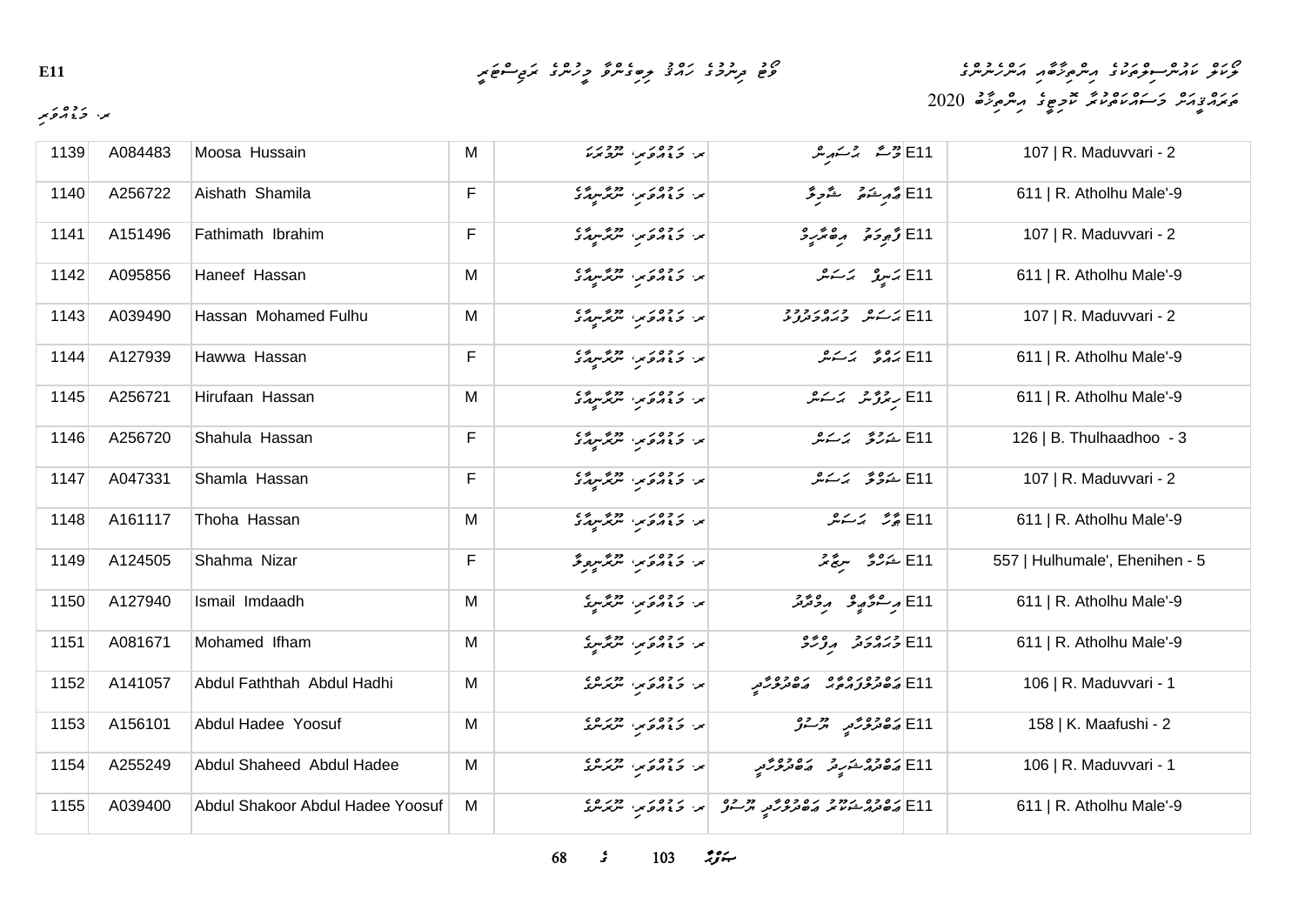*sCw7q7s5w7m< o<n9nOoAw7o< sCq;mAwBoEw7q<m; wBm;vB* م من المرة المرة المرة المرجع المراجع المراجع المراجع المراجع المراجع المراجع المراجع المراجع المراجع المراجع<br>مرين المراجع المراجع المرجع المراجع المراجع المراجع المراجع المراجع المراجع المراجع المراجع المراجع المراجع ال

|                     | - 0 > - |  |
|---------------------|---------|--|
| ىر. جەم <i>و بر</i> |         |  |
| ╭                   |         |  |

| 1156 | A161072 | Ahmed Anis            | M           | برا كالمركز من المريم من | E11 كەبرى قىلى ئەسرىسى ئىس                     | 106   R. Maduvvari - 1         |
|------|---------|-----------------------|-------------|--------------------------|------------------------------------------------|--------------------------------|
| 1157 | A100884 | Hashim Abdul Hady     | M           | بر کے دور سرچروں         | E11 جەنبەبى ئەھەر <i>بىرىتى</i> ر              | 567   Villimale' Ehenihen - 2  |
| 1158 | A255247 | Mariyam Hudha         | F           | بر کے دور سرچروں         | E11 كەبەدى ئەگە                                | 106   R. Maduvvari - 1         |
| 1159 | A256090 | Abdulla Afnan         | M           | بر وودير المعربي         | E11 كَەھىمَراللە كَمَرْتَمْ مَشْرَ بِمَرْتَمَر | 106   R. Maduvvari - 1         |
| 1160 | A111866 | Easa Mohamed          | M           | بر ووور به بربرد         | E11 <sub>جو</sub> ت بھی دیمبر دیگر             | 106   R. Maduvvari - 1         |
| 1161 | A256075 | Mariyam Mohamed       | $\mathsf F$ | بر ووور به بربرد         | E11 كەبەرە مەدەبەد                             | 106   R. Maduvvari - 1         |
| 1162 | A132897 | Minna Ali             | F           | بر ووور به بربرد         | E11 <sub>حی</sub> ثرنگر ک <sup>ہ</sup> پر      | 106   R. Maduvvari - 1         |
| 1163 | A256084 | Nasiha Ali            | F           | بر ووور دور              | E11] مَّرْسِرِدَّ - رَمِّ                      | 106   R. Maduvvari - 1         |
| 1164 | A257039 | Ali Shaheem           | M           | بر دوه در در             | E11 <i>ڇُوِ</i> حَ <i>دِي</i> وُ               | 107   R. Maduvvari - 2         |
| 1165 | A104066 | Basma Nizar           | F           | بر دوه در دور            | E11 صَدْرٌ سِيِّرٌ                             | 557   Hulhumale', Ehenihen - 5 |
| 1166 | A257041 | Hassan Shaheem        | M           | برا ووديرا المعجم        | E11 پزشکر گھری تھ                              | 107   R. Maduvvari - 2         |
| 1167 | A075019 | Ibrahim Shaheem       | M           | برا كالمكافر الملجوم     | E11 مەھەرىپى ھەرپى                             | 557   Hulhumale', Ehenihen - 5 |
| 1168 | A068152 | Mariyam Ibrahim       | F           | برا ودور الملجم          | E11 <i>وبرود م</i> قتربرد                      | 557   Hulhumale', Ehenihen - 5 |
| 1169 | A255805 | Hawwa Hussain Fulhu   | $\mathsf F$ | بر ووه در دو د ،         | E11 يَرْدُمُّ بِرْسَهِ مِرْدُمْ بِ             | 106   R. Maduvvari - 1         |
| 1170 | A012631 | Hussain Aboobakur     | M           | بر دوه در دو ده          | E11 يُرْسَمَ بِهِ مُقْصَلَة بِر                | 106   R. Maduvvari - 1         |
| 1171 | A255815 | Hussain Rimaah        | M           | بر دوه در دو ده          | E11 پر <i>شہر</i> مگر ہو گا پر                 | 106   R. Maduvvari - 1         |
| 1172 | A082563 | Maumoon Hussain Fulhu | M           | ىن ئەدەم ئەشھۇق          | E11 كەمەدىھە بۇ شەمەتلەر ئى                    | 611   R. Atholhu Male'-9       |

 $69$  *s*  $103$  *n***<sub>s</sub>**  $\frac{1}{2}$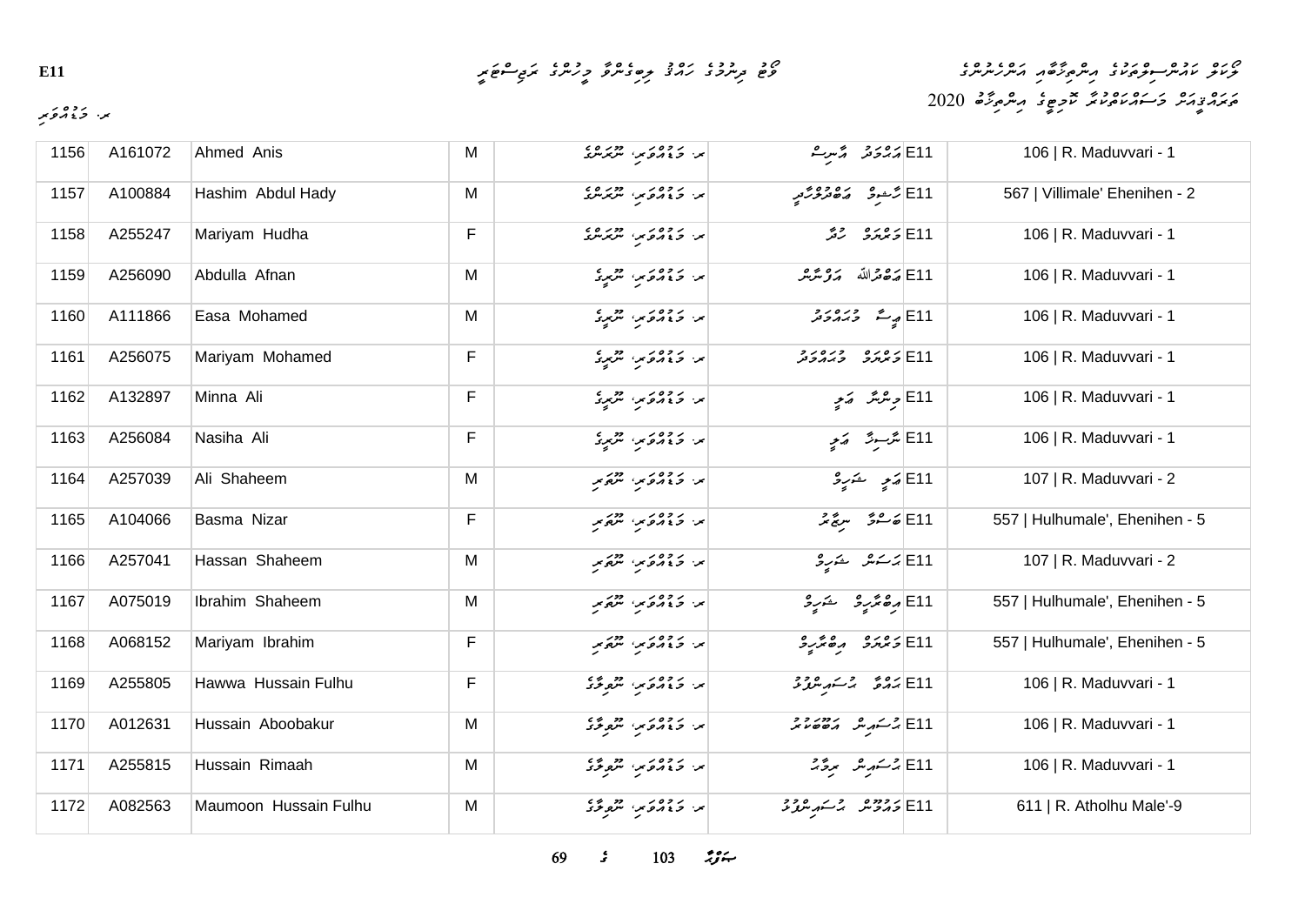*sCw7q7s5w7m< o<n9nOoAw7o< sCq;mAwBoEw7q<m; wBm;vB* م من المرة المرة المرة المرجع المراجع المراجع المراجع المراجع المراجع المراجع المراجع المراجع المراجع المراجع<br>مرين المراجع المراجع المرجع المراجع المراجع المراجع المراجع المراجع المراجع المراجع المراجع المراجع المراجع ال

| - 0 > -            |  |
|--------------------|--|
| ىر. جەم <i>جىر</i> |  |
| ╭                  |  |

| 1173 | A047837 | Muna Hussain Fulhu | F | بر كەدەب شىرگە                                                                                                                                                                                                                                                                                                              | E11 ترىگە بەستەمەتلىرى تە                                                                                                                             | 611   R. Atholhu Male'-9 |
|------|---------|--------------------|---|-----------------------------------------------------------------------------------------------------------------------------------------------------------------------------------------------------------------------------------------------------------------------------------------------------------------------------|-------------------------------------------------------------------------------------------------------------------------------------------------------|--------------------------|
| 1174 | A256152 | Ali Waheed         | M | بر ووه من شهور                                                                                                                                                                                                                                                                                                              | E11  رَمِ کَ رِمْرُ                                                                                                                                   | 107   R. Maduvvari - 2   |
| 1175 | A254826 | Aminath Shameeha   | F | برا ودور شهوت                                                                                                                                                                                                                                                                                                               | E11 مَّ حِسَمَ حَسَنِ مَّ                                                                                                                             | 107   R. Maduvvari - 2   |
| 1176 | A254821 | Fathimath          | F | برا ودوى شروفر                                                                                                                                                                                                                                                                                                              | E11 رُّجِ رَحْمُ                                                                                                                                      | 107   R. Maduvvari - 2   |
| 1177 | A254828 | Hawwa Suhaila      | F | برا ودور المعجمة                                                                                                                                                                                                                                                                                                            | $\mathcal{Z}_{\mathcal{A}} \mathcal{Z}_{\mathcal{A}}^{\mathcal{B}} \cong \mathcal{Z}_{\mathcal{A}}^{\mathcal{B}} \boxtimes \mathcal{Z}^{\mathcal{C}}$ | 4   HA. Hoarafushi - 1   |
| 1178 | A254817 | Ibrahim Rauoof     | M | برا ووه به المعجم المعجم المحمد                                                                                                                                                                                                                                                                                             | E11 مەھمەر بەھەر F11                                                                                                                                  | 107   R. Maduvvari - 2   |
| 1179 | A256150 | Mariyam Looza      | F | برا ودور شهوت                                                                                                                                                                                                                                                                                                               | E11 كەبەدە مەدىج                                                                                                                                      | 107   R. Maduvvari - 2   |
| 1180 | A161092 | Mohamed Rasheed    | M | برا ودور شهوت                                                                                                                                                                                                                                                                                                               | E11] <i>وَبَرُوْدَوْرٌ بِرَحْدِيْرُ</i>                                                                                                               | 107   R. Maduvvari - 2   |
| 1181 | A254820 | Samiyya Ibrahim    | F | بر ووه ده شود                                                                                                                                                                                                                                                                                                               | E11 سَوِږمَّة مِصْمَرِةْ                                                                                                                              | 107   R. Maduvvari - 2   |
| 1182 | A254825 | Saniyya Ibrahim    | F | بر ووه به هم د                                                                                                                                                                                                                                                                                                              | E11 س <i>تمبره به مقترب</i> و                                                                                                                         | 107   R. Maduvvari - 2   |
| 1183 | A131925 | Adam Saeed         | M | $\begin{array}{ccc} 0 & 0 & 0 & 0 & 0 & 0 & 0 \\ 0 & 0 & 0 & 0 & 0 & 0 \\ 0 & 0 & 0 & 0 & 0 & 0 \\ 0 & 0 & 0 & 0 & 0 & 0 \\ 0 & 0 & 0 & 0 & 0 & 0 \\ 0 & 0 & 0 & 0 & 0 & 0 \\ 0 & 0 & 0 & 0 & 0 & 0 \\ 0 & 0 & 0 & 0 & 0 & 0 \\ 0 & 0 & 0 & 0 & 0 & 0 \\ 0 & 0 & 0 & 0 & 0 & 0 & 0 \\ 0 & 0 & 0 & 0 & 0 & 0 & 0 \\ 0 & 0 &$ | E11 مُرترد سَم <i>هِ م</i> َر                                                                                                                         | 107   R. Maduvvari - 2   |
| 1184 | A256171 | Ahmed Saaidh       | M |                                                                                                                                                                                                                                                                                                                             | E11 كەبرى قىر سىمبەرتىر                                                                                                                               | 107   R. Maduvvari - 2   |
| 1185 | A255596 | Mariyam Shahaama   | F |                                                                                                                                                                                                                                                                                                                             | E11 كانترنزى مىتەرىخ                                                                                                                                  | 611   R. Atholhu Male'-9 |
| 1186 | A255593 | Mohamed Suaidh     | M | $\begin{array}{cc} 0 & 0 & 0 & 0 & 0 & 0 \\ 0 & 0 & 0 & 0 & 0 & 0 \\ 0 & 0 & 0 & 0 & 0 & 0 \\ 0 & 0 & 0 & 0 & 0 & 0 \\ 0 & 0 & 0 & 0 & 0 & 0 \\ 0 & 0 & 0 & 0 & 0 & 0 \\ 0 & 0 & 0 & 0 & 0 & 0 \\ 0 & 0 & 0 & 0 & 0 & 0 \\ 0 & 0 & 0 & 0 & 0 & 0 \\ 0 & 0 & 0 & 0 & 0 & 0 & 0 \\ 0 & 0 & 0 & 0 & 0 & 0 & 0 \\ 0 & 0 & 0 &$  | E11  <i>جەنەھەتى سىھەم</i> قر                                                                                                                         | 107   R. Maduvvari - 2   |
| 1187 | A087551 | Sameera Ali        | F | بر دور می ده وه وه<br>بر دوروس سهوسه                                                                                                                                                                                                                                                                                        | E11 ڪ <sub>يچ</sub> نگ ڪي <sub>چ</sub>                                                                                                                | 107   R. Maduvvari - 2   |
| 1188 | A256236 | Ahmed Arif         | M | برا كالمؤترا المسكر وي                                                                                                                                                                                                                                                                                                      | E11 كەنزى قى ھەمبەتى                                                                                                                                  | 106   R. Maduvvari - 1   |
| 1189 | A256235 | Aishath Ali        | F | أين وأواد ويرامي كالمسترجوني                                                                                                                                                                                                                                                                                                | E11 م <i>ۇم</i> ىش <i>ەق مۇم</i>                                                                                                                      | 106   R. Maduvvari - 1   |

 $70$  *s*  $103$  *n***<sub>s</sub>**  $\frac{2}{3}$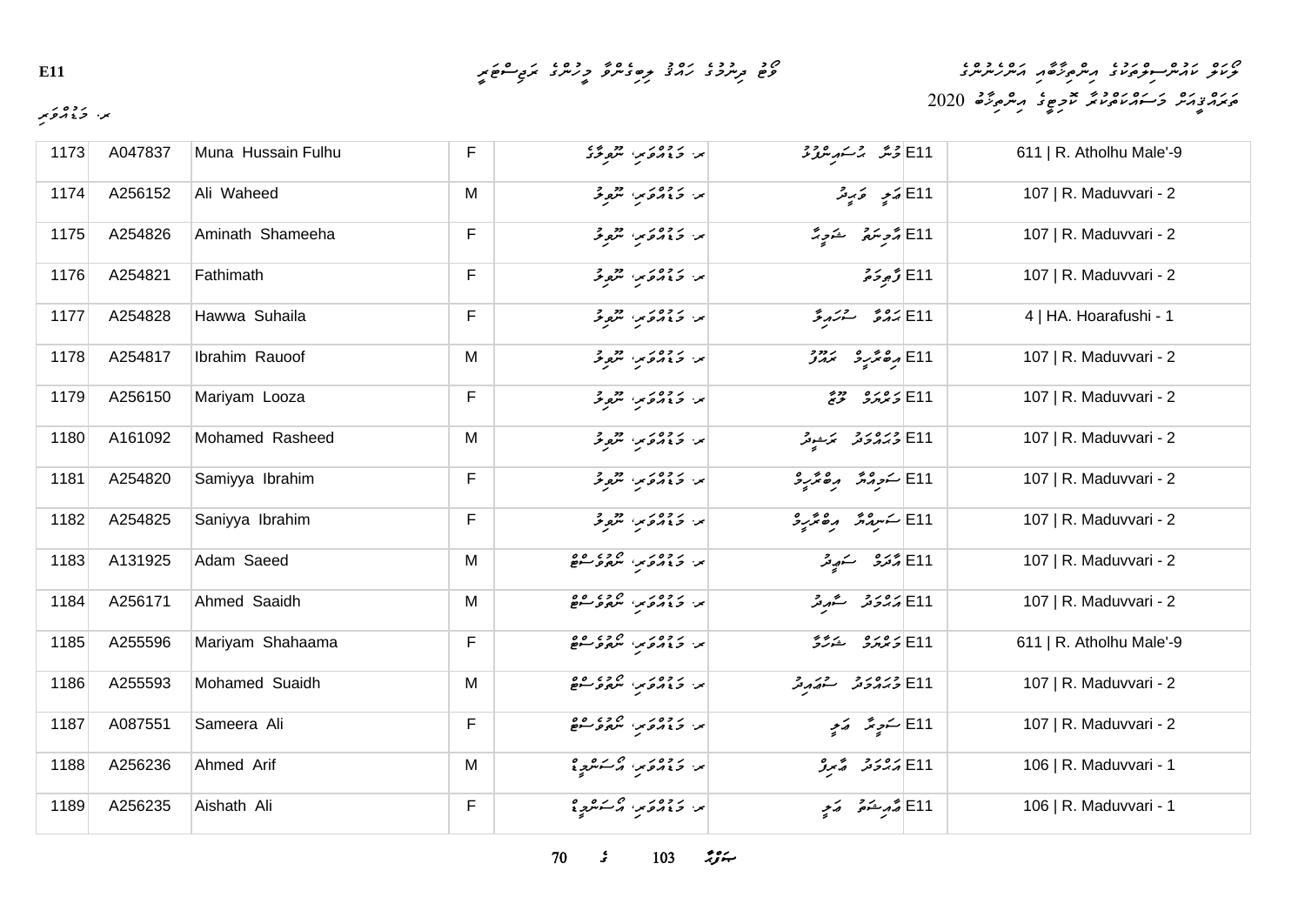*sCw7q7s5w7m< o<n9nOoAw7o< sCq;mAwBoEw7q<m; wBm;vB* م من المسجد المسجد المسجد المسجد المسجد العام 2020<br>مجم*د المسجد المسجد المستجد المسجد المسجد المسجد المسجد المسجد المسجد المسجد المسجد المسجد المسجد المسجد المسجد* 

Ξ

Ξ

| 1190 | A405516 | Aishath Lamha      | F | بر دور من من                     | E11 م <i>ەمبىنى خۇن</i> گ               | 611   R. Atholhu Male'-9 |
|------|---------|--------------------|---|----------------------------------|-----------------------------------------|--------------------------|
| 1191 | A256237 | Asma Ismail        | F | أأراد والمتحمر والمستقرح والمحمد | E11  رَسْعَ مِسْعَمَ رِوِعْ             | 106   R. Maduvvari - 1   |
| 1192 | A161076 | Hassan Arif        | Μ | برا كالمؤترا المسكر والمعار      | E11   پرسٹر گھیرو<br> -                 | 106   R. Maduvvari - 1   |
| 1193 | A256405 | Hawwa Zahira       | F | برا كالمؤتر المركب المركبة       | E11 كەم تەرىخ                           | 106   R. Maduvvari - 1   |
| 1194 | A256239 | Hussain Arif       | M | برا كالمؤتر المسكرية             | E11 پر شہر شہر تھیں<br>ا                | 106   R. Maduvvari - 1   |
| 1195 | A256230 | Ismail Hassan      | M | برا كالمؤترا المسكرونا           | E11 <sub>م</sub> رىئۇ مەكتەر            | 106   R. Maduvvari - 1   |
| 1196 | A256240 | Mohamed Mansoor    | M | برا كالمؤبرا المكونا             | E11 دېم ده ده ده موجود                  | 106   R. Maduvvari - 1   |
| 1197 | A256241 | Mohamed Shaarid    | M | برا كالمؤترا المسكرونا           | E11 <i>وُبَرُوْدَوْ</i> شَعْمِيْر       | 106   R. Maduvvari - 1   |
| 1198 | A161075 | Nazeera Ismail     | F | برا كالمؤترا المسكرونا           | E11 سَنبِر بَمَّ بِرِ مُتَحَرِّدٍ وَ    | 611   R. Atholhu Male'-9 |
| 1199 | A256238 | Sameera Ismail     | F | برا كالمؤترا المسكرونا           | E11 سَوِيرٌ پرسْوَمِيوْ                 | 106   R. Maduvvari - 1   |
| 1200 | A144215 | Abdulla Nasheed    | M | برا كالمؤتمرا المسكوري           | E11 كەھەراللە س <i>رى</i> دى <i>رى</i>  | 106   R. Maduvvari - 1   |
| 1201 | A256228 | Aishath Shahadha   | F | من تروه در مرکب می در د          | E11 مَ <i>ذْہِ حَذَیْرٌ</i> مُحَدَّثَرٌ | 106   R. Maduvvari - 1   |
| 1202 | A157027 | Aminath Shiuna     | F | برا المعادة والمستقرية           | E11 أَمُّ حِرْمَتْهُمْ مُسْتِمَرْمَتْرُ | 611   R. Atholhu Male'-9 |
| 1203 | A121735 | Arifa Abdulla      | F | برا كالمؤتمر المسكر المريدة      | E11 صَّمِيوَ صَدَّدَ اللّه              | 106   R. Maduvvari - 1   |
| 1204 | A084907 | Fathmath Sharmeela | F | برا ودور وكالمستر                | E11 <i>وَّجِوَدَة</i> شَعْرَوٍ وَّ      | 611   R. Atholhu Male'-9 |
| 1205 | A064319 | Hussain Nasheed    | M | ىن ئەمەھىر، كەسكىرىدە            | E11 بُرْسَمبِ بْرُ سَرَسْبِيْرُ         | 106   R. Maduvvari - 1   |
| 1206 | A256226 | Mariyam Sithuna    | F |                                  | E11 دېروزو سوړنگر                       | 611   R. Atholhu Male'-9 |

 $71$  *s*  $103$  *z***<sub>3</sub>**  $\frac{2}{3}$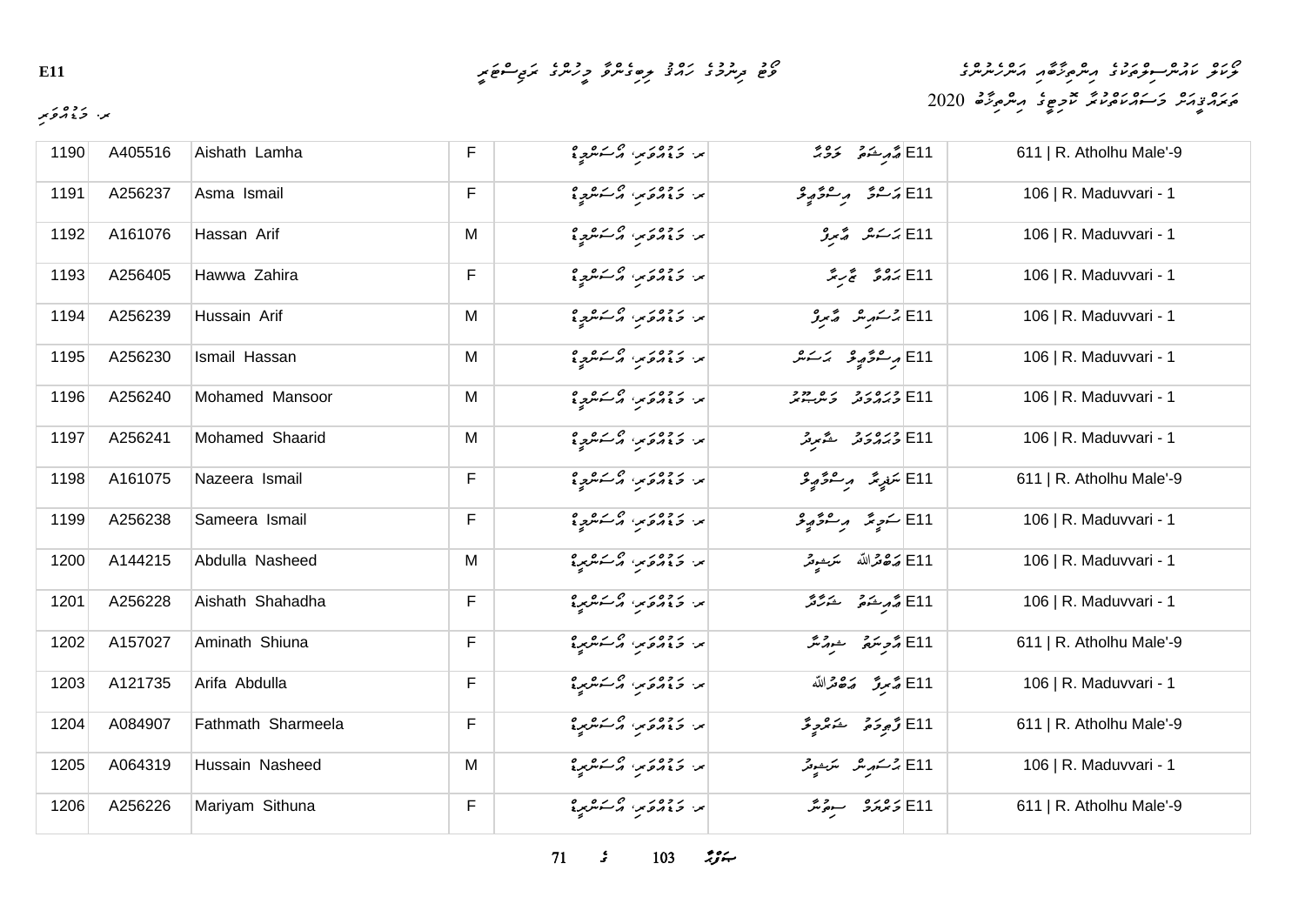*sCw7q7s5w7m< o<n9nOoAw7o< sCq;mAwBoEw7q<m; wBm;vB 2020*<br>*په پوهر وسوړ پاره ولايت موسي اوسر پر شمېر شه* 

| - - - -<br>بر، و ۽ موبر |         |  |  |  |  |  |  |
|-------------------------|---------|--|--|--|--|--|--|
| 1207                    | A256224 |  |  |  |  |  |  |

| 1207 | A256224 | Mohamed Amsaaju           | M           | برا كالمؤتمرا المسكريولا           | E11 دېرونر پروشو                                                                                                       | 71   N. Hen'badhoo - 1         |
|------|---------|---------------------------|-------------|------------------------------------|------------------------------------------------------------------------------------------------------------------------|--------------------------------|
| 1208 | A257051 | Aishath Najeeb            | $\mathsf F$ | ת בזמפתי העזמר                     | E11 مَگْرِسْتَوْمُ - سَرْجٍ صُحْ                                                                                       | 611   R. Atholhu Male'-9       |
| 1209 | A257054 | Aminath Sheereen          | $\mathsf F$ | 3000000000000                      | E11 مَرْحِ سَمَعَ مَصْبِرِيْتَر                                                                                        | 611   R. Atholhu Male'-9       |
| 1210 | A257048 | Fathimath Ahmed Fulhu     | $\mathsf F$ | תי צגות באי היו היה בי             | E11 زُب <i>وِدَه • • • • • • •</i>                                                                                     | 611   R. Atholhu Male'-9       |
| 1211 | A156243 | Hassan Najeeb             | M           |                                    | E11   يَرْسَدُّ مَرْبِ <sub>وِ</sub> صَحْ                                                                              | 107   R. Maduvvari - 2         |
| 1212 | A256590 | Hussain Yaeesh            | M           |                                    | E11 برسمبر شہر میں مقدم کر میں مقدم ا                                                                                  | 611   R. Atholhu Male'-9       |
| 1213 | A149496 | Yasir Hassan              | M           |                                    | E11 پڑے پر برے میں<br>ا                                                                                                | 557   Hulhumale', Ehenihen - 5 |
| 1214 | A256082 | Ahmed Shimaau             | M           | بر دوه در کاروژ                    | E11 كەبرى كىمى ئىس ئىس ئىس ئىس كەنتىك ئىس كەنتىك ئىس كەنتىك بىر ئىستان ئىستان ئىستان ئىستان ئىستان ئىستان ئىس<br>مەنبە | 107   R. Maduvvari - 2         |
| 1215 | A256081 | Aishath Sakha             | F           | برا وَءُمُوَسِ مَرْاءُوشَ          | E11 م <i>ەرىشى ئى</i> ر                                                                                                | 107   R. Maduvvari - 2         |
| 1216 | A044102 | Jadulla Ahmed Gasim       | M           | برا كالمقرار المرافق فر            | E11 يَحْتَراللّه بِرَبْرَتِيْرِ تَجْ--وْ                                                                               | 107   R. Maduvvari - 2         |
| 1217 | A256077 | Mariyam Sana              | $\mathsf F$ | برا وَءُمُوَسِ مَرْاءُوتَرَ        | E11 كەندىر <i>ە</i> سەند                                                                                               | 107   R. Maduvvari - 2         |
| 1218 | A001401 | Saudulla Ahmed Gasim      | M           | برا وَءُمُوَسٍ مِنْ وَلَوْ وَلَوْ  | E11 كەمچە ئەللە ئەبرىكى ئۇسۇ                                                                                           | 107   R. Maduvvari - 2         |
| 1219 | A072026 | Surayya Ahmed Fulhu       | $\mathsf F$ | ىن ئەدەمىر، ئەربەھ ئ               | E11 في <i>تره بير مرد و و و</i>                                                                                        | 107   R. Maduvvari - 2         |
| 1220 | A047462 | Wafiyya Ahmed             | $\mathsf F$ | برا وَءُمُوَسِ مَنْ وَمِنْ وَمَحْ  | E11 <sub>ح</sub> وړېژ پروژنو                                                                                           | 611   R. Atholhu Male'-9       |
| 1221 | A123406 | <b>Abdul Hameed Saeed</b> | M           | برا ووه درا وبرت                   | E11 كەھەردىرى سەرىر                                                                                                    | 107   R. Maduvvari - 2         |
| 1222 | A254832 | Aishath Yumna             | $\mathsf F$ | برا ووه در المجابر المحافظ المحافظ | E11 ۾ م شمتھ مرحمد                                                                                                     | 107   R. Maduvvari - 2         |
| 1223 | A152232 | Aminath Hameeda           | F           | برا كالمؤتمرا لمحيرك               | E11 أ <i>مَّ وِسَعْهُ ب</i> َحِيقَ <i>ّ</i>                                                                            | 107   R. Maduvvari - 2         |

*72 s* 103 *if*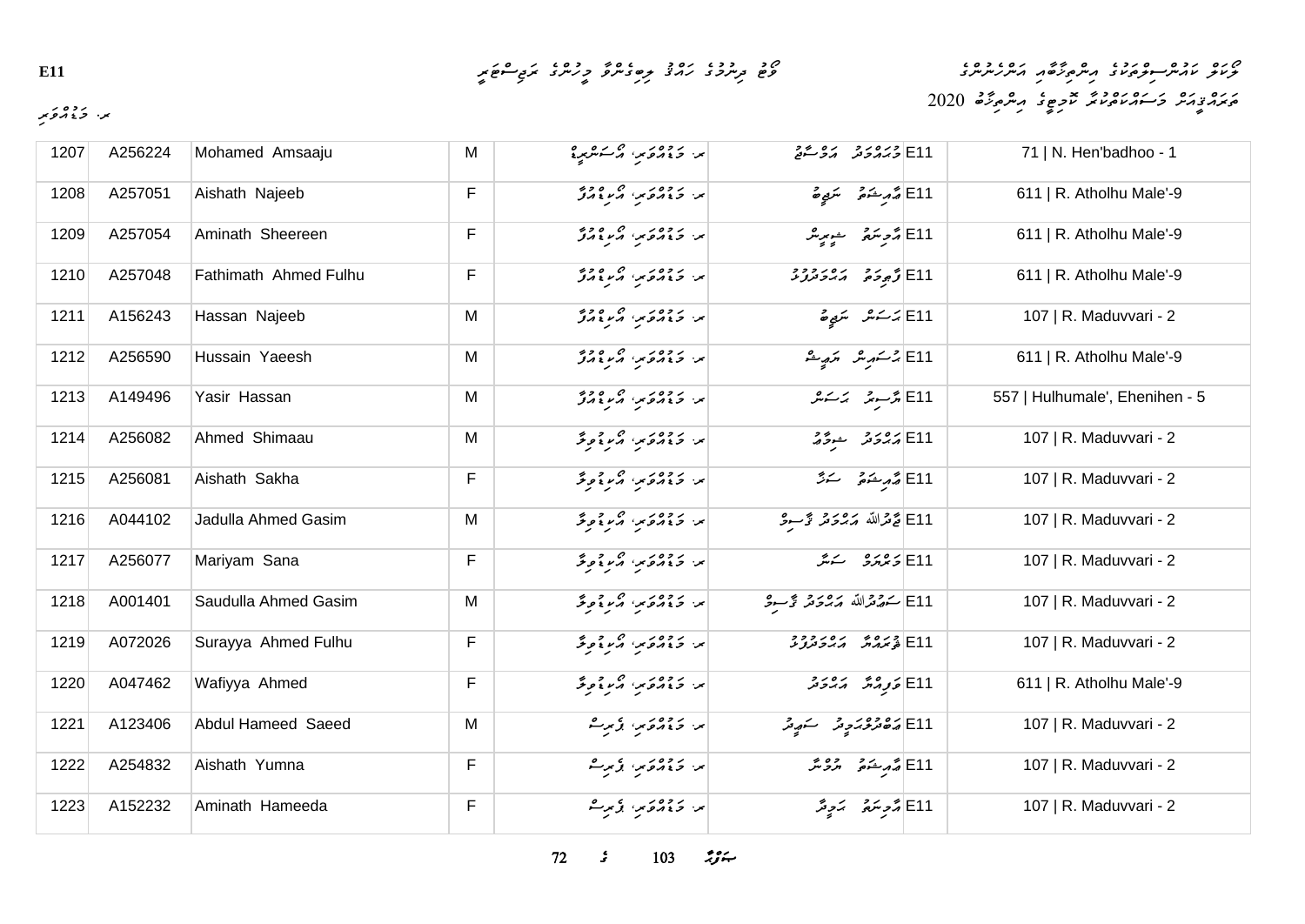*sCw7q7s5w7m< o<n9nOoAw7o< sCq;mAwBoEw7q<m; wBm;vB* م من المسجد المسجد المسجد المسجد المسجد العام 2020<br>مسجد المسجد المسجد المسجد المسجد المسجد المسجد المسجد المسجد ال

| 1224 | A254831 | Haleema Abdul Raheem     | F           | برا ودوريرا وبرت                                                                                   | E11   يَرْمِرَّ           يَرْهُ وَرْدَ بَرَبِرْدَ | 107   R. Maduvvari - 2         |
|------|---------|--------------------------|-------------|----------------------------------------------------------------------------------------------------|----------------------------------------------------|--------------------------------|
| 1225 | A254837 | Hussain Hameed           | M           | أما أوده ومراجح مرت                                                                                | E11 پرڪوپٽر ڪ <sub>چ</sub> وٽر                     | 107   R. Maduvvari - 2         |
| 1226 | A254843 | Khadeeja Hameedh         | F           | أأترا ودورس وترس                                                                                   | E11  كَمْرِيحٌ = يَرْجِعْرُ                        | 107   R. Maduvvari - 2         |
| 1227 | A254841 | Mariyam Hameedha         | $\mathsf F$ | برا ووه دي ويرت                                                                                    | E11 كەبىر بىر بىر بىر ئىل                          | 557   Hulhumale', Ehenihen - 5 |
| 1228 | A111707 | Mohamed Hameed           | М           | برا كالمركوب وبرب                                                                                  | E11 دېرورو برې                                     | 107   R. Maduvvari - 2         |
| 1229 | A162738 | Saeed Hameed             | M           | أما أكالمكافر المحامر والمراجح                                                                     | E11 ڪ <i>وپ</i> ٽر پر <i>و</i> پٽر                 | 107   R. Maduvvari - 2         |
| 1230 | A255664 | Abdulla Hameed           | M           | پر دوري وگري دره                                                                                   | E11 مَەھىراللە   ئەجەتر                            | 107   R. Maduvvari - 2         |
| 1231 | A253782 | Aishath Nishana          | F           | بر دوه بر ومرد و م                                                                                 | E11 مُدْمِرْ مِنْدَهُ مِنْ مِنْدَمَّر              | 611   R. Atholhu Male'-9       |
| 1232 | A255672 | Asiya Mohamed Fulhu      | F           | ماء دومريا وتكرير وقاع                                                                             | E11 تەسىن ئەرەردىرى<br>E11 ق                       | 107   R. Maduvvari - 2         |
| 1233 | A154344 | Hussain Mohamed Fulhu    | M           | ما المحدود المحمد والمحمد المحمد والمحمد المحمد والمحمد والمحمد والمحمد والمحمد والمحمد والمحمد وا | E11 پر شهر مرکز و دور<br>E11 پر شهر مرکز و مرکز د  | 107   R. Maduvvari - 2         |
| 1234 | A255663 | Ibrahim Waheed           | M           | من كالمؤكد والمستور والمحمد والمستقر                                                               | E11 <sub>مر</sub> ھ <i>مُرْرِیْ ۔ وَ ب</i> ِیٹر    | 107   R. Maduvvari - 2         |
| 1235 | A105602 | Khadeeja Ageel           | F           | برا كالمؤتمرا ومريح رماط                                                                           | E11  كَمَرِجٌ = مَدَّوِجٌ                          | 107   R. Maduvvari - 2         |
| 1236 | A255659 | Sanfaa Gasim             | $\mathsf F$ | أمرا والمؤمر المراكب والمحالية                                                                     | E11 سَتَمَرَّزُ تَحْسَنُّ                          | 107   R. Maduvvari - 2         |
| 1237 | A152565 | Abdul Hannan Abdul Samad | M           | پر او ده د بر اور ده پی                                                                            | E11 کەھەرمەم مەر ئەھەرمەدە بەر د                   | 106   R. Maduvvari - 1         |
| 1238 | A238300 | Ibrahim Mizyaan          | M           | بر کے موبر، بڑے گھ                                                                                 | E11 مەھرىرى جىم ئىر                                | 106   R. Maduvvari - 1         |
| 1239 | A255170 | Maimoona Ibrahim         | F           | بر دوه در پژستم                                                                                    | E11 <sub>حَم</sub> وتِسٌ مِرْمَعُرِ وَ             | 106   R. Maduvvari - 1         |
| 1240 | A238297 | Mohamed Hanaan           | M           | بر دوه در پژستم                                                                                    | E11 <i>ڈیز پروٹ</i> ر کریٹر کر                     | 106   R. Maduvvari - 1         |

 $73$  *s*  $\qquad$  103  $23$   $\qquad$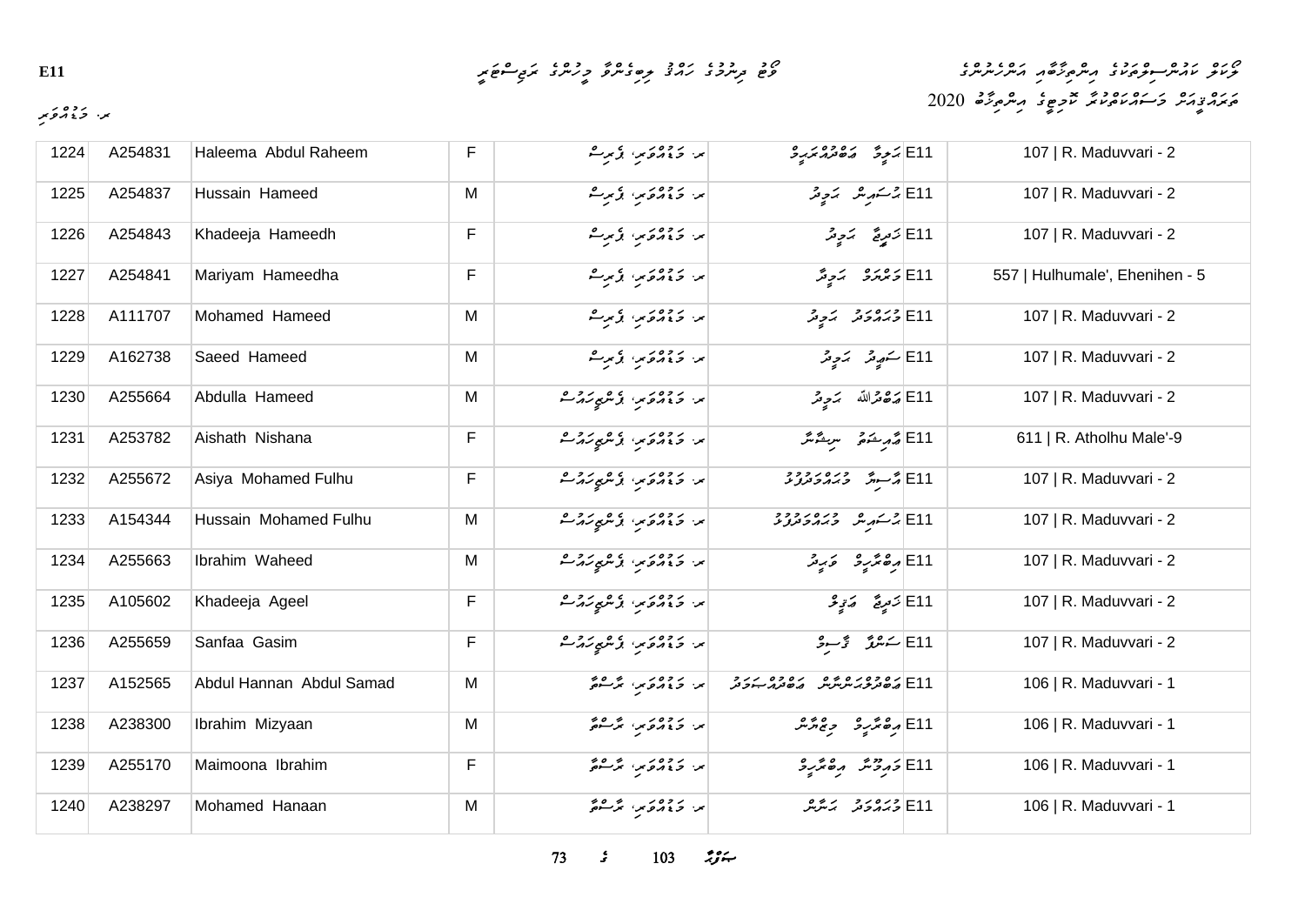*sCw7q7s5w7m< o<n9nOoAw7o< sCq;mAwBoEw7q<m; wBm;vB* م من المرة المرة المرة المرجع المرجع في المركبة 2020<br>مجم*د المريض المربوط المربع المرجع في المراجع المركبة* 

| 1241 | A256862 | Ahmed Haroon              | M           | <b>بر: كالمؤتر: ترەھۈكۈ</b> ى | E11 كەبرى بىر ئەيزىتر                                       | 107   R. Maduvvari - 2   |
|------|---------|---------------------------|-------------|-------------------------------|-------------------------------------------------------------|--------------------------|
| 1242 | A256866 | Ibrahim Ahmed             | M           | س كەدەس سەھ كەلگە             | E11 <sub>مو</sub> ھ پژر پر پر دیگر                          | 107   R. Maduvvari - 2   |
| 1243 | A256869 | Mohamed Hameedh           | M           | س کے دوس مرکز دی              | E11 <i>\$222 كرون</i> د                                     | 107   R. Maduvvari - 2   |
| 1244 | A255263 | Fathimath Ramziyya        | F           | برا كالمكافر بالملح والمحافظ  | E11 ۇ <sub>ج</sub> وخۇ ئىگەم <i>مەش</i>                     | 611   R. Atholhu Male'-9 |
| 1245 | A255271 | Ibrahim Nuaim             | M           | بن كەجەم بىر بەر دە ئ         | E11 مەھ <i>مگىر ئىشمى</i> ر ئى                              | 611   R. Atholhu Male'-9 |
| 1246 | A255266 | Mariyam Aasila            | $\mathsf F$ | بن كەجەم بىر بەر دە ئ         | E11 دېمەر ئەسىرىگە                                          | 611   R. Atholhu Male'-9 |
| 1247 | A152233 | Moosa Ali Manik           | M           | بن كروه در بره و و ه ع        | E11 جي په <sub>مک</sub> رچ مربر                             | 611   R. Atholhu Male'-9 |
| 1248 | A255253 | Sooniya Umar              | F           | بر دوه در ده د وه د           | E11 شهر دی که                                               | 611   R. Atholhu Male'-9 |
| 1249 | A131429 | Yazeedha Ali              | F           | س کے مقرر موقعہ دی            | E11   مَرِيمٌ     مَرِي                                     | 106   R. Maduvvari - 1   |
| 1250 | A256092 | Abdul Hakeem Usmaan       | M           | بر كالمروم برە دە             | E11 كەھەر <i>جەم بىر ھەم جەم</i> ر                          | 106   R. Maduvvari - 1   |
| 1251 | A253476 | Ahmed Shifau              | M           | بر كالمعصر بمقوم فرد          | E11 كەبرى كى ئىس ئەرىجە چ                                   | 611   R. Atholhu Male'-9 |
| 1252 | A116007 | Ali Abdul Hakeem          | M           | برا ودور بره ود               | E11 كەبىر بەھە <i>تەۋەكى</i> رۇ                             | 106   R. Maduvvari - 1   |
| 1253 | A256095 | Fareeda Ibrahim           | F           | بر كالمعصر بمقوم فرد          | E11 كۆيرىگە مەھەردى E                                       | 106   R. Maduvvari - 1   |
| 1254 | A256100 | Fathimath Sudha           | F           | بر كالمعصر بمقوم فرد          | E11 ۇ <sub>ج</sub> وڭر شى <i>گ</i> ە                        | 106   R. Maduvvari - 1   |
| 1255 | A256249 | Fathimath Janaa Hassan    | F           | بر كالمعصر بمقوم فرد          | E11 ۇ <sub>ج</sub> وڭمۇ ق <sup>ى</sup> ر ئەسەر              | 106   R. Maduvvari - 1   |
| 1256 | A001967 | Hassan Afeef Abdul Hakeem | M           | بر دوه در نده و د ،           | E11 برَسَسٌ <sub>مَرُ</sub> رٍوْ بِرَهُ <i>وَدُوبَرِ وَ</i> | 106   R. Maduvvari - 1   |
| 1257 | A086182 | Mariyam Afeefa            | F           | برا ودور بره ود               | E11 5 ير <i>ىرى خەرى</i> ئ                                  | 106   R. Maduvvari - 1   |

 $74$  *s*  $103$   $23$   $...$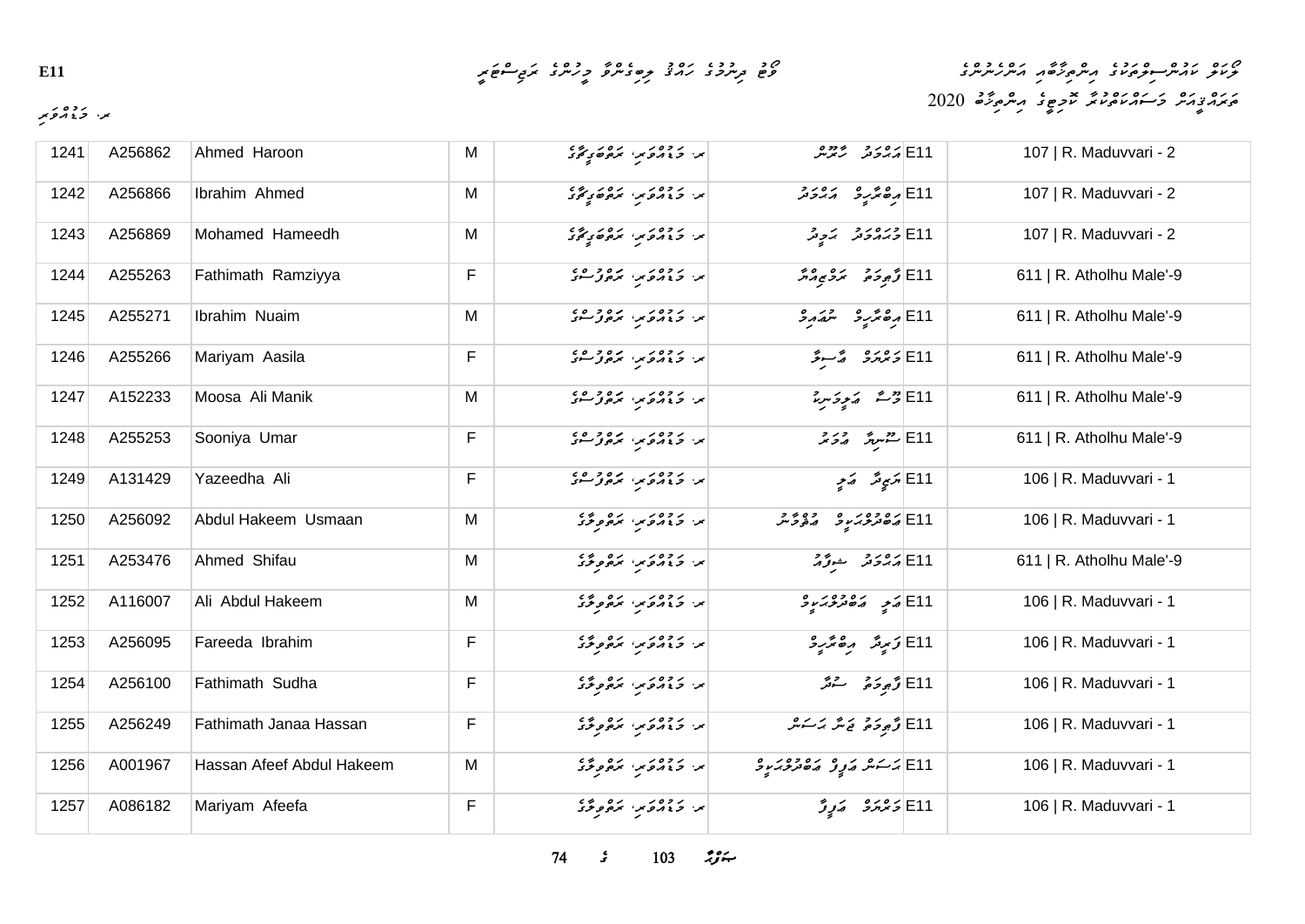*sCw7q7s5w7m< o<n9nOoAw7o< sCq;mAwBoEw7q<m; wBm;vB* م من المرة المرة المرة المرجع المرجع في المركبة 2020<br>مجم*د المريض المربوط المربع المرجع في المراجع المركبة* 

|            | , , , , |  |
|------------|---------|--|
| ىر. جەمۇبر |         |  |
| ╭          |         |  |

| 1258 | A256243 | Mohamed Alsan Hassan  | M           | بر كەندەس ئەھمەت                                                                                              | E11 <i>ويروون ړي شره برخپ</i> ر                 | 106   R. Maduvvari - 1   |
|------|---------|-----------------------|-------------|---------------------------------------------------------------------------------------------------------------|-------------------------------------------------|--------------------------|
| 1259 | A161103 | Yashfa Abdul Hakeem   | F           | بر دوه در بره وی                                                                                              | E11 يزيندۇ ھەمز <i>ور ب</i> ور                  | 106   R. Maduvvari - 1   |
| 1260 | A054472 | Ahmed Ibrahim         | M           | أمرا كالمركوب المراكزهر                                                                                       | E11 رورو م <i>ەشرى</i> ۋ                        | 107   R. Maduvvari - 2   |
| 1261 | A256956 | Aminath Kulsoom       | F           | أأمرا كالمروض المرسمة للمرض                                                                                   | E11 أَمَّ مِسَمَّدٍ مَعْرَفُودُ                 | 107   R. Maduvvari - 2   |
| 1262 | A161123 | Ashfag Ahmed          | M           | بر ووه در برده و                                                                                              | E11 كەشۇر قىرىمى ئەر                            | 107   R. Maduvvari - 2   |
| 1263 | A161124 | Hussain Rasheed       | M           | بر و وه د بره وه د                                                                                            | E11 بر <i>کمبر بل مرکبو</i> تر                  | 132   Lh. Hinnavaru - 2  |
| 1264 | A256954 | Ibrahim Sadeef        | M           | أأمرا كالارومي المراكزهير                                                                                     | E11 مەھەر بۇ سەمبەر E                           | 107   R. Maduvvari - 2   |
| 1265 | A256950 | Mohamed Shifaz        | M           | أمرا وكالمركوب المراكزهر                                                                                      | E11 <i>وټرو دو</i> شو <i>ژ</i> ي                | 107   R. Maduvvari - 2   |
| 1266 | A256946 | Nasfah Ahmed          | M           | أأمرا كالمروض المرسمة للمرض                                                                                   | E11 يتر ش <i>وژ بر مرد د</i> ر                  | 149   K. Dhiffushi - 2   |
| 1267 | A256944 | Shafia Zakariyya      | F           | بر و وه د بره وه د                                                                                            | E11 شَورةً نَمَّ مَدِيرَةً.                     | 107   R. Maduvvari - 2   |
| 1268 | A254992 | Aminath Saeeda        | $\mathsf F$ | س كروه رسم بره بروي                                                                                           | E11 مَّ حِسَمَّة مَسَمَّدِيَّتَهُ               | 106   R. Maduvvari - 1   |
| 1269 | A254989 | Arifa Ahmed           | F           | من كروه در مركب بر در در در در بر در بر در بر در بر در بر در بر در بر در بر در بر در بر در بر دارد بر در بر د | E11 مەمرۇ مەردىر                                | 106   R. Maduvvari - 1   |
| 1270 | A254994 | Moomina Saeedha       | F           | بر وود برهنده                                                                                                 | E11 دُمُرُوبِمُ سَمرِمُّ                        | 106   R. Maduvvari - 1   |
| 1271 | A254997 | Shareefa Abdul Haleem | $\mathsf F$ | بر كالمروه بر كالمحدود                                                                                        | E11 خىمىرت <i>ە مەھەرى بەرە</i>                 | 611   R. Atholhu Male'-9 |
| 1272 | A257377 | Aishath Nabeeha       | F           | برا وده من برسي                                                                                               | E11 مەم شىم ئىس ئىر                             | 110   R. Meedhoo - 1     |
| 1273 | A139041 | Ali Najeeb            | M           | المنا كالمروه مراكبه المرسومي                                                                                 |                                                 | 106   R. Maduvvari - 1   |
| 1274 | A257376 | Aminath Faseeha       | F           | من كالمؤمن مكلفكم                                                                                             | E11 ا <i>مَّ دِسَمْہ ن</i> َ سِب <sup>ر</sup> ً | 106   R. Maduvvari - 1   |

 $75$  *s*  $103$   $23$   $\rightarrow$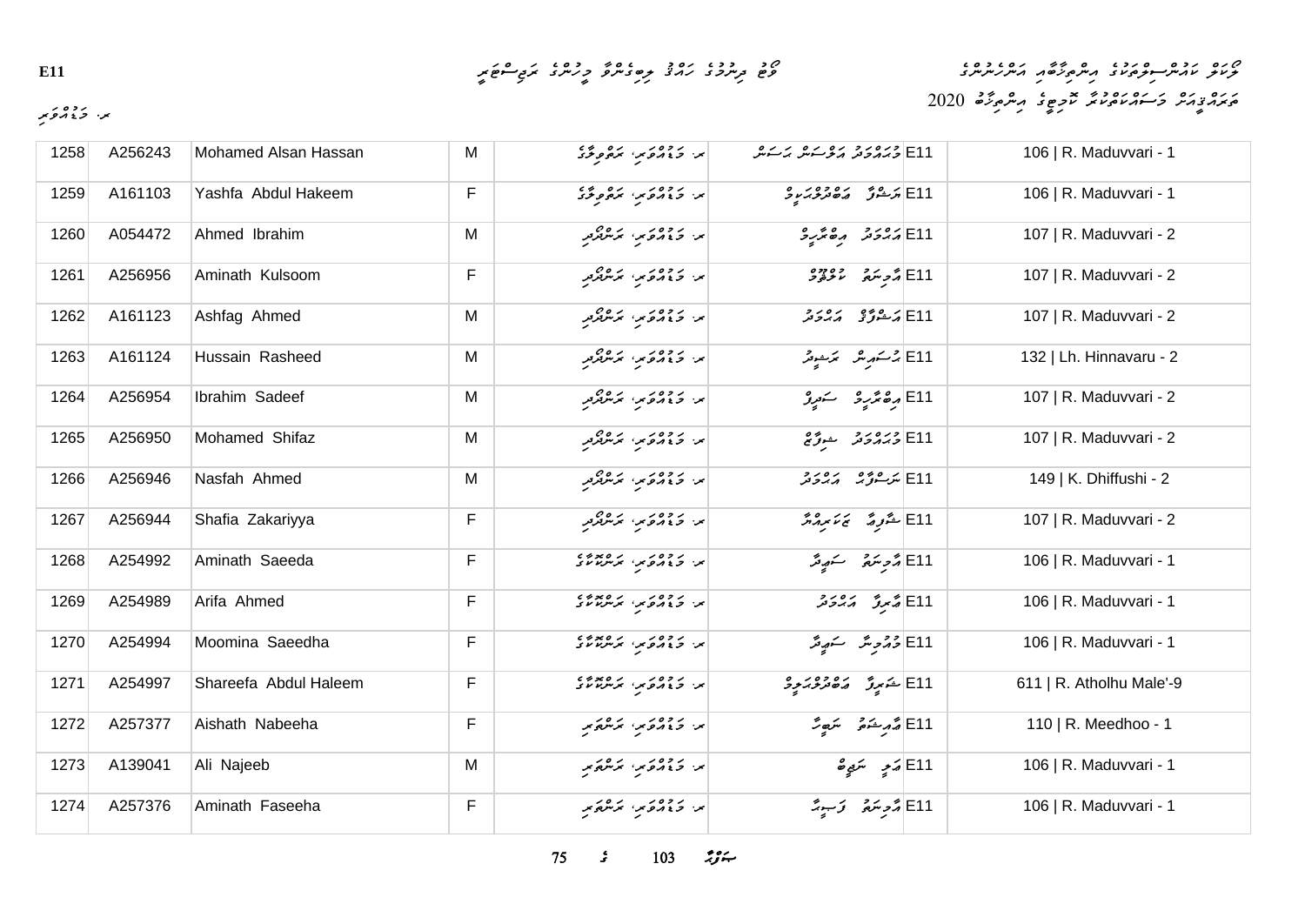*sCw7q7s5w7m< o<n9nOoAw7o< sCq;mAwBoEw7q<m; wBm;vB* م من المرة المرة المرة المرجع المرجع في المركبة 2020<br>مجم*د المريض المربوط المربع المرجع في المراجع المركبة* 

|                     | , , , , |  |
|---------------------|---------|--|
| ىر. جەم <i>و</i> ىر |         |  |
| ╭                   |         |  |

| 1275 | A257371 | Fathimath Naseeha     | $\mathsf F$ | أأترا المتحادثوني المراكبين                                                                                                                                                                                                    | E11 وَّجِوحَةُ مَسَبِيدٌ                        | 106   R. Maduvvari - 1   |
|------|---------|-----------------------|-------------|--------------------------------------------------------------------------------------------------------------------------------------------------------------------------------------------------------------------------------|-------------------------------------------------|--------------------------|
| 1276 | A256650 | Hawwa Nakhma          | $\mathsf F$ | المنا كالمرومين المرسمومي                                                                                                                                                                                                      | E11 يَرْدُوَّ سَرَدْرَّ                         | 106   R. Maduvvari - 1   |
| 1277 | A257380 | Mohamed Najeeh        | M           | أأس المحتمد والمحافظ المحافظ المحرجين                                                                                                                                                                                          | E11 <i>وَبَرْہُ وَبِرْ</i> سَم <i>َع</i> ٍ بُرُ | 106   R. Maduvvari - 1   |
| 1278 | A257452 | Ahmed Riyaz           | M           | ىن ئەدەم بىر ئەشھەتى                                                                                                                                                                                                           | E11 كەبرى كىمى بىر ئىستىگىنىشى بىر              | 611   R. Atholhu Male'-9 |
| 1279 | A257445 | Aishath Yoosuf        | F           | بر دوه در برگرونگر                                                                                                                                                                                                             | E11 <sub>م</sub> ُمْ مِشْمَعْ مِنْ مِنْ وَهِ    | 121   B. Eydhafushi - 1  |
| 1280 | A257439 | Fathimath Yoosuf      | $\mathsf F$ | ىن ئەدەكىر، ئەشھۇ                                                                                                                                                                                                              | E11 رُ <sub>ّج</sub> وحو مركسورٌ                | 106   R. Maduvvari - 1   |
| 1281 | A256668 | Hawwa Zahira          | F           | أما أوجود المتحفظ المحمد                                                                                                                                                                                                       | E11 بَرْدُوَّ تَجْرِبْرُ                        | 106   R. Maduvvari - 1   |
| 1282 | A257447 | Mariyam Arumeesha     | F           | ىن ئەمەھىر، ئەسھەتى                                                                                                                                                                                                            | E11 <i>وَبُرْمَرْ وَبُرْدِ</i> يْتُمْ           | 611   R. Atholhu Male'-9 |
| 1283 | A257449 | Mohamed Riyaz         | M           | ىن ئەمەھىر، ئەسھەتى                                                                                                                                                                                                            | E11 <i>2222 برو</i> گ                           | 106   R. Maduvvari - 1   |
| 1284 | A257437 | Yoosuf Mohamed Fulhu  | M           | أأما المتحفظ وكالمتحفظ والمحدد والمحافظ والمحرج والمحرج والمحرج والمحرج والمحرج والمحرج والمحرج والمحرج والمحرج والمحرج والمحرج والمحرج والمحرج والمحرج والمحرج والمحرج والمحرج والمحرج والمحرج والمحرج والمحرج والمحرج والمحر | E11 پژستو ورود ود                               | 106   R. Maduvvari - 1   |
| 1285 | A257609 | Ahmed Faaiz           | M           | برا ودور المعجمة والمرواة                                                                                                                                                                                                      | E11 كەش <sup>ى</sup> رىتى ئۇمەتى                | 106   R. Maduvvari - 1   |
| 1286 | A255910 | Aishath Mohamed Fulhu | $\mathsf F$ | بر كالمروه كالمحموم بروا                                                                                                                                                                                                       | E11 مُقْرِسْتَمْتُو بِمَسْرَوْتَرُوْتَرَ        | 106   R. Maduvvari - 1   |
| 1287 | A150227 | Ali Waheed            | M           | برا و ده در بر دره د                                                                                                                                                                                                           | E11 کھ پہ تھر تھر تھ                            | 106   R. Maduvvari - 1   |
| 1288 | A074953 | Mohamed Shafeeu       | M           | برا و ده در بر دره د                                                                                                                                                                                                           | E11  <i>وَبَرُوْجُوْ سَوَرٍ وَ</i>              | 611   R. Atholhu Male'-9 |
| 1289 | A256598 | Ahmed Rifath          | M           | من كروه د مركز و در كرد.<br>من كروه كرومبر مركز برگر                                                                                                                                                                           | E11 كەبرى تەرىخ مىر <i>ومى</i>                  | 107   R. Maduvvari - 2   |
| 1290 | A256601 | Aishath Safeena       | $\mathsf F$ | $\sim 2.2$                                                                                                                                                                                                                     | E11 ۾ مرڪبر ڪوپيگر                              | 107   R. Maduvvari - 2   |
| 1291 | A256603 | Ali Muzaffar          | M           | من كودە دىم مەركە بولىدى.<br>مەن كولاھى مەركە بولىدى                                                                                                                                                                           | E11 كەمچە ئەمەتەتمە                             | 107   R. Maduvvari - 2   |

 $76$  *s*  $103$  *z***<sub>f</sub>** $\div$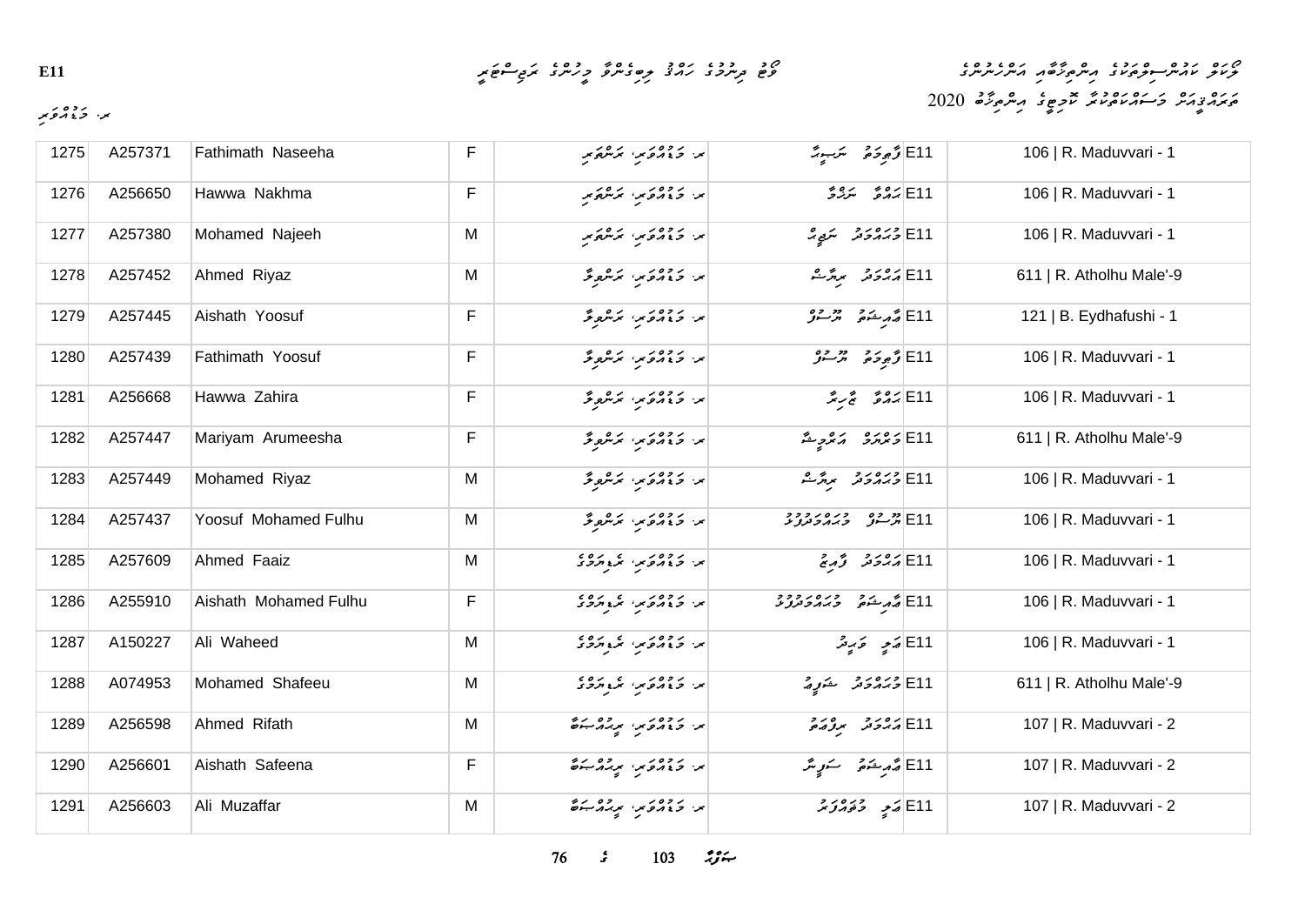*sCw7q7s5w7m< o<n9nOoAw7o< sCq;mAwBoEw7q<m; wBm;vB* م من المسجد المسجد المسجد المسجد المسجد العام 2020<br>مسجد المسجد المسجد المسجد المسجد المسجد المسجد المسجد المسجد ال

| 1292 | A256599 | Aminath Afiya            | F | ىر: ئەلەھ <i>ىې بېرىم بەھ</i>                                                                                                                                                                                                    | E11 مَّ حِ سَمَّة _ مَّ تِرْمَّ                                                                               | 107   R. Maduvvari - 2         |
|------|---------|--------------------------|---|----------------------------------------------------------------------------------------------------------------------------------------------------------------------------------------------------------------------------------|---------------------------------------------------------------------------------------------------------------|--------------------------------|
| 1293 | A256504 | Fathimath Rifqa          | F | بر ووه در وو ده.<br>بر ووروس بردر ده                                                                                                                                                                                             | E11 وَّجِوَدَةُ مَمِرْدَةً                                                                                    | 107   R. Maduvvari - 2         |
| 1294 | A256507 | Ibrahim Risam            | M | بن و دور به برده ب                                                                                                                                                                                                               | E11 مەھەر بەر مەرسىمى                                                                                         | 107   R. Maduvvari - 2         |
| 1295 | A256509 | Ishaq Mohamed Fulhu      | M | من كروه در در در در در كردند كردند كردند كردند كردند كردند كردند كردند كردند كردند كردند كردند كردند كردند كرد<br>مراجع كردند كردند كردند كردند كردند كردند كردند كردند كردند كردند كردند كردند كردند كردند كردند كردند كردند كر | E11 ره پيچ م دره د دود                                                                                        | 107   R. Maduvvari - 2         |
| 1296 | A256594 | Kareema Mohamed Fulhu    | F |                                                                                                                                                                                                                                  | E11 <i>مَبِردٌ وَبَرْوُوَوَو</i> َر                                                                           | 107   R. Maduvvari - 2         |
| 1297 | A256592 | Mohamed Ahmed Fulhu      | M | من كروه در مركز در در كردند                                                                                                                                                                                                      | E11 در در در درود                                                                                             | 107   R. Maduvvari - 2         |
| 1298 | A256595 | Zahidha Adam             | F | بر کروه در ده ده.<br>بر کروه بر ده شخص                                                                                                                                                                                           | E11 تج برمَدُ – مُرْمَدُوُ                                                                                    | 107   R. Maduvvari - 2         |
| 1299 | A027545 | Ahmed Abbas              | M | بر روه د برو                                                                                                                                                                                                                     | $2522225$ E11                                                                                                 | 106   R. Maduvvari - 1         |
| 1300 | A254681 | Ali Yaafiu               | M | بن تروه تورا بور                                                                                                                                                                                                                 | E11 کړ <i>و</i> گر <i>و</i> گ                                                                                 | 106   R. Maduvvari - 1         |
| 1301 | A254684 | Fathimath Hana           | F | بن تروه من برو                                                                                                                                                                                                                   | E11 <i>وُجِ دَمَّة</i> رَتَّرَ                                                                                | 557   Hulhumale', Ehenihen - 5 |
| 1302 | A254688 | Mohamed Yaaniu           | M | بر کے دوبر، برو                                                                                                                                                                                                                  | E11 دېرونه گرسمه                                                                                              | 611   R. Atholhu Male'-9       |
| 1303 | A027554 | Waseema Ismail           | F | بن تروه من برو                                                                                                                                                                                                                   | E11 <sub>كۈ</sub> مىدۇ ب <sub>ە</sub> ر شۇرپۇ                                                                 | 106   R. Maduvvari - 1         |
| 1304 | A063497 | Naseema Salih            | F | بر دوه بر بروون                                                                                                                                                                                                                  | E11 سَرَسِرَةً سِتَعْرِبْتُ                                                                                   | 611   R. Atholhu Male'-9       |
| 1305 | A255262 | Ahmed Jamsheed Shaah Ali | M | أمرا كالملحص تكرشون                                                                                                                                                                                                              | E11 كەبرى كى ئاھ بىر كى كىچە كىچە بىر كىلىن كىلىن كىلىن كىلىن كىلىن كىلىن كىلىن كىلىن كىلىن كىلىن كىلىن كىلىن | 106   R. Maduvvari - 1         |
| 1306 | A255260 | Ahsham Ali               | M | بر کا دور په عامده                                                                                                                                                                                                               | E11 كەشقەق كەمچە                                                                                              | 611   R. Atholhu Male'-9       |
| 1307 | A063495 | Ali Moosa Maniku         | M | بر دوه د په ده و                                                                                                                                                                                                                 | E11  <sub>ه</sub> َ پِهِ حَمْدَ سِرْءُ                                                                        | 106   R. Maduvvari - 1         |
| 1308 | A256305 | Aminath Shamana          | F | بر کا دور په عامده                                                                                                                                                                                                               | E11 أُمُّ حِسَنَةً مُسَوَّسً                                                                                  | 611   R. Atholhu Male'-9       |

*77 sC 103 nNw?mS*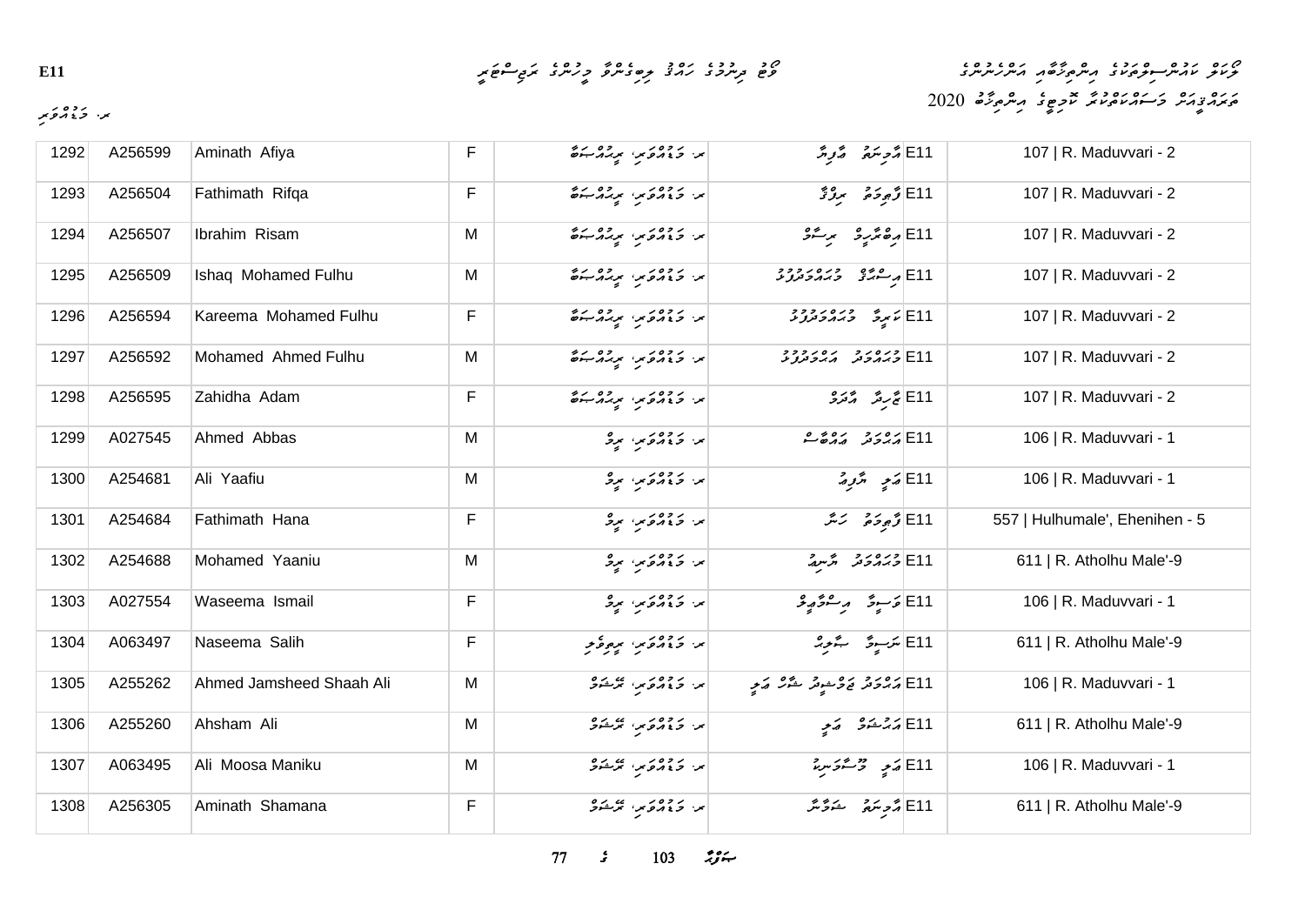*sCw7q7s5w7m< o<n9nOoAw7o< sCq;mAwBoEw7q<m; wBm;vB* م من المرة المرة المرة المرجع المرجع في المركبة 2020<br>مجم*د المريض المربوط المربع المرجع في المراجع المركبة* 

| ر د ه ر     |  |
|-------------|--|
| بر. כے موتر |  |
| ╭           |  |

| 1309 | A256306 | Hussain Yazeedh        | M           | أين كالمحاومين المراشوق                   | E11 پر شہر شر <sub>سی م</sub> ر              | 611   R. Atholhu Male'-9 |
|------|---------|------------------------|-------------|-------------------------------------------|----------------------------------------------|--------------------------|
| 1310 | A256135 | Adam Fayyah            | M           | بر دوه در بررد و                          | E11 پژنره ژه پژه                             | 107   R. Maduvvari - 2   |
| 1311 | A254810 | Aishath Faathina       | $\mathsf F$ | برا ووه در بررد و                         | E11 مَگْرِسْتَعْفَى قَرْمِتْنَ               | 107   R. Maduvvari - 2   |
| 1312 | A254814 | Aminath Fakhira        | F           | برا ودور برردو                            | E11 مَّ مِسَعَ كَرْبِتَرُ                    | 107   R. Maduvvari - 2   |
| 1313 | A255598 | Faiza Adam             | F           | بر دوه در بررد و                          | E11 وَمِعَ مَمَعْر                           | 107   R. Maduvvari - 2   |
| 1314 | A010319 | Hassan Mohamed Abdulla | M           | بر دوه در بررد و                          | E11 بَرَسَة وَبِرَوْرَة رَحْقُواللّه         | 107   R. Maduvvari - 2   |
| 1315 | A256131 | Mohamed Fayash         | M           | بر ووه در بررد و                          | E11 دېرونو زېژىشە                            | 107   R. Maduvvari - 2   |
| 1316 | A255511 | Ahmed Mifthah          | M           | بر وور برسهور                             | E11 كەردى بورگەر                             | 106   R. Maduvvari - 1   |
| 1317 | A335754 | Aishath Wajidha        | F           | بر کروه در دوره                           | E11 مَگْرِسْتَمْ وَگُومِرَّدُ                | 611   R. Atholhu Male'-9 |
| 1318 | A359662 | Fathmath Minya         | $\mathsf F$ | بر دوه د برسه ده                          | E11 زُ <sub>جو</sub> رَيْ <sub>حب</sub> سْرٌ | 106   R. Maduvvari - 1   |
| 1319 | A081787 | Mohamed Mujuthaba      | M           | بر کروه در دوده<br>بر کروه کروبر، مرس هرد | E11 دره د دوره<br>E11 در درد د ده ه          | 106   R. Maduvvari - 1   |
| 1320 | A056504 | Raheema Adam           | F           | بر کروه در دوه                            | E11] يَرْرِدُّ - مُرَّمَرُدُ                 | 106   R. Maduvvari - 1   |
| 1321 | A256629 | Abdulla Zameer         | M           | برا ودوى برة و                            | E11 مَەھْتَراللە شىموتتر                     | 106   R. Maduvvari - 1   |
| 1322 | A257314 | Aishath Ameera         | F           | برا ودوه بروو                             | E11 مەم شىقى مەج ئىگە                        | 611   R. Atholhu Male'-9 |
| 1323 | A256624 | Hassan Safeer          | M           | برا ودومرا برة و                          | E11   پرستدش ست <i>ویت</i> ر                 | 106   R. Maduvvari - 1   |
| 1324 | A256626 | Hussain Zameem         | M           | برا ودوم برؤو                             | E11 پڑے پہلا سکوچی                           | 106   R. Maduvvari - 1   |
| 1325 | A257316 | Ibrahim Ameer          | M           | برا ودوري برؤو                            | E11 <sub>مر</sub> ھ پڑر بھ مکارچ کر          | 106   R. Maduvvari - 1   |

 $78$  *s*  $\cancel{003}$  *n***<sub>y</sub>** $\cancel{0.}$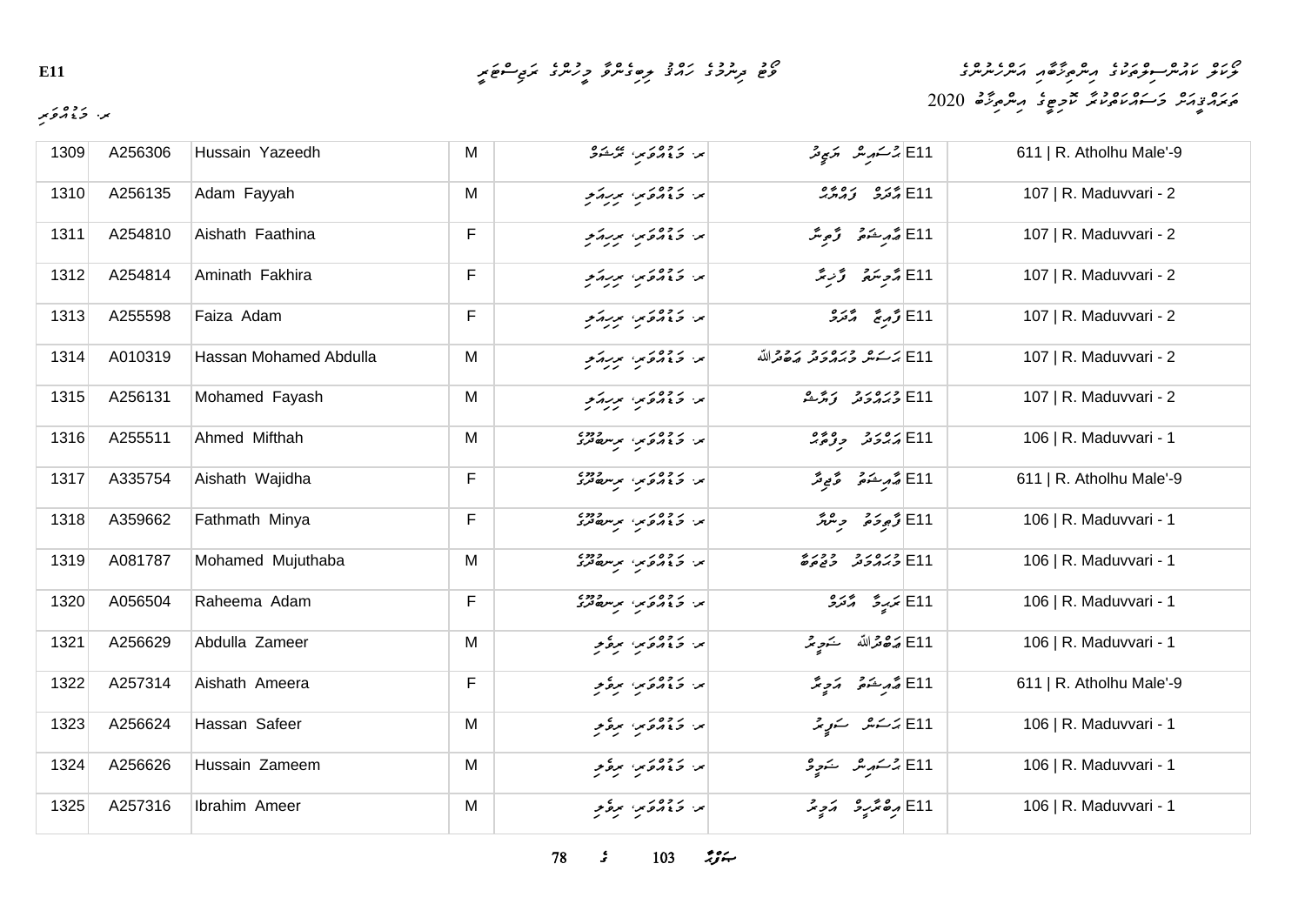*sCw7q7s5w7m< o<n9nOoAw7o< sCq;mAwBoEw7q<m; wBm;vB* م من المرة المرة المرة المرجع المرجع في المركبة 2020<br>مجم*د المريض المربوط المربع المرجع في المراجع المركبة* 

| 1326 | A356664 | Ibrahim Fayaaz       | M           | برا و؟وه تمرا بروتو              | E11 <sub>مر</sub> ھ پڑر بھ تو پڑ ج                  | 106   R. Maduvvari - 1       |
|------|---------|----------------------|-------------|----------------------------------|-----------------------------------------------------|------------------------------|
| 1327 | A257315 | Ismail Ameen         | M           | برا ودوى برونو                   | E11  <sub>و</sub> رے <i>ڈ<sub>ھی</sub>و کی چ</i> یں | 611   R. Atholhu Male'-9     |
| 1328 | A255190 | Mariyam Ameena       | $\mathsf F$ | برا ودوى برؤو                    | E11  <i>5 بُرْيَرْ \$مَ بِ</i> يَرَ                 | 106   R. Maduvvari - 1       |
| 1329 | A150468 | Mohamed Abdul Rahman | M           | بر دوه در برگو                   | E11 دره در مره ده ده ده و                           | 106   R. Maduvvari - 1       |
| 1330 | A257312 | Safwaan Wajudhee     | M           | برا وده و برو و                  | E11 س <i>زوڤ شهر وق</i> ير                          | 106   R. Maduvvari - 1       |
| 1331 | A156628 | Zulaikha Ibrahim     | $\mathsf F$ | برا ودوى برؤو                    | E11 تح تحمد بحريد من تحريب في السيادة<br>السياسي    | 106   R. Maduvvari - 1       |
| 1332 | A255737 | Abdulla Shahid       | M           | بر: 23 مرکز برامری               | E11 مَەھىراللە مەمەرىتر                             | 611   R. Atholhu Male'-9     |
| 1333 | A255736 | Aishath Shahidha     | $\mathsf F$ | بر و و ده سرگرم                  | E11 مَدْمِرْ مَدَمْرِ مَدْمِرْ مَدْ                 | 611   R. Atholhu Male'-9     |
| 1334 | A132951 | Faiza Aboobakur      | $\mathsf F$ | بر و و ده سرگرم                  | E11 زُرِجَ     رُهُ صَدَّرَ                         | 462   Srilanka / Colombo - 3 |
| 1335 | A119703 | Hussain Rasheed      | M           | بر و و ده سرگرم                  | E11 بُرْسَمبِ بْكَرْ مِيْرِ مِرْ                    | 611   R. Atholhu Male'-9     |
| 1336 | A068526 | Ibrahim Aboobakuru   | M           | بر و و ده سرگرم                  | E11 رەئزىر مەمەم                                    | 143   Lh. Olhuvelifushi - 1  |
| 1337 | A255731 | Ismail Rasheed       | M           | بر ووه د برود                    | E11 م <sub>ە</sub> ستىۋەر تىم بىرىنىدۇر             | 308   L. Gan - 1             |
| 1338 | A255727 | Saleema Aboobakuru   | $\mathsf F$ | بر دوه د برود                    | E11 سَوِرَ مُصْحَمَّدَ                              | 107   R. Maduvvari - 2       |
| 1339 | A255735 | Sarudha Aboobakuru   | F           | بر: 32 أرومبر، براريخ            | $77777$ مُعرِّرٌ 49000                              | 611   R. Atholhu Male'-9     |
| 1340 | A156607 | Zubaida Moosa        | $\mathsf F$ | بمزا تروه مراسم براسم            | $23$ مَهْمِعَهُ $511$                               | 611   R. Atholhu Male'-9     |
| 1341 | A257513 | Ahmed Ali            | M           | بر دوه د ه ده                    | E11  كەبۇرى كەيچ                                    | 106   R. Maduvvari - 1       |
| 1342 | A257528 | Aishath Naseera      | F           | بر دوه در ده.<br>بر و و دوبر برس | E11 مەم ھەم ئىشىدىگە                                | 106   R. Maduvvari - 1       |

*79 s* 103 *i*<sub>s</sub> $\rightarrow$ </sub>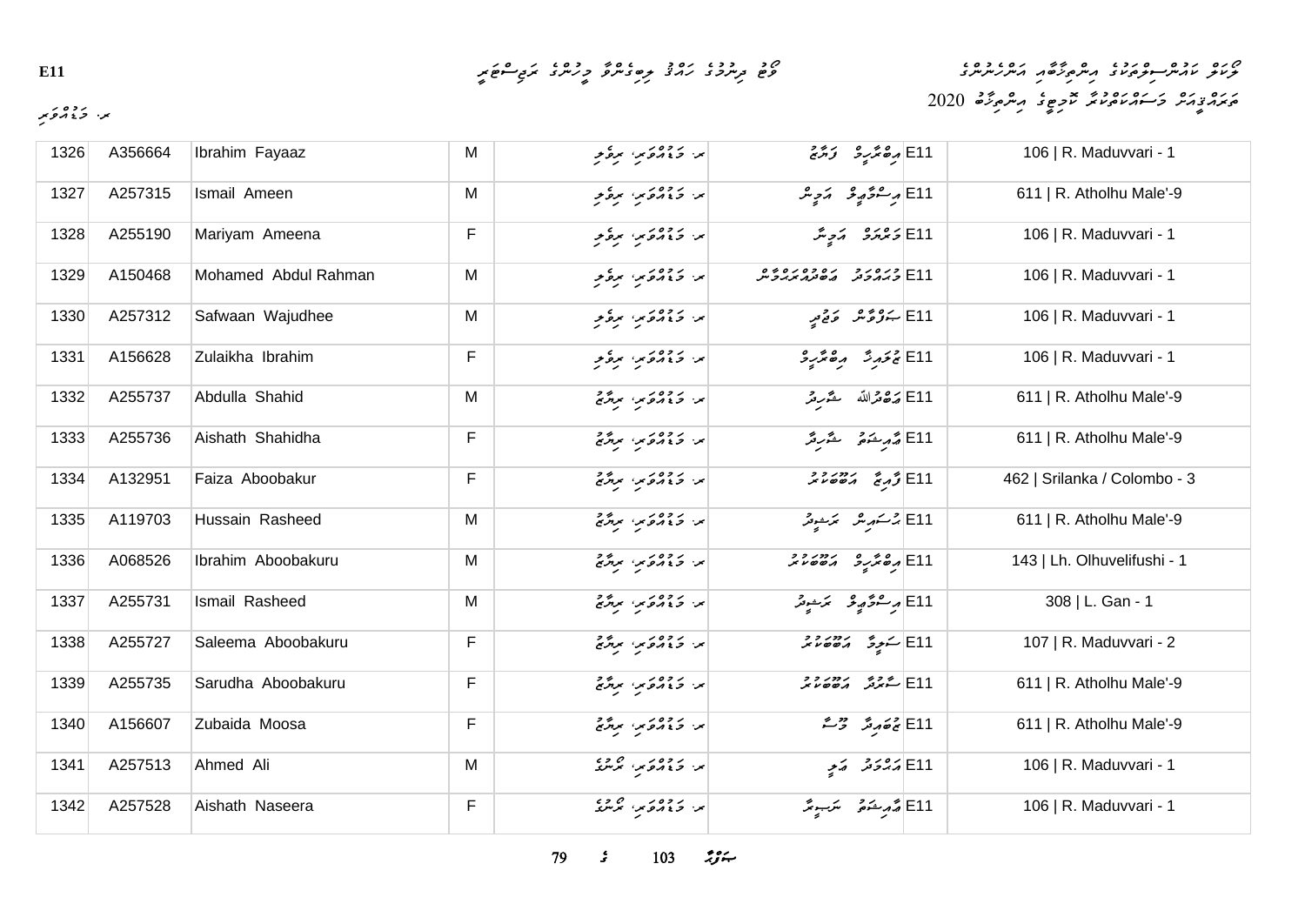*sCw7q7s5w7m< o<n9nOoAw7o< sCq;mAwBoEw7q<m; wBm;vB* م من المرة المرة المرة المرجع المرجع في المركبة 2020<br>مجم*د المريض المربوط المربع المرجع في المراجع المركبة* 

| ر د ه ر     |  |
|-------------|--|
| بر. כے موتر |  |
| ◢           |  |

| 1343 | A161078 | Aminath Sithra     | $\mathsf F$ | بر دوه در ه ده                                                                                       | E11 مُرْحِبَتَهُمْ مُسِبِقَمُّهُ             | 106   R. Maduvvari - 1   |
|------|---------|--------------------|-------------|------------------------------------------------------------------------------------------------------|----------------------------------------------|--------------------------|
| 1344 | A257517 | Fathimath Ibrahim  | F           | بر دوه در ده ده                                                                                      | E11 تُرجوحَمُ مِنْ مُحْرَرِ حَ               | 106   R. Maduvvari - 1   |
| 1345 | A257524 | Mohamed Jinahu     | M           | بر دوه در ده ده                                                                                      | E11 وَبَرُوْدَتْرَ   مِي شَرْرُ              | 106   R. Maduvvari - 1   |
| 1346 | A256709 | Aminath Saliya     | F           | أمن كالمرومين الكرامكر الكرامل                                                                       | E11 مُ مِ سَمْعِ مُصَبِّحَةً                 | 106   R. Maduvvari - 1   |
| 1347 | A131681 | Easa Ibrahim       | M           | من كالمروم المحمد المستمر المر                                                                       | E11 <sub>جو</sub> ت مەھمەر 2                 | 611   R. Atholhu Male'-9 |
| 1348 | A257720 | Ibrahim Nuhad      | M           | من كالمروم المركب المركبة                                                                            | E11 م <i>وھ مُرْرِدْ</i> مُر <i>تَّ</i> مَّر | 106   R. Maduvvari - 1   |
| 1349 | A257722 | Mariyam Shaheera   | F           | المن المروه والمحمد المحمد المحمد المحمد المراكب                                                     | E11  <i>وَجْهَزَةْ</i> َ حَدِيثَرَ           | 106   R. Maduvvari - 1   |
| 1350 | A255031 | Aishath Imasha     | F           | أمرا وكالمكافير المحر والمورد                                                                        | E11 مَّ مِشَمَّ مِرَّسَّ                     | 106   R. Maduvvari - 1   |
| 1351 | A157493 | Ali Saeed          | M           | بر ووه د چينې                                                                                        | E11 کھ سے مقبر تھ                            | 106   R. Maduvvari - 1   |
| 1352 | A255028 | Aminath Badhuriyya | F           | أمرا وكالمكافير المحمد المحمد والمحمد                                                                | E11 أَدَّحِ سَمَعَ صَفَرْ مِرْدَةً.          | 106   R. Maduvvari - 1   |
| 1353 | A161153 | Fathimath Asifa    | F           | أمرا وكالمؤمرا الرحكورى                                                                              | E11 زَّەپرىق شەسىرد                          | 106   R. Maduvvari - 1   |
| 1354 | A255034 | Hawwa Nazleen      | F           | س كالمرومين الراشكوري                                                                                | E11 <i>بَدْهُ \$ مَ</i> يْحِ مِسْ            | 106   R. Maduvvari - 1   |
| 1355 | A256276 | Jeelan Ali         | F           | أمرا وكالمكافير المحمد المحمد والمحمد                                                                | E11 <sub>مج</sub> وگر کی پر                  | 97   R. Un'goofaaru - 1  |
| 1356 | A255033 | Maryam Aalima      | F           | أمرا وكالمكافير المحمد المحمد والمحمد                                                                | E11 كانترنزنى المجموعة                       | 106   R. Maduvvari - 1   |
| 1357 | A255025 | Nasifa Ali         | F           | أمرا كالمركومي الركشوري                                                                              | E11 مُتَرْسِوتٌ     رَمِ                     | 611   R. Atholhu Male'-9 |
| 1358 | A256627 | Ahmed Arushadh     | M           | بر دور محمد بدود                                                                                     | E11 كەبروتى كەيمەشكى                         | 107   R. Maduvvari - 2   |
| 1359 | A256630 | Aishath Shanooza   | F           | بمزا كروه من المحمد المحمد المحمد المحمد المحمد المحمد المحمد المحمد المحمد المحمد المحمد المحمد الم | E11 مُدمِشَعْرِ شَمَعَتْنِ مَحْ              | 107   R. Maduvvari - 2   |

 $80$  *s*  $103$  *n***<sub>y</sub>** $\sim$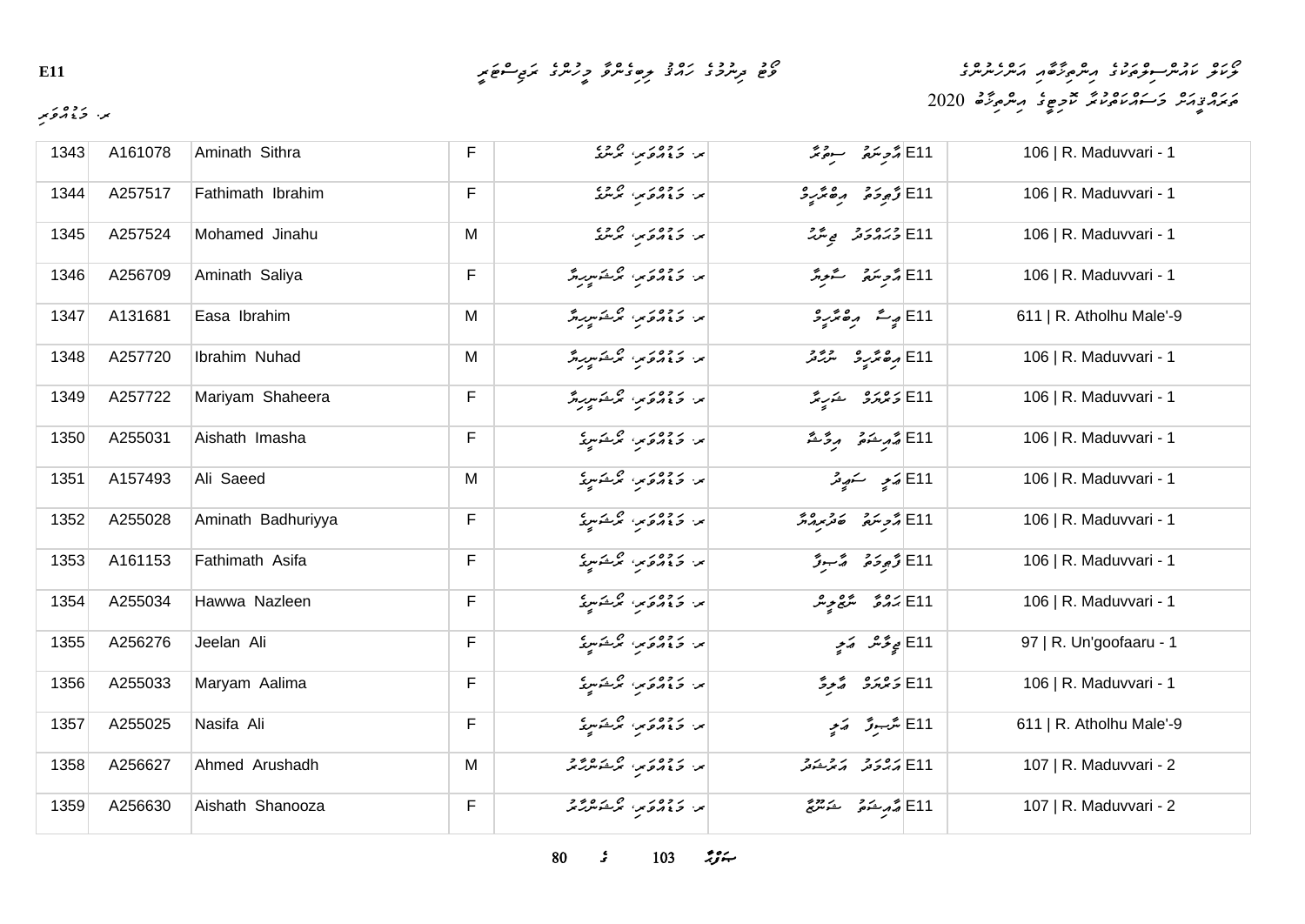*sCw7q7s5w7m< o<n9nOoAw7o< sCq;mAwBoEw7q<m; wBm;vB* م من المرة المرة المرة المرجع المرجع في المركبة 2020<br>مجم*د المريض المربوط المربع المرجع في المراجع المركبة* 

| 1360 | A256634 | Ali Arsal            | M            | برا كالمؤتمرا للمشكل المراجر                                                                         | E11 <i>ڇَجِ - پَرُسُکُو</i>                             | 107   R. Maduvvari - 2   |
|------|---------|----------------------|--------------|------------------------------------------------------------------------------------------------------|---------------------------------------------------------|--------------------------|
| 1361 | A256622 | Aminath Zaahira      | $\mathsf F$  | بمزا كروه من المركب المركب المركب                                                                    | E11 مَّ صِنعَهُ تَجَنَّبَتَّهُ                          | 107   R. Maduvvari - 2   |
| 1362 | A256631 | Fathimath Su'uoodha  | $\mathsf F$  | برا وده در محمد المرد و در و                                                                         | E11 وَجوحَمَ صَفَرَ مَنْ                                | 107   R. Maduvvari - 2   |
| 1363 | A256523 | Hassan Zahir         | M            | بر ووه بر عام دولار                                                                                  | E11   پرسترس مج پر پژ                                   | 107   R. Maduvvari - 2   |
| 1364 | A256521 | Hawwa Najaahaa       | $\mathsf{F}$ | برا وده در محمد المرد و در و                                                                         | E11 يَرْدُوَّ سَمَّةَ بَرْ                              | 107   R. Maduvvari - 2   |
| 1365 | A103577 | Hussain Najah        | M            | برا وده در محمد المحدد و المحمد                                                                      | E11 پرڪرپر گرف <i>ي پ</i>                               | 107   R. Maduvvari - 2   |
| 1366 | A161113 | Ibrahim Shafeeu      | M            | بر ووه مرکب و دو                                                                                     | E11 <sub>م</sub> ەمگەر ئىستى <i>مى</i> ئى               | 611   R. Atholhu Male'-9 |
| 1367 | A261394 | <b>Ismail Saarim</b> | M            | بر ارده در محمد شکر در در                                                                            | E11 <sub>م</sub> رشۇم <sub>و</sub> تۇ س <sup>ې</sup> رو | 107   R. Maduvvari - 2   |
| 1368 | A256633 | Mariyam Zahiyaa      | F            | برا ووه بر ورود                                                                                      | E11 كەبىر بىر تەرى <i>گە</i>                            | 107   R. Maduvvari - 2   |
| 1369 | A256623 | Mohamed Rasheed      | M            | برا كالمحكم كالمحمد المحمد المحمد المحمد المحمد المحمد المحمد المحمد المحمد المحمد المحمد المحمد الم | E11] وَبَرْدُوَتْرَ - بَرَسْءِتْرَ                      | 107   R. Maduvvari - 2   |
| 1370 | A257494 | Ali Riza             | M            | برا وده در مرج                                                                                       | E11  کرم پرگ                                            | 106   R. Maduvvari - 1   |
| 1371 | A257506 | Aminath Nashaath     | $\mathsf F$  | بر کے حرکت کرنے                                                                                      | E11 مُّ حِسَمٌ مَنْ مَمْ مِحَمَّةٍ                      | 106   R. Maduvvari - 1   |
| 1372 | A257500 | Fathimath Nashaath   | F            | بر ووه ده می                                                                                         | E11 تُرجوحَمُ سَرَسْتَهُمُ                              | 611   R. Atholhu Male'-9 |
| 1373 | A257496 | Gamarunnisa Ageel    | F            | بمزا تروه مرد من من                                                                                  | E11 تزىر <i>برە بىرىگە بى</i> رت <sub>ى</sub> بى        | 106   R. Maduvvari - 1   |
| 1374 | A257498 | Mariyam Nashath      | $\mathsf F$  | بر کے حرکت کرنے                                                                                      | E11 كەندىرى بىر ئىگە تە                                 | 106   R. Maduvvari - 1   |
| 1375 | A257503 | Yoosuf Naashith      | M            | بر دور ده.                                                                                           | E11 تركيو مگرېندون <sub>د</sub>                         | 611   R. Atholhu Male'-9 |
| 1376 | A091050 | Abdulla Junaid       | M            | ىن كەلم كەككىرى كۈنكەتلىرى گ                                                                         | E11 كَەھەراللە ق <sub>ە</sub> سَمەتر                    | 611   R. Atholhu Male'-9 |

*o8m=w<qFm> .8*

 $81$  *s*  $103$  *n***<sub>y</sub>**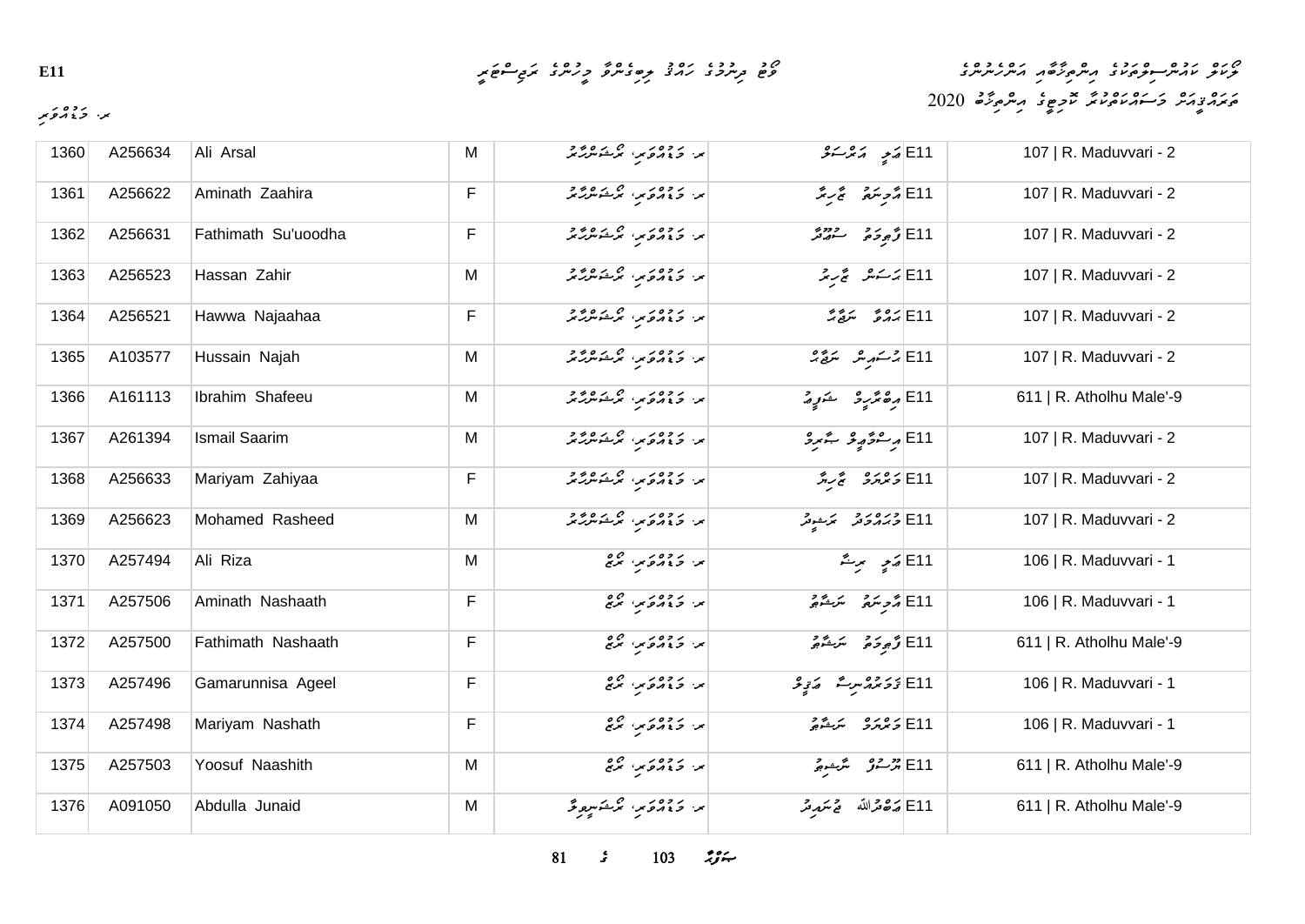*sCw7q7s5w7m< o<n9nOoAw7o< sCq;mAwBoEw7q<m; wBm;vB* م من المرة المرة المرة المرجع المرجع في المركبة 2020<br>مجم*د المريض المربوط المربع المرجع في المراجع المركبة* 

| 1377 | A094644 | Ahmed Asim            | M            | أين وَءُمُوَيْنِ يُرْجُنِسِوِيْ                                                                           | E11 كەبرى قەسىرى                                     | 106   R. Maduvvari - 1   |
|------|---------|-----------------------|--------------|-----------------------------------------------------------------------------------------------------------|------------------------------------------------------|--------------------------|
| 1378 | A160169 | Aminath Ali           | F            | أما كالمكافر من المراكب المحدود                                                                           | E11 مُرْحِسَمُ مَعِ                                  | 106   R. Maduvvari - 1   |
| 1379 | A161069 | Hassan Kaleem         | M            | أما كالمكافر المحمد المحمد المحمد والمحمد والمحمد والمحمد والمحمد والمحمد والمحمد والمحمد والمحمد والمحمد | E11   پرسٹر کے موق                                   | 611   R. Atholhu Male'-9 |
| 1380 | A160073 | Ismail Fathuhee       | M            | أما كالمكافر من المراكب المحدود                                                                           | E11 <sub>م</sub> رشۇ <sub>م</sub> و ئۇم <sub>ۇ</sub> | 106   R. Maduvvari - 1   |
| 1381 | A144651 | Aminath Shaziyya      | $\mathsf{F}$ | بر دوه دره مرده                                                                                           | E11 أَمَّ حِ سَمَّ مَسْتَفْرِ مِمَّةً                | 107   R. Maduvvari - 2   |
| 1382 | A256920 | Abdul Rahman Saeed    | M            | بر دوه روه دوه                                                                                            | E11 كەھىر <i>مەمەد ۋە</i> ر سەر قر                   | 107   R. Maduvvari - 2   |
| 1383 | A256924 | Abdulla Saeed         | M            | بر د ده در ده د ده د                                                                                      | E11 مَەھْتَراللە س <i>ەمەت</i> ر                     | 107   R. Maduvvari - 2   |
| 1384 | A397750 | Ahmed Saeed           | M            | بر د ده د ده د ده د .<br>بر د د وروس برونام                                                               | E11 كەيرى كەر سىكەن بىر                              | 107   R. Maduvvari - 2   |
| 1385 | A256926 | Aishath Soliha        | F            | ر دوه در دود در در در محمد موسیقی به این است.<br>در این از در در محمد موسیقی                              | E11 مَّ مِشَمَّ سَمَّعِ بَدَّ                        | 107   R. Maduvvari - 2   |
| 1386 | A256915 | Khadheeja Haroon      | $\mathsf F$  | x: 2024 x001                                                                                              | E11] زَمِيعٌ ۔ رَّجْرُسٌ                             | 107   R. Maduvvari - 2   |
| 1387 | A149167 | Mariyam Shehenaaz     | F            | بر كودوس بروديد                                                                                           | E11 كەنگەر ھەر ئىي ئايدىن ئى                         | 138   Lh. Naifaru - 3    |
| 1388 | A256922 | Saalim Saeedh         | M            | ر د ده د ده د د د د                                                                                       | E11 گروڈ ک <i>ے پ</i> وٹر                            | 107   R. Maduvvari - 2   |
| 1389 | A256918 | Sofiya Saeed          | F            | بن كروه در مرد مور                                                                                        | E11 بەتىرەتە سى <i>مەم</i> تە                        | 611   R. Atholhu Male'-9 |
| 1390 | A161093 | Aishath Naeem         | F            | بر د وه د بروی د د                                                                                        | E11 مَگْرِسْتَمْ مَنْ سَمْدِهْ                       | 107   R. Maduvvari - 2   |
| 1391 | A151800 | Aishath Isha Sharmeel | $\mathsf F$  | بر د وه د به د و د و ع<br>بر از حرج ایران مربوری                                                          | E11 مُرمِشَمُ مِثْمَ شَمْرُوِثَر                     | 107   R. Maduvvari - 2   |
| 1392 | A255694 | Ali Saddam            | M            | بر د وه د به د و د و ع<br>بر از حرج ه هر مربو و ی                                                         | E11 <sub>ه</sub> رم جمهور د                          | 107   R. Maduvvari - 2   |
| 1393 | A073371 | Ayathulla Naeem       | M            | بر د وه د به د و د و ع<br>بر از حرج هر هر بر بر و بر د                                                    | E11 مُرْمَّرِهِ اللَّهُ     سَمِيرَ مُ               | 107   R. Maduvvari - 2   |

*o8m=w<qFm> .8*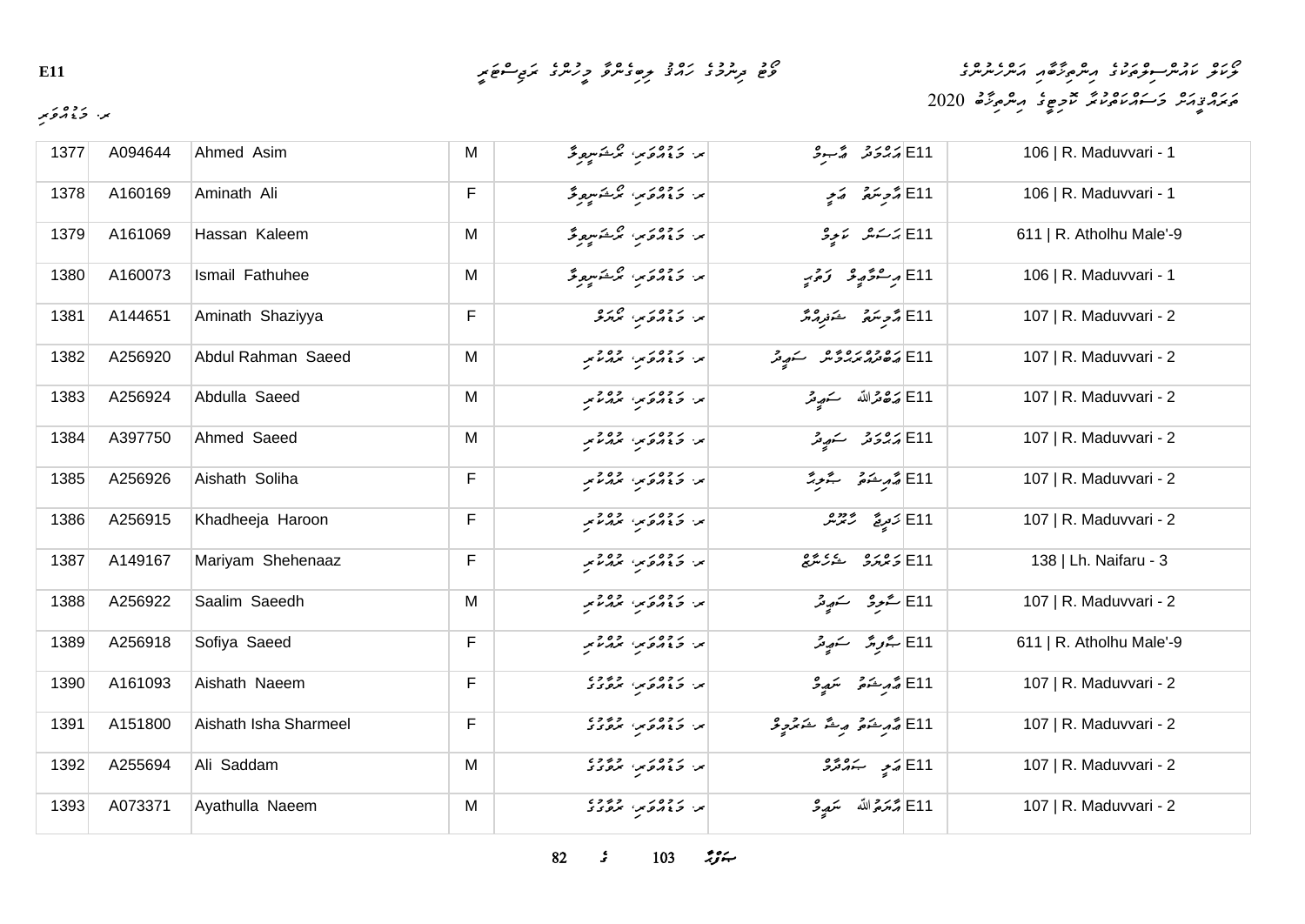*sCw7q7s5w7m< o<n9nOoAw7o< sCq;mAwBoEw7q<m; wBm;vB* م من المرة المرة المرة المرجع المرجع في المركبة 2020<br>مجم*د المريض المربوط المربع المرجع في المراجع المركبة* 

| 1394 | A256189 | Fathimath Sara     | $\mathsf{F}$ | بر کوه ده در دود ده                                    | E11 رُّجِرَة فَقَرَّدَ                                         | 611   R. Atholhu Male'-9 |
|------|---------|--------------------|--------------|--------------------------------------------------------|----------------------------------------------------------------|--------------------------|
| 1395 | A144020 | Ibrahim Naeem      | M            | بر د وه د به د و د و ع<br>بر از حرج ایران مربوری       | E11 م <i>وڭ ئۈرى سىر</i> بى                                    | 611   R. Atholhu Male'-9 |
| 1396 | A047871 | Mohamed Naeem      | M            | بر د وه د به د و د و ع<br>بر از حرج ه هر مربو و ی      | E11 ديرونر سَمب <sup>و</sup>                                   | 107   R. Maduvvari - 2   |
| 1397 | A255697 | Rilwaan Naeem      | M            | بر دوه در دوده<br>بر و ډه وبرا برون                    | E11 مرشۇش ش <sub>ھي</sub> ۇ                                    | 611   R. Atholhu Male'-9 |
| 1398 | A048809 | Rishwan Naeem      | M            | بر د وه د به د و د و د<br>بو : مرج و هر بو بر بر و د و | E11 برڪو <i>گر سَم</i> ِ وُ                                    | 107   R. Maduvvari - 2   |
| 1399 | A059662 | Sharmeel Naeem     | M            | بر د وه د به د و د و ع<br>بر از حرج ایران مربوری       | E11 ڪمگ <sub>جو</sub> ثر س <i>َم</i> وڻ                        | 611   R. Atholhu Male'-9 |
| 1400 | A124165 | Sinwan Naeem       | M            | بر د وه د به د و د و ع<br>بر از حرج ایران مربوری       | E11 سو <i>شرة شه</i> ر محمد السرائعي الس                       | 107   R. Maduvvari - 2   |
| 1401 | A255680 | Zahida Ismail      | F            | بر د وه د بروی د د و                                   | E11 تج رِمَّز بِرِ مُعَ رِمِوْ و                               | 107   R. Maduvvari - 2   |
| 1402 | A255695 | Zuhuda Naeem       | $\mathsf F$  | بر د وه د به د و د و د<br>بو : مرج و هر بو بر بر و د و | E11 ىى 3 شەرى                                                  | 107   R. Maduvvari - 2   |
| 1403 | A256692 | Ali Sarvath        | M            | بر دوه در شرو                                          | E11 <i>ڇَجِ ڏُمُروَءُ</i>                                      | 611   R. Atholhu Male'-9 |
| 1404 | A256689 | Aminath Eanaas     | $\mathsf F$  | بر دوه در شرو                                          | E11 مُرْحِبِّرَة فَسَرَبَّتْهُ الْمُسَرِّبَةُ الْمُسَرِّبَةُ ا | 106   R. Maduvvari - 1   |
| 1405 | A242934 | Fathimath Rasheeda | F            | بر دوه در شرو                                          | E11 وَّجِرِيَّ مَمْ سُرِيْتَر                                  | 106   R. Maduvvari - 1   |
| 1406 | A256691 | Ibrahim Shamrool   | M            | بر دوه در شرو                                          | E11 مەھەر بۇ ھەدىمە دە                                         | 106   R. Maduvvari - 1   |
| 1407 | A157504 | Adam Shareef       | M            | بن ودەم بن ئىگە                                        | E11 يُرْتَرَدُ - شَمَعِرُوْ                                    | 106   R. Maduvvari - 1   |
| 1408 | A256173 | Madheeha Ahmed     | F            | بر دوه در شهر                                          | E11 ك <sup>و</sup> ميدًا كەندى تەر                             | 106   R. Maduvvari - 1   |
| 1409 | A256537 | Mariyam Jumana     | $\mathsf F$  | بن ودەم بن ئىگە                                        | E11 كەبىر بىر قانۇنىگە                                         | 106   R. Maduvvari - 1   |
| 1410 | A255497 | Ahmed Isam         | M            | ىن ئەمەكەر، سەر ئەركىرى ئ                              | E11 كەبۇبۇقر ب <sub>ە</sub> ستۇنى                              | 611   R. Atholhu Male'-9 |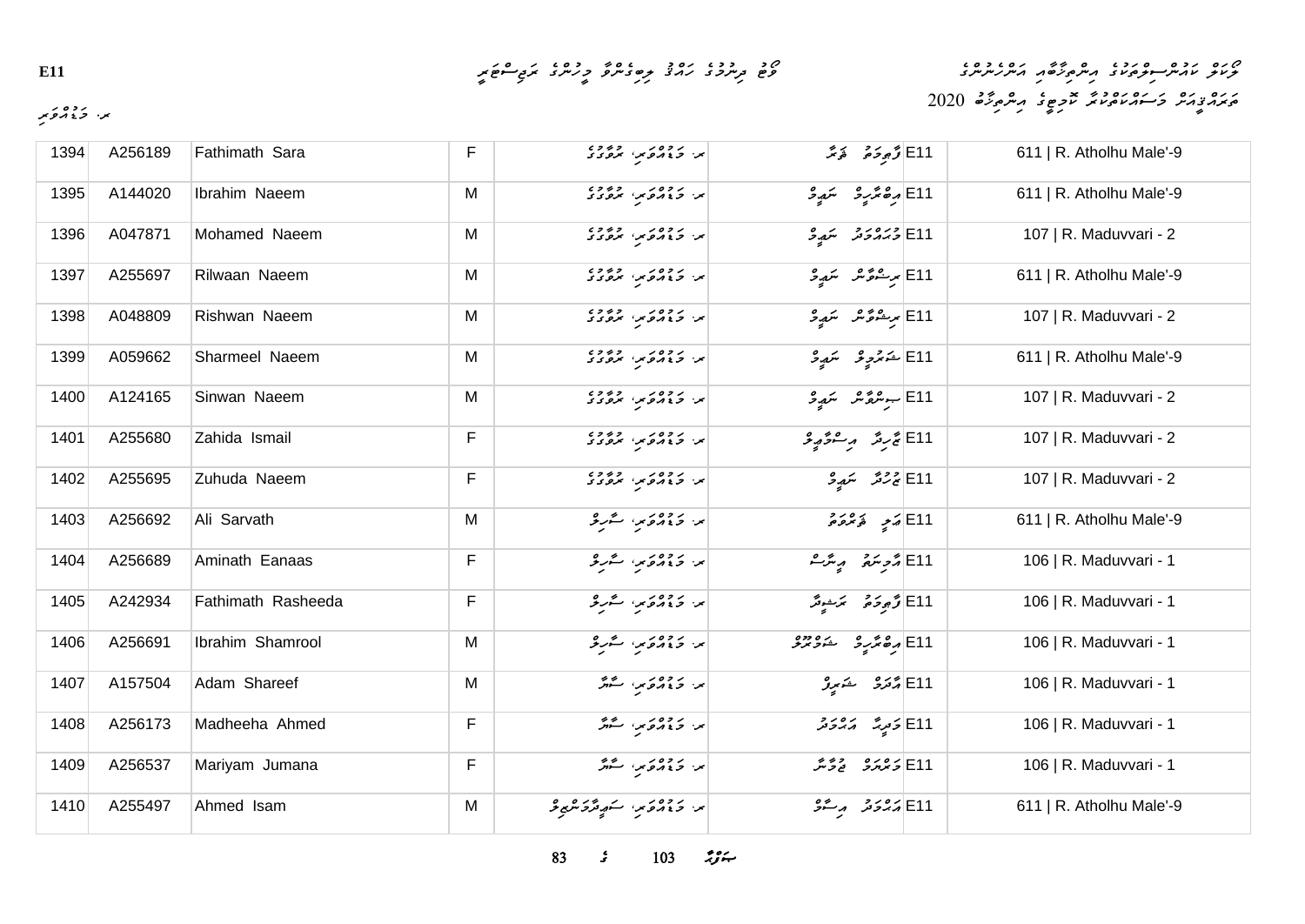*sCw7q7s5w7m< o<n9nOoAw7o< sCq;mAwBoEw7q<m; wBm;vB* م من المرة المرة المرة المرجع المرجع في المركبة 2020<br>مجم*د المريض المربوط المربع المرجع في المراجع المركبة* 

| 1411 | A256382 | Ali Mabrooq         | M            | أمرا والمروكين التكرير وكريم والمحمد                                                                            | E11 كەمچە بەھەمدىنا                   | 263   M. Raiymandhoo - 1 |
|------|---------|---------------------|--------------|-----------------------------------------------------------------------------------------------------------------|---------------------------------------|--------------------------|
| 1412 | A255496 | Fathmath Vilma      | F            | أمن الازده كار والمراكز والكرامج المحر                                                                          | E11 تَ <i>وْجِوَة</i> وِعْرَّ         | 106   R. Maduvvari - 1   |
| 1413 | A255493 | Ibrahim Rasheed     | M            | أمن المتحدة وكالمحمد المتحدد المراجع المحرج والمحرج والمحرج والمحرج والمحرج والمحرجة والمحرجة والمحرجة والمحرجة | E11 م <i>وڭ ئۇر</i> ۇ سىم ئىرىشى قىر  | 106   R. Maduvvari - 1   |
| 1414 | A255498 | Mahumoodh Rasheed   | M            | پر او دوم پر اسکار مگرد شرح ک                                                                                   | E11 <i>وَرُوُدُوْ پَرَجُونَ</i> رُ    | 106   R. Maduvvari - 1   |
| 1415 | A255499 | Mohamed Maujoodh    | M            | أمن المتحدة وكالمحمد المتحدد المراجع المحرج والمحرج والمحرج والمحرج والمحرج والمحرجة والمحرجة والمحرجة والمحرجة | E11 وبره در و دورو                    | 106   R. Maduvvari - 1   |
| 1416 | A255629 | Hawwa Hassan Fulhu  | F            | ىن ئەمەكەت سەرىرىد                                                                                              | E11 يَهْرُوَ بَرَسْتَعْتَدَتْرَ       | 107   R. Maduvvari - 2   |
| 1417 | A256107 | Yousuf Fawaz        | M            | بر كەن كەن سەر بەر بەر                                                                                          | E11 تېرىشۇ ئە <i>ۋى</i>               | 611   R. Atholhu Male'-9 |
| 1418 | A255639 | Zulaikha Hassan     | $\mathsf F$  | أمن وده ود مسكر ورد                                                                                             | E11] بچ تژ <sub>می</sub> رنت - بر شکس | 107   R. Maduvvari - 2   |
| 1419 | A042532 | Ahmed Rasheed       | M            | أمرا وكالمروكير السكهر وحوثى                                                                                    | E11 كەرگە كىم كىم كىلىنىش تىر         | 611   R. Atholhu Male'-9 |
| 1420 | A256546 | Aishath Maoona      | $\mathsf F$  | ىن ئەمەھىر، سىھەدھەتى                                                                                           | E11 مَّ مِشَعْرِ حَمَّدٌ مَّ          | 107   R. Maduvvari - 2   |
| 1421 | A256532 | Aminath Mohamed     | $\mathsf{F}$ | أمرا وكالمروكير السكهر وحوثى                                                                                    | E11 جُعِ سَمَعَ صَحَبَ جَمَعَ صَحَبَ  | 107   R. Maduvvari - 2   |
| 1422 | A256543 | Hassan Zuhoor       | M            | أما وَءَارُوَمِ، سَهْرِوَّوِدَ                                                                                  | E11 بزشکر پورنز                       | 107   R. Maduvvari - 2   |
| 1423 | A256529 | Ibrahim Waheed      | M            | ىن ئەمەھىر، سىھەدھەتى                                                                                           | E11 رەممەر ئەرىمە                     | 107   R. Maduvvari - 2   |
| 1424 | A256538 | Mohamed Zuhoor      | M            | ىن ئەجەمى سەرگەنگە                                                                                              | E11 وبرەرو بەدە ب                     | 107   R. Maduvvari - 2   |
| 1425 | A256539 | Saara Ibrahim       | F            | أين وَءُمُوَيْنِ الْتَمْرُوُوِدُ                                                                                | E11 گەنگە بەھ ئ <sup>ې</sup> رىۋ      | 107   R. Maduvvari - 2   |
| 1426 | A256536 | Zurriyya Ibrahim    | F            | پر دوه دوس سکه دومو                                                                                             | E11 يومبرورش مرگ مركز بر              | 107   R. Maduvvari - 2   |
| 1427 | A254209 | Abdul Wahid Mohamed | M            | ر 33 مۇم، سەردى                                                                                                 | E11 كەھەر <i>ۋە بەر جەم</i> رە بەر    | 107   R. Maduvvari - 2   |

*84 sC 103 nNw?mS*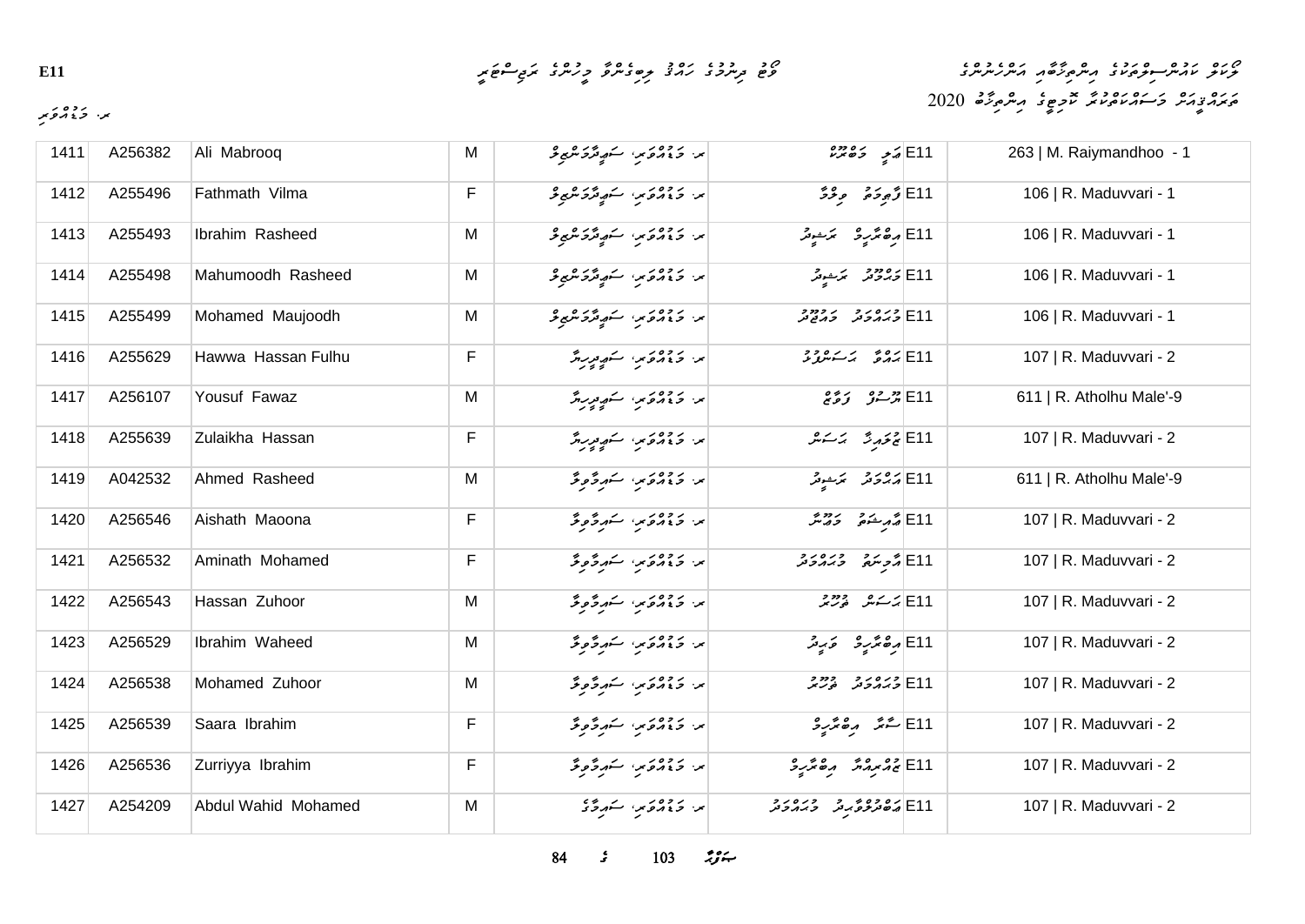*sCw7q7s5w7m< o<n9nOoAw7o< sCq;mAwBoEw7q<m; wBm;vB* م من المرة المرة المرة المرجع المرجع في المركبة 2020<br>مجم*د المريض المربوط المربع المرجع في المراجع المركبة* 

| 1428 | A254222 | Abdulla Zaeem     | M           | برا ودودي سكروى                     | E11 مَەھىراللە   ىم م <sub>ە</sub> ر               | 107   R. Maduvvari - 2         |
|------|---------|-------------------|-------------|-------------------------------------|----------------------------------------------------|--------------------------------|
| 1429 | A254761 | Ahmed Razeen      | M           | بن وَءُهُوَبِيَ سُهُودٌ وَ          | E11   پر برگ تر <sub>ی</sub> بر                    | 107   R. Maduvvari - 2         |
| 1430 | A254226 | Aminath Shaafiya  | F           | برا ودودي سكروى                     | E11 مُرْحِسَمُ شَوْرِ مُرَّ                        | 107   R. Maduvvari - 2         |
| 1431 | A254224 | Hassan Nazeem     | M           | برا ودوري سكروى                     | E11   يَرْسَسْ سَ <sub>جُو</sub> دُ                | 557   Hulhumale', Ehenihen - 5 |
| 1432 | A254221 | Ibrahim Zakariyya | M           | برا ودودي سكروى                     | E11 مەھەر بىرى ئەسىم ئىرىدىگە                      | 107   R. Maduvvari - 2         |
| 1433 | A254763 | Mohamed Azeem     | M           | برا وَءُ أَوْمَ بِهِ السَّارِ وَ وَ | E11  <i>وُبَرُوُوَ</i> تَر كَمَن <sub>ْهُ</sub> وْ | 107   R. Maduvvari - 2         |
| 1434 | A254223 | Mohamed Faig      | M           | برا ودودي سكروى                     | E11 <i>\$222 گە</i> تى                             | 107   R. Maduvvari - 2         |
| 1435 | A254225 | Muaviyath Ibrahim | M           | ىن ئەدەرىپ سەردى                    | E11 <i>جُهُّوِيهُ وَهُمُّدِ</i> دُّ                | 107   R. Maduvvari - 2         |
| 1436 | A257427 | Aminath Ibrahim   | F           | برا ووه دي سکڻ                      | E11 مُتَّحِسَمُ مِنْ مِثْرِيْتِ                    | 106   R. Maduvvari - 1         |
| 1437 | A256669 | Hussain Sham'al   | M           | برا وده در به در                    | E11 پرستمبر شر <i>ون</i> دی                        | 106   R. Maduvvari - 1         |
| 1438 | A257431 | Ibrahim Rasheed   | M           | برا وده در برگ                      | E11 مەھەرىرى سىمئىدىر                              | 106   R. Maduvvari - 1         |
| 1439 | A257432 | Mohamed Shamweel  | M           | بن بروه در برگ                      | E11 <i>\$نەۋەتى خۇم</i> ۇ                          | 106   R. Maduvvari - 1         |
| 1440 | A256435 | Adam Aseed        | M           | برا ودور سكس وده                    | E11 مُرْمَرْدَ - مَرْسِرْمْر                       | 263   M. Raiymandhoo - 1       |
| 1441 | A256296 | Fathimath Anjuman | F           | بر كالمروم سكيرو                    | E11 ۇ <sub>ج</sub> وڭ مەشھۇمىر                     | 106   R. Maduvvari - 1         |
| 1442 | A255088 | Mohamed Shadeed   | M           | بر كالمروم سكيرو                    | E11  <i>وټرو څو شوږمر</i>                          | 106   R. Maduvvari - 1         |
| 1443 | A255365 | Saamath Ibrahim   | F           | برا ودور سكس وده                    | E11 سُمْحَة مِنْ مُحْرِجْ                          | 106   R. Maduvvari - 1         |
| 1444 | A254590 | Mariyam Adam      | $\mathsf F$ | برا ودور المستمير                   | E11 كەبىر بەر بەر بەر ئەندى                        | 107   R. Maduvvari - 2         |

*85 sC 103 nNw?mS*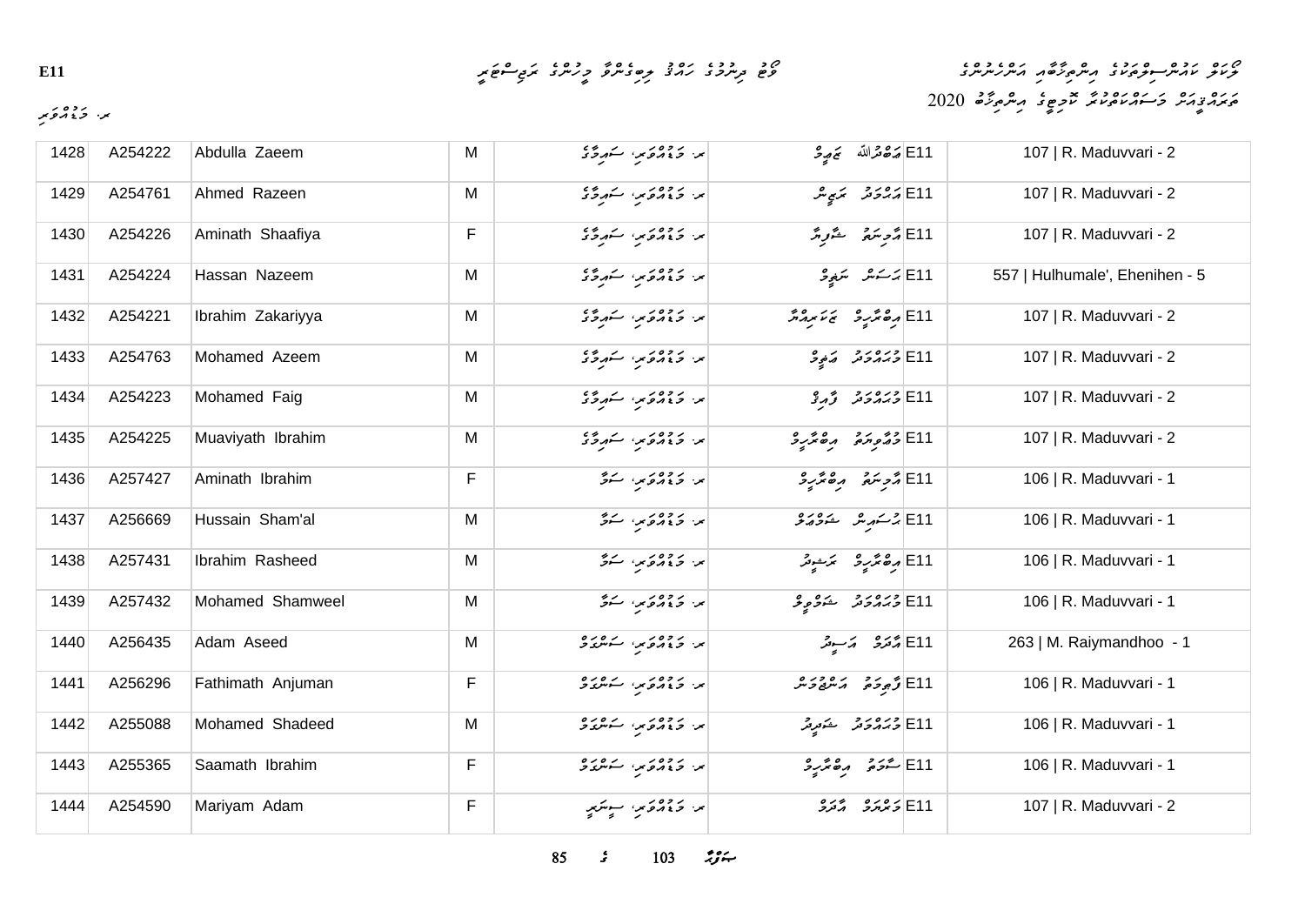*sCw7q7s5w7m< o<n9nOoAw7o< sCq;mAwBoEw7q<m; wBm;vB* م من المرة المرة المرة المرجع المرجع في المركبة 2020<br>مجم*د المريض المربوط المربع المرجع في المراجع المركبة* 

| ر د ه ر    |  |
|------------|--|
| ىر. جەمۇبر |  |
|            |  |

| 1445 | A256733 | Shareefa Moosa        | $\mathsf F$ |                         | E11 ڪمپرڙ ٿڙ                                                                                                    | 106   R. Maduvvari - 1    |
|------|---------|-----------------------|-------------|-------------------------|-----------------------------------------------------------------------------------------------------------------|---------------------------|
| 1446 | A158783 | Aishath Arusheena     | F           | بر دوه در سوش           | E11 مەم ھۇم مەمرىسى مىشى ئىستىر                                                                                 | 106   R. Maduvvari - 1    |
| 1447 | A128844 | Fazleena Yoosuf       | F           | بر دوه در سوش           | E11 زېږمبر په پېښو                                                                                              | 106   R. Maduvvari - 1    |
| 1448 | A130632 | Yoosuf Easa           | M           | أين المروه و من المسورش | E11 پوڪري <sub>ھي</sub> ت                                                                                       | 106   R. Maduvvari - 1    |
| 1449 | A255774 | Ali Ibrahim           | M           | من كالمؤكد سوسكيران     | E11 <sub>ه</sub> ُ مِه پُرِ و                                                                                   | 107   R. Maduvvari - 2    |
| 1450 | A138548 | Ibrahim Ali           | M           | من كالمؤتمر المستعرمى   | E11 <sub>م</sub> ەممەر تەم                                                                                      | 107   R. Maduvvari - 2    |
| 1451 | A161083 | Ahmed Rif'ath         | M           | بر دوه در سودره         | E11 كەبرى تەرىپى ئەرەپىيە ئىراپ                                                                                 | 107   R. Maduvvari - 2    |
| 1452 | A084516 | Aiman Hassan          | M           | بر دوه در به ده         | E11 كەرى بىر بىر ئىسكەنلەر بىر ئاس                                                                              | 108   R. In'guraidhoo - 1 |
| 1453 | A157761 | Aishath Hassan        | F           | بر و دور سورت           | E11 مۇمەيسۇم ئەسكىلىر                                                                                           | 611   R. Atholhu Male'-9  |
| 1454 | A161084 | Mueen Hassan          | M           | بر دوه در سودره         | E11 <sub>ج</sub> ې پر ټر ټر پر                                                                                  | 107   R. Maduvvari - 2    |
| 1455 | A253775 | Ramla Hassan          | F           | بر ووه د سودره          | E11 يَرُوْنَ - يَرْسَ <sup>م</sup> ُرُ                                                                          | 611   R. Atholhu Male'-9  |
| 1456 | A253771 | Rugiyya Adam          | F           | بر كالمؤتمر سورتمى      | E11 برت <sub>و</sub> م بھر محمد الحرم الحرم الحرم الحرم الحرم الحرم الحرم الحرم الحرم الحرم الحرم الحرم الحرم ا | 107   R. Maduvvari - 2    |
| 1457 | A080414 | Shahudha Hassan       | F           | بر دوه در به ده         | E11] حَدَثَرٌ – رَسَ <sup>م</sup> بٌ                                                                            | 107   R. Maduvvari - 2    |
| 1458 | A256257 | Abdul Muhusin Mohamed | M           | پر کروه کار کرده میلادی | E11 رەمەدەم بەر مەدەم دەرم                                                                                      | 611   R. Atholhu Male'-9  |
| 1459 | A256165 | Abdulla Inaayathu     | M           | بر دوه در سوستمبر       | E11 مَەھىراللە م <i>ې</i> تر <i>ىمى</i>                                                                         | 611   R. Atholhu Male'-9  |
| 1460 | A256132 | Abdulla Jamiu         | ${\sf M}$   | من كالمركب المساحيل     | E11 رَحْمَدُاللَّهُ تَحْمَّ حَمَّ                                                                               | 611   R. Atholhu Male'-9  |
| 1461 | A340505 | Aishath Ahula         | F           | برا كالمؤتمرا سوسكسى    | E11 م <i>ۇم ھۇم مەنى</i> مىتى<br>E11                                                                            | 106   R. Maduvvari - 1    |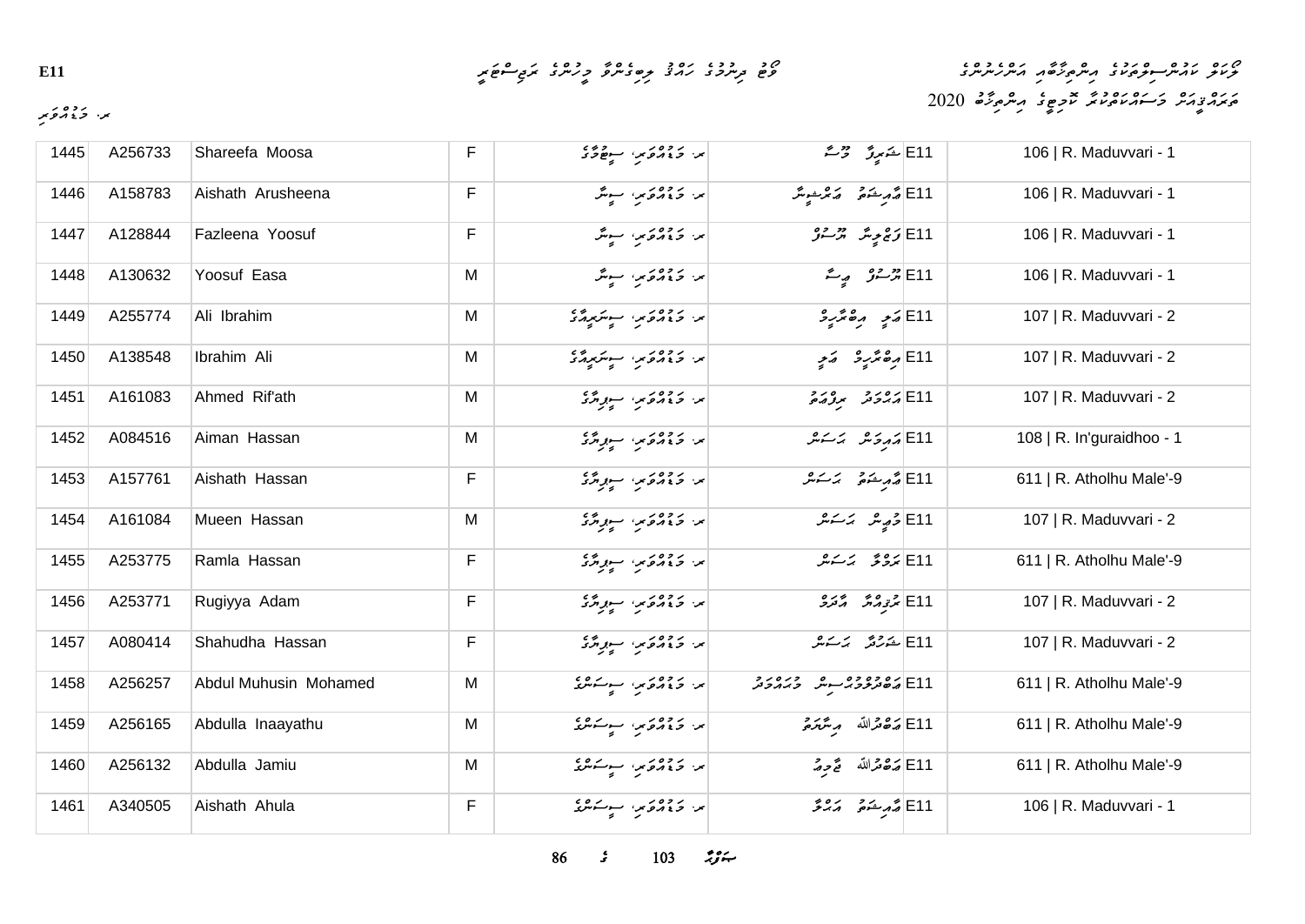*sCw7q7s5w7m< o<n9nOoAw7o< sCq;mAwBoEw7q<m; wBm;vB* م من المرة المرة المرة المرجع المرجع في المركبة 2020<br>مجم*د المريض المربوط المربع المرجع في المراجع المركبة* 

| 1462 | A256154 | Hassan Jaamiu            | M | ىر. ئۇقمۇس سوسكىلىكى                                                                                           | E11   پرسکس قمحور <sup>2</sup>                | 106   R. Maduvvari - 1         |
|------|---------|--------------------------|---|----------------------------------------------------------------------------------------------------------------|-----------------------------------------------|--------------------------------|
| 1463 | A256157 | Hussain Jamiu            | M | بر دوه در سوستمبر                                                                                              | E11 بڑے پر شی تھے <i>ج</i> ھ                  | 106   R. Maduvvari - 1         |
| 1464 | A256151 | Ibrahim Jamiu            | M | برا ودوري سوسكروه                                                                                              | E11 مەھمگىيى قى قى                            | 611   R. Atholhu Male'-9       |
| 1465 | A256160 | Ismail Jamiu             | M | بر دوه در سوستر                                                                                                | E11 <sub>م</sub> رشۇم <sub>ۇ</sub> ئىم قىم قى | 106   R. Maduvvari - 1         |
| 1466 | A144249 | Mohamed Ahmed Fulhu      | M | بر دوه در سوستر                                                                                                | E11 در دره در دود                             | 106   R. Maduvvari - 1         |
| 1467 | A256256 | Yoosuf Latheef           | M | من كالمكامل المساحيل                                                                                           | E11 پژگر تح <i>مو</i> ژ                       | 106   R. Maduvvari - 1         |
| 1468 | A106350 | Umar Abdulla             | M | ני כשמפיני המחשבי                                                                                              | E11 رُتَّرَ بَرَ صَوْمَرْاللَّه               | 107   R. Maduvvari - 2         |
| 1469 | A255384 | Hawwa Abdul Raheem       | F | بر دوه د شخص                                                                                                   | E11 ג'וב השינו <i>ה</i> יב                    | 106   R. Maduvvari - 1         |
| 1470 | A105888 | Abdul Rasheed Aboobakur  | M | بر ده دره دره عدد در                                                                                           | E11 גە دە برىدىس مەھەرىم                      | 107   R. Maduvvari - 2         |
| 1471 | A254444 | Ahmed Irushaadh          | M | بر دوه د شوه سروه                                                                                              | E11 كەبرى بىر بەير شەرقەتر                    | 611   R. Atholhu Male'-9       |
| 1472 | A161297 | Aishath Fazna            | F | بر وودير، ڪوشرور                                                                                               | E11 پژم شکھی تونج مگر                         | 107   R. Maduvvari - 2         |
| 1473 | A256055 | Hussain Irufah           | M | بر ووه دي شوه سرور                                                                                             | E11 برسمبر شهر برویز بر                       | 107   R. Maduvvari - 2         |
| 1474 | A254290 | Irushaadha Abdul Rasheed | F | بر دەرب شەھىرود                                                                                                | E11 م <i>ېرشگونگر ماده ده مرسوم</i> ر         | 107   R. Maduvvari - 2         |
| 1475 | A254445 | Mariyam Huzuna           | F | بر دوه در دوه دوه                                                                                              | E11 كەمەر بىر ئەتمەنگە                        | 107   R. Maduvvari - 2         |
| 1476 | A161085 | Mohamed Shah             | M | بر دوه در دوه دوه                                                                                              | E11 وَبَرْدُوَتْرَ شَرْرُ                     | 107   R. Maduvvari - 2         |
| 1477 | A027129 | Moosa Jameel             | M | برا وده دره دره داده                                                                                           | E11] جُرْحَہ ن <sub>َے حی</sub> وْ            | 557   Hulhumale', Ehenihen - 5 |
| 1478 | A254292 | Saudhiyya Abdul Rasheed  | F | بر دوه ر دوره دوره دارد کار دارد کار در دارد کار در دارد کار در دارد کار دارد کار دارد کار دارد کار دارد کار د |                                               | 107   R. Maduvvari - 2         |

*o8m=w<qFm> .8*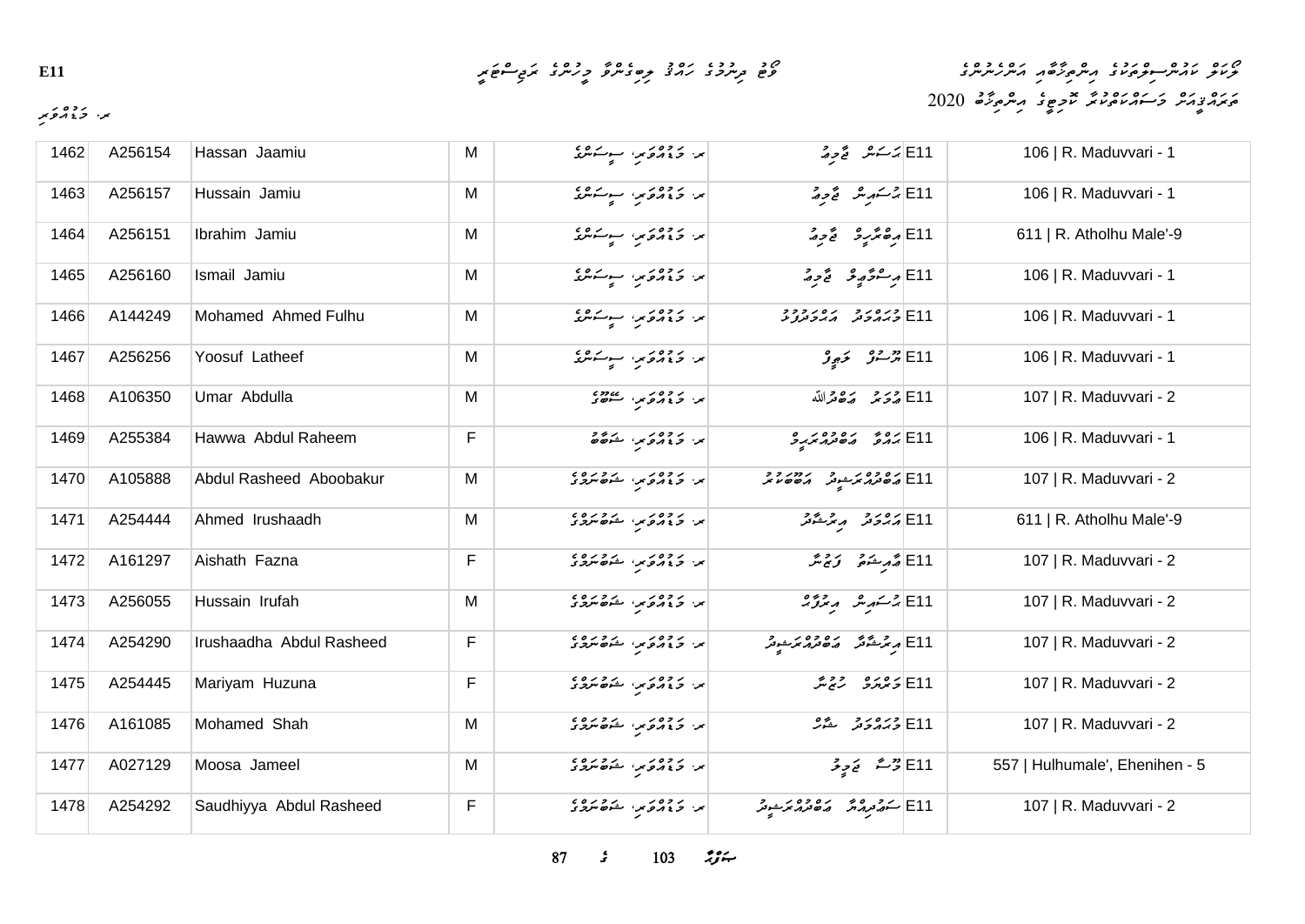*sCw7q7s5w7m< o<n9nOoAw7o< sCq;mAwBoEw7q<m; wBm;vB* م من المرة المرة المرة المرجع المرجع في المركبة 2020<br>مجم*د المريض المربوط المربع المرجع في المراجع المركبة* 

|             | ر د ه ر |  |
|-------------|---------|--|
| بر. כے موتر |         |  |
| ╭           |         |  |

| 1479 | A158921 | Sazna Abdul Rasheed     | $\mathsf F$ | بر كالمؤتمر كالمحامل               | E11 سەچ مىش ب <sub>ە ئ</sub> ەھ <i>تەرەر بىز</i> ىئىيەتر                                                          | 107   R. Maduvvari - 2   |
|------|---------|-------------------------|-------------|------------------------------------|-------------------------------------------------------------------------------------------------------------------|--------------------------|
| 1480 | A254443 | Sifna Abdul Rasheed     | $\mathsf F$ | بر دوه د شوه سروه                  | E11 سوژىتر   مەھەرمەعبىدە                                                                                         | 107   R. Maduvvari - 2   |
| 1481 | A105653 | Siththi Fulhu           | $\mathsf F$ | بر دوه ر<br>بر و د روبر، شوه سرو د | E11 سوچرموترنز                                                                                                    | 107   R. Maduvvari - 2   |
| 1482 | A257236 | Ifasa Ilyas             | F           | ىن ئەدەمى، خول                     | E11 مرزٌ شه مرثورٌ شه                                                                                             | 611   R. Atholhu Male'-9 |
| 1483 | A151557 | Ilyas Umar              | M           | ىن ئەدەمى» جىق                     | E11 <sub>م</sub> وټر شرحه                                                                                         | 107   R. Maduvvari - 2   |
| 1484 | A257240 | Shamoon Ilyas           | M           | ىن ئەدەمى، خول                     | E11 شۇچ مۇيۇب                                                                                                     | 107   R. Maduvvari - 2   |
| 1485 | A063223 | Zulaikha Mohamed Fulhu  | F           | ىن ئەدەمى، خول                     | E11 تحقيق في محمد المعدوم                                                                                         | 107   R. Maduvvari - 2   |
| 1486 | A057448 | Ahmed Rameez            | M           | بر. و وه در سوسرو و                | E11   دَرُدَ دَرْ سَرَمِ جَ                                                                                       | 106   R. Maduvvari - 1   |
| 1487 | A256379 | Aminath Shadeedha       | F           | برا و دور به سوسرو و               | E11 ۾ً <i>جِ سَمَعَ</i> شَمَ <i>ّبِيمَّ</i>                                                                       | 611   R. Atholhu Male'-9 |
| 1488 | A125876 | Hafeeza Ibrahim         | $\mathsf F$ | بر ووه د سوروه                     | E11 بَرَرٍ بِمَ " رِصْتَرِ وُ                                                                                     | 106   R. Maduvvari - 1   |
| 1489 | A255489 | Mohamed Shaaheen Rameez | M           | بر ووه د سوروه                     | E11  وُبَرُوكومْ حُدَّرٍ مَّرْ مَرْدٍ ثَمَّ                                                                       | 106   R. Maduvvari - 1   |
| 1490 | A256375 | Shifa Rameez            | F           | برا و ده در سوسرو و                | E11 حورٌ - مَرَ <sub>حٍ</sub> جُ                                                                                  | 611   R. Atholhu Male'-9 |
| 1491 | A254612 | Abbas Adam              | M           | ىر. ئەمەكەر، سەسەھرىگە             | $2, 2, 2, 2, 2, 2$ E11                                                                                            | 107   R. Maduvvari - 2   |
| 1492 | A254643 | Adam Nafees             | M           | ىر. ئەمەھىر، سىستىشھۇ              | E11 مُمْترڤ سَم <i>دٍ</i> ہے                                                                                      | 611   R. Atholhu Male'-9 |
| 1493 | A254686 | Aishath Saaniha         | $\mathsf F$ | ىن ئەمەمى، سىرسىھىدىگە             | E11 مُدِينَة مُسْتَدِينَ                                                                                          | 107   R. Maduvvari - 2   |
| 1494 | A256104 | Ali Jailam              | M           | ىر. ئەمەكەر، سەسەھرىگە             | E11 كەير تەرى <i>خ</i> ى                                                                                          | 107   R. Maduvvari - 2   |
| 1495 | A254679 | Ali Khamees             | M           | ىن ئەدەرىپ سەسكىرى ئى              | E11 کی تی تیم میں میں میں کا کام کرنا ہے۔<br>میں میں میں میں میں میں میں میں کامیاب کے میں کامیاب کے میں ان کے می | 107   R. Maduvvari - 2   |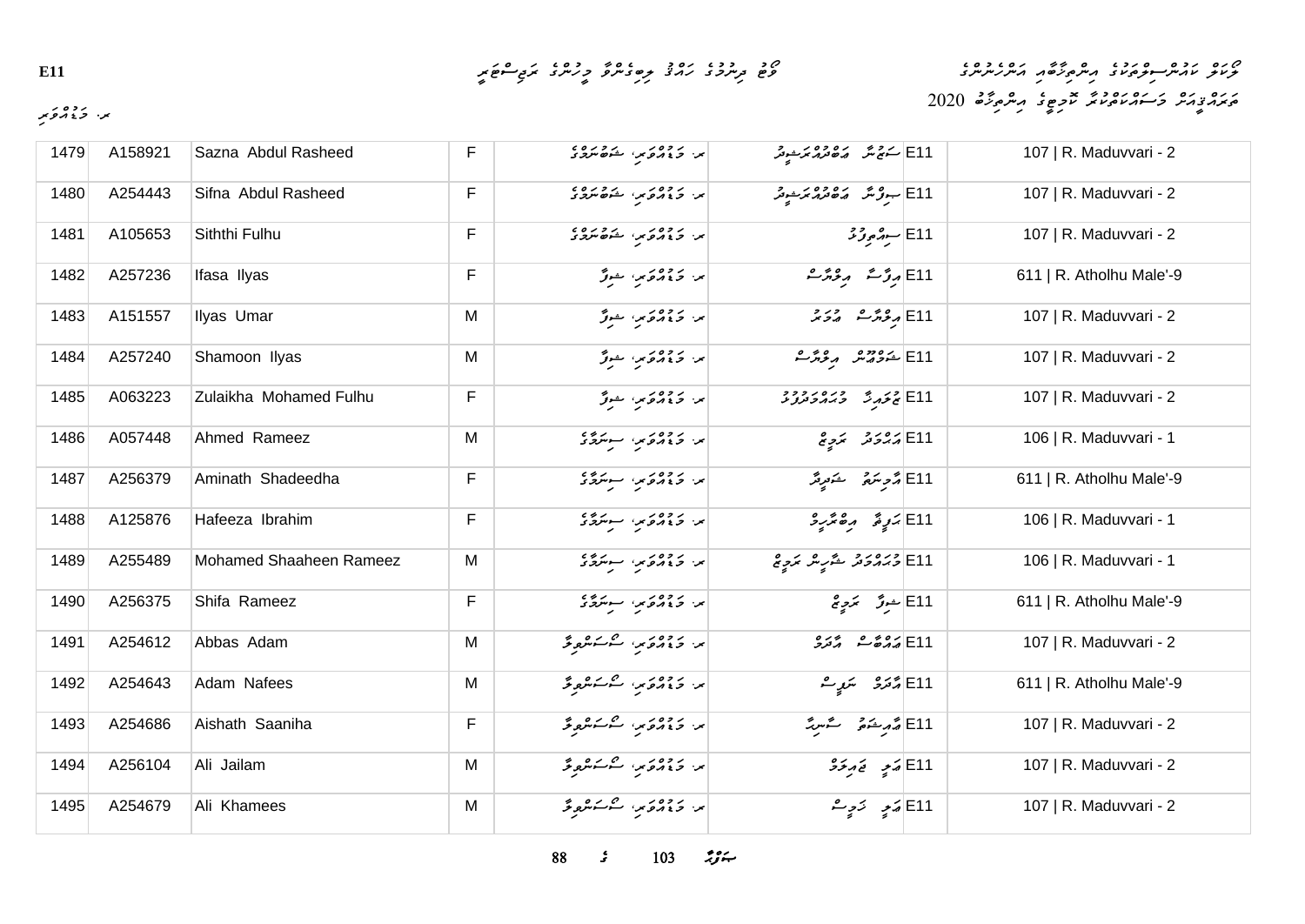*sCw7q7s5w7m< o<n9nOoAw7o< sCq;mAwBoEw7q<m; wBm;vB* م من المرة المرة المرة المرجع المرجع في المركبة 2020<br>مجم*د المريض المربوط المربع المرجع في المراجع المركبة* 

| 1496 | A071552 | Anees Abbas         | M           | ىن ئەمەكەر، سەسكىرى ئ  | E11 كەبىرىشە كە <i>مگەنتى</i> گە            | 611   R. Atholhu Male'-9       |
|------|---------|---------------------|-------------|------------------------|---------------------------------------------|--------------------------------|
| 1497 | A256103 | Hussain Isham       | M           | ى دوەرى ھەتبىرى        | E11 برستهرین پرسٹر <i>گ</i> ی               | 107   R. Maduvvari - 2         |
| 1498 | A039587 | Ilham Abbas         | M           | ى ئەدەرى سىر سىر ئىر   | $2222$ $-222$ $-11$                         | 107   R. Maduvvari - 2         |
| 1499 | A022993 | Mohamed Abbas       | M           | ىن ئەدەمىر، سىرسىر ئىر | 2801                                        | 611   R. Atholhu Male'-9       |
| 1500 | A159770 | Nazeef Abbas        | M           | بر دوه رگ کره و        | E11 سَمْرٍ وَ صَدَرَّةٌ مِسْتَ              | 107   R. Maduvvari - 2         |
| 1501 | A000506 | Shadhiya Abbas      | $\mathsf F$ | بر دوه کرده و          | E11 شَعْرِ مَرَّدَّةٌ صَدَّمَتْ             | 611   R. Atholhu Male'-9       |
| 1502 | A254615 | Shaheena Abbas      | F           | ى ئەدەمى ھەسكىرى ئە    | E11 ڪُرپنگ <i>مَدُهُ ڪُ</i>                 | 107   R. Maduvvari - 2         |
| 1503 | A256731 | Ahmed Abdul Raheem  | M           | برا ودور المحمده       | E11 ג' <i>ביני הסינה בי</i> ב               | 106   R. Maduvvari - 1         |
| 1504 | A256753 | Aminath Rafia       | F           | بر دوه رسم مشروع       | E11 مَّ حِسَمَۃ مَّ مَرْدِمَّهُ             | 106   R. Maduvvari - 1         |
| 1505 | A256740 | Badhoora Ahmed      | $\mathsf F$ | برا كالمؤير الكركامي   | E11 كەنتىر كەردىتە                          | 106   R. Maduvvari - 1         |
| 1506 | A256542 | Fathimath Sakhiyyaa | F           | بر دوه رسم محمده ع     | E11 ۇ <sub>جو</sub> رَمْ سَن <i>ِ</i> رْمَّ | 108   R. In'guraidhoo - 1      |
| 1507 | A256746 | Hussain Raafiu      | M           | بر. ئەمەمى، شەسىر      | E11 پرسکو سر مگرو پر                        | 106   R. Maduvvari - 1         |
| 1508 | A256736 | Mohamed Zuhair      | M           | بر دوه رسم محمده ع     | E11 <i>\$ بروونز بي ت</i> ه بر              | 611   R. Atholhu Male'-9       |
| 1509 | A256743 | Nasma Ahmed         | F           | برا ودور كالمشروع      | E11 سَرَسْوَنَ مَدَوَنِرَ                   | 557   Hulhumale', Ehenihen - 5 |
| 1510 | A256102 | Adam Livau          | M           | برا ودور المكرور       | E11 مُرترد و مُحمَّدُ                       | 107   R. Maduvvari - 2         |
| 1511 | A254614 | Aneesa Yoosuf       | F           | برا ودور المحدود       | E11 کە سرپەم مەرجىق<br>E11                  | 107   R. Maduvvari - 2         |
| 1512 | A254641 | Ibrahim Abbas       | M           | ر دوه رسم موره و       | 282222                                      | 107   R. Maduvvari - 2         |

*89 sC 103 nNw?mS*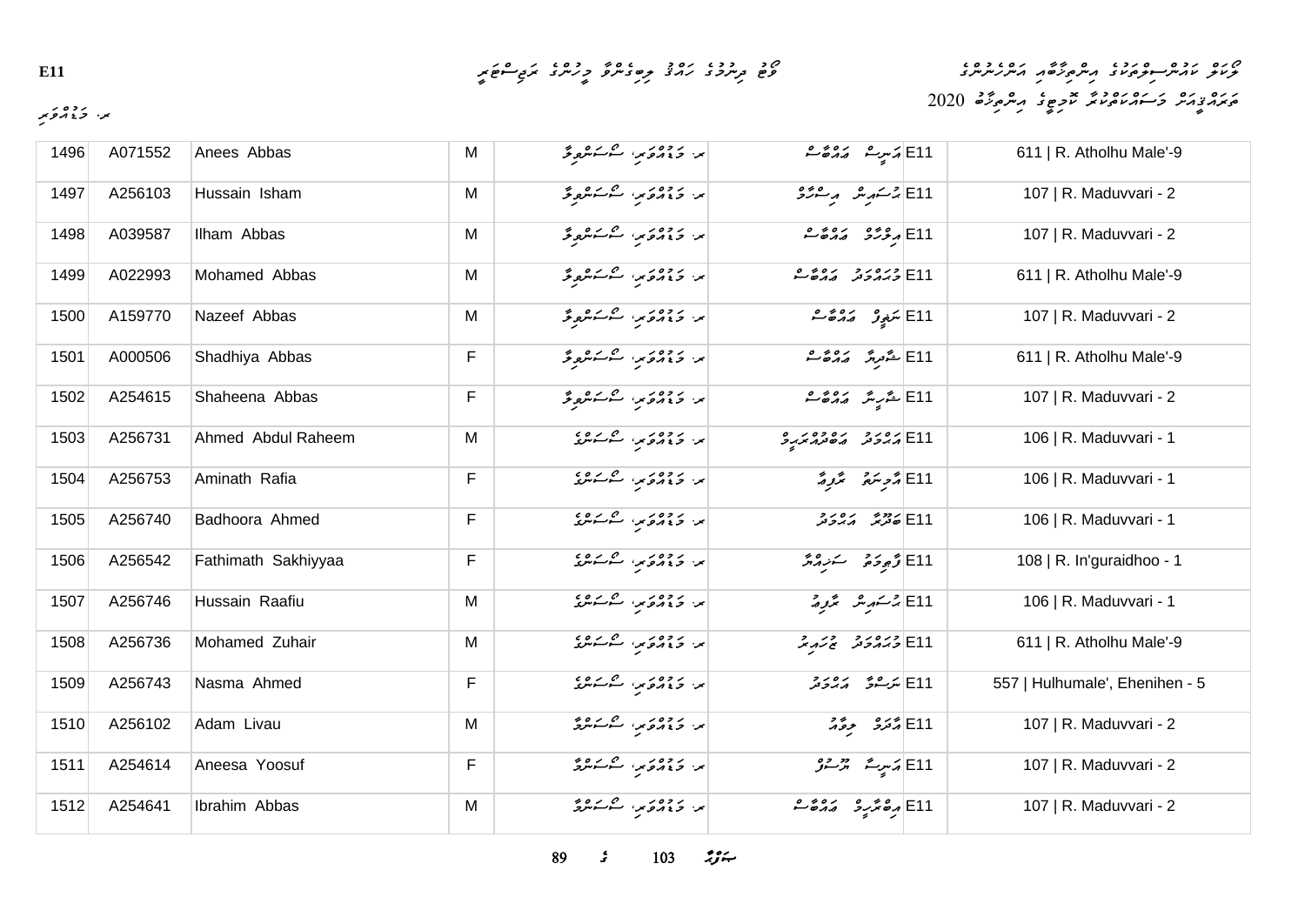*sCw7q7s5w7m< o<n9nOoAw7o< sCq;mAwBoEw7q<m; wBm;vB* م من المرة المرة المرة المرجع المرجع في المركبة 2020<br>مجم*د المريض المربوط المربع المرجع في المراجع المركبة* 

|            | - 0 > - |  |
|------------|---------|--|
| ىر. جەمۇبر |         |  |
| ◢          |         |  |

| 1513 | A138967 | Shujau Abbas                | M           | برا ودوبرا كالمكافرة                   | $2522$ $252$ $-11$                               | 107   R. Maduvvari - 2       |
|------|---------|-----------------------------|-------------|----------------------------------------|--------------------------------------------------|------------------------------|
| 1514 | A011920 | Abdulla Naeem               | M           | بر كودوس مقصر                          | E11 بَرْحْدِّاللَّهُ     سَمِرِحْ                | 107   R. Maduvvari - 2       |
| 1515 | A254605 | Fishana Moosa               | F           | بر دوه در مقیم                         | E11 وِیشمَدُ حَرْثَہُ                            | 107   R. Maduvvari - 2       |
| 1516 | A254598 | Hawwa Hussain Maniku        | F           | بر كودور من مشكل                       | E11   يَدْرُقُ بِرْسَوْرِ سْرَرْ سِرْرَ          | 107   R. Maduvvari - 2       |
| 1517 | A254607 | Hussain Naeem               | M           | بر دوه در مقص                          | E11 پر <i>کمبر بل سکھ</i> ی تھ                   | 611   R. Atholhu Male'-9     |
| 1518 | A100255 | Naseema Mohamed             | $\mathsf F$ | بر دوه در مقص                          | E11 مَرَسِوتٌ وَبَرَوْدَتَر                      | 462   Srilanka / Colombo - 3 |
| 1519 | A047315 | Abdul Haleem Ismail         | M           | من والمومن المتفهومة                   | E11 رَەرْوْرَىرِوْ بِ سُتَّ دِيْر                | 106   R. Maduvvari - 1       |
| 1520 | A256682 | Ahmed Radheef               | M           | من والمحدوم المتفجع ومحمدة             | E11 كەنزى كىرىمى تەرىخى ئىر                      | 106   R. Maduvvari - 1       |
| 1521 | A257577 | Aishath Nashaya             | $\mathsf F$ | من كودوم المستقى مركز مرقع             | E11 مَ <i>ذہِ حَذَہِ</i> سَرَحْتَہُ              | 106   R. Maduvvari - 1       |
| 1522 | A256680 | Fathimath Shajan            | F           | من والموكب المتفهر فها                 | E11 تَ <i>وْجِرْحَمْ</i> شَوَيْرَ مَنْ           | 611   R. Atholhu Male'-9     |
| 1523 | A047310 | Mahdiyya Abdulla            | $\mathsf F$ | من والموكوب المتفهوم والمحمد           | E11 ترتوپر <i>هگ خ</i> گهرالله                   | 106   R. Maduvvari - 1       |
| 1524 | A257574 | Mariyam Nafasha             | F           | من والمرومين المتفهر فرمره             | E11] وَيُرْبَرُوْ - سَمَّرْشَّ                   | 611   R. Atholhu Male'-9     |
| 1525 | A257575 | Muhammadh Radheef           | M           | من والمروس المقمرورة                   | E11 وُبَرُدُونَرُ بَرَمَزِيْرُ                   | 106   R. Maduvvari - 1       |
| 1526 | A256031 | Aishath Afaa                | F           |                                        | E11 م <i>ەم شەقىھەتى</i> تە                      | 107   R. Maduvvari - 2       |
| 1527 | A254170 | Aishath Gasim               | F           | ת ציבות הגם המשת                       | E11 مَگْرِسْتَمْ تَحْسِرْتَرْ                    | 107   R. Maduvvari - 2       |
| 1528 | A254183 | Aishath Nashia              | F           | بر دوه در دوه دوه<br>بر و ده وس سوس دو | E11 مَگْرِمِشَہُ مِگْرَشِد <i>ِمُ</i> ّ          | 107   R. Maduvvari - 2       |
| 1529 | A063955 | Dr. Niyasha Ibrahim Mohamed | F           |                                        | /E11 مر سرگش مره گرده ورود و بر دوه بر مده مورده | 107   R. Maduvvari - 2       |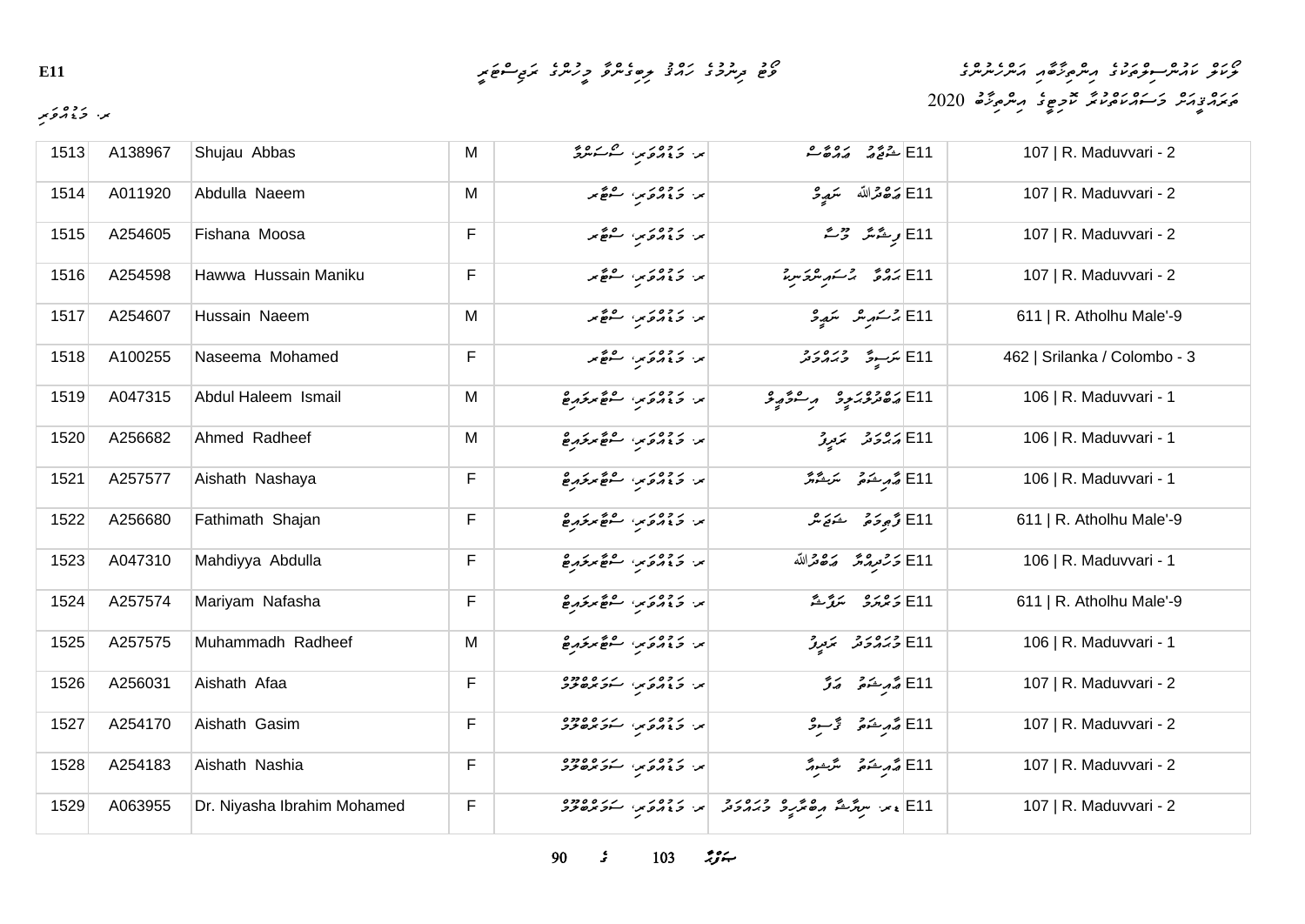*sCw7q7s5w7m< o<n9nOoAw7o< sCq;mAwBoEw7q<m; wBm;vB* م من المرة المرة المرة المرجع المرجع في المركبة 2020<br>مجم*د المريض المربوط المربع المرجع في المراجع المركبة* 

|                     | ر د ه ر |  |
|---------------------|---------|--|
| ىر. جەم <i>و بر</i> |         |  |
| ◢                   |         |  |

| 1530 | A023212 | Hussain Abdul Gadir  | M           | بر دەرىر، سىرىرە دەە                                                                                          | E11 پرڪبريش پره <i>وه</i> وڙمبريز              | 107   R. Maduvvari - 2         |
|------|---------|----------------------|-------------|---------------------------------------------------------------------------------------------------------------|------------------------------------------------|--------------------------------|
| 1531 | A254188 | Mariyam Naksa        | F           | ת כשנת הייתו במסיכה<br>תי כשנת מי הכמסיכה                                                                     | E11 كەندىرى بىرە شەر                           | 107   R. Maduvvari - 2         |
| 1532 | A010764 | Mariyam Shathira     | F           |                                                                                                               | E11 دېمەر ئەھمەتمە                             | 35   Kulhudhuffushi Uthuru - 1 |
| 1533 | A254172 | Niyam Mohamed Fulhu  | M           |                                                                                                               | E11 سرگری و پروژورو                            | 107   R. Maduvvari - 2         |
| 1534 | A256259 | Aishath Sham'aa      | F           | برا وه دوس سکوه                                                                                               | E11 مُرمِشَمُ شَرَ <i>دُهُ</i>                 | 106   R. Maduvvari - 1         |
| 1535 | A256268 | Fathimath Shakeeba   | $\mathsf F$ | برا وه در بانوع                                                                                               | E11 تَ <i>وجوح</i> ق حَمَدٍ صَّ                | 106   R. Maduvvari - 1         |
| 1536 | A256260 | Hussain Shamath      | M           | برا وه دوم سکوه                                                                                               | E11 پرڪيريش ڪ <i>وهي</i> و                     | 112   R. Fainu - 1             |
| 1537 | A085198 | Mohamed Latheef      | M           | برا وه در بانوع                                                                                               | E11 <i>وَبَرْدُوَ</i> تَرَ تَحْبِهِ وَْ        | 106   R. Maduvvari - 1         |
| 1538 | A254974 | Abdul Jaleel Moosa   | M           | أمرا ويهروني التكريم والمردع                                                                                  | E11 رَەمْرُوْمَ بِر <sup>و</sup> تْرْتْمُ      | 67   Sh. Funadhoo - 1          |
| 1539 | A254979 | Aishath Thuhufa      | $\mathsf F$ | برا ودەرىر، سەركىدە                                                                                           | E11 مەم ھەرىم ئىقى قىرىم                       | 107   R. Maduvvari - 2         |
| 1540 | A254976 | Ibrahim Thasleem     | M           | برا وده د کار کرده کرده                                                                                       | E11 رەئزىرو مۇسورۇ                             | 611   R. Atholhu Male'-9       |
| 1541 | A254978 | Mohamed Thahseen     | M           | برا ودومرا كالركارة                                                                                           | E11 <i>32825 وب</i> رسومبر                     | 557   Hulhumale', Ehenihen - 5 |
| 1542 | A062851 | Ahmed Abdul Kareem   | M           | من كروه من سكيم من كروه و                                                                                     | E11 كەبرونى كەھەر <i>ون ب</i> رو               | 107   R. Maduvvari - 2         |
| 1543 | A081399 | Zuhuree Abdul Kareem | M           | من كروه من سكرها و المحمد المحمد المحمد المحدد المحدد المحدد المحمد المحمد المحمد المحمد المحمد المحمد المحمد | E11 ىج <sup>2</sup> ىپە بەھ <i>تەۋە ئەب</i> رۇ | 611   R. Atholhu Male'-9       |
| 1544 | A036416 | Abdulla Ali          | M           | من كالمؤمن كالركوم                                                                                            | E11 رَصْحْرَاللَّهُ     رَحِ                   | 107   R. Maduvvari - 2         |
| 1545 | A255748 | Ahmed Nadeem         | M           | من والملاحمة المستشرقها                                                                                       | E11 كەندى كىر سىرىدى.                          | 107   R. Maduvvari - 2         |
| 1546 | A255753 | Aishath Nazeefa      | F           | برا ودووبرا كالرورة                                                                                           | E11 مُەرشەم سَن <sub>ج</sub> ورً               | 107   R. Maduvvari - 2         |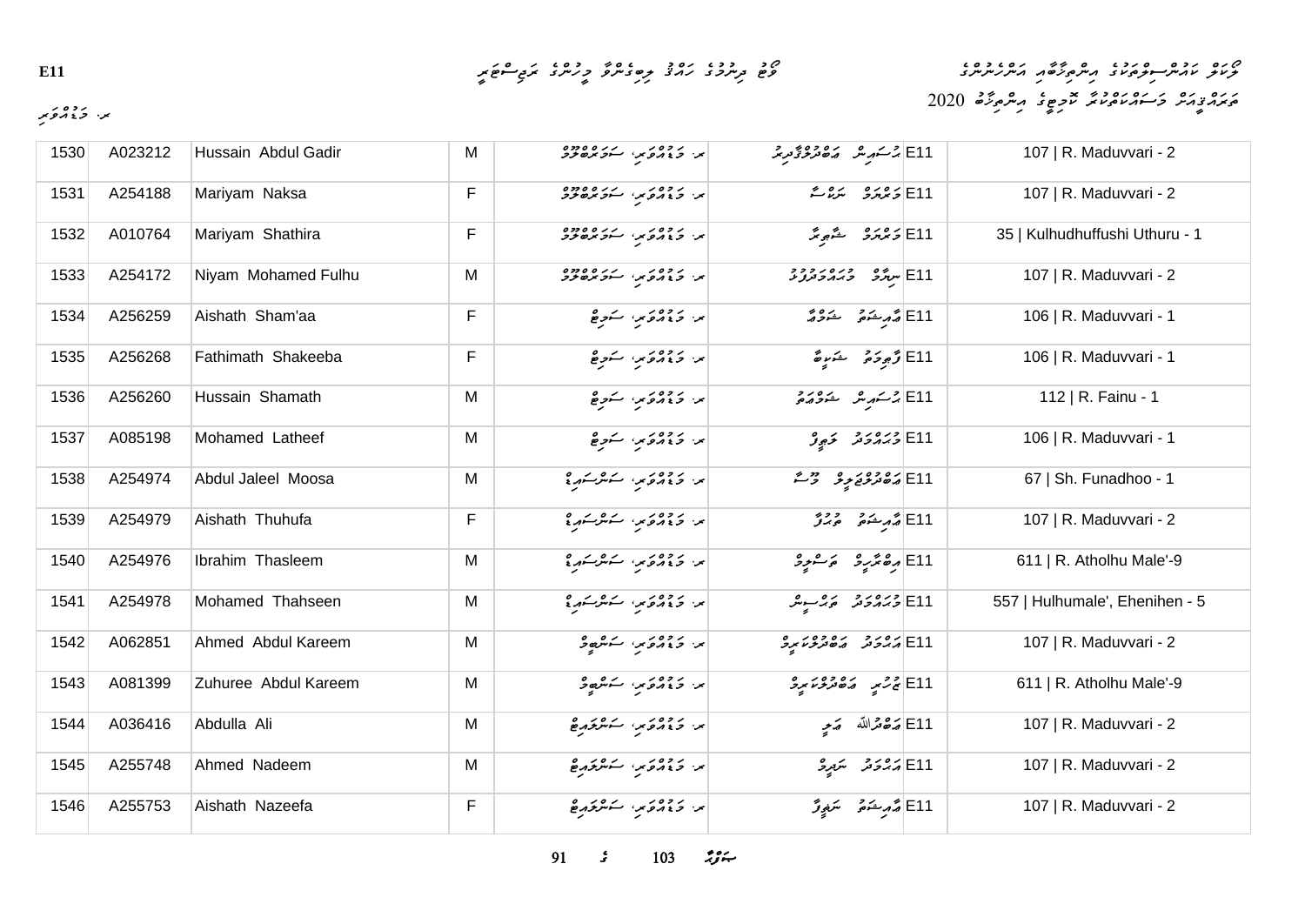*sCw7q7s5w7m< o<n9nOoAw7o< sCq;mAwBoEw7q<m; wBm;vB* م من المرة المرة المرة المرجع المرجع في المركبة 2020<br>مجم*د المريض المربوط المربع المرجع في المراجع المركبة* 

| 1547 | A256192 | Ali Nazmee           | M | برا ودوويرا كالرورة                   | E11 <i>ڇپ سگو</i> ڇ                          | 107   R. Maduvvari - 2   |
|------|---------|----------------------|---|---------------------------------------|----------------------------------------------|--------------------------|
| 1548 | A255742 | Aminath Rasheedha    | F | من والمرومين كالمركزة                 | E11 مُرْحِ سَرَةٍ مَرْسُوشَ                  | 107   R. Maduvvari - 2   |
| 1549 | A255750 | Ibrahim Nazeel       | M | من كالمروم المستركز                   | E11 م <i>وڭ مگرى ئىمبى</i> ئى                | 611   R. Atholhu Male'-9 |
| 1550 | A102196 | Mohamed Nail         | M | من كالمكافر من المستركز المحمد المحمد | E11 <i>32323</i> سَمَع <i>ِ</i> عَ           | 107   R. Maduvvari - 2   |
| 1551 | A255746 | Nazeeha Abdulla      | F | من كالمؤمن كالركرة                    | E11 سَرِج مَ صَرَّاللَّه                     | 107   R. Maduvvari - 2   |
| 1552 | A255745 | Nazeera Abdhulla     | F | من كالمؤمن كالركرة                    | E11 سَمْدِيَّر صَدَّة اللَّه                 | 107   R. Maduvvari - 2   |
| 1553 | A043732 | Ahmeem Easa          | M | برا كالمكافرين الكسرة لكرير           | E11 کرژ <sub>مو</sub> ژ کاب                  | 107   R. Maduvvari - 2   |
| 1554 | A077182 | Aishath Rishmee      | F | من كالمكافر من كامير مكانتر من        | E11 مَگْرِسْتَمْ مِنْ مِنْ وِ                | 611   R. Atholhu Male'-9 |
| 1555 | A148063 | Aminath Reena        | F | من كالمكافر من كامير مكانتر من        | E11 مُ <i>جِسَعْهِ</i> م <sub>َ</sub> مِتَّر | 107   R. Maduvvari - 2   |
| 1556 | A256614 | Easa Ibrahim         | M | أمرا وكالمركوب الكاسر مكرمر           | E11 <sub>م</sub> ِتَ م <i>ەممَرى</i> 3       | 107   R. Maduvvari - 2   |
| 1557 | A256519 | Fathimath Raufa      | F | من كروه در سكسره مكرم                 | E11 زُ <sub>ّج</sub> ودَ م <i>وَ مَدَوْ</i>  | 611   R. Atholhu Male'-9 |
| 1558 | A124553 | Naufal Easa          | M | من كالمكافر من كامير مكانتر من        | E11 سَمَرْزَءٌ پِ شَ                         | 611   R. Atholhu Male'-9 |
| 1559 | A161133 | Aishath Ibrahim      | F | برا كالمكامل الكامل المحافظ           | E11 مُدمِسْمَعُ دِھْتَرِ وُ                  | 106   R. Maduvvari - 1   |
| 1560 | A150467 | Ibrahim Abdul Raheem | M | المرا كالمركوب كالمروش                | E11 رەئزىر مەمەر بىرى                        | 106   R. Maduvvari - 1   |
| 1561 | A046509 | Abdulla Rasheed      | M | برا ويهوي وبرمند                      |                                              | 107   R. Maduvvari - 2   |
| 1562 | A255881 | Ahmed Ali            | M |                                       | E11 كەبۇر <i>5 كەي</i>                       | 106   R. Maduvvari - 1   |
| 1563 | A161096 | Aishath Mahira       | F | بر كالمروم به كرده                    | E11 مَگْرِسْتَمْ وَكُرِيْتَر                 | 611   R. Atholhu Male'-9 |

*92 sC 103 nNw?mS*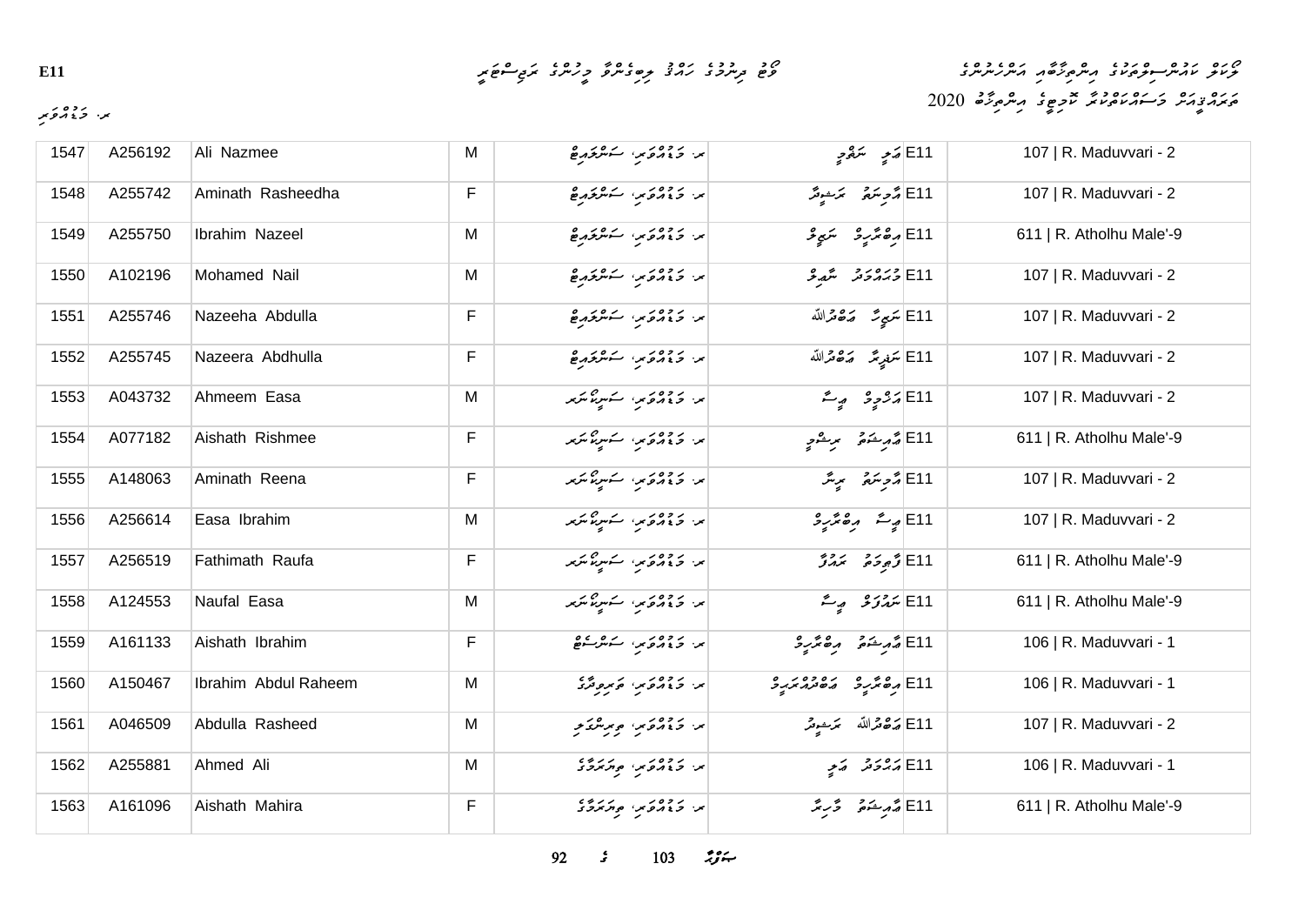*sCw7q7s5w7m< o<n9nOoAw7o< sCq;mAwBoEw7q<m; wBm;vB* م من المرة المرة المرة المرجع المرجع في المركبة 2020<br>مجم*د المريض المربوط المربع المرجع في المراجع المركبة* 

| , , , ,             |  |
|---------------------|--|
| ىر. جەم <i>و</i> ىر |  |
| ◢                   |  |

| 1564 | A161097 | Ali Nasheed          | M | بر كالمروس والمروي                                                                                                                                                                                                                                                                                                              | E11 کی پر سر میر ش <sub>ر</sub> متر     | 106   R. Maduvvari - 1        |
|------|---------|----------------------|---|---------------------------------------------------------------------------------------------------------------------------------------------------------------------------------------------------------------------------------------------------------------------------------------------------------------------------------|-----------------------------------------|-------------------------------|
| 1565 | A255882 | Fathimath Ahmed      | F | بر كالمروم به كرده                                                                                                                                                                                                                                                                                                              | E11 وَّجِوحَ حَمَّدَ مَدَّوَمَّرَ       | 106   R. Maduvvari - 1        |
| 1566 | A255879 | Javid Ahmed          | M | بر كالمروم والمروء                                                                                                                                                                                                                                                                                                              |                                         | 106   R. Maduvvari - 1        |
| 1567 | A255886 | Mizna Ahmed          | F | بر دوه در ده ورده                                                                                                                                                                                                                                                                                                               | E11 ج8 پھر <i>مرکو</i> تر               | 106   R. Maduvvari - 1        |
| 1568 | A255887 | Mohamed Faisham      | M | بر و ده در ده و در ده                                                                                                                                                                                                                                                                                                           | E11 وَيَرْدُوَيْرَ وَمِشَرَدْ           | 106   R. Maduvvari - 1        |
| 1569 | A121960 | Murushidha Ahmed     | F | بر كالمروم والمروء                                                                                                                                                                                                                                                                                                              | E11 د بر شوتر که پروتر                  | 567   Villimale' Ehenihen - 2 |
| 1570 | A256045 | Ali Naami            | M | بر دوه د هود.<br>بر و د رومر، مود د                                                                                                                                                                                                                                                                                             | E11  رَمٍ سَمَّتٍ                       | 107   R. Maduvvari - 2        |
| 1571 | A254285 | Aminath Ismail       | F | $\begin{array}{cc} 0.40 & 0.200 \\ 0.40 & 0.400 \\ 0.60 & 0.400 \\ \end{array}$                                                                                                                                                                                                                                                 | E11 مَّ حِسَمَة _ مِــْ وَّ مِهْ وَ مِ  | 107   R. Maduvvari - 2        |
| 1572 | A256039 | Aminath Shaza        | F | $\begin{array}{cc} 0.40 & 0.200 \\ 0.40 & 0.400 \\ 0.400 & 0.400 \\ \end{array}$                                                                                                                                                                                                                                                | E11 مُرْحِسَمُ شَمَّ                    | 107   R. Maduvvari - 2        |
| 1573 | A254280 | Fathmath Rashaad     | F | $\begin{array}{cc} 0.40 & 0.200 \\ 0.40 & 0.400 \\ 0.60 & 0.400 \\ \end{array}$                                                                                                                                                                                                                                                 | E11 وَّجِرِيَّ مَمْ سُمَّسْ             | 107   R. Maduvvari - 2        |
| 1574 | A256037 | Hussain Nabeeh       | M | $\begin{array}{cc} 0.40 & 0.200 \\ 0.40 & 0.400 \\ 0.60 & 0.400 \\ \end{array}$                                                                                                                                                                                                                                                 | E11 بر <i>کے مربٹ مترج ب</i>            | 107   R. Maduvvari - 2        |
| 1575 | A254281 | Mohamed Nahyaan      | M | $\begin{array}{cc} 0 & 0 & 0 & 0 \\ 0 & 0 & 0 & 0 \\ 0 & 0 & 0 & 0 \\ 0 & 0 & 0 & 0 \\ 0 & 0 & 0 & 0 \\ 0 & 0 & 0 & 0 \\ 0 & 0 & 0 & 0 \\ 0 & 0 & 0 & 0 \\ 0 & 0 & 0 & 0 \\ 0 & 0 & 0 & 0 \\ 0 & 0 & 0 & 0 \\ 0 & 0 & 0 & 0 \\ 0 & 0 & 0 & 0 & 0 \\ 0 & 0 & 0 & 0 & 0 \\ 0 & 0 & 0 & 0 & 0 \\ 0 & 0 & 0 & 0 & 0 \\ 0 & 0 & 0 &$ | E11 دېږونه تره په په ک                  | 107   R. Maduvvari - 2        |
| 1576 | A380628 | Mohamed Nabeeh Nizam | M | $\begin{array}{cc} 0.40 & 0.200 \\ 0.40 & 0.400 \\ 0.60 & 0.400 \\ \end{array}$                                                                                                                                                                                                                                                 | E11 درورو مرَوِرْ مرحمَّ ت              | 138   Lh. Naifaru - 3         |
| 1577 | A254276 | Nazim Rashad         | M | $\begin{array}{cc} 0.40 & 0.200 \\ 0.40 & 0.400 \\ 0.60 & 0.400 \\ \end{array}$                                                                                                                                                                                                                                                 | E11 مَّهْرِ مَرْشَمَّ                   | 107   R. Maduvvari - 2        |
| 1578 | A064488 | Rashad Zakariyya     | M | $\begin{array}{cc} 0 & 0 & 0 & 0 \\ 0 & 0 & 0 & 0 \\ 0 & 0 & 0 & 0 \\ 0 & 0 & 0 & 0 \\ 0 & 0 & 0 & 0 \\ 0 & 0 & 0 & 0 \\ 0 & 0 & 0 & 0 \\ 0 & 0 & 0 & 0 \\ 0 & 0 & 0 & 0 \\ 0 & 0 & 0 & 0 \\ 0 & 0 & 0 & 0 \\ 0 & 0 & 0 & 0 \\ 0 & 0 & 0 & 0 & 0 \\ 0 & 0 & 0 & 0 & 0 \\ 0 & 0 & 0 & 0 & 0 \\ 0 & 0 & 0 & 0 & 0 \\ 0 & 0 & 0 &$ | E11 مَرْ مَشْعَقْر سَمْ مَ مَعرفَهُ مَّ | 107   R. Maduvvari - 2        |
| 1579 | A254279 | Shamsiyya Rashad     | F |                                                                                                                                                                                                                                                                                                                                 | E11 خۇر <i>مەمەمەت بىر</i> خەم          | 107   R. Maduvvari - 2        |
| 1580 | A254283 | Zakariyya Nibhaan    | M | بر دوه در ۱۶۶۵<br>بر و ۱۶۶۶ و مود                                                                                                                                                                                                                                                                                               | E11 تەنىر مەش سەھەم بىر                 | 107   R. Maduvvari - 2        |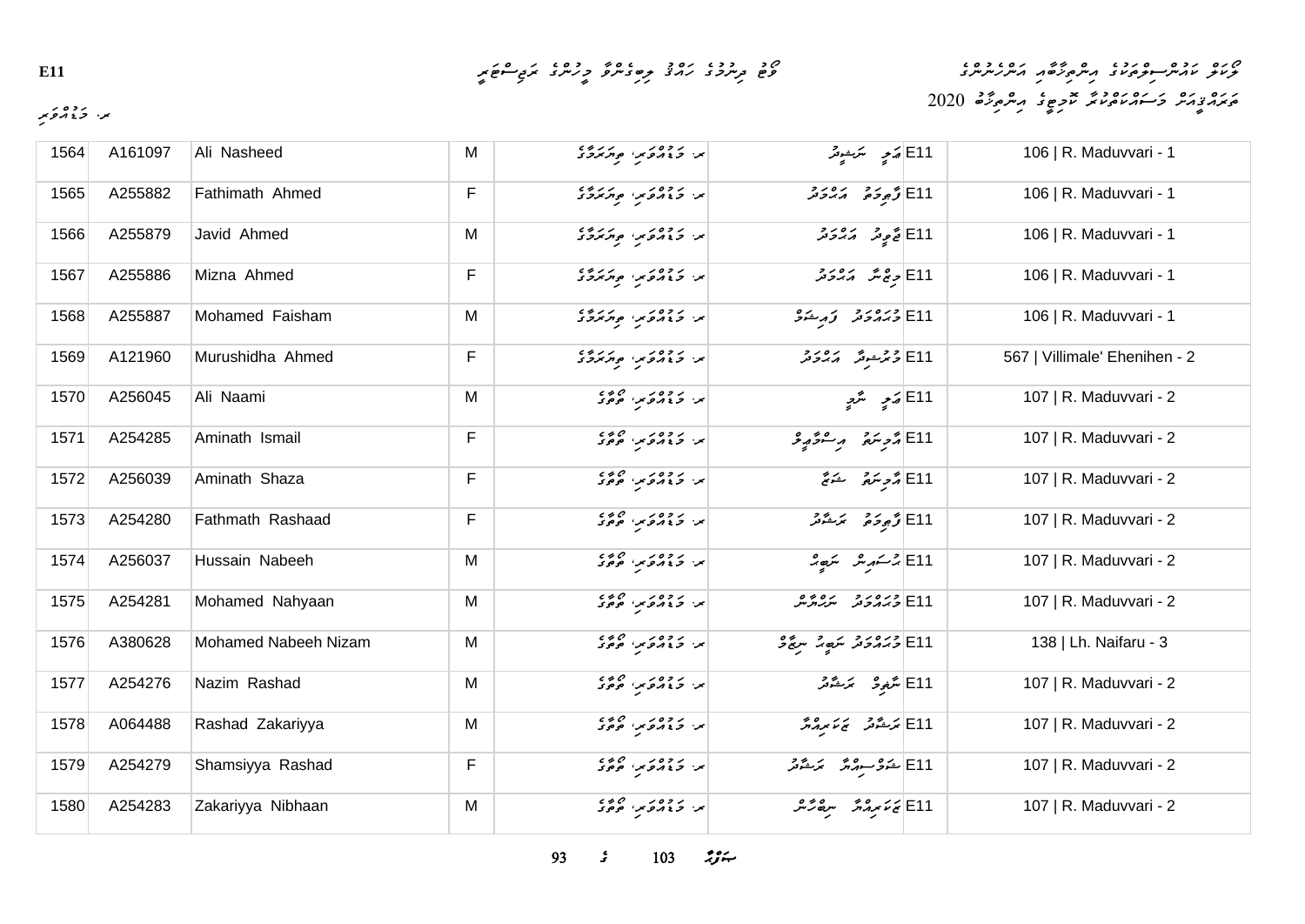*sCw7q7s5w7m< o<n9nOoAw7o< sCq;mAwBoEw7q<m; wBm;vB* م من المسجد المسجد المسجد المسجد المسجد العام 2020<br>مسجد المسجد المسجد المسجد المسجد المسجد المسجد المسجد المسجد ال

| 1581 | A256112 | Abdulla Unais    | M | $\mathcal{L} \circ \mathcal{L} \circ \mathcal{L} \circ \mathcal{L} \circ \mathcal{L} \circ \mathcal{L} \circ \mathcal{L} \circ \mathcal{L} \circ \mathcal{L} \circ \mathcal{L} \circ \mathcal{L} \circ \mathcal{L} \circ \mathcal{L} \circ \mathcal{L} \circ \mathcal{L} \circ \mathcal{L} \circ \mathcal{L} \circ \mathcal{L} \circ \mathcal{L} \circ \mathcal{L} \circ \mathcal{L} \circ \mathcal{L} \circ \mathcal{L} \circ \mathcal{L} \circ \mathcal{L} \circ \mathcal{L} \circ \mathcal{L} \circ \mathcal{$ | E11 كەھەرللە ك <i>ەنتىد</i> ى              | 107   R. Maduvvari - 2   |
|------|---------|------------------|---|-------------------------------------------------------------------------------------------------------------------------------------------------------------------------------------------------------------------------------------------------------------------------------------------------------------------------------------------------------------------------------------------------------------------------------------------------------------------------------------------------------------------|--------------------------------------------|--------------------------|
| 1582 | A254959 | Abidha Zakariyya | F | المراكبين والمحافظ والمنتص                                                                                                                                                                                                                                                                                                                                                                                                                                                                                        | E11 أَرَّصِيْنَ بِمَ مَعِيدَةً             | 107   R. Maduvvari - 2   |
| 1583 | A254956 | Adam Shareef     | M | المراكبين والمحافظ والمنتص                                                                                                                                                                                                                                                                                                                                                                                                                                                                                        | E11 پژتر <sub>گ</sub> ش <sub>ک</sub> برو   | 107   R. Maduvvari - 2   |
| 1584 | A254964 | Ahmed Hafiz      | M | المن وعادوس أوس سعي                                                                                                                                                                                                                                                                                                                                                                                                                                                                                               | E11 كەندى قىم بۇر ئى                       | 107   R. Maduvvari - 2   |
| 1585 | A254961 | Aidha Adam       | F | برا وكالمؤترا أوبر المنظمر                                                                                                                                                                                                                                                                                                                                                                                                                                                                                        | E11 مُجم <i>دة مُعَرَّة</i>                | 107   R. Maduvvari - 2   |
| 1586 | A254962 | Aminath Areefa   | F | برا ودووس وبر سكاير                                                                                                                                                                                                                                                                                                                                                                                                                                                                                               | E11 مُرْحِسَمُ مَهْرِزٌ                    | 107   R. Maduvvari - 2   |
| 1587 | A254960 | Azeema Adam      | F | المراكبين والمحافظ والمنتص                                                                                                                                                                                                                                                                                                                                                                                                                                                                                        | E11 كەن <sub>ج</sub> ۇ گ <sup>ى</sup> رگە  | 107   R. Maduvvari - 2   |
| 1588 | A256114 | Ibrahim Ameer    | M | المن والمروكين المحامر المستقصر                                                                                                                                                                                                                                                                                                                                                                                                                                                                                   | E11 مەھمىر بىر مەمەمىر<br>E11              | 107   R. Maduvvari - 2   |
| 1589 | A254967 | Mariyam Ameera   | F | المن والمروكين المحمي المنطق                                                                                                                                                                                                                                                                                                                                                                                                                                                                                      | E11 كانترنىڭ مەرىپىگە                      | 107   R. Maduvvari - 2   |
| 1590 | A254971 | Mohamed Aidh     | M | المن المحدود والمحامل المحامل المحامل                                                                                                                                                                                                                                                                                                                                                                                                                                                                             | E11 دېرونه گه د ک                          | 260   V. Felidhoo - 1    |
| 1591 | A256099 | Adam Asim        | M | بر دوه در وسع                                                                                                                                                                                                                                                                                                                                                                                                                                                                                                     | E11 يۇترى ھەسىدى                           | 107   R. Maduvvari - 2   |
| 1592 | A256567 | Ahmed Aseem      | M | أمن المرودة ومن المحاسن                                                                                                                                                                                                                                                                                                                                                                                                                                                                                           | E11 <i>ټرې</i> پېژند کارېدنو               | 107   R. Maduvvari - 2   |
| 1593 | A256525 | Aminath Aseema   | F | بر دوه در وسع                                                                                                                                                                                                                                                                                                                                                                                                                                                                                                     | E11 مُ مِسَعْدِ مَ سَبِعَّ                 | 107   R. Maduvvari - 2   |
| 1594 | A102333 | Fathimath Siyana | F | بر دوه در وسع                                                                                                                                                                                                                                                                                                                                                                                                                                                                                                     | E11 ۇ <sub>جو</sub> رَمْ سِي <i>رْ</i> ىئر | 611   R. Atholhu Male'-9 |
| 1595 | A254592 | Mohamed Adam     | M | بر دوه در قرس                                                                                                                                                                                                                                                                                                                                                                                                                                                                                                     | E11 وبروتو محموده                          | 107   R. Maduvvari - 2   |
| 1596 | A256475 | Agleema Ismail   | F | ر و دور و دور                                                                                                                                                                                                                                                                                                                                                                                                                                                                                                     | E11  پَرْءُ مِيعًا مِسْتَرَّمِيعًا         | 611   R. Atholhu Male'-9 |
| 1597 | A161108 | Aishath Khathma  | F | بر وووري جدود                                                                                                                                                                                                                                                                                                                                                                                                                                                                                                     | E11 مەم شىم ئىمۇ                           | 107   R. Maduvvari - 2   |

*94 sC 103 nNw?mS*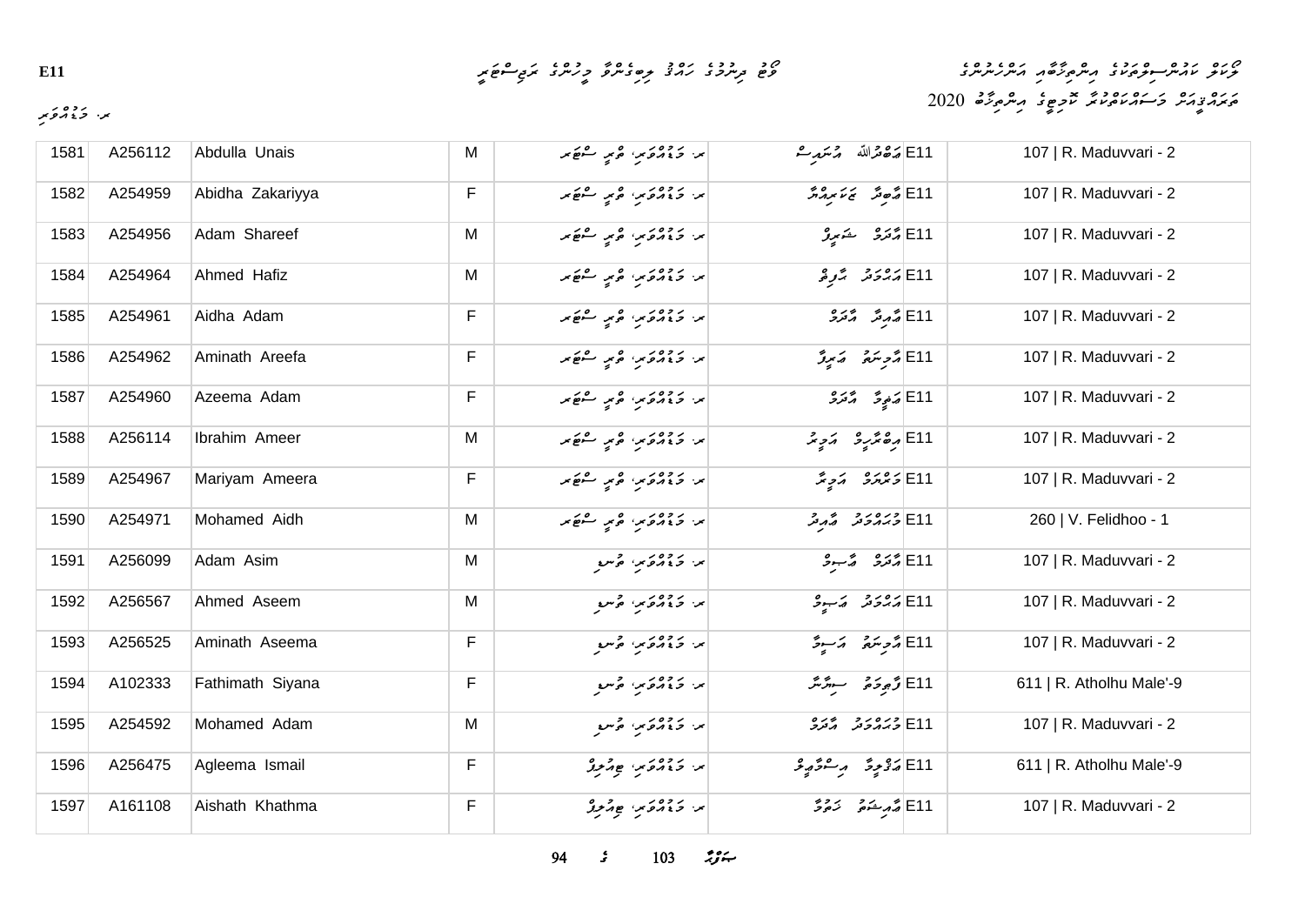*sCw7q7s5w7m< o<n9nOoAw7o< sCq;mAwBoEw7q<m; wBm;vB* م من المرة المرة المرة المرجع المرجع في المركبة 2020<br>مجم*د المريض المربوط المربع المرجع في المراجع المركبة* 

| ر د ه ر            |  |
|--------------------|--|
| ىر. جەم <i>جىر</i> |  |
| ◢                  |  |

| 1598 | A256480 | Aminath Waheedha  | $\mathsf F$  | من كودوم ومردو                      | E11 مَّ <i>جِ</i> سَمَّة – حَ بِيتَر           | 107   R. Maduvvari - 2         |
|------|---------|-------------------|--------------|-------------------------------------|------------------------------------------------|--------------------------------|
| 1599 | A256486 | Fathimath Lauza   | $\mathsf F$  | بر وودي جديد                        | E11 وَّجِرَدَةٌ تَحَدَّجُ                      | 107   R. Maduvvari - 2         |
| 1600 | A256488 | Ibrahim Aqleem    | M            | من ودوم والمور                      | E11 بر <i>ەنگەر 3 مۇم</i> ۇر                   | 107   R. Maduvvari - 2         |
| 1601 | A256471 | Ismail Ibrahim    | M            | بر دوه در جد دو                     | E11 <sub>م</sub> رشۇ <sub>م</sub> و مۇمۇرۇ     | 107   R. Maduvvari - 2         |
| 1602 | A256478 | Leela Ismail      | F            | بر كودوس جد كرو                     | E11 مِرَدَ - مِرْجُورِ وَ                      | 107   R. Maduvvari - 2         |
| 1603 | A064317 | Liushaa Ismail    | $\mathsf F$  | من والأوصر، جامعة                   | E11 مِيْرْسَمُ بِ مِسْتَوَبِيْتِهِ             | 611   R. Atholhu Male'-9       |
| 1604 | A256484 | Mohamed Agleem    | M            | من كروه من جامعة                    | E11 <i>\$نەۋەتى ھاۋى</i> ۋ                     | 107   R. Maduvvari - 2         |
| 1605 | A256278 | Fathimath Maasa   | F            |                                     | E11 تَ <i>وْجِوَةْ</i> قَرْسَةُ                | 106   R. Maduvvari - 1         |
| 1606 | A255156 | Mohamed Imran     | M            |                                     | E11 <i>جەنەدى م</i> وترىتر                     | 106   R. Maduvvari - 1         |
| 1607 | A075606 | Shameema Ali      | $\mathsf F$  | بر دوه در دوربر<br>بر کارگرم کارگرف | E11 شَرِرَة - رَمِ                             | 557   Hulhumale', Ehenihen - 5 |
| 1608 | A256425 | Abdulla Shabhan   | M            | س كروه رسمي، المحر للمريض           | E11 مَرْحْمَّرْاللَّهُ شَهْرَتْ مَرْ           | 106   R. Maduvvari - 1         |
| 1609 | A256326 | Ahmed Shareef     | M            | س كالمروم المركز والمحمد            | E11 كەردى ھەمبەتى                              | 106   R. Maduvvari - 1         |
| 1610 | A256660 | Aishath Shabaana  | $\mathsf F$  | برا ودور ودروت                      | E11 يُرْمِسْنَمْ شَوَصْتُر                     | 106   R. Maduvvari - 1         |
| 1611 | A256430 | Ibrahim Shuhubaan | M            | برا و ده در در در در د              | E11 بر <i>ەنگەر قىشقىتى</i>                    | 106   R. Maduvvari - 1         |
| 1612 | A256610 | Aishath Ameema    | $\mathsf{F}$ | بر کے حکومت کر دی گھری              | E11 مَگْرِسْتَمْ کَرْدِ وَ                     | 107   R. Maduvvari - 2         |
| 1613 | A256608 | Ameesha Ibrahim   | $\mathsf F$  | برا و ده در در در در در کار         | E11 رَ <sub>حِ</sub> ثَہٗ ر <i>ِ مِیْرِ دُ</i> | 557   Hulhumale', Ehenihen - 5 |
| 1614 | A256611 | Aminath Jihan     | F            | بر· 1995 مر، مقوم د                 | E11 أُمُّحِ سَمَّةً مِنْ مُحَمَّد              | 611   R. Atholhu Male'-9       |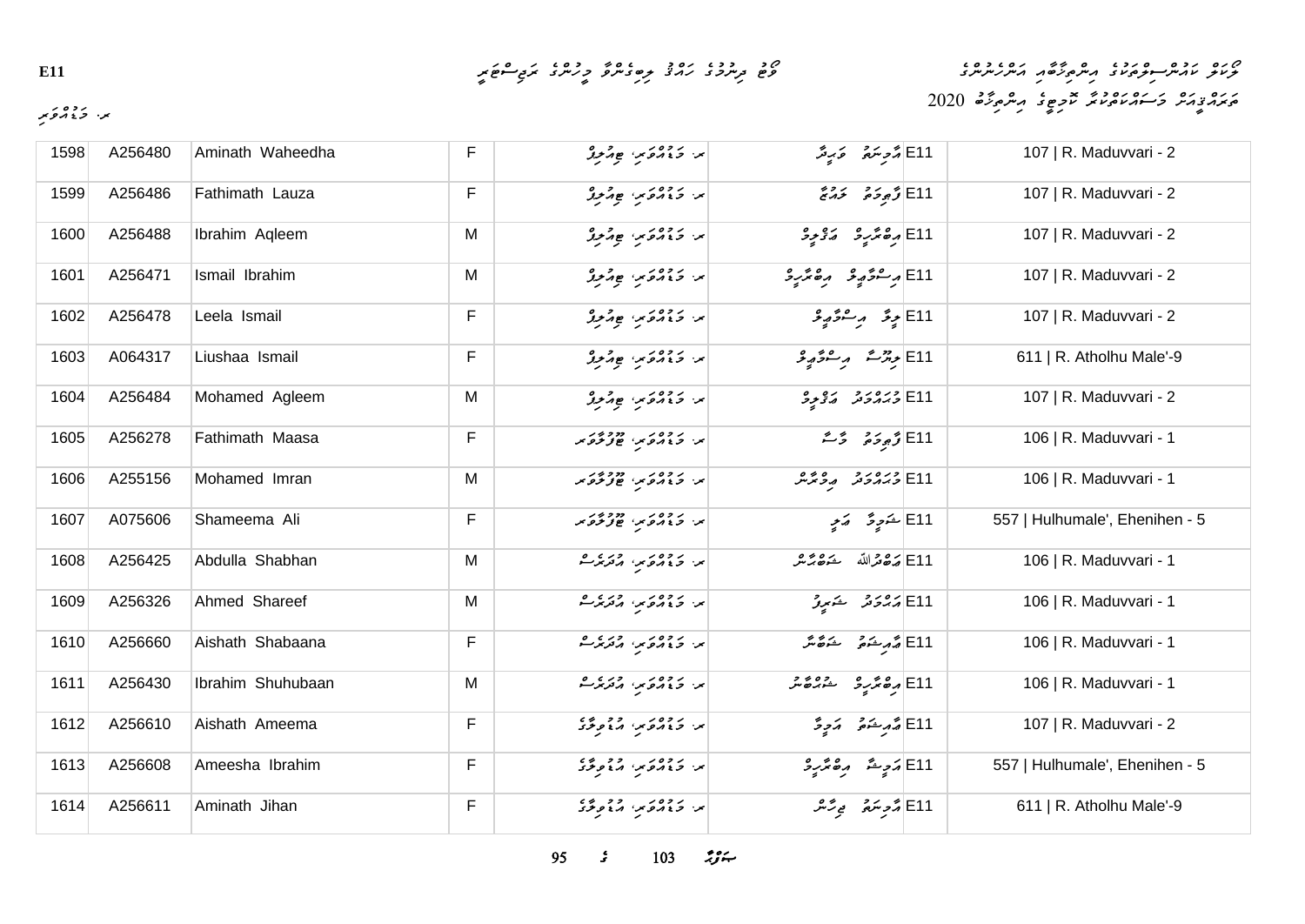*sCw7q7s5w7m< o<n9nOoAw7o< sCq;mAwBoEw7q<m; wBm;vB* م من المرة المرة المرة المرجع المرجع في المركبة 2020<br>مجم*د المريض المربوط المربع المرجع في المراجع المركبة* 

|             | ر د ه ر |  |
|-------------|---------|--|
| بر. כے موتر |         |  |
| ╭           |         |  |

| 1615 | A256605 | Aneel Ibrahim         | M           | بر دوه در دو وی                               | E11  رَسِرْدُ رِصْمَرِ دِ                     | 107   R. Maduvvari - 2   |
|------|---------|-----------------------|-------------|-----------------------------------------------|-----------------------------------------------|--------------------------|
| 1616 | A256513 | Fathimath Jihaan      | F           | بر دوه رود وي                                 | E11 وَج <i>وح</i> مو ب <sub>و</sub> رَّسْ     | 107   R. Maduvvari - 2   |
| 1617 | A256515 | Hussain Jinad         | M           | بر دوه در دو وه                               | E11 پُرڪمبر هي سگھر<br>                       | 611   R. Atholhu Male'-9 |
| 1618 | A090053 | Ibrahim Usman         | M           | بر دوه در دو وه                               | E11 رەئزىرو مۇۋىتر                            | 107   R. Maduvvari - 2   |
| 1619 | A261389 | Mariyam Joona         | F           | برا و ده در از در در د                        | E11 كەبەر قەتتر                               | 107   R. Maduvvari - 2   |
| 1620 | A255565 | Abdul Latheef Ibrahim | M           | بر دوه بر دور ودوه<br>بر و ده و بر ارز وسربرد | E11 בֿבּינגל <sub>ּ 195</sub> 0 مِقْدَرِ 3    | 107   R. Maduvvari - 2   |
| 1621 | A403534 | Aishath Easa          | F           | بر کروه پر وروده<br>بر کروهری مرکز سربرد      | E11 مەم شىقى ھېرىشە                           | 611   R. Atholhu Male'-9 |
| 1622 | A255578 | Aishath Hafiza        | F           | بر کروه کرد ور دوره<br>بر کروهری مرکز سربرد   | E11 <sub>م</sub> ُم <i>رِحْمَۃ بُرُوِخَ</i> ّ | 107   R. Maduvvari - 2   |
| 1623 | A256168 | Ali Hazim             | M           | برا المروه بر المروج وده وده                  | E11 کړې لمنځي و                               | 107   R. Maduvvari - 2   |
| 1624 | A255582 | Aminath Aasiya        | F           | بر کروه در دوره دود.<br>بر گروهای مرکز سربرد  | E11 مُّجِسَعَةً مُّ مَسِيَّر                  | 611   R. Atholhu Male'-9 |
| 1625 | A255584 | Aminath Aliyya        | $\mathsf F$ | برا المروه المروج ودوه وده                    | E11 أُمَّ جِسَعَةٍ مَجْمَعَتَهُ               | 611   R. Atholhu Male'-9 |
| 1626 | A256169 | Aminath Hana          | F           | بر کروه پر وروده<br>بر کروهری مرکز سربرد      | E11 أ <i>مَّ وِسَعْهُ</i> كَسَّرَ             | 107   R. Maduvvari - 2   |
| 1627 | A028103 | Easa Ibrahim          | M           | بر کروه کرد ور دوره<br>بر کروهری مرکز سربرد   | E11 <sub>م</sub> چىدىكى مەھەتگە پەنتى<br>     | 107   R. Maduvvari - 2   |
| 1628 | A084266 | Fathimath Adam        | F           | بر دوه بر دوبر ۵۶۵<br>بر و ډه وېر مرکز سربرو  | E11 وَّجِوَدَةٌ مَجْتَرَةٌ                    | 107   R. Maduvvari - 2   |
| 1629 | A255573 | Fathimath Aleefa      | F           | بر کروه در دوره دود.<br>بر گروهای مرکز سربرد  | E11 وَّجِوَدَةٌ مَرْمِرَّ                     | 107   R. Maduvvari - 2   |
| 1630 | A255576 | Ibrahim Aalif         | M           | برا كالمروم المتحافظ ودا                      | E11 <sub>م</sub> ەنگەر ئەرە                   | 611   R. Atholhu Male'-9 |
| 1631 | A140708 | Ismail Ibrahim        | M           | بر کے حکوم کے وقت محمد کر                     | E11 <sub>م</sub> رشۇم ئۇ مەھ <i>مگرى</i> ۋ    | 107   R. Maduvvari - 2   |

 $96$  *s*  $103$  *z*  $\frac{6}{5}$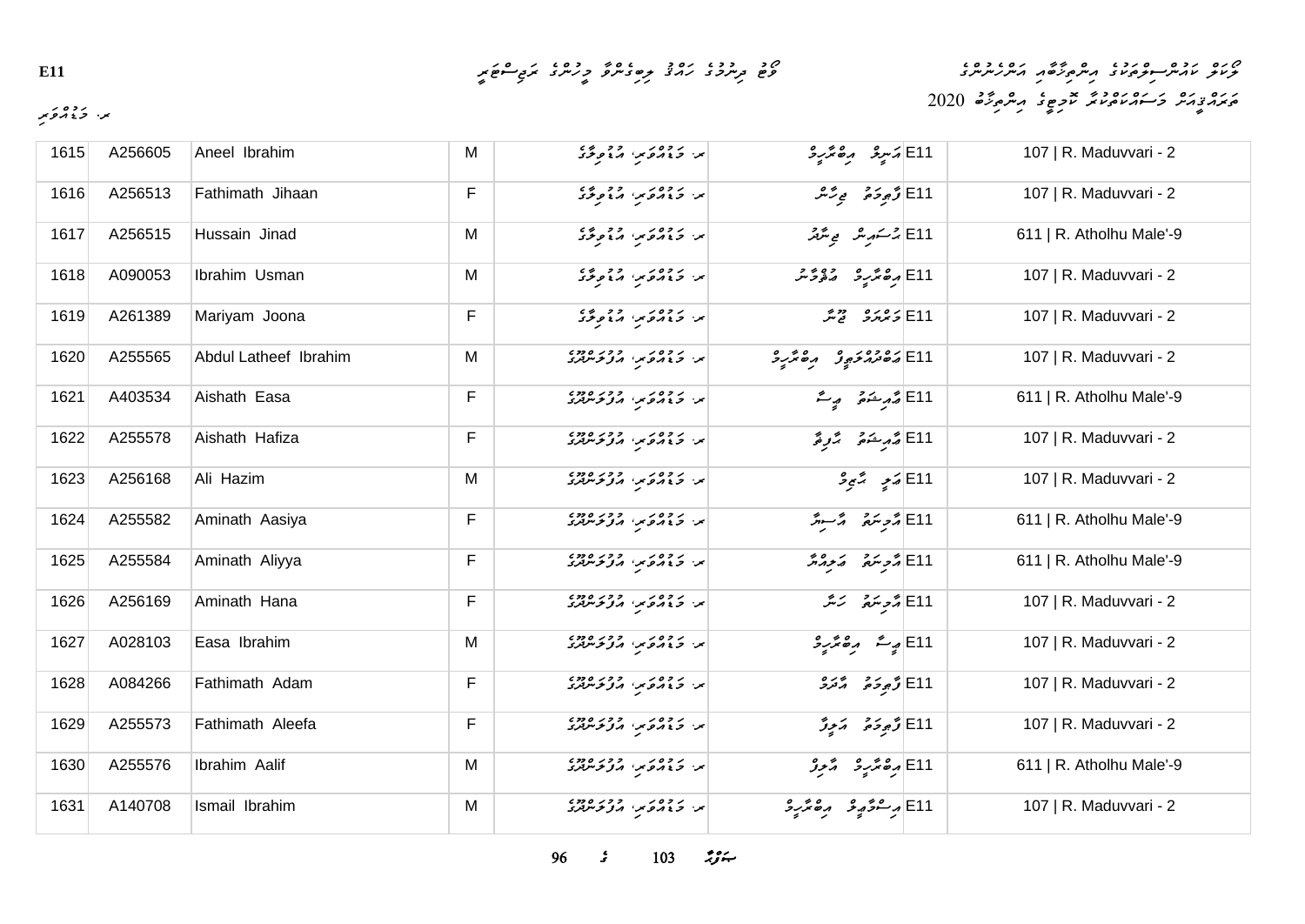*sCw7q7s5w7m< o<n9nOoAw7o< sCq;mAwBoEw7q<m; wBm;vB* م من المرة المرة المرة المرجع المرجع في المركبة 2020<br>مجم*د المريض المربوط المربع المرجع في المراجع المركبة* 

| 1632 | A100651 | Moosa Ibrahim           | M | بر کرده در دوره دور<br>بر کرده کرد مرکز سربرد | E11 جي شه پڻ ميڪريڪ                                      | 126   B. Thulhaadhoo - 3 |
|------|---------|-------------------------|---|-----------------------------------------------|----------------------------------------------------------|--------------------------|
| 1633 | A255448 | Ahmed Adam              | M | بر دوه ر دوده                                 | E11 كەردى ھەرە                                           | 106   R. Maduvvari - 1   |
| 1634 | A103353 | Aishath Adam            | F | بر دوه ر دوده.<br>بر و ده وبر اړس تر          | E11 مَگرِ مِسْتَمَّة مَرْتَزَّة الله                     | 611   R. Atholhu Male'-9 |
| 1635 | A256371 | Aishath Safeena         | F | بر دوه را دوده.<br>بر و ده و برا مرسومر       | E11 ۾ مرڪو سندي مگر                                      | 110   R. Meedhoo - 1     |
| 1636 | A255450 | Aminath Adam            | F | بر دوه را دوده.<br>بر و ده و برا مرسومر       | E11 مَّ مِسَمَّد مَسَرَّد                                | 121   B. Eydhafushi - 1  |
| 1637 | A256368 | Fathimath Nasreena      | F | بر دوه را دوده.<br>بر و ده و برا مرسومر       | E11 ۇ <sub>ج</sub> وڭ <sub>ۇ</sub> شرىشمېرىتر            | 106   R. Maduvvari - 1   |
| 1638 | A255462 | Fathimath Shahaamaa     | F | بر دوه ر دوده.<br>بر و ده وبر اړس تر          | E11 <i>وَّجِ حَقَّ</i> شَمَرَّدً                         | 611   R. Atholhu Male'-9 |
| 1639 | A346849 | Ibrahim Faiz            | M | بر دوه ر دوده.<br>بر و ده وبر اړس تر          | E11 مەھەر ئۇم ق                                          | 121   B. Eydhafushi - 1  |
| 1640 | A255459 | Ibrahim Shahid          | M | بر دوه در دوده                                | E11 مەھەر بۇ ھەرىر                                       | 106   R. Maduvvari - 1   |
| 1641 | A256015 | Aishath Hameeda         | F | بر کے دور دورہ                                | E11 مَگْرِسْتَمْ کَرِوَتَر                               | 106   R. Maduvvari - 1   |
| 1642 | A256013 | Aminath Hameeda         | F | بن كروه بر دود ده.<br>بن كالموتر، موترد       | E11 مَّ حِ سَمَّة – سَرِ مَّدَ                           | 106   R. Maduvvari - 1   |
| 1643 | A256009 | Hawwa Hameedha          | F | بر د وه بر د و و و ع<br>بر ان حرفه هر و مرکزی | E11 <i>ټرو تو</i> تر                                     | 106   R. Maduvvari - 1   |
| 1644 | A042991 | Abdulla Mohamed Abdulla | M | أأما أوده والمحمد والمتحرم ومحمد والمحرج      | E11 مَرْحْمَّرْاللَّهُ تَحْبَدُهُ حَدَّ مَرْحْمَدْاللَّه | 107   R. Maduvvari - 2   |
| 1645 | A254799 | Ahmed Mubaarik          | M | ىن ئەدەم ئەرگەنى ئە                           | E11 رَبَّرْدَتَرَ وَصَّبِرَتَّ                           | 107   R. Maduvvari - 2   |
| 1646 | A254800 | Aishath Anoosha         | F | برا ووه دار المصري                            | E11 <sub>م</sub> َّ مِ شَوَّ مَ مَرْشَدُّ                | 107   R. Maduvvari - 2   |
| 1647 | A256129 | Aishath Naja            | F | ىن ئەدەم ئەترەت                               | E11 مَدْمِرْ يَسْمَعُ مِنْ مَدَّةِ مِنْ                  | 107   R. Maduvvari - 2   |
| 1648 | A254797 | Aminath Razeena         | F | ىن ئەدەم ئەترەت                               | E11 أ <i>مز ج</i> ر متعرض متزم بي متر                    | 107   R. Maduvvari - 2   |

*97 sC 103 nNw?mS*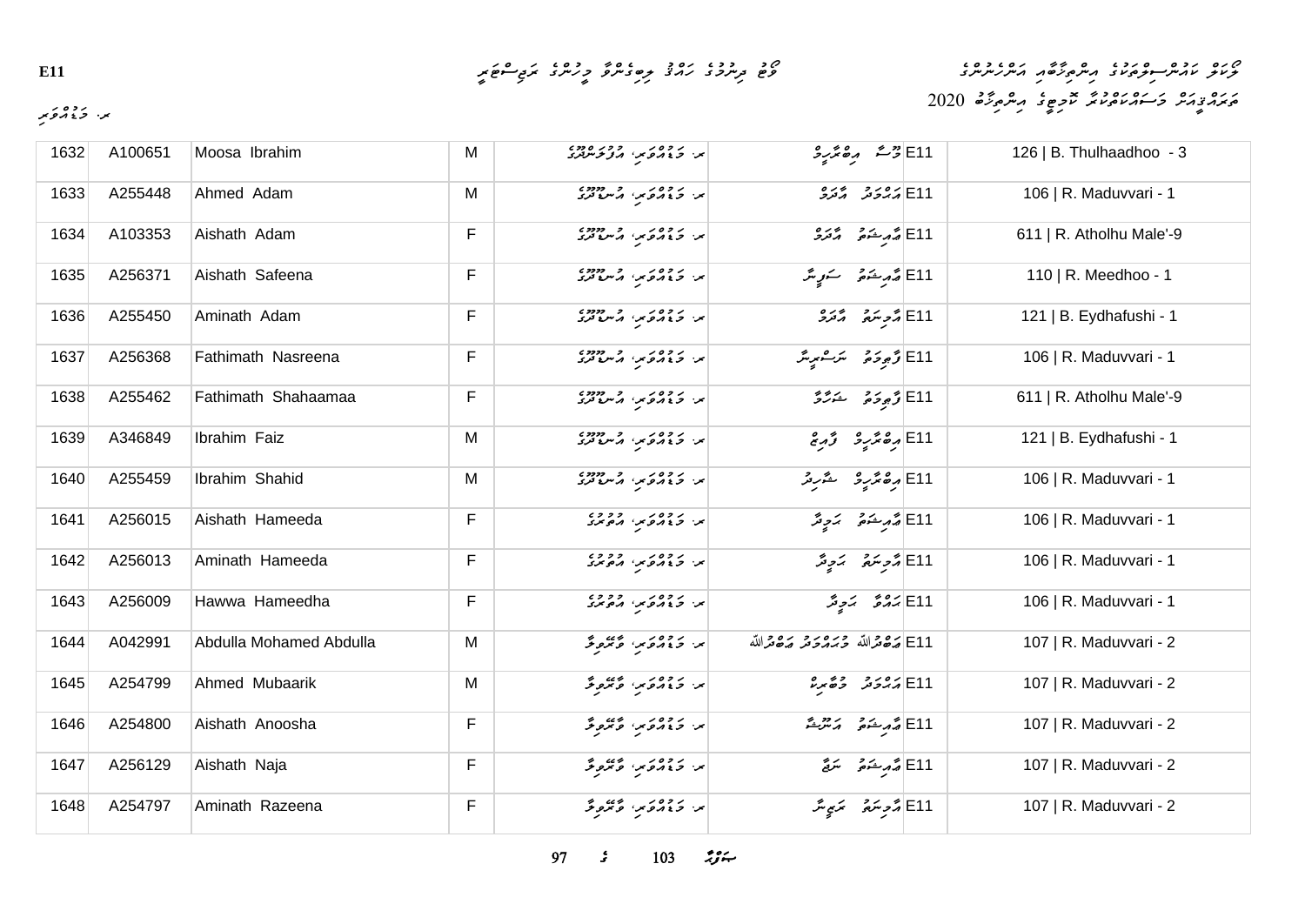*sCw7q7s5w7m< o<n9nOoAw7o< sCq;mAwBoEw7q<m; wBm;vB* م من المرة المرة المرة المرجع المرجع في المركبة 2020<br>مجم*د المريض المربوط المربع المرجع في المراجع المركبة* 

|            | ر د ه ر |  |
|------------|---------|--|
| ىر. جەمۇبر |         |  |
| ╭          |         |  |

| 1649 | A254803 | Fathimath Naazleen          | $\mathsf F$ | ىن ئەدەم ئەترەت                                                                                      | E11 أَوَّجِوحَةُ مَسَّمَّعٍ مِسَّر                       | 158   K. Maafushi - 2    |
|------|---------|-----------------------------|-------------|------------------------------------------------------------------------------------------------------|----------------------------------------------------------|--------------------------|
| 1650 | A254815 | Fathimath Nuha              | F           | ىن ئەدەم ئەنگەنىچە ئە                                                                                | E11 <i>وُّجِ دَمُ</i> مِنْ مِنْ                          | 611   R. Atholhu Male'-9 |
| 1651 | A256137 | Ibrahim Naajee              | M           | ىن ئەدەم ئەنگەنىچە ئە                                                                                | E11 م <i>وڭ تربى</i> مىتمى <i>ي</i>                      | 107   R. Maduvvari - 2   |
| 1652 | A148905 | Ibrahim Shareef             | M           | بر دوه در کارگاه و گروگر                                                                             | E11 مەھەر بۇ ھەمرۇ                                       | 107   R. Maduvvari - 2   |
| 1653 | A128941 | Mariyam Saeeda              | $\mathsf F$ | أأرا وكالمروس وتروقر                                                                                 | E11 كەبىر بىر سىر ئىر                                    | 107   R. Maduvvari - 2   |
| 1654 | A254813 | Maryam Naadhiya             | $\mathsf F$ | ىن ئەدەم ئەنگەنىچە ئە                                                                                | E11 كەبىر بىر سى <i>رى</i> گە                            | 107   R. Maduvvari - 2   |
| 1655 | A125746 | Mohamed Abdulla             | M           | برا ووديرا المحقوقى                                                                                  |                                                          | 107   R. Maduvvari - 2   |
| 1656 | A256145 | Mohamed Naahidh             | M           | بر دوه در کار کار کار د                                                                              | E11 <i>وُبَرُوُدُو مُرَبِّرٍ</i>                         | 107   R. Maduvvari - 2   |
| 1657 | A256140 | Mohamed Nahlaan             | M           | أأرا وكالمروس وتروقر                                                                                 | E11 دېرورو پروونکر                                       | 107   R. Maduvvari - 2   |
| 1658 | A061623 | Moosa Mohamed               | M           | أين الحروم والمحتور المحتفظ المحرج وتحريج                                                            | E11 تۇشقە <i>مەندەن</i> د                                | 107   R. Maduvvari - 2   |
| 1659 | A256307 | <b>Ahmed Mushrif Ismail</b> | M           | ر 33 مۇم ئەرىرى                                                                                      | E11 גלבת כיבית, גייפֿקיב                                 | 106   R. Maduvvari - 1   |
| 1660 | A059663 | Ismail Shareef              | M           | أين ويهمونين ومرورتى                                                                                 | E11 م سىمۇمەتتى سىمبور                                   | 106   R. Maduvvari - 1   |
| 1661 | A046308 | Mohamed Adam                | M           | أأرا والملحص والمروق                                                                                 | E11 وَبَرْدُوَنْزِ مُرْتَزِوْ                            | 106   R. Maduvvari - 1   |
| 1662 | A256308 | Mohamed Muzdan Ismail       | M           | برا او وه در و او د و د د و د د                                                                      | E11 دره دو وه ده در موگهر و                              | 106   R. Maduvvari - 1   |
| 1663 | A257352 | Aishath Farukhana           | $\mathsf F$ | بر ووه در عده عدد                                                                                    | E11 <sub>م</sub> َّ <i>م</i> ُ مِسْتَعْمَى وَمَرْدَّمَّد | 611   R. Atholhu Male'-9 |
| 1664 | A256644 | Fathmath Raihaana           | $\mathsf F$ | بر ووه د ورومر                                                                                       | E11 ۇ <sub>ج</sub> ورۇ ئىرى <i>مى</i> ر                  | 611   R. Atholhu Male'-9 |
| 1665 | A256643 | Hawwa Fakhriyya             | F           | بر كالمعامل بن كالمحمد بن المحمد بن المحمد المحمد المحمد المحمد المحمد المحمد المحمد المحمد المحمد ا | E11 بَرْدُوَّ كَرْ <sup>ر</sup> ْمَد <i>ْ</i> دَّ        | 611   R. Atholhu Male'-9 |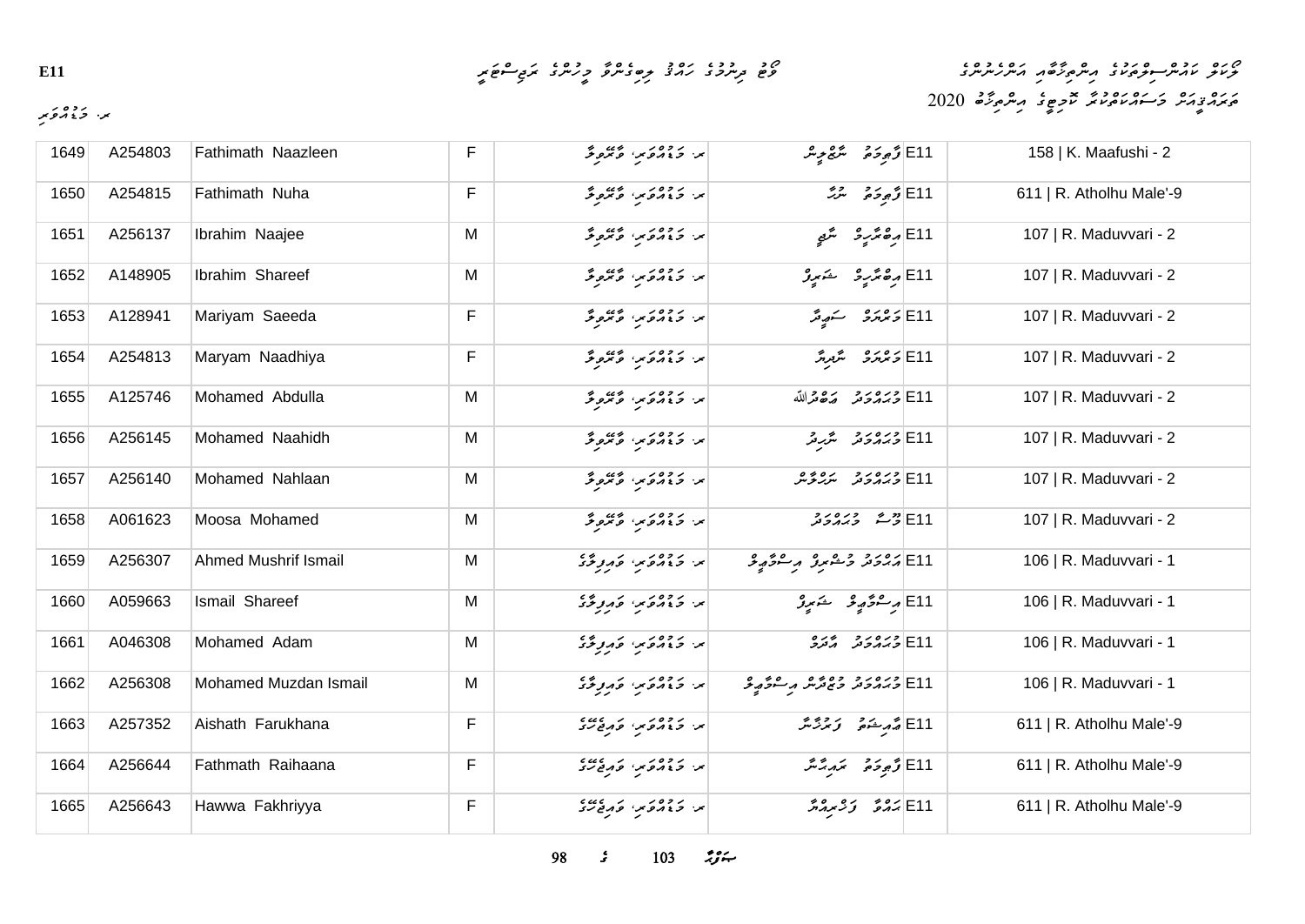*sCw7q7s5w7m< o<n9nOoAw7o< sCq;mAwBoEw7q<m; wBm;vB* م من المرة المرة المرة المرجع المرجع في المركبة 2020<br>مجم*د المريض المربوط المربع المرجع في المراجع المركبة* 

| 1666 | A257351 | Ibrahim Farukhaan          | M           | بر كەدەر بەر ئەيرە         | E11 مەھەرىپى ئەترىشىتى                             | 106   R. Maduvvari - 1   |
|------|---------|----------------------------|-------------|----------------------------|----------------------------------------------------|--------------------------|
| 1667 | A257346 | Ismail Mohamed Fulhu       | M           | بر كالمروه من كالمراجع برى | E11 <sub>م</sub> ر <i>مۇھەبى جەمەدەرى</i><br>E11 م | 106   R. Maduvvari - 1   |
| 1668 | A257348 | Mariyam Adam               | $\mathsf F$ | بر دوه در ده در            | E11 وَبَرْبَرَوْ بِرُوْدِ                          | 106   R. Maduvvari - 1   |
| 1669 | A255345 | Ahmed Waheedh              | M           | برا وكالمؤس ومروم          | E11 كەبۇر <i>قىرى</i> تى                           | 106   R. Maduvvari - 1   |
| 1670 | A255350 | <b>Hassan Ahmed Waheed</b> | M           | برا وكالمؤمرا ومروضي       | E11   يَرْسَسْ مَ <i>مْدُوَنْ وَبِ</i> يْرَ        | 106   R. Maduvvari - 1   |
| 1671 | A255347 | Hussain Kausar             | M           | برا وكالمؤمرا ومروضي       | E11 برسىمبەر ئەم ئۇنىر                             | 106   R. Maduvvari - 1   |
| 1672 | A256309 | Ibrahim Vishah             | M           | برا ودوي وكالمعالجة        | E11 م <i>وڭ ئۆر</i> ئويىتى قىلىمىتى بىر            | 611   R. Atholhu Male'-9 |
| 1673 | A255367 | Mohamed Ibrahim            | M           | بن ويموي وكمسهور           | E11 دبره در مقتربة                                 | 106   R. Maduvvari - 1   |
| 1674 | A256898 | Ahmed Zuhuree              | M           | بر دوه در و ترگ            | E11 كەبۇبۇقرا ئ <sub>ە</sub> رىمىيە                | 107   R. Maduvvari - 2   |
| 1675 | A256568 | Aishath Zuhaa              | $\mathsf F$ | بر دوه در و شرک            | E11 مَگْرِسْتَمْ فَمْ تَحْرُ                       | 611   R. Atholhu Male'-9 |
| 1676 | A256900 | Ali Zahidh                 | M           | بر دوه در و شرک            | E11 کھ پچ گھري تھ                                  | 107   R. Maduvvari - 2   |
| 1677 | A256569 | Hassan Maaidh              | M           | برا ووه در پرگ             | E11  زشکر گہر تھر                                  | 138   Lh. Naifaru - 3    |
| 1678 | A256891 | Mohamed Mahir              | M           | بر دوه در و شرک            | E11 <i>وَبَهُمْ وَبِيْرٍ</i>                       | 107   R. Maduvvari - 2   |
| 1679 | A256894 | Siththi                    | $\mathsf F$ | بن كالمروب ويكرك           | E11 سورمو                                          | 107   R. Maduvvari - 2   |
| 1680 | A023969 | Ahmed Shareef              | M           | برا ودوديرا وترترك         | E11 كەردى ئىسى ئىسى بىر                            | 107   R. Maduvvari - 2   |
| 1681 | A161188 | Sulthana Hassan            | $\mathsf F$ | برا وكالمقرئ وترتره        | E11 كەنۋەت ئەسەند                                  | 107   R. Maduvvari - 2   |
| 1682 | A155762 | Ahmed Adam                 | M           | برا 13 مۇم، يۇقچىمى        | E11 كەبرى قىر كەندى                                | 107   R. Maduvvari - 2   |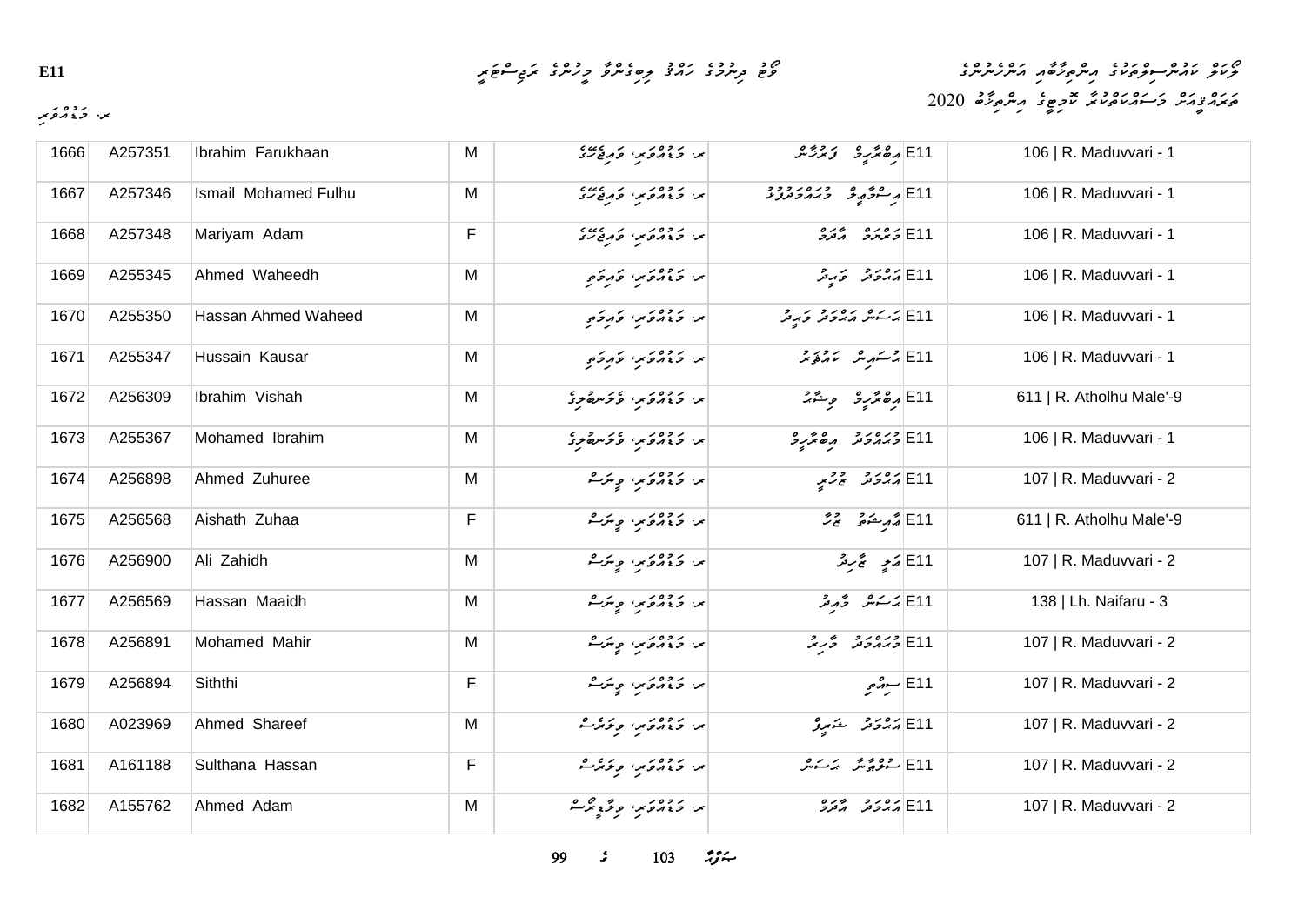*sCw7q7s5w7m< o<n9nOoAw7o< sCq;mAwBoEw7q<m; wBm;vB* م من المرة المرة المرة المرجع المرجع في المركبة 2020<br>مجم*د المريض المربوط المربع المرجع في المراجع المركبة* 

| 1683 | A255611 | Aishath Rishmy  | $\mathsf{F}$ | ىر. ئەنەۋىر، مەئۇپرىگ      | E11 مَگْرِسْتَمْ مِرْشُورِ                                                                                     | 107   R. Maduvvari - 2       |
|------|---------|-----------------|--------------|----------------------------|----------------------------------------------------------------------------------------------------------------|------------------------------|
| 1684 | A256179 | Aminath Saarath | F            | برا ودور وقرمه             | E11 مُ <i>جِي مَعْ مِيْ مُعَ</i>                                                                               | 107   R. Maduvvari - 2       |
| 1685 | A038241 | Ibrahim Adam    | M            | بر دوه رو و د کار د ک      | E11 م <i>ِ هُ مُرُرِدْ مُ</i> مَرُدُ                                                                           | 107   R. Maduvvari - 2       |
| 1686 | A256175 | Mohamed Ahsan   | M            | برا ودوديرا وقروش          | E11 در دور در برندگ                                                                                            | 107   R. Maduvvari - 2       |
| 1687 | A255455 | Ahmed Migdhadh  | M            | برا ودوه برا وقر           | E11 كەردى ئەرەپىتى بىرلىقىدىن ئىستان ئىستان ئىستان ئىستان ئىستان ئىستان ئىستان ئىستان ئىستان ئىستان ئىستان ئىس | 106   R. Maduvvari - 1       |
| 1688 | A256715 | Aishath Najula  | $\mathsf F$  | بر: وَءُدُوَسٍ؛ وِقْرَ     | E11 مَگْرِسْتَمْ مِنْ مَتَّبَعْ مِّ                                                                            | 106   R. Maduvvari - 1       |
| 1689 | A255464 | Aminath Naajiya | F            | برا ودوى وتح               | E11 مَّ مِسَعَ مَّ مِعَ                                                                                        | 106   R. Maduvvari - 1       |
| 1690 | A255199 | Haseena Adam    | $\mathsf F$  | بر روه دي وتح              | E11 كەسپەنتىر م <i>ەتت</i> رى                                                                                  | 106   R. Maduvvari - 1       |
| 1691 | A161134 | Hassan Rasheed  | M            | بر روه در وتح              | E11 پرسکار کرجومر<br>س                                                                                         | 106   R. Maduvvari - 1       |
| 1692 | A256711 | Hussain Samih   | M            | برا ودوه برا وقر           | E11 پرڪبرين ڪ <sub>جو</sub> بر                                                                                 | 611   R. Atholhu Male'-9     |
| 1693 | A255447 | Ismail Adam     | M            | بر: وَءُارُوَسٍ؛ وِقْ      | E11 <sub>م</sub> رےد <i>و <sub>م</sub>وٹر</i> محمد محمد اللہ کا محمد اللہ کے ا                                 | 106   R. Maduvvari - 1       |
| 1694 | A255456 | Mohamed Migdham | M            | برا ودوى وتح               | E11  <i>وټرونوتو وی وگ</i> و                                                                                   | 106   R. Maduvvari - 1       |
| 1695 | A159585 | Sajidha Mohamed | $\mathsf{F}$ | بر روه دي وتح              | E11 سَمَّعٍ <i>مَّذْ دَيَرُودَ</i> رُ                                                                          | 106   R. Maduvvari - 1       |
| 1696 | A257661 | Ahmed Hammad    | M            | برا وكالمرة بولولو المراجع | E11 كەبرى بەر بەر ئەر                                                                                          | 106   R. Maduvvari - 1       |
| 1697 | A257657 | Aishath Haafiza | $\mathsf{F}$ | بر دوه در ویو              | E11 مەم شىقى گەرگە                                                                                             | 378   Hithadhoo Ehenihen - 1 |
| 1698 | A159586 | Ali Rasheed     | M            | بر دوه در ویو              | E11 کھ پر مگر میں پر محمد اللہ جات                                                                             | 106   R. Maduvvari - 1       |
| 1699 | A257654 | Aminath Afiya   | F            | بر ووه در ويو              | E11 مَّ حِسَمَة مَّ مِرْمَّ                                                                                    | 106   R. Maduvvari - 1       |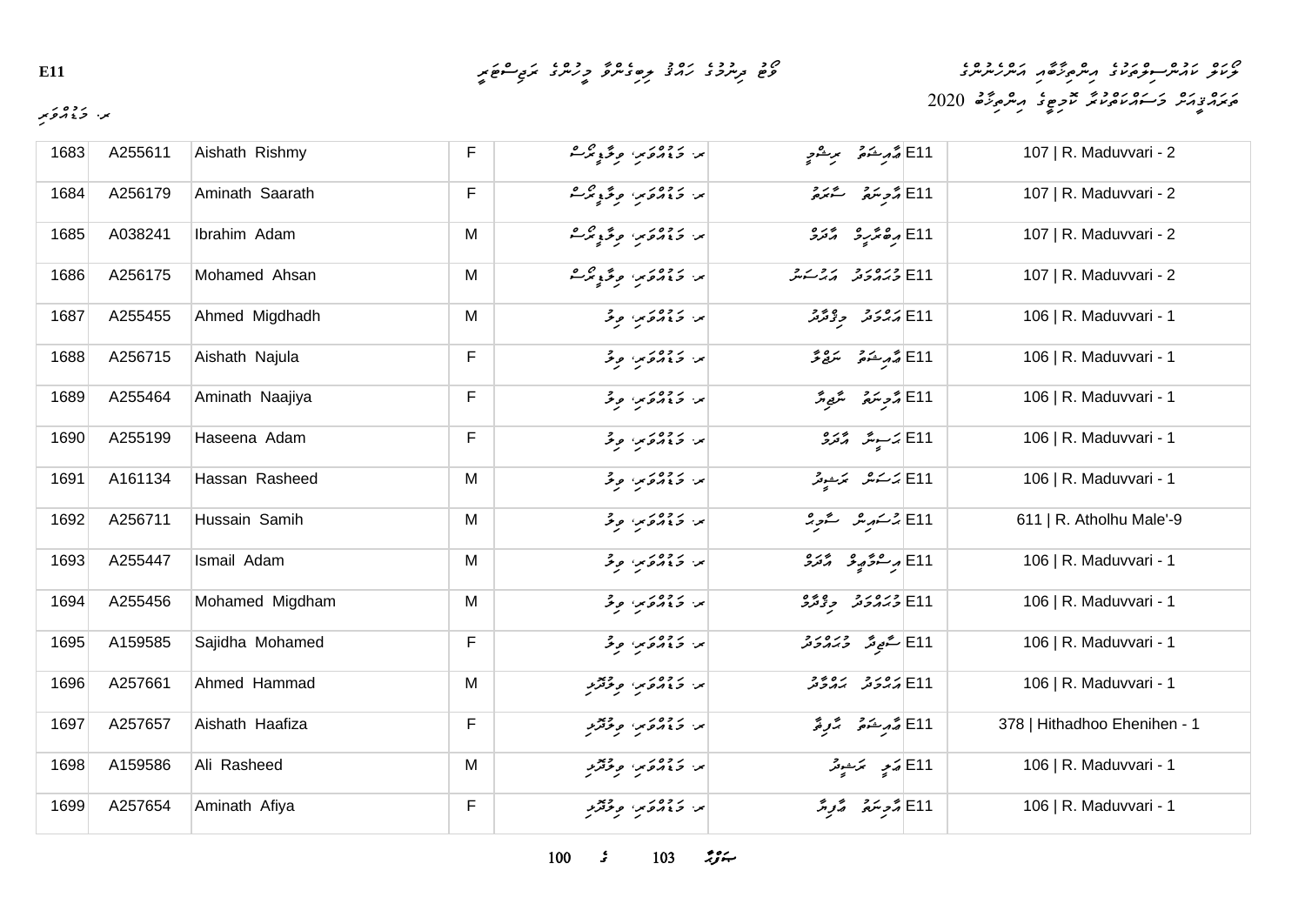*sCw7q7s5w7m< o<n9nOoAw7o< sCq;mAwBoEw7q<m; wBm;vB* م من المرة المرة المرة المرجع المرجع في المركبة 2020<br>مجم*د المريض المربوط المربع المرجع في المراجع المركبة* 

| , , , ,             |  |
|---------------------|--|
| ىر. جەم <i>و</i> ىر |  |
| ◢                   |  |

| 1700 | A257645 | Fathimath Razeena | $\mathsf F$  | بر کی دور و ویژو                     | E11 ۇ <sub>جو</sub> رَمْ م <sub>ىم</sub> مەر | 611   R. Atholhu Male'-9      |
|------|---------|-------------------|--------------|--------------------------------------|----------------------------------------------|-------------------------------|
| 1701 | A257659 | Hassan Jawad      | M            | بر دوه در ويور                       | E11 پزشکر ہے گھ                              | 106   R. Maduvvari - 1        |
| 1702 | A159584 | Hussain Sawaadh   | M            | بر کی دور ویرو                       | E11 پرستمبر شرکت میں تحقید<br>ساح            | 106   R. Maduvvari - 1        |
| 1703 | A096730 | Ishaq Ali         | M            | بر دوه در ورد                        | E11 پر <i>شرچی پی</i> چ                      | 106   R. Maduvvari - 1        |
| 1704 | A131124 | Mohamed Irshad    | M            | بر دوه در وید                        | E11 <i>وبروبو به پرشت</i> ور                 | 611   R. Atholhu Male'-9      |
| 1705 | A161080 | Moosa Muaz        | $\mathsf{M}$ | برا وه دره ويور                      | E11 حَمَّةُ مَعْ                             | 567   Villimale' Ehenihen - 2 |
| 1706 | A256185 | Aminath Savaa     | F            | بر دوه در وقوق                       | E11 أُمُّ حِسَمَةٌ سَعَرَّ                   | 107   R. Maduvvari - 2        |
| 1707 | A255607 | Samaha Adam       | F            | برا وَءُمُوَسٍ وِوُوِدٌ              | E11 كەنى ئەتەر                               | 107   R. Maduvvari - 2        |
| 1708 | A256428 | Ahmed Hammadh     | M            | أين والمحمدة وأحدثه والكرام والمراكب | E11 كەبروتى بەيرە تەر                        | 106   R. Maduvvari - 1        |
| 1709 | A256381 | Gamariyyath Adnan | F            | أين والمحمدة وأحدثه والكرام والمراكب | E11 تۈ <i>تۈپرەترە مەترىترىتر</i>            | 106   R. Maduvvari - 1        |
| 1710 | A138751 | Hassan Shareef    | M            | برا وَءُمُوَسٍ وِسَرَمْتُ            | E11 پرسترش حق <i>مبرو</i>                    | 106   R. Maduvvari - 1        |
| 1711 | A256427 | Mohamed Hassaan   | M            | أين والمحمدة والمحمد والكريث         | E11 دېزه ده بره شر                           | 106   R. Maduvvari - 1        |
| 1712 | A255525 | Ahmed ljaz        | M            | بر کے دور ، ویک دی                   | E11 كەندى ھەقىمى                             | 323   GA. Vilin'gili - 1      |
| 1713 | A256161 | Aishath Ifaa      | F            | بر دوه در و ۱۶۶۶                     | E11 مُەمِسْمَعْ مِتَرَ                       | 107   R. Maduvvari - 2        |
| 1714 | A261391 | Aminath Asfa      | F            | بر دوه ر ورود                        | E11 مَّ حِسَمَة مَ مَسْرَقَّ                 | 107   R. Maduvvari - 2        |
| 1715 | A254853 | Athifa Ibrahim    | F            | بر دوه ر ودوه                        | E11 مَّ مِوتَر مِرْحَمَّدِ وَ                | 107   R. Maduvvari - 2        |
| 1716 | A255529 | Fathimath Siuleen | F            | برا ويهوي ويكون                      | E11  <i>وُهِ دَهْ</i> سِهْ مِهْ مِهْ         | 107   R. Maduvvari - 2        |

 $101$  *s*  $103$  *if*<sub>s</sub>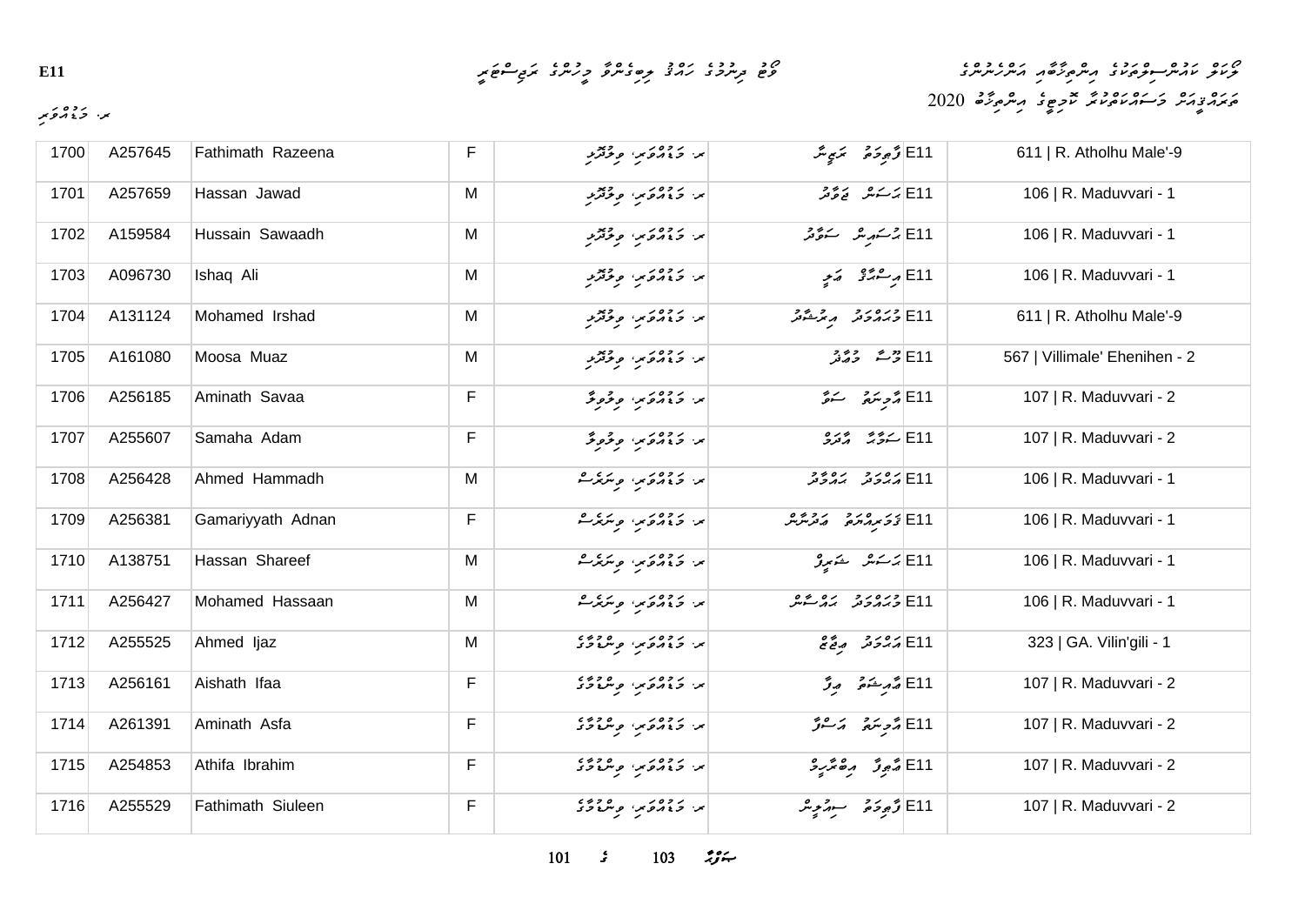*sCw7q7s5w7m< o<n9nOoAw7o< sCq;mAwBoEw7q<m; wBm;vB* م من المرة المرة المرة المرجع المرجع في المركبة 2020<br>مجم*د المريض المربوط المربع المرجع في المراجع المركبة* 

| ر د ه ر     |  |
|-------------|--|
| بر. כے موتر |  |
| ╭           |  |

| 1717 | A255530 | Fathmath Athika    | $\mathsf{F}$ | بر كالمحوض وشائرى                     | E11 زَّجِرْدَةُ صَّعِرَةُ                               | 107   R. Maduvvari - 2         |
|------|---------|--------------------|--------------|---------------------------------------|---------------------------------------------------------|--------------------------------|
| 1718 | A255527 | Mariyam Suooda     | F            | بر دوه د وروه                         | E11 كەندىر ھەمدىتر                                      | 35   Kulhudhuffushi Uthuru - 1 |
| 1719 | A256333 | Aminath Sahira     | $\mathsf F$  | x 2360x 36300                         | E11 مُرْحِبَهُ مُسْتَبِيَّر                             | 106   R. Maduvvari - 1         |
| 1720 | A256332 | Khadheeja Sariya   | F            | المن كالمروم الملح والمحاج والمحمد    | E11 كَتْمِيعٌ مُسْتَمَمِيرٌ                             | 106   R. Maduvvari - 1         |
| 1721 | A256431 | Mariyam Sura       | $\mathsf F$  | من كروه من كروم كالحاج                | E11 كەبەر ئەرىپە                                        | 106   R. Maduvvari - 1         |
| 1722 | A098179 | Mohamed Siraj      | M            | x = 2007 > 2007                       | E11 <i>وَبَرُوْدَوْ</i> سِجَيْنَج                       | 106   R. Maduvvari - 1         |
| 1723 | A256327 | Saara Abdul Qadhir | F            | من كروه دم كوكور كا                   | E11 شتر مەھىرى تەرىر                                    | 106   R. Maduvvari - 1         |
| 1724 | A256121 | Adam Alau          | M            | بر وورب ع سره                         | E11 پژتر <i>ی پروُ</i> پر                               | 106   R. Maduvvari - 1         |
| 1725 | A157483 | Ahmed Mushthaq     | M            | بر دوه در نامه                        | E11 كەبروتر كەش <i>ەۋ</i> ر                             | 106   R. Maduvvari - 1         |
| 1726 | A256253 | Fathmath Rana      | $\mathsf F$  | بر وووير، محسن                        | E11 <i>ؤوخو م</i> َرَمَّر                               | 611   R. Atholhu Male'-9       |
| 1727 | A079617 | Mohamed Zahir      | M            | من كروه دم من مح سرچ                  | E11 <i>وَبَرُوْدَوْ</i> گَرِيْرُ                        | 106   R. Maduvvari - 1         |
| 1728 | A256113 | Zulaikha Ibrahim   | F            | بر وووير، محسن                        | E11 ك <sup>ې</sup> رترنته پر <i>پيڅرن</i> ي و           | 106   R. Maduvvari - 1         |
| 1729 | A255705 | Aishath Zameera    | $\mathsf F$  | بر دوه ر به به دو                     | E11 مُدمِشَعْرِ سَوِيمٌ                                 | 107   R. Maduvvari - 2         |
| 1730 | A256474 | Ali Rushdhee       | M            | بر ده در سرد.<br>بر و دروس می د بر    | E11 کی پر میگرمی <sub>س</sub>                           | 107   R. Maduvvari - 2         |
| 1731 | A256491 | Aminath Rushdha    | $\mathsf F$  | بر دوه ر به دو                        | E11 مُرْحِ سَمْرٍ مُحْسَنُ مَّد                         | 611   R. Atholhu Male'-9       |
| 1732 | A256492 | Fathmath Ruhusha   | $\mathsf F$  | بر ده در سرد.<br>بر تروه و بر سی و بر | E11 تَ <i>وْجِوَةْ بِرْرْ</i> تْدَ                      | 611   R. Atholhu Male'-9       |
| 1733 | A256732 | Ismail Rafhan      | M            | بر ووه بر برد و                       | E11  <sub>م</sub> رےد <i>ۇ<sub>م</sub>ىۋە ئەۋ</i> تەنگر | 107   R. Maduvvari - 2         |

 $102$  *s*  $103$  *n***<sub>s</sub>**  $\frac{2}{3}$